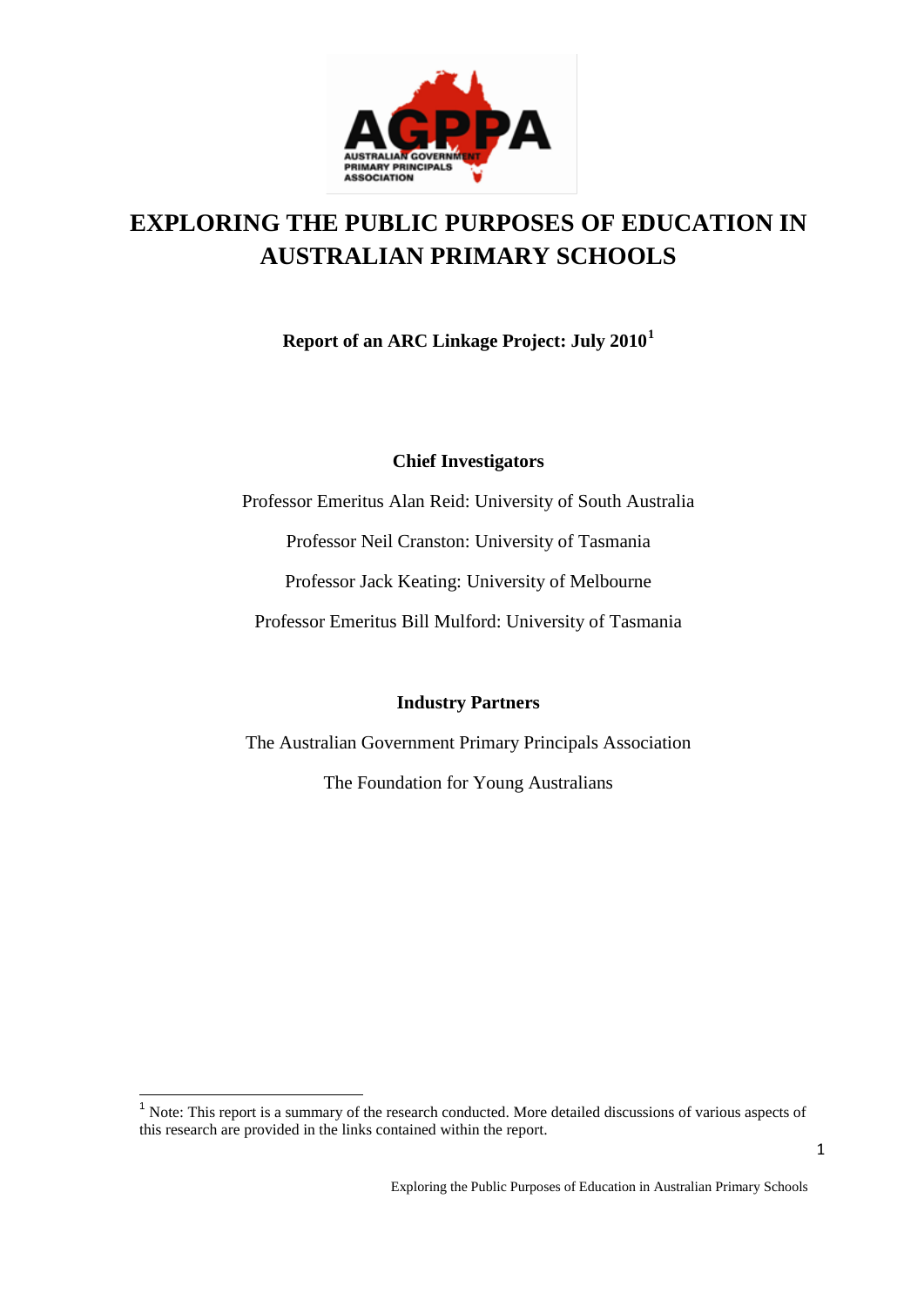## **Table of Contents**

| 32.3 Representing public purposes in the three modalities of schooling 32 |  |
|---------------------------------------------------------------------------|--|
|                                                                           |  |
|                                                                           |  |
|                                                                           |  |

2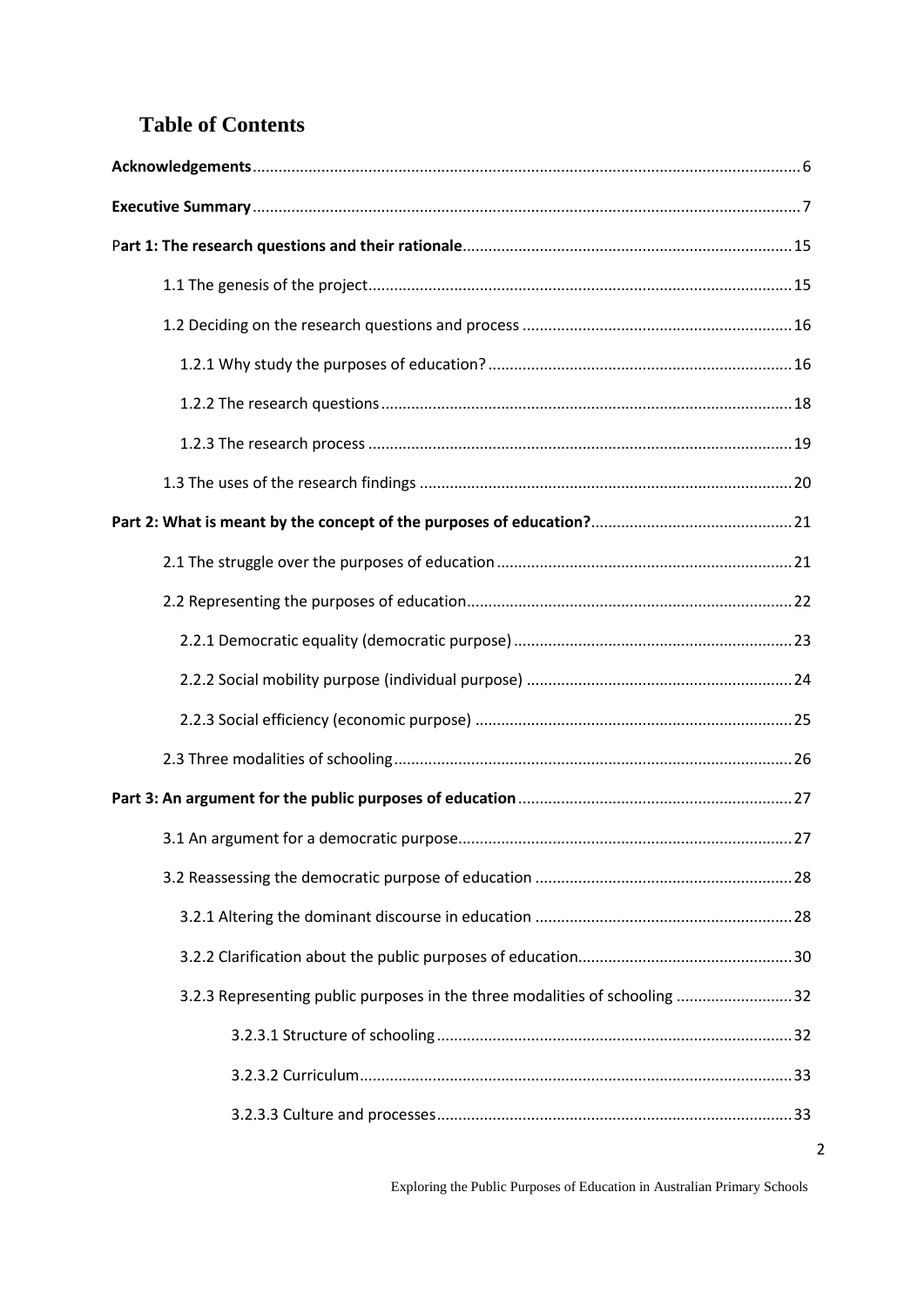| 4.1.1 An analysis of the role of policy texts, policy makers and the media 36       |  |
|-------------------------------------------------------------------------------------|--|
|                                                                                     |  |
| 4.1.3 Survey questionnaire of Australian government primary school principals 37    |  |
| 4.2 Overview of analysis of policy makers, policy texts and the role of the media37 |  |
|                                                                                     |  |
|                                                                                     |  |
|                                                                                     |  |
|                                                                                     |  |
|                                                                                     |  |
|                                                                                     |  |
|                                                                                     |  |
|                                                                                     |  |
|                                                                                     |  |
|                                                                                     |  |
|                                                                                     |  |
|                                                                                     |  |
|                                                                                     |  |
|                                                                                     |  |
|                                                                                     |  |
|                                                                                     |  |
|                                                                                     |  |
|                                                                                     |  |
|                                                                                     |  |

 $\overline{3}$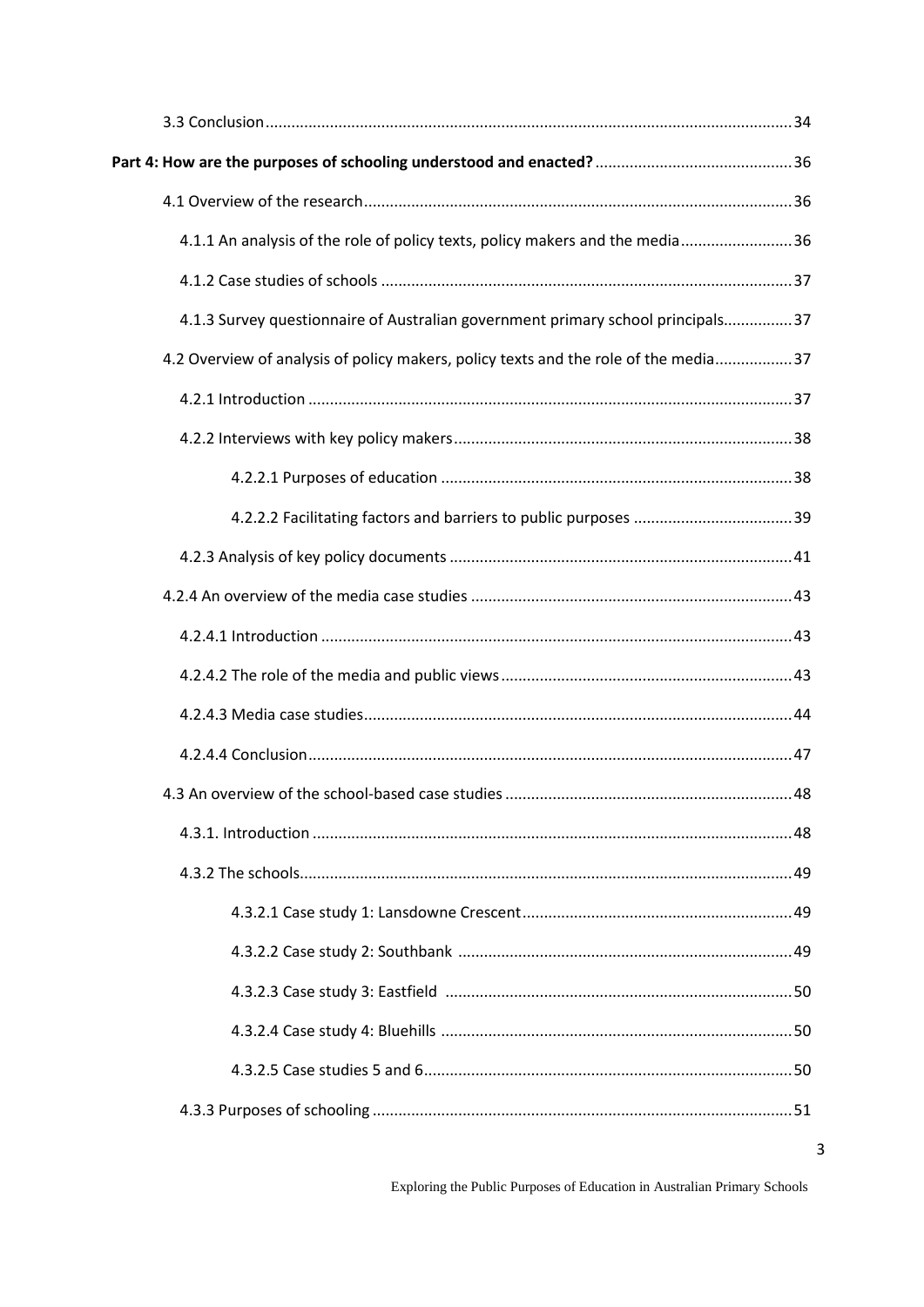| 4.4 An overview of the results of a national survey of primary school principals 58 |  |
|-------------------------------------------------------------------------------------|--|
|                                                                                     |  |
|                                                                                     |  |
|                                                                                     |  |
|                                                                                     |  |
|                                                                                     |  |
|                                                                                     |  |
|                                                                                     |  |
|                                                                                     |  |
|                                                                                     |  |
|                                                                                     |  |
|                                                                                     |  |
|                                                                                     |  |
|                                                                                     |  |
|                                                                                     |  |
|                                                                                     |  |
|                                                                                     |  |
|                                                                                     |  |
|                                                                                     |  |

 $\overline{4}$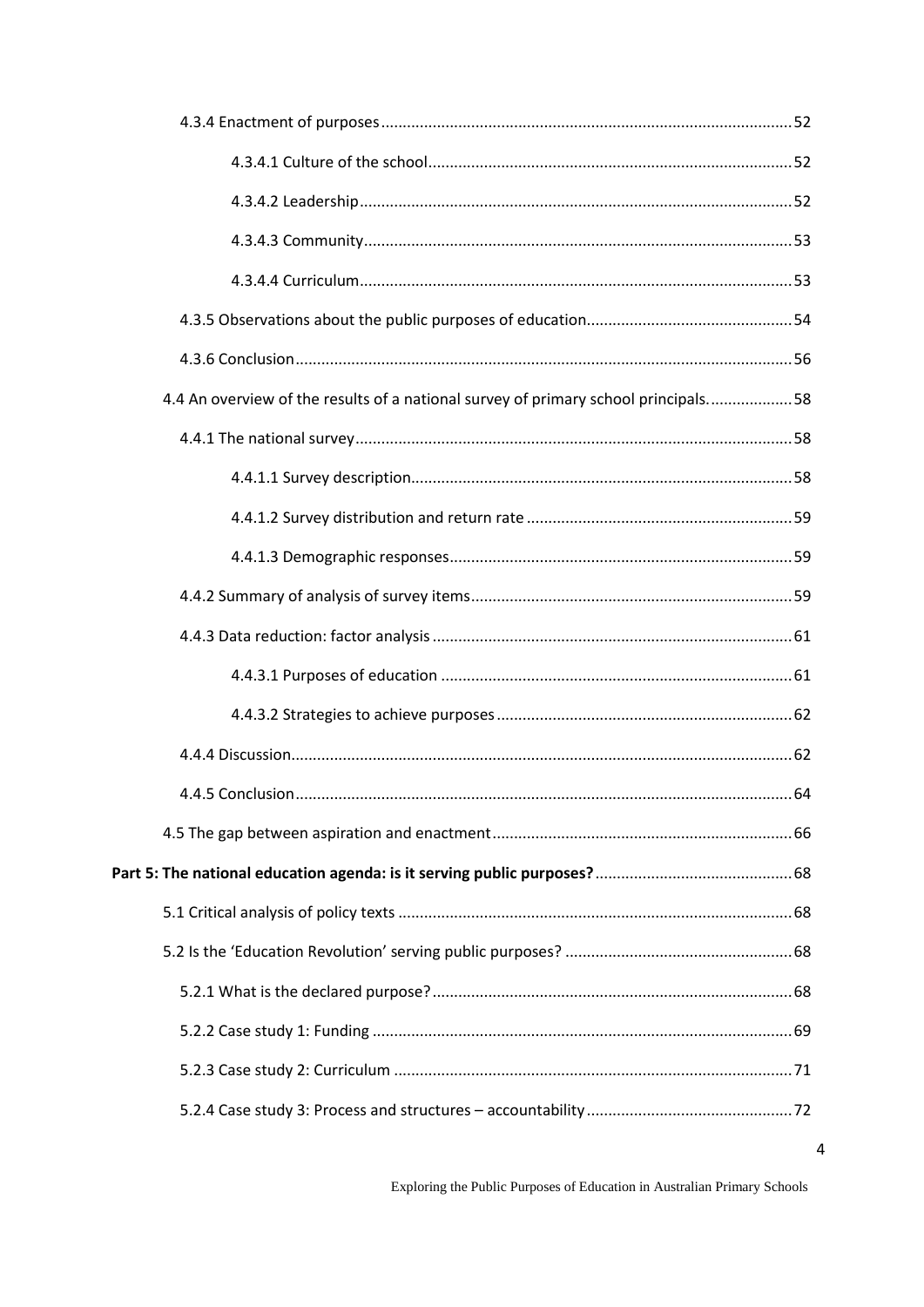| 6.2.2 Structures and resources which support and sustain public purposes  76 |  |
|------------------------------------------------------------------------------|--|
| 6.2.3 Curriculum which reflects and models democratic public purposes77      |  |
| 6.2.4 Culture and processes which reflect and model public purposes.  78     |  |
|                                                                              |  |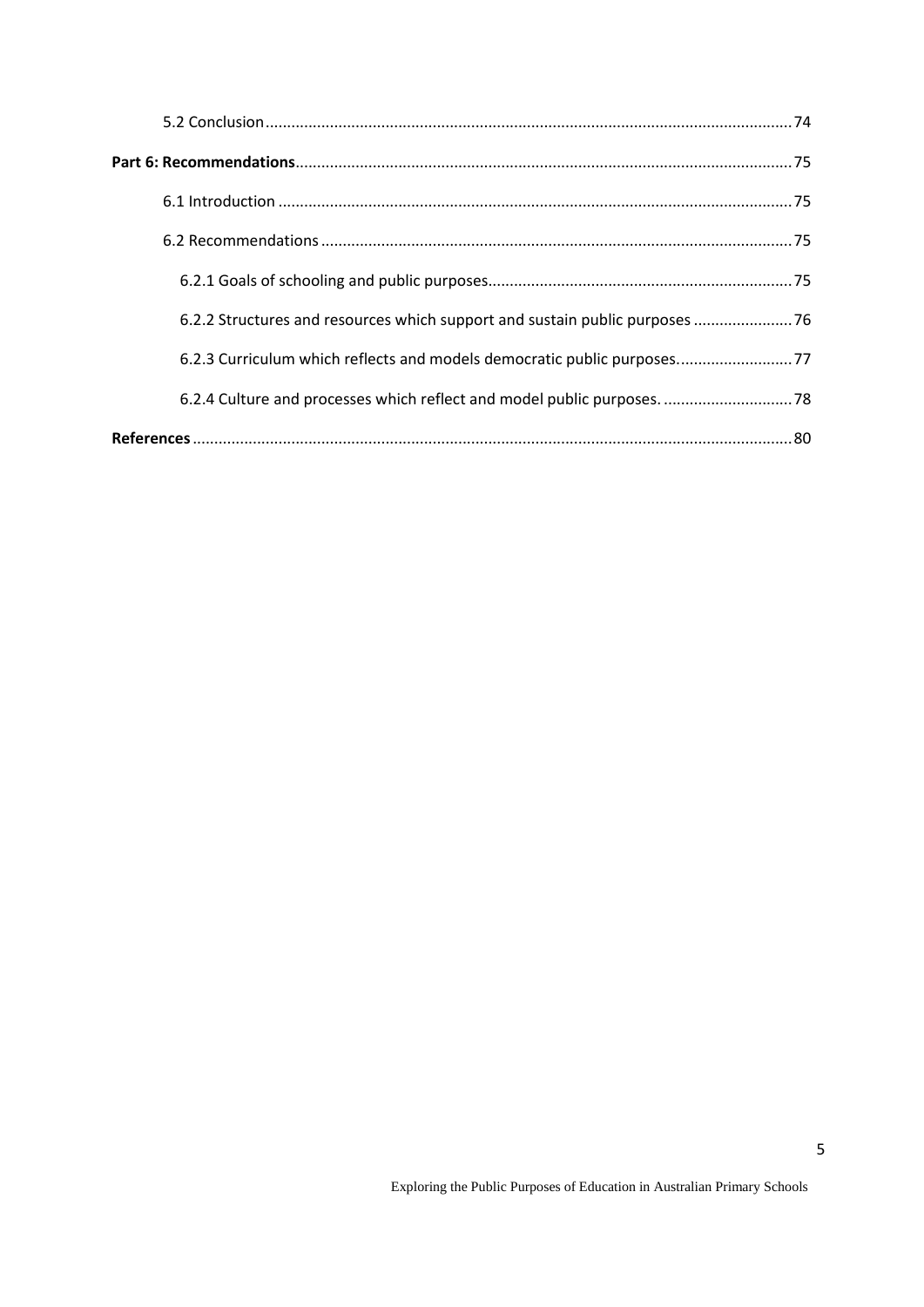## <span id="page-5-0"></span>**Acknowledgements**

As the Chief Investigators of this ARC Linkage Project, we would like to acknowledge the support of our industry partners: the Australian Government Primary Principals Association (AGPPA) and the Foundation for Young Australians (FYA).

AGPPA was the major sponsor of this research and maintained its commitment and support throughout the three years it took to undertake (2007–2010). We met regularly with the AGPPA executive to report on progress, seek advice, request assistance, and discuss many of the conceptual and practical issues that arose. Although the membership of the executive changed over that time, we enjoyed the collegiality and friendships that developed. We can say that the experience both confirmed and strengthened our admiration of the work of educators in the government primary school system. Although the Foundation of Young Australians was not as closely involved in the project, its support and encouragement was integral to the achievement of final outcomes. The work that FYA accomplishes in the community is rapidly becoming recognised, and we hope that this report will help to extend this recognition.

We would also like to acknowledge and thank the Australian Research Council for recognising the importance of this project, and for the significant financial support that it gave to it. We also thank our own universities for providing the infrastructure and enabling some of our time to be allocated to the project. In relation to the research itself, we owe a debt of gratitude to Lynne Baker, Andrew Bills, Bill Edmunds and Megan Kimber who provided research support throughout the project. Each of the Chief Investigators appreciates the skill and enthusiasm these colleagues brought to the range of research tasks they were asked to undertake.

Finally, we wish to recognise and thank the primary school educators across the country who showed an interest in the project and participated in the case studies, survey and interviews. In particular, we express our thanks to the principals and staff of the case study schools. Their commitment to working towards, and achieving public purposes of education, in so many creative ways and under so many challenging circumstances, is inspiring. It gives us hope that, despite a policy environment which tends to simplify and even denigrate their work, it is still possible to deliver an education which is as much about contributing to our society collectively as it is about advancing the interests of the individual.

We hope that this report will make a contribution to arming government school educators with some theoretical and practical tools to assist them in their daily professional lives, and in the broader political struggle for a fairer system of education in this country – one which is based on and models agreed democratic public purposes of education.

<span id="page-5-1"></span>Alan Reid (University of South Australia), Neil Cranston (University of Tasmania), Jack Keating (University of Melbourne), Bill Mulford (University of Tasmania). **July 2010**.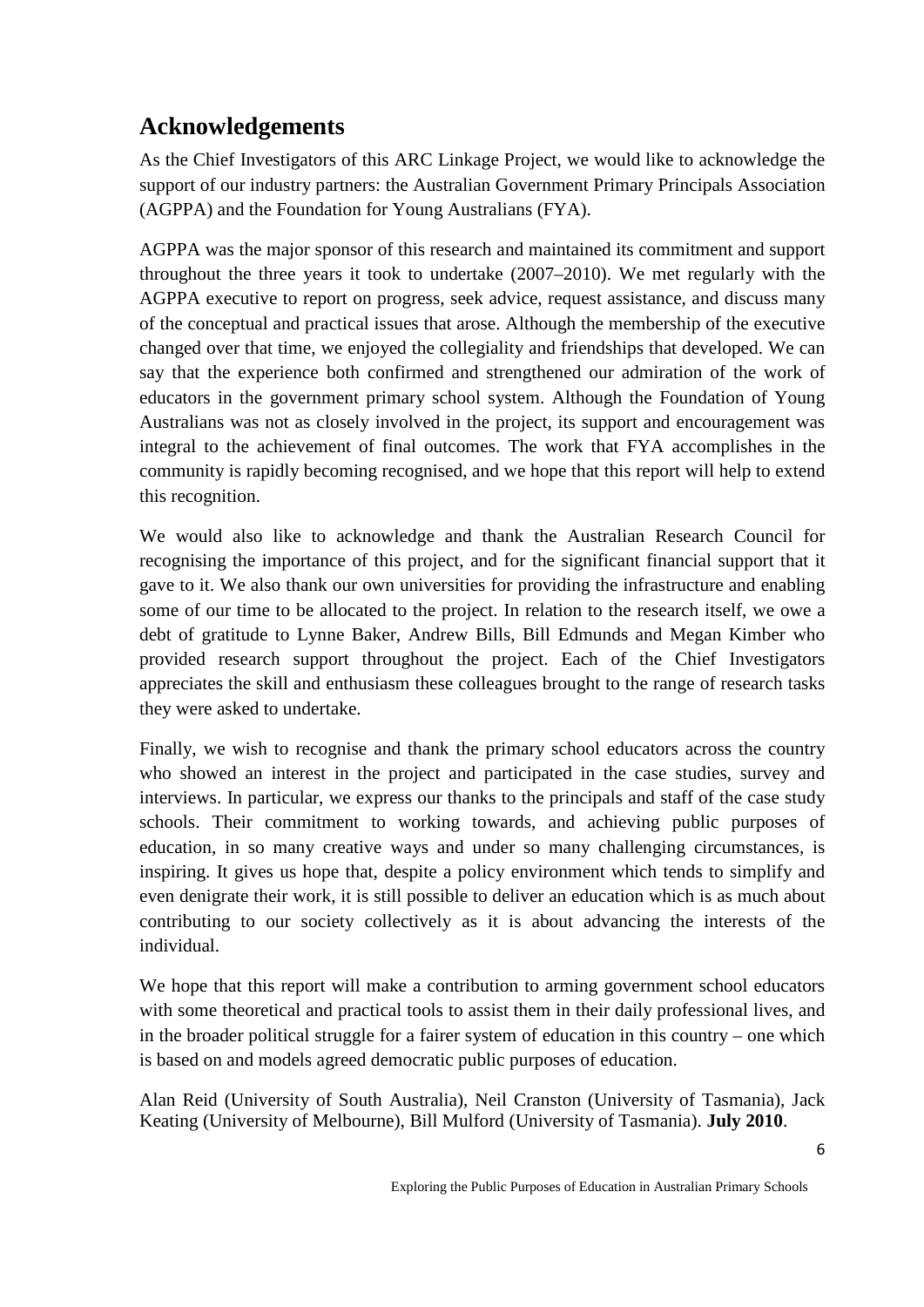## **Executive Summary**

**Part 1** of the report outlines the genesis of the research project, the reason for researching the public purposes of education, the research questions and the research methodologies.

Historically, Australian schools were seen as central to the project of nation building. That is, as well as enhancing the life prospects of individuals, schooling also had a number of public purposes which included, for example, building skills to advance the economy, and fostering understandings of citizenship and dispositions for the polity. These public purposes were refined in public discussion as Australian education slowly expanded. However, in the latter part of the  $20<sup>th</sup>$  century, this settlement around the public purposes of Australian schools was disrupted for a number of reasons. These included the significant economic and cultural changes that altered, and continue to alter our society; the changing political arrangements resulting from the decision to provide state funding to private schools; and the dominance of neo-liberal ideology and its focus on public choice theory.

These trends and the responses to them are reshaping schooling, and yet there has been little analysis of the implications of these changes for the purposes of education. This has meant, in turn, that there has been no benchmark against which to make and evaluate educational policy and practice. In our view, this is partly due to a lack of clarity regarding the concept of educational purposes, and, more specifically, education's public purposes. Given the amount of state and federal money that is put into the schooling sector each year, it is crucial that the Australian community and its educators are clear about the purposes of public expenditure on education, and the extent to which these are being realised. That is the purpose of this research project, the key questions of which were:

- How are the purposes of schooling understood in the literature?
- What are the public purposes of education today, and why should they be central to education policy and practice?
- How are the purposes of education, and specifically its public purposes, understood and enacted in Australian primary schools and the wider community?
- What are the factors that facilitate or inhibit the enactment of these public purposes in schools?
- What are the implications for educational policy and practice?
- How can the findings of the project contribute to professional strategies for school principals, and ongoing discourses about the public purposes of schooling and their successful enactment?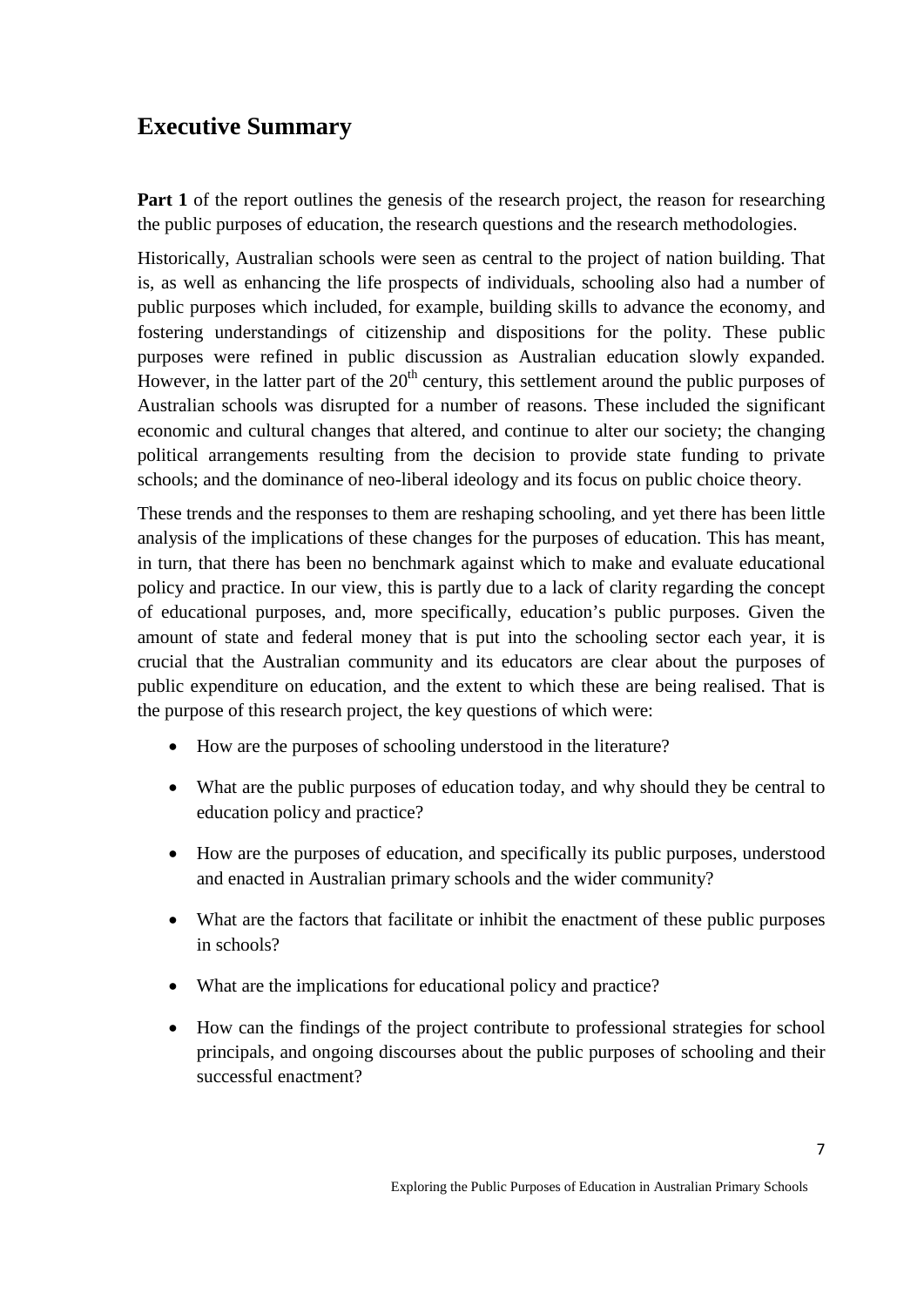The research involved literature reviews, analyses of policy makers' positions, policy documentation, and the role of the media, case studies of schools, and an Australia–wide survey of Australian government primary principals.

**Part 2** of the report explores the concepts surrounding the purposes of education. It argues that educational practice is informed by its purposes, and that such purposes are the outcome of political processes. It argues that this results in broad 'settlements' which shape educational discourses at particular historical moments.

The report proposes three broad purposes of education – democratic, individual and economic. These purposes interact and become assertive under different conditions. Given the high status of purpose within education there will always be a dominant purpose.

- The *democratic* purpose is located in a society which expects its schools to prepare all young people to be active and competent participants in democratic life. Since this benefits the society as a whole, it is a public purpose.
- The *individual* purpose aims to advantage the individual in social and economic life. It treats education as a commodity and supports school choice within an educational consumption approach. It posits education as a private good for individual benefits and is therefore a private purpose.
- The *economic* purpose aims to prepare young people as competent economic contributors. Since this combines public economic benefits with private economic benefits, it is a constrained public purpose.

Purposes are shaped and delivered through three modalities of schooling: the structure of schooling, the official curriculum, and the culture and processes of education systems and schools. A healthy education system is seen as one where there is strong compatibility within and between the modalities of schooling and the stated purposes of education.

**Part 3** of the report argues for a return to a renewed emphasis on democratic **public purposes** for Australian education. Over the past decade, the major educational purpose has been an individual one, dominated by the ideology of choice. This has resulted in increased competition between schools and the residualisation of public education. We argue that the dilution of public purposes and the growth of individual purposes have negative impacts upon the common good. In a globalised and more complex world, where the nature and role of the nation state is changing, schooling based upon public purposes becomes more important.

How can the public (democratic) purposes of education be advanced? Since active democracy requires capabilities for its nourishment, the central work of schools in a democratic society is the development of the capacities for social practice. This has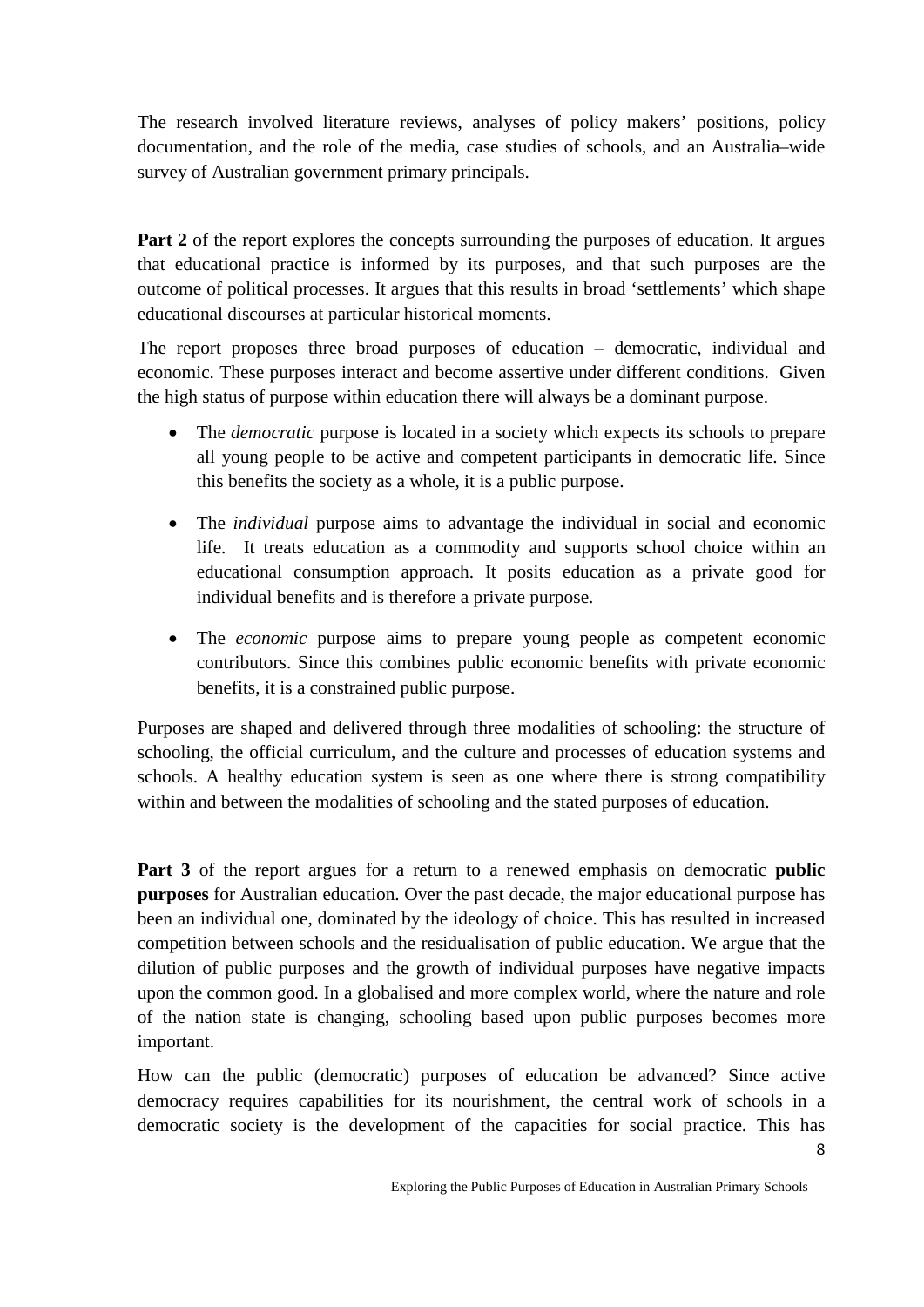implications for the modalities of schooling. From the perspective of public (democratic) purposes of education, the structure of schooling would seek to ensure equality of educational opportunities and resources for the needs of students; the curriculum would ensure that all students are encouraged and enabled to develop the capacities necessary for a democratic society; and the culture and processes of schooling would be based upon and model democratic processes.

It is one thing to argue in the abstract for a renewed focus on the public (democratic) purposes of education, however it is quite another to develop educational policy and practice in ways that are consistent with it. The important next step in the research was to conduct a reconnaissance of the field in order to identify the ways in which educational purposes are understood and enacted in the Australian education system. Such information is required if a professional association like AGPPA is to realistically determine a strategy for promoting and enacting the public purposes of education.

**Part 4** of the report outlines the results of our research into how the purposes of education (and, more specifically, its public purposes) are understood and enacted in Australian primary schools and in the wider community. This research was conducted through an analysis of the role of policy texts, policy makers and the media in constructing a discourse about the purposes of education; in-depth case studies of six schools; and an online survey questionnaire of principals in Australian government primary schools.

*Policy texts, policy makers and the media:* Interviews were conducted with 15 senior policy makers in education, including Ministers from across four states. Many of these policy makers had clear views of education as a public good. Understandings about the public purposes of education were variously connected to the 'common good', equity and disadvantage, and community building. The interviewees identified various barriers to the achievement of public purposes, such as a preoccupation by treasury officials with the economic outcomes of education, media attacks on public schools, and lack of parental support. In particular there was a view that national political agendas, including accountability measures, privilege private over public purposes and work against their enactment.

Most of the analysed policy texts were framed within discussions about changing and challenging contexts for schooling. In these contexts, the documents generally placed a strong focus on the economic purposes of education. Based on the rapidity of policy text production during the course of the project, it seems that educational change is equated with policy pronouncements.

Three case studies of media reportage of education showed the influence of the media in shaping assumptions and public attitudes about the purposes of education Media reportage of educational issues was often simplistic and driven by competition for readership, with opinion being reported as fact. Given the influence of the media on policy makers in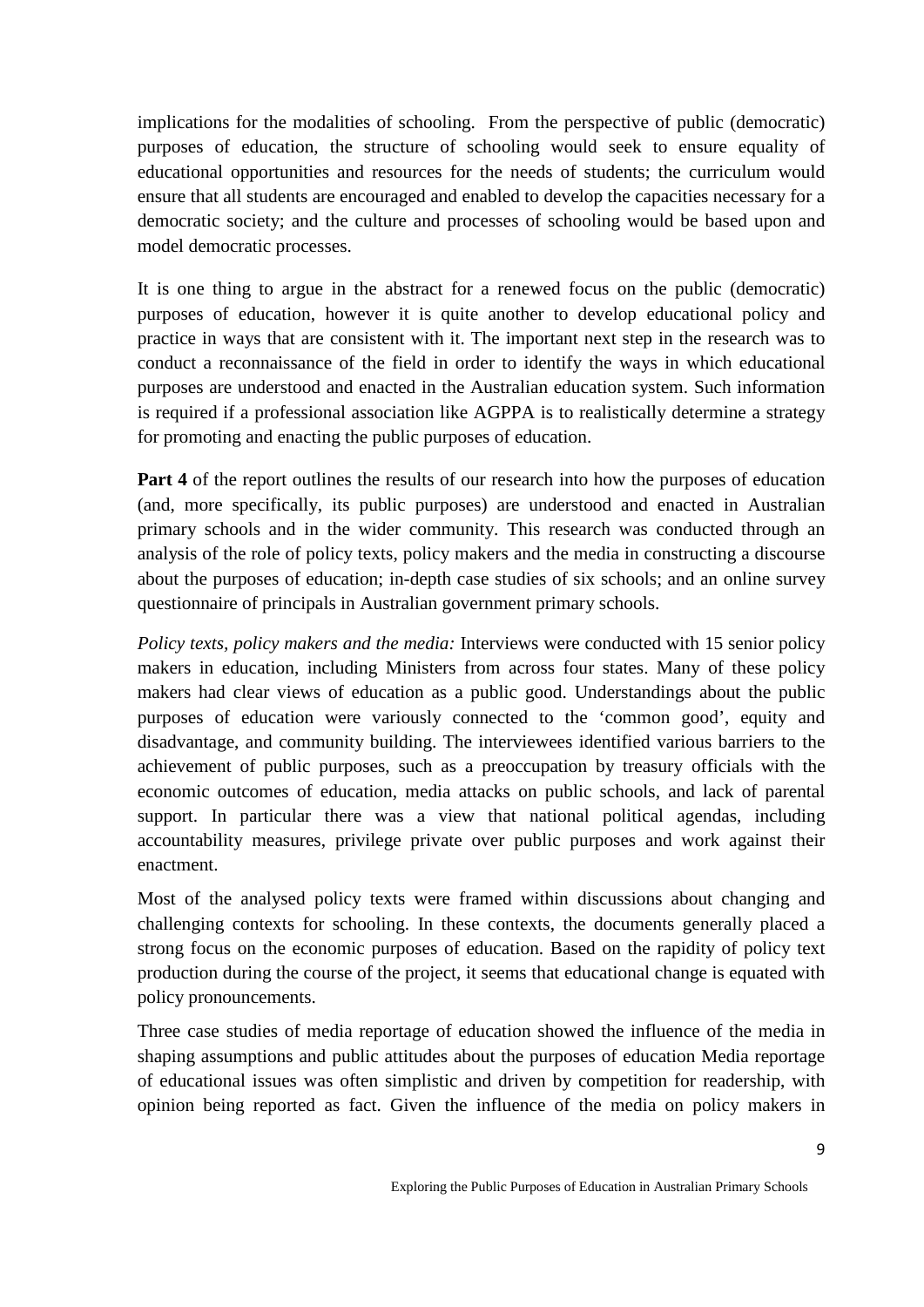education, the case studies raised some challenging questions about how the design and management of educational initiatives and reforms that serve public purposes should be conducted through the media.

*School based case studies:* In-depth case studies were undertaken in four government and two Catholic schools in four states and involved interviews and focus groups with school personnel, observations of meetings and classrooms, and analyses of school documents. The case studies demonstrated combinations of six stated and implicit purposes of education: a love of learning for its own sake; student self-efficacy; student social-efficacy; student skills in literacy and numeracy; equity, social justice and democratic equality; and community development. These are largely public purposes and are enacted through four broad groupings of strategies:

(1) the development of a culture that supports the public purposes of schooling – one that is inclusive and democratic; (2) leadership that models the desired culture and works hard to sustain it, including continuous professional learning, the sharing of insights, evidencebased policy making, the de-privitisation of teaching practice, and the use of the school's purposes and goals as reference points for decision-making; (3) contribution to community building through in-school community participation and utilising the community as a resource; and (4) curriculum strategies which broaden rather than narrow the learning experience, incorporate negotiation with students, individualise the curriculum and organise the whole school around a major public purpose theme.

The case studies showed that stated educational purposes cannot automatically be designated as public or private. It is the language used to talk about purposes and the strategies used to deliver them that reveal the intention. The purposes of schooling are enacted through each of the three modalities. However, a rhetorical commitment to public purposes is insufficient if the strategies to deliver them at the school level and the policies at the system levels respectively, do not match these purposes.

The case studies also indicated that the cultural modalities are preconditions for the delivery of public purposes. A conceptualisation of communities comprising professional learners will nourish these modalities and will sustain ongoing discussion and debate about schools' public purposes.

*National survey of principals:* The survey was sent to all AGGPA affiliate members across all Australian states and territories, who constitute the vast bulk of government school primary principals. The survey questions were derived from the previous work of the project and comprised 71 items against which respondents were asked to rate the levels of importance and levels of enactment of educational purposes. Three open-ended questions were included. A response rate of approximately 25 per cent was achieved.

A major finding from this survey was that primary principals are clear that (democratic) public purposes ought be at the top of the agenda when determining what primary schools should be aiming towards, and that (economic and individual) private purposes should have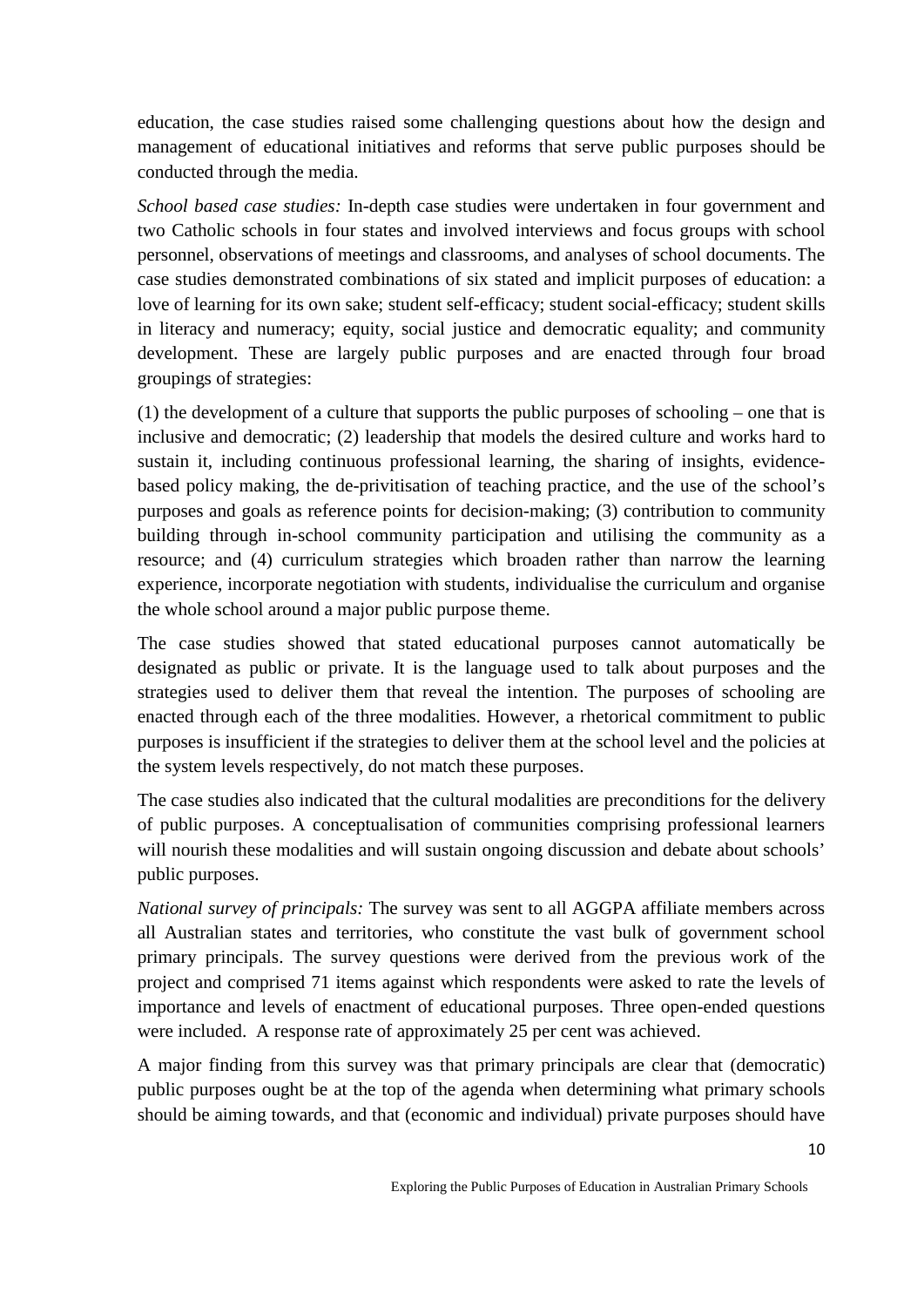a lesser focus. However, there was a big gap between support for public purposes and their enactment. That is, the survey findings revealed tensions between what principals believed ought to be purposes of education and how they might be achieved, and the realities of what was actually happening. This would suggest a shift away from public purposes in enactment.

The open-ended responses indicated that barriers external to the school, such as funding, bureaucracy, and the media, dominate. There was a sense of anger and despair at what was seen as a lack of fairness in the management and treatment of public education in Australia, and the perceived differences in the treatment of government and non-government schools. This included funding patterns, and an imbalance of responsibility between the sectors in enrolling 'all comers' – especially the more challenging students.

Two powerful messages were revealed in the survey: there is inadequate resource support for students with socio-economic disadvantage and/or learning needs, and there is concern about the focus on, and impact of the national testing regime and its associated accountabilities.

*Summary:* The research demonstrated that if the public purposes of education are to be taken seriously there needs to be an alignment between the stated goals and intentions of education policy and the strategies that are designed to deliver them. This suggests the need for there to be a critical scrutiny of policies, programs and practices at the level of both systems and schools, by educators and the general community. If the *Melbourne Declaration on Educational Goals for Young Australians* is to be taken seriously, then the public purpose goals it sets out should be used as the benchmark for assessment. The sorts of questions that might be asked of policies, programs and practices would relate to the extent to which they contribute to the wider social good or community benefit. These would include consideration about whether they:

- Help to develop capacities for democratic participation
- Contribute to the health of the whole system
- Include rather than exclude
- Support a quality education for all
- Promote a culture of collaboration
- Model democratic decision-making

A short analytical tool is proposed to aid educators in the task of subjecting policies, programs and practices to critical examination. The tool is designed to be used by AGPPA n its response to the national policy agenda, and by schools for the purposes of policy development and analysis, and professional development.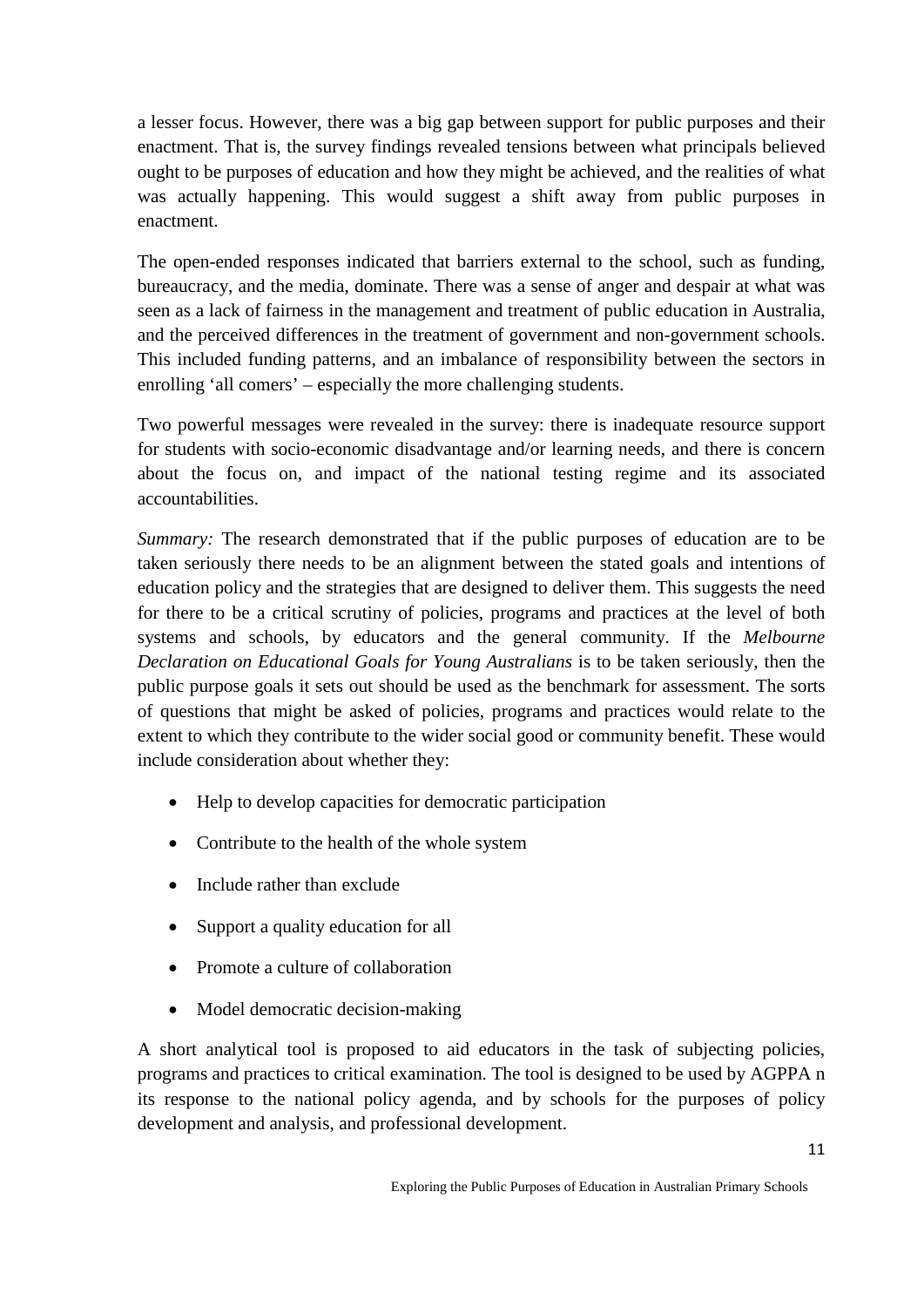**Part 5** of the report demonstrates how such an analytical tool might be used to consider the strategies that the federal government has developed and implemented in the name of the 'Education Revolution'. It asks whether these strategies will help to achieve or impede the rhetorical commitment to the public purposes of education represented in the *Melbourne Declaration.* It concludes that at the rhetorical level, the *Melbourne Goals of Schooling* adopts a public purposes stance. However, the report uses three case study examples to show that much of the policy described under the banner of the Education Revolution is, in fact, contradictory to the stated *Goals of Schooling*. It argues that the government needs to make the *Melbourne Goals* the touchstone for its policy making, rather than consigning it to the margins. Not to do so is to force schools to work against the grain as they seek to pursue the public purposes of education in an environment which is antagonistic to those very aims.

**Part 6** concludes the report by drawing together the research findings in order to arrive at a set of recommendations for action. There is a brief preamble to each group of recommendations, where reference is made to the reason for the recommendation, and its basis in the research.

*Recommendation 1:* That education policy and its delivery is based upon a democratically agreed set of purposes.

*Recommendation 2:* That agreed-upon purposes are used as a central reference point for policy development and educational practice across funding and resources, curriculum, culture and processes.

*Recommendation 3:* That consistent with available evidence, this set of purposes would have at its heart public purposes which are based upon a commitment to:

- a cohesive and just community;
- responsible, competent and active citizens for democracy and the common good;
- social justice.

*Recommendation 4:* That the governance and funding of schools must reflect the public purposes of schools by ensuring that school systems can guarantee equitable and just provision, rather than promoting individual schools to compete in an educational market.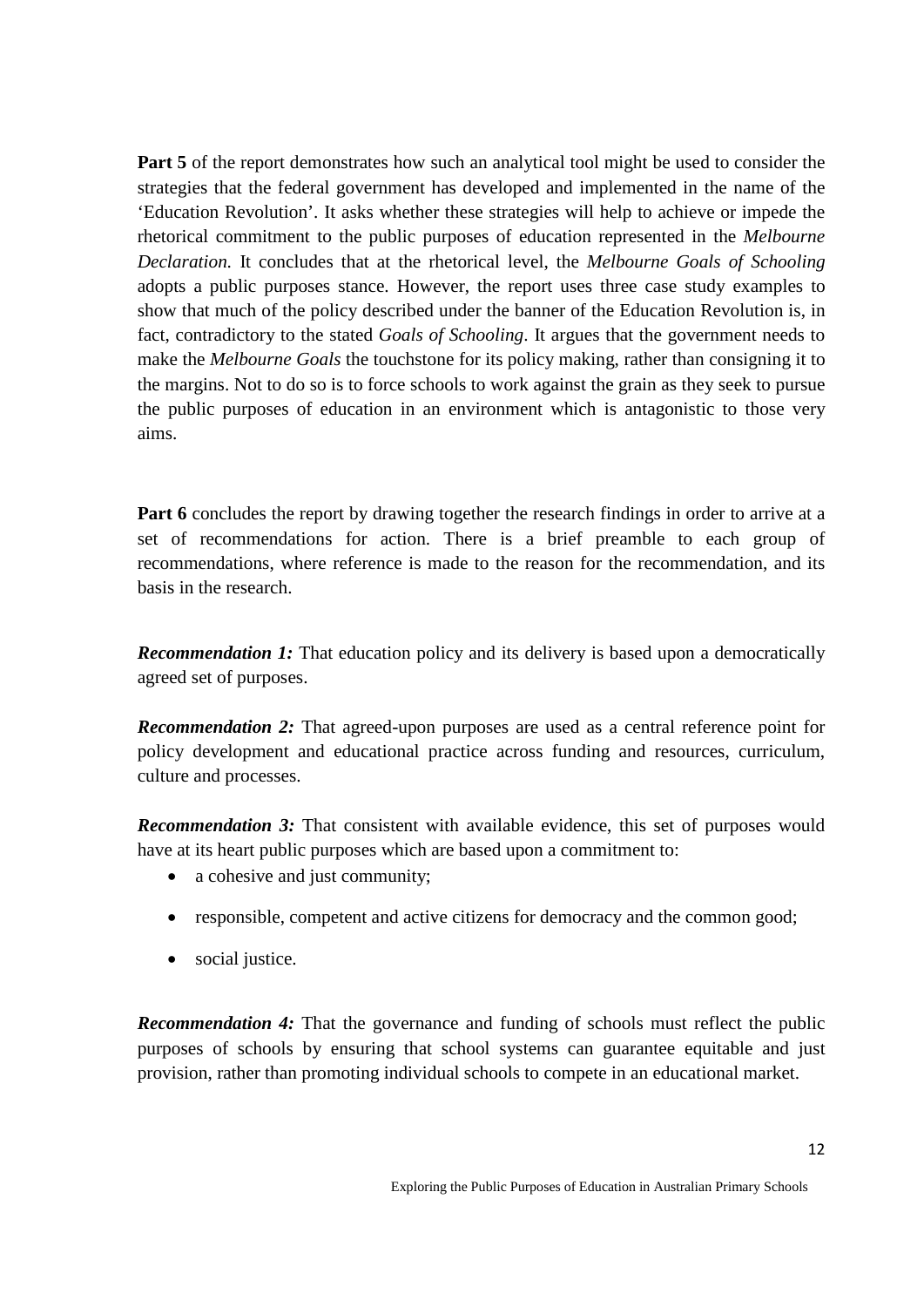**Recommendation 5:** That a schooling system which is committed to public purposes of education must be underpinned by a transparent resourcing approach, which:

- requires delivery of a curriculum for the public good (see recommendations 6, 7 and 8 below);
- supports inclusive school practices in regards to enrolments and curriculum;
- reflects educational need:
- considers the level of public resources in relation to resources the school has access to from other sources.

*Recommendation 6:* That the curriculum and its enactment are based upon a commitment to student development of agreed capabilities to live productive lives in a democratic society.

*Recommendation 7:* That the official curriculum should not comprise a disconnected collection of understandings and skills, but be based on a coherent view of the whole curriculum and the connections among its component parts.

*Recommendation 8:* That system-wide assessments reflect all aspects of learning, not just a narrow band that is thought to be easily measured.

*Recommendation 9:* That decision-making and subsequent change/reform at all levels of education and schooling be democratic, evidence-based and transparent, and involve, where possible and relevant, education professionals, parents, students and the wider community.

*Recommendation 10:* That education policy and practice should be based on a commitment to the creation of system-wide cultures of trust, respect and collaboration, and promote communities of professional learners.

*Recommendation 11:* That accountability should not encourage exclusionary practices, narrowing of the curriculum, or competition among schools and teachers. Rather, accountability should be open, professional, transparent, inquiry-based, rigorous and focused upon all aspects of learning.

*Recommendation 12:* That school leaders take professional responsibility, individually and through their professional associations, for articulating and enacting the public purposes of education in schools and education systems.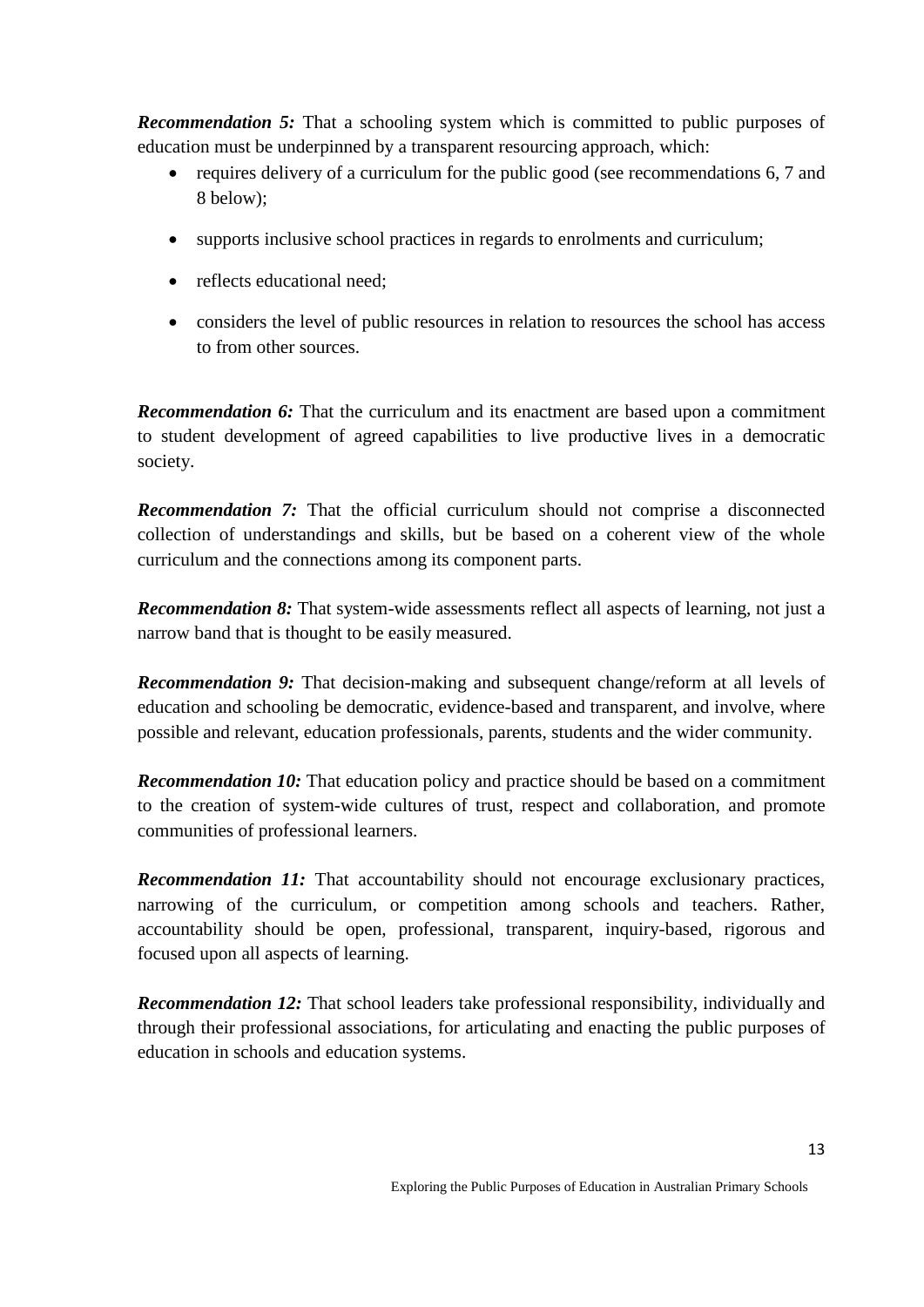<span id="page-13-0"></span>*Recommendation 13:* That pre-service teacher education and ongoing professional learning be provided to build awareness of and the capacity to deliver the recommendations in this report.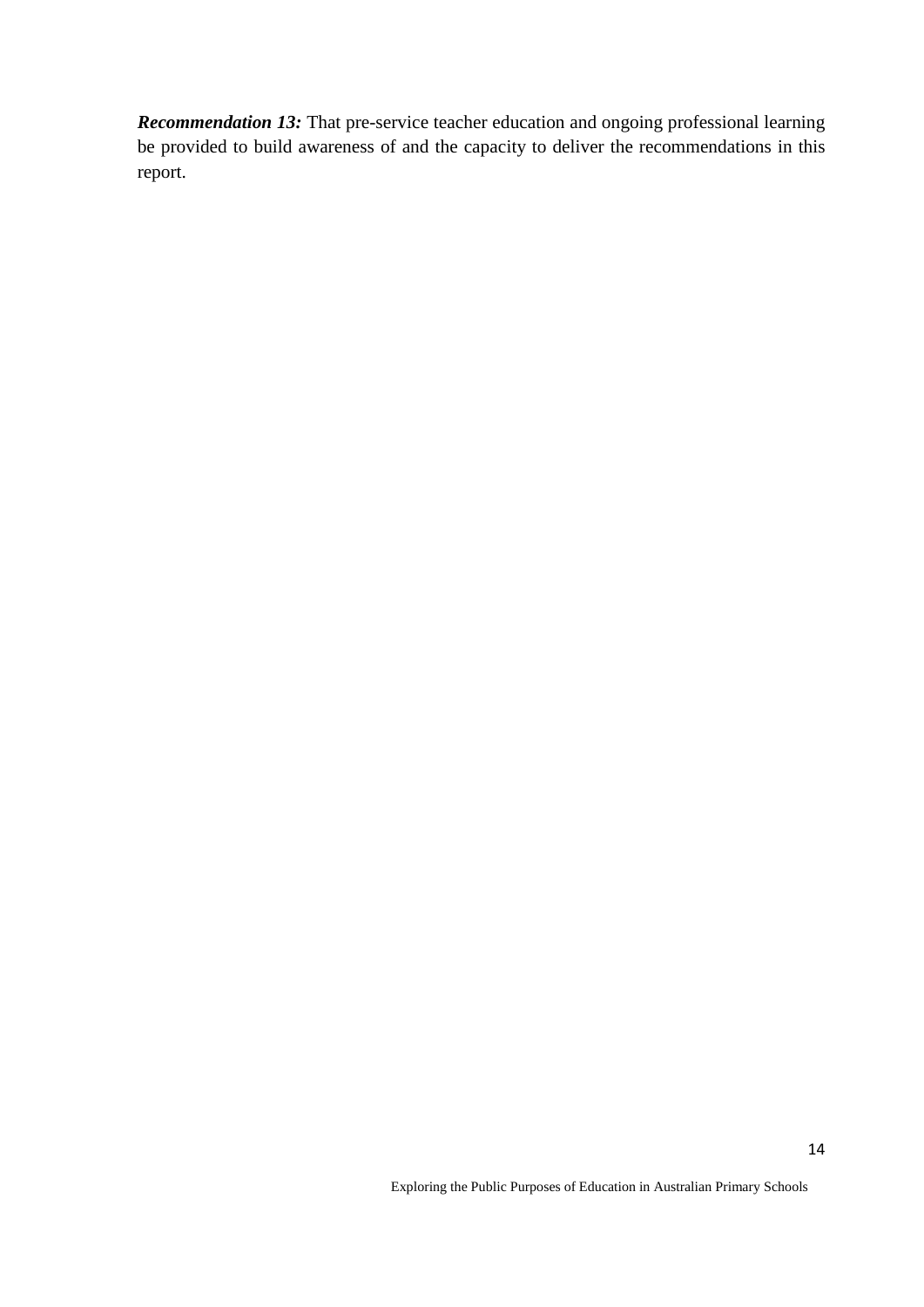## **Part 1: The research questions and their rationale**

## <span id="page-14-0"></span>**1.1 The genesis of the project**

In 2006, the Australian Government Primary Principals Association (AGPPA) executive invited Professor Alan Reid to an executive meeting to discuss the concept of the Education Commons [1], an idea that he had canvassed in a paper written for the Australian Council of Deans of Education<sup>[2](#page-14-1)</sup>. At the heart of the paper was a commitment to the public purposes of education. During the course of the ensuing discussion it was agreed that, in recent times, the public purposes of education had been pushed to the background of public policy making, and that people in publicly funded institutions like universities, schools and professional associations had a responsibility to question this trend. After all, since there is a considerable investment of public funds in Australian educational institutions, all should be serving a number of public purposes.

Notwithstanding the above, it was also agreed that the meaning of concepts like public purpose<sup>[3](#page-14-2)</sup> and public good are very vague and, in any case, change over time. Out of this discussion was born the idea of a research project to investigate the ways in which the concept of the public purposes of education is understood and enacted in contemporary times. Whilst it might seem obvious that schools should serve public purposes, such purposes are usually assumed, rather than clearly articulated, and they seldom receive research attention or the focus of public debate.

It was decided to target the Australian Research Council (ARC) Linkage Grant scheme, which funds research projects involving university academics and their 'industry partners'. The AGPPA executive identified academics from four universities to work with them on the application: Professor Neil Cranston (then from the University of Queensland, now with the University of Tasmania), Professor Jack Keating (University of Melbourne), Professor Bill Mulford (University of Tasmania), and Professor Alan Reid (University of South Australia). Over the next few months, the AGPPA executive met with the four academics to begin the process of developing a research proposal. During the course of that time, it was decided to also invite the Foundation for Young Australians (then called the Education Foundation) to be an industry partner.

In November 2006 it was announced that the application had been successful, attracting a total cash contribution of \$324,000 (\$250,000 from the ARC, \$70,000 from AGPPA, and \$4000 from the FYA), and in-kind support from the industry partners over a three-year

<span id="page-14-1"></span><sup>&</sup>lt;sup>2</sup> The LINKS in this report are largely the working documents and papers from our research, on which our research findings are based. With a few exceptions, they are not designed for publication. They can be accessed independently from the AGPPA website.

<span id="page-14-2"></span><sup>&</sup>lt;sup>3</sup> By public purposes we mean educational purposes that advance the interests of society as a whole, rather than the interests of individuals or special interest groupings, and about which there is a general consensus as determined by the democratic processes and structures of that society (see the following parts of this report).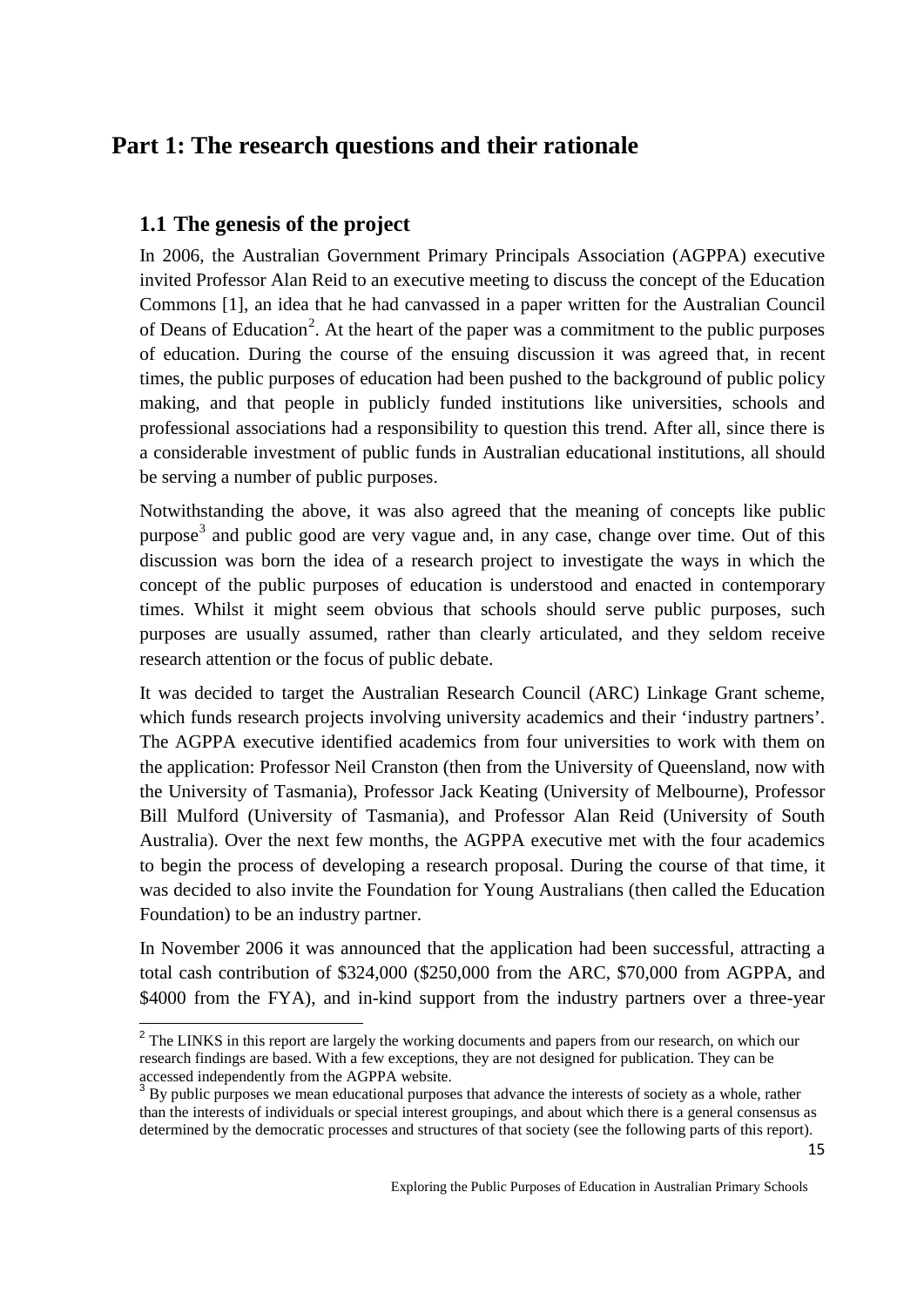period. The research commenced in 2007 and concluded in June 2010. In summary, the research project involved four academics from universities in four different states, working with key professional organisations to explore the public purposes of schooling and their enactment.

### <span id="page-15-0"></span>**1.2 Deciding on the research questions and process**

## <span id="page-15-1"></span>*1.2.1 Why study the purposes of education[4](#page-15-2) ?*

Until the 1870s in the various Australian colonies, education was provided by religious societies and private institutions with only minimal regulation by the state. Those children who attended school – and many working-class children did not – did so only long enough to obtain basic literacy and numeracy. It was largely the children of the wealthy who completed a secondary education at elite private colleges, with many proceeding to university.

By the 1870s, colonial governments were concerned that many children, particularly working-class children, were not attending school. It was felt that this was creating adverse effects, not least on the economy, as many jobs were increasingly demanding basic literacy and numeracy skills. Clearly, if children were not going to attend school on a voluntary basis they would have to be compelled to do so. It was decided that this task should be assumed by the state. Thus the Australian colonies began to establish public schools that were funded by the public purse for specific public purposes. There was to be a strict separation between church and state, with public monies being used to establish and run public (state) schools only.

At first the purposes of schooling were quite constrained. For example, compulsory public education was confined to basic or elementary schooling, with secondary education in the main being available only to those who paid fees at private colleges (i.e., the children of the colonial upper and middle classes). However, over time, a changing economy and society began to place increasing expectations on the state to expand its educational provision. Gradually the nature, scope and purposes of Australian government schooling began to change. Thus, during the  $20<sup>th</sup>$  century, the compulsory school-leaving age rose slowly (in most states today it is at least 16 years of age), the curriculum broadened, and increasing numbers of students began to attend publicly-provided secondary schools, as well as private independent and Catholic secondary schools. (See [3a] & [3b] for a more detailed history of the purposes of schooling in Australia.)

<span id="page-15-2"></span><sup>&</sup>lt;sup>4</sup> Please note that although we use the broad term 'purposes of education', this report focuses on that concept in relation to government primary schools in Australia.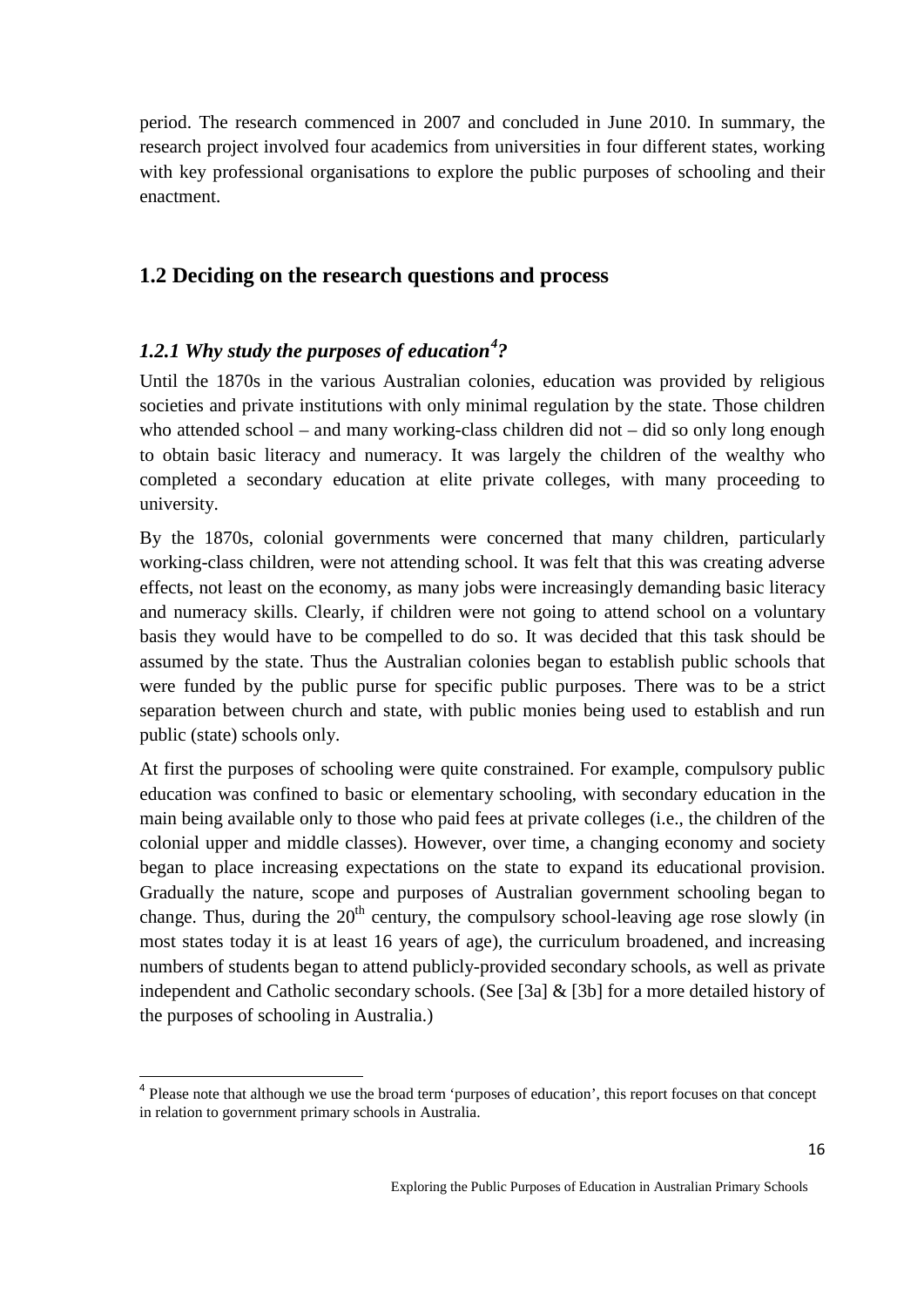Throughout this time Australian schools were seen as being central to the project of nation building. That is, as well as enhancing the life chances of individuals, schooling also had a number of public purposes which included, for example, building skills for the economy and fostering understandings of citizenship and dispositions for the polity. These public purposes were refined in public discussion as Australian education expanded slowly. However, in the latter part of the  $20<sup>th</sup>$  century, this settlement around the public purposes of Australian schools has been disrupted for a number of reasons:

- The impact of advances in science and technology, the increasing diversity, urbanisation and ageing of the Australian population, the growth of a knowledgebased society, the globalisation of economies and cultures, and pressures on the environment are challenging the very nature of schooling (see [4a]  $\&$  [4b] for an analysis of the forces affecting Australian society and education, and the implications of these trends for schools). These challenges are causing education organisations and systems around the world to rethink the structures and processes of schooling, including its leadership, and the curriculum. However, this work is proceeding in the absence of an ongoing public conversation about the purposes of schooling in a changing environment.
- The political settlement in which the purposes of schools were delivered by an amalgam of publicly-funded state schools, private independent and Catholic schools was irrevocably altered in the 1960s and 1970s when successive federal governments, both Liberal and Labor, began to fund both public and private schools. This broke the century-long educational settlement based on the separation of church and state. Importantly, the provision of public funds to private schools has blurred the distinction between public and private schools. Schooling provision in Australia is now shared between state-owned and state-regulated schools, and publicly subsidised and publicly regulated 'private' schools. A change of this magnitude has significant implications for the way in which the public purposes of schooling have been traditionally understood and enacted. However, to date there has been no detailed or systematic examination of what the public purposes of schooling might be for Australia's hybrid public/publicly subsidised system of schooling, beyond rhetoric about the public good.
- 17 • Policy tendencies, such as the dominance of public choice theory, the education market, competition, user-pays principles, public–private partnerships, selfgoverning schools and increased centralised accountability are altering the nature of educational discourse in Australia and in other parts of the world. Education is seen increasingly as a commodity accessed by individuals as a positional (private) good, rather than as a public good. In such an environment, what passes for educational debate about this issue tends to focus on crude binaries, where choice is counterpoised against the public good, and public education against private education. In the absence of any ongoing analysis and review of the public purposes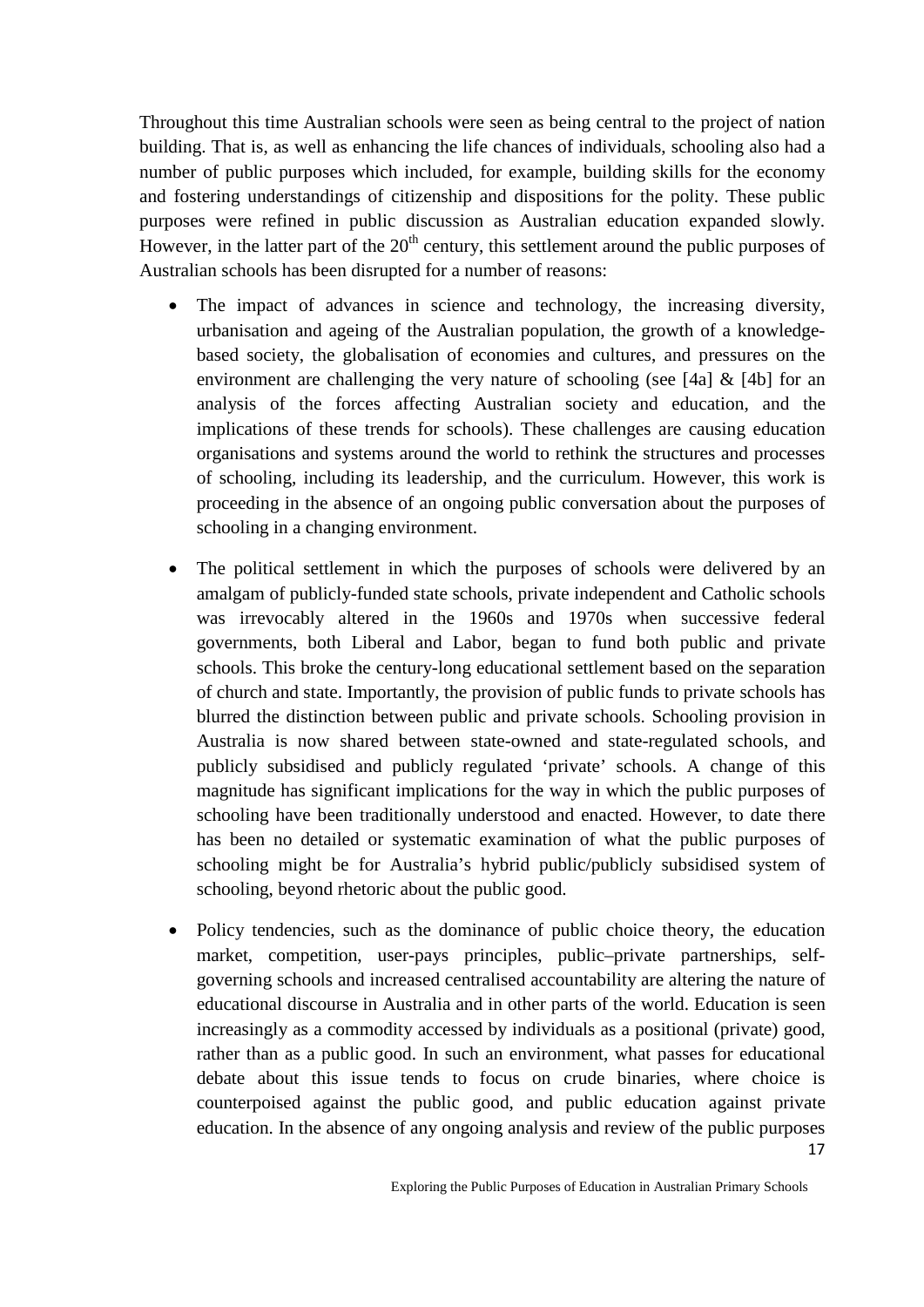of schooling, the concept of the public good has been emptied of meaning. (See [5a] & [5b] for a more detailed analysis of current political trends and the impact on the purposes of schooling.)

These trends and the responses to them are reshaping schooling. And yet there has been little prior analysis of the implications of these changes for the purposes of education. This has meant, in turn, that there is no benchmark against which to make and evaluate educational policy and practice. Certainly, the 2008 *Melbourne Goals of Schooling* [25] is one attempt to express national purposes for schooling but, as we will argue in a later section of this report, these have been forgotten as quickly as they have been developed, and as a consequence they are frequently contradicted by education policy. In our view, this is partly the result of a lack of clarity about the meaning of the concept of educational purposes, and specifically its public purposes.

Given the amount of state and federal money that is put into the schooling sector each year, it is crucial that the Australian community and its educators are clear about the purposes of public expenditure on education and the extent to which these purposes are being realised. That is the broad purpose of this research project.

#### <span id="page-17-0"></span>*1.2.2 The research questions*

Although the research is based on a commitment to the importance of the public purposes of education, we realised that we would need to move backwards and forwards between the broad idea of the purposes of education and its more specific public purposes. For example, we wanted to get some conceptual clarity about the concept of the purposes of education more broadly, before developing an argument for the centrality of public purposes and identifying the kinds of purposes which will best meet the needs of Australian society in the early part of the  $21<sup>st</sup>$  century. We needed to investigate the ways in which the purposes of education are currently understood and enacted today by policy makers, educators and the wider community, before assessing these against our developing understanding of public purposes. In this way we gradually developed an appreciation of the kinds of policies and strategies that might best promote the public purposes of schooling, without ignoring its other purposes<sup>[5](#page-17-1)</sup>.

Thus the key research questions – which also form the structure of this report – were:

• How are the purposes of education understood in the literature? (See Part 2.)

<span id="page-17-1"></span><sup>&</sup>lt;sup>5</sup> Given the fact that the issues for primary and secondary education in the current environment differ in some respects, the study focused on primary schools in order to both contain and focus the project. However, we believe that the findings of the research project hold the potential to inform policy in relation to secondary schools, and lay a strong basis for further research in the secondary area.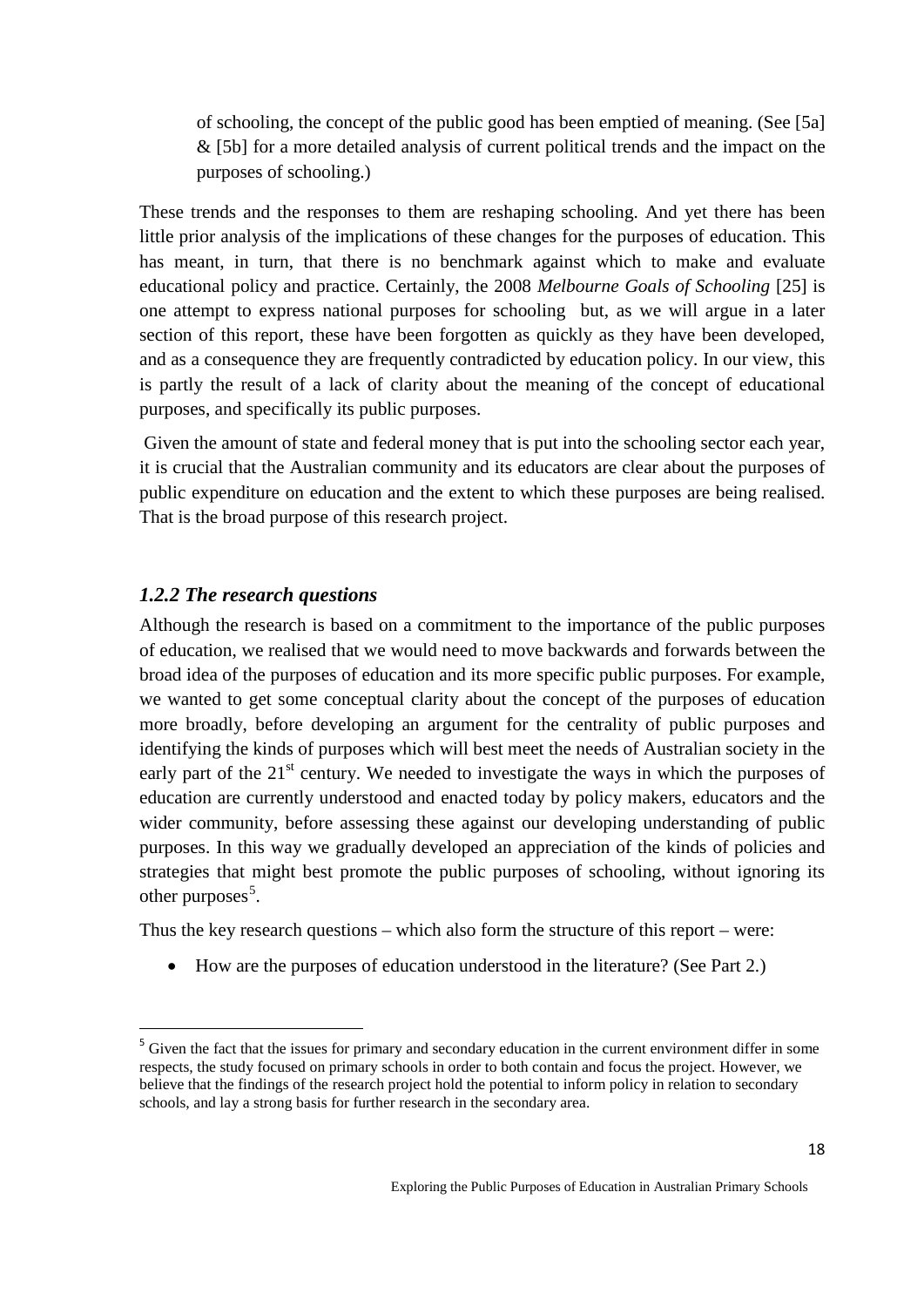- What are the public purposes of education today, and why should they be central to education policy and practice? (See Part 3.)
- How are the purposes of education, and specifically its public purposes, understood and enacted in Australian schools and the wider community? (See Part 4.)
- What are the factors that facilitate and/or inhibit the enactment of these public purposes in schools. (See Parts 4 and 5.)
- What are the implications for educational policy and practice? (See Part 6.)
- How can the findings of the project contribute to (a) professional strategies for school principals, and (b) ongoing discourses about the public purposes of schooling and their successful enactment? (See the Professional Learning materials [24])

## <span id="page-18-0"></span>*1.2.3 The research process*

The research comprised five interrelated phases. Each of these phases explored different research questions, but taken together we believe that they provide a strong foundation for the recommendations in Part  $6<sup>6</sup>$  $6<sup>6</sup>$ .

*Phase 1*, in the first half of 2007, involved a literature review of the national and international research about the purposes of schooling, and specifically its public purposes. This was done to develop the theoretical framework for the study, and to identify criteria for the achievement of public purposes.

*Phase 2*, in the second half of 2007, comprised critical analyses of current understandings held by key educational stakeholders about the public purposes of schooling. These included document analysis, interviews with a wide range of stakeholders (e.g., education system authorities – state, non-state, professional associations, business councils, unions, parent bodies), and an analysis of media representations.

*Phase 3*, in 2008, involved six comprehensive case studies of four state and two Catholic schools in four states. The case studies used the criteria developed in the first phase of the study as the reference point for analysis. They provided rich descriptions of the enactment of the general purposes of schooling and also its public purposes.

*Phase 4*, in April and May of 2009, involved an electronic survey questionnaire of principals in government primary schools across Australia. The construction of the survey was informed by the knowledge gained in Phases 1, 2 and 3 of the project. The survey

<span id="page-18-1"></span><sup>&</sup>lt;sup>6</sup> It should be noted that all school sectors across Australia were invited to participate in this research. For example, direct invitations were extended to the non-government and Catholic schooling sectors. They declined to participate, except for a limited involvement in the case studies and policy maker interviews.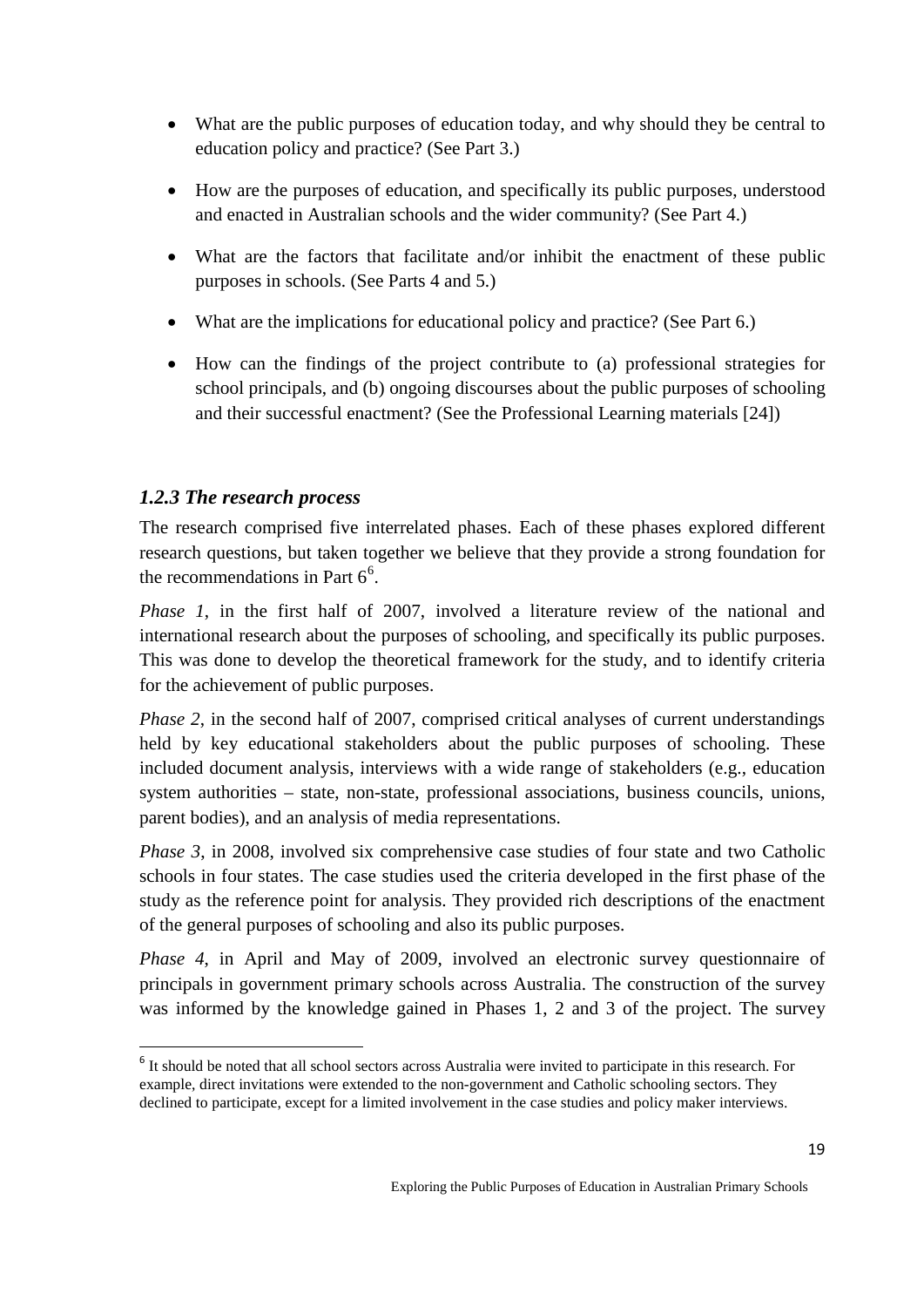probed principals' understanding and their enactment of the purposes of schooling, and also, specifically, its public purposes, in greater depth and across a more comprehensive range of school sites than was possible with a more limited number of case studies.

*Phase 5*, from January to June 2010, involved writing this report and detailing the findings of the research, with recommendations for action, and preparing a set of professional learning materials for use by schools. The researchers are also writing a book and a number of refereed journal articles based on the research findings.

### <span id="page-19-0"></span>**1.3 The uses of the research findings**

It is intended that this report will be used in multiple ways and for multiple purposes. It will (a) contribute to the literature in this important area; (b) inform the policy and strategies of AGPPA and the Foundation for Young Australians, both in the wider political arena and within education systems; and (c) provide professional learning and evaluation resources that will assist principals and their staff to further engage with the question of public purposes, and to develop strategies for achieving these public purposes in their school communities.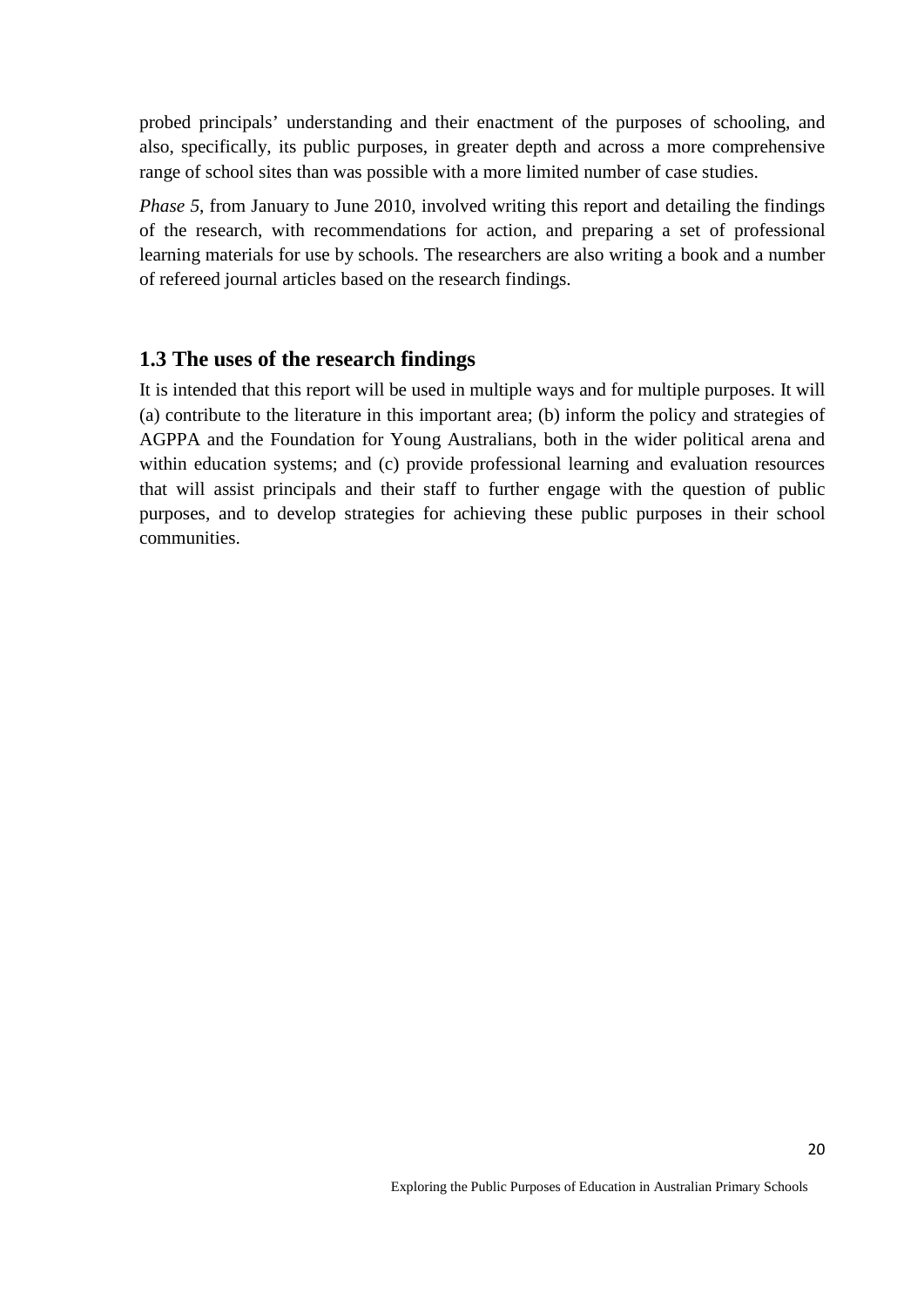# <span id="page-20-0"></span>**Part 2: What is meant by the concept of the purposes of education?**

## <span id="page-20-1"></span>**2.1 The struggle over the purposes of education**

Any educational practice or policy is informed by its purpose(s). (See [2a]  $\&$  [2b] for an expanded version of this section.) Sometimes these purposes are explicit and transparent, sometimes they are implicit or even subconscious, but they are always present. They are not arrived at transcendentally – the purposes of education invariably derive from a political process which, like any political process, involves a contest over, *inter alia*, values, ideologies and assumptions. These are represented in education debates, in policy development and implementation, and in educational practice, and they are based on questions as diverse as the type of society we want, the best strategies to promote excellence in education, and the sorts of capabilities that should be developed in students. They are never resolved completely. Rather there is often a kind of policy 'settlement' (Hall, 1990), during which time a dominant purpose tends to shape – but not monopolise – the parameters of educational discourse.

The struggle over purposes and directions takes place in the presence of at least two central tensions. The resolution of these tensions at any point in time serves to shape the nature of educational purposes. The first tension, at the level of 'content', occurs at the interstices between conservation and aspiration. There are those who argue that the role of education is to serve society by conserving and reproducing the societal status quo, while there are others who assert that education is a major vehicle for change in our society by making it, for example, more socially just and environmentally sustainable. There are, of course, any number of positions that may be taken along this continuum.

The second tension lies at the intersection between private and public rights and responsibilities (Levin, 1987). On the one hand there is the right of parents to bring up their children as they see fit – choosing the values and environmental influences to which they want their children to be exposed. From this perspective the purposes of education are largely a private matter, in the sense that they promote the interests of individuals. On the other hand, there is the right of a democratic society to try to ensure, through a common schooling experience, that its future citizens are prepared to play a role in maintaining the society's most essential political, economic and social institutions (Gutman, 1987). From this perspective the purposes of education have a strong public emphasis, in that they advance the interests of society as a whole.

It is the relationship between the public and the private purposes of education that is of interest to us in this research project. Of course, there need not necessarily be a conflict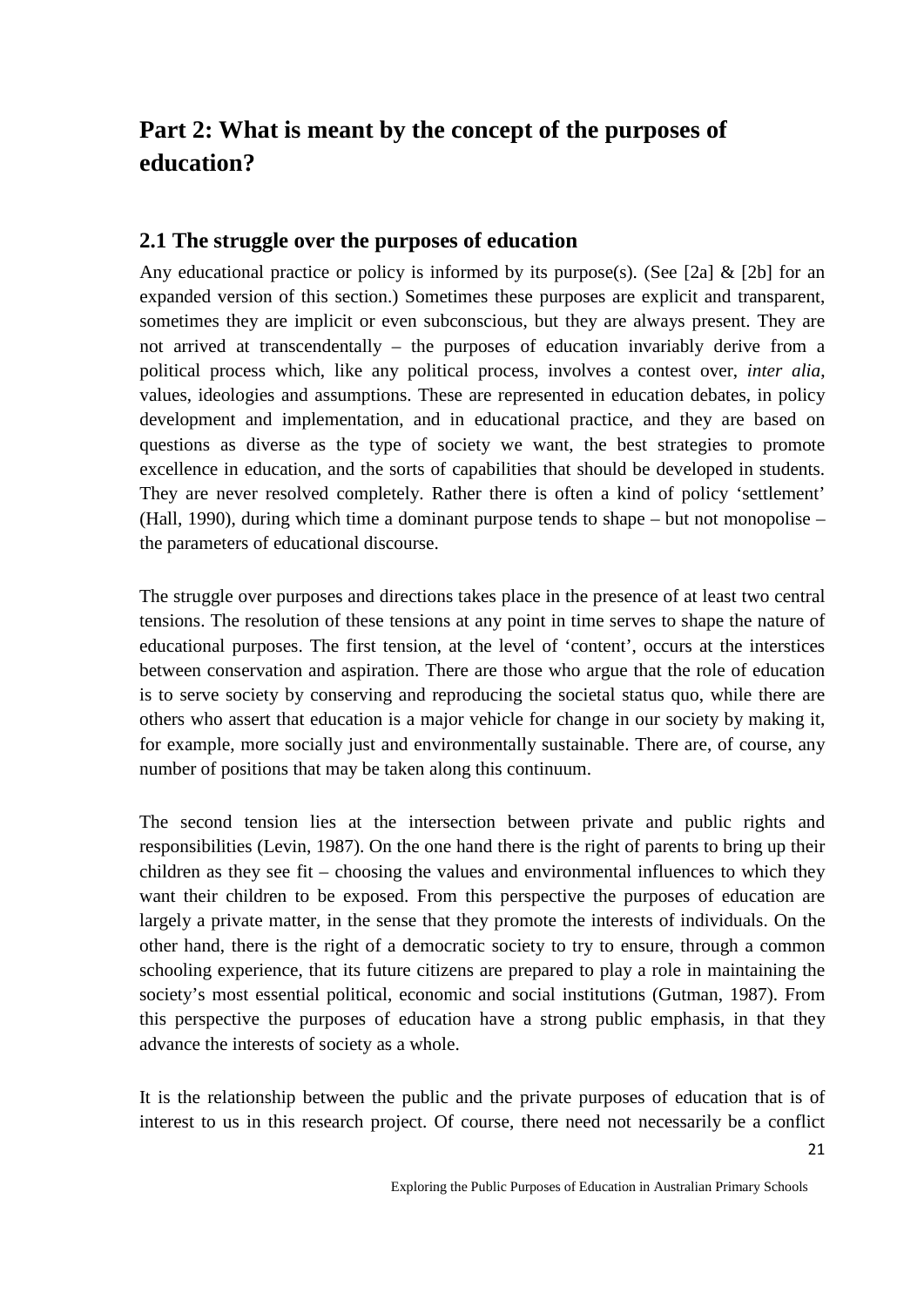between public and private purposes of education. The aggregated private benefits of school might make a person more productive and a useful contributor to, say the economy (public). But so too can these purposes be at odds. For example, the official curriculum of formal schooling might require – as a perceived public benefit – that students therefore learn to consider points of view with which the private values of families may be in conflict. As a consequence, parents may wish that their children are not exposed to such views. At this point there is a clash between public and private purposes.

As we have argued, the history of education is largely a history of the struggle to resolve these tensions (See [3a]  $\&$  [3b]). These struggles are rarely named as debates over the purposes of education – rather, these are assumed – but invariably their resolution shapes the prevailing education settlement, the nature of educational discourse and subsequent policy. This in turn determines whether there is an emphasis on the private or public purposes of education. In order to understand this process it is necessary to appreciate the major ways in which these purposes have been represented in educational discourse. It is to that task that we now turn.

### <span id="page-21-0"></span>**2.2 Representing the purposes of education**

The struggle for a resolution to the tensions described above sharpens the kinds of questions that are asked about the role of schools – for example, whether they exist to help better society, or to assist students to adapt to society's operation, or to serve the individual needs and wants of students. We have used the work of a number of scholars from England and the United States (e.g., Labaree, 1997; Inglis, 2004; Goodlad et al, 2008) to arrive at three broad purposes of education – democratic, individual and economic – each of which is constructed from a particular perspective. We think that these purposes resonate with the Australian experience, although they have been played out in different ways at different times.

Although we will describe each of these purposes, it is important to recognise that they never exist in their pure form. They interweave and intersect, and sometimes contradict, in a variety of ways and configurations, depending on the nature of the policy settlement in any historical period. However, we argue that there is always a **dominant purpose**, and that this shapes the ways in which policy and practice play out. The question of whether the right balance of public and private purposes has ever been achieved is an important, although neglected one in debates about public policy. In addition of course, the way in which a purpose is translated can vary greatly, depending in part on the ideologies that are brought to bear. For example, a democratic purpose based on a participatory view of democracy will look differently to one which adopts a view of democracy founded on confining citizenship to voting in elections.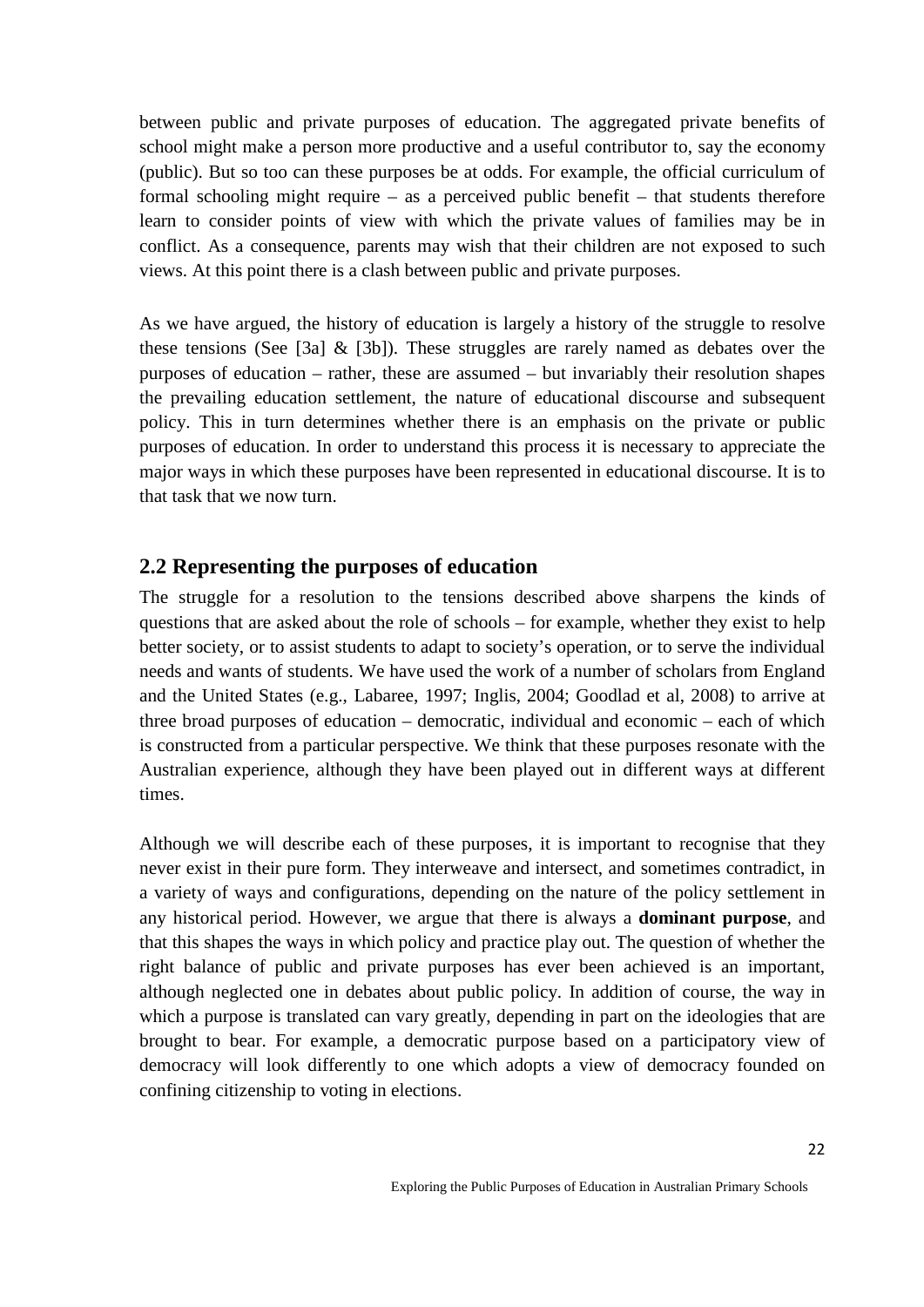We will describe each purpose in turn, drawing on Australian examples to explain the implications of each major purpose, particularly in relation to the extent to which it represents a public or private benefit.

#### <span id="page-22-0"></span>*2.2.1 Democratic equality (democratic purpose)*

The first is a democratic purpose which is constructed from the perspective of the citizen. It refers to a society which expects its schools to prepare **all** of its young people to be active and competent participants in democratic life. We say 'all' to emphasise that from this perspective, contemporary democracy is not a hierarchical activity designed for special groups: it relies on the active participation of all citizens. If a healthy democracy depends on the collective judgment of the whole citizenry, then it follows that all of its citizens should have the opportunity to engage actively in it, and, following Sen (2009), should have the capabilities to so engage. Schools are a major vehicle through which these capabilities are fostered.

There are a number of implications that go with a dominantly democratic purpose of education. The first is that, since this purpose is designed to benefit the society as a whole, it is a **public** purpose. That is, the outcomes of education go beyond individual interest, although clearly there are individual benefits that derive from being an active citizen. A democratic society depends on its citizens being in possession of a range of capabilities to enable them to contribute to the economy, the polity and civil society, and to lead productive and fulfilling lives. It does not advantage that society to include people who lack skills and understandings, who are alienated and disenchanted, or who act purely from selfinterest – and so the aim is that all citizens have the capabilities for productive democratic functioning.

A second implication is that, since educational institutions are a central agency in our society for the development of these capabilities, then all aspects of schooling should be consistent with a democratic purpose. The most obvious is the official curriculum, which from a democratic perspective must be broad and comprehensive, canvassing areas of learning (and the associated skills) that are most likely to develop agreed capabilities for democratic citizenship and a love of learning. More than this, well-resourced schools would be equally available to all, the process of decision-making at the system and school levels would be democratic, and personal relationships would model democratic, respectful and ethical behaviour based on trust and collaboration. Recognising that equality does not mean equal treatment, every effort would be made to ensure that those who are least powerful or possess the smallest helpings of the dominant cultural capital would be able to engage fully in education.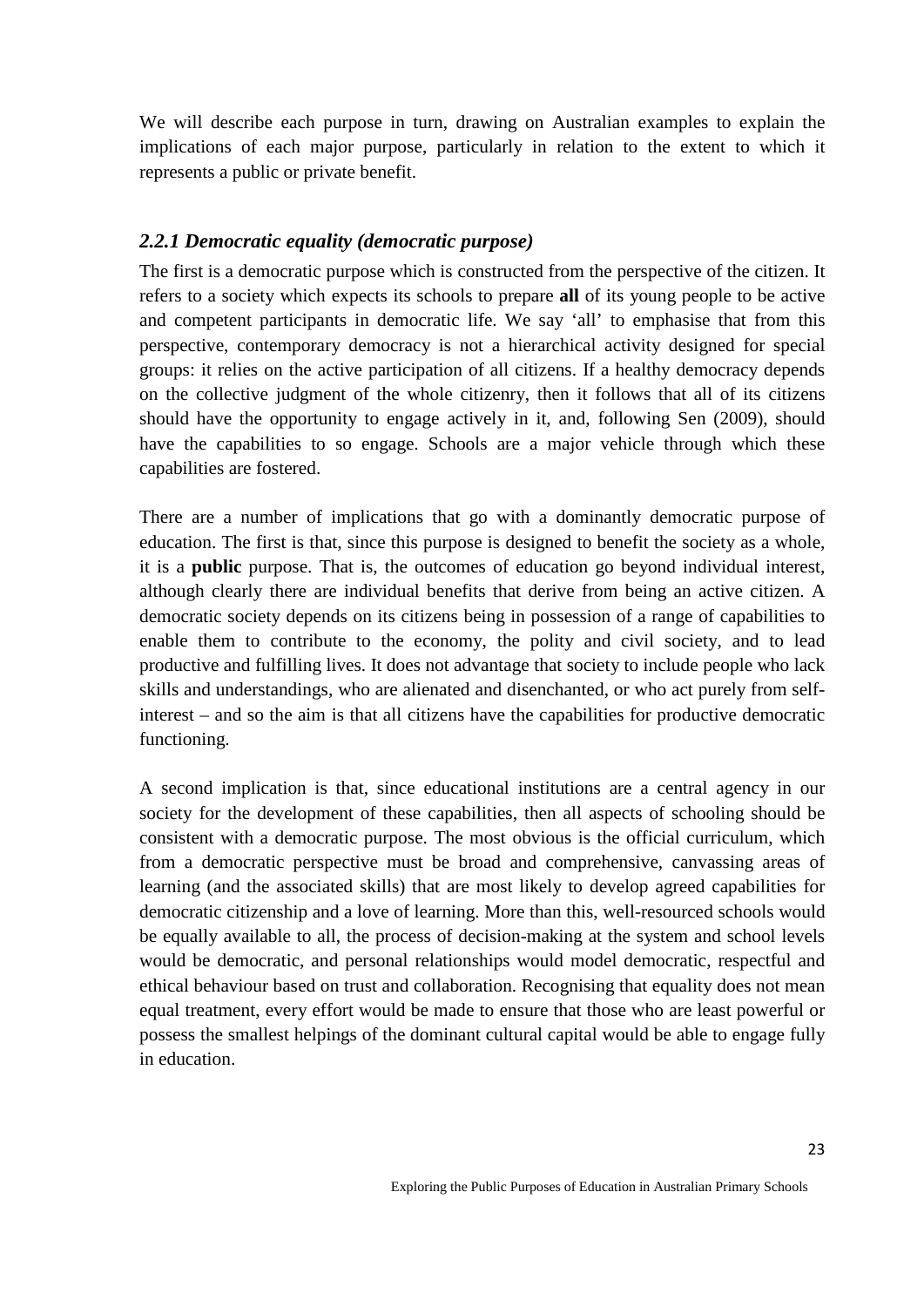Clearly, the interpretation of these principles vary within and across specific historical times and circumstances. In the 1970s in Australia, for example, efforts were made to cater for an expanding and increasingly diverse student population and to enable students to stay longer at school. Thus, the democratic equality purposes of schooling were enacted through policies based on philosophies of equity, access and participation. While these policies also served private purposes, in the sense that they enhanced the life trajectories of individuals, they had a predominantly democratic public purpose: they aimed at enriching the economic, cultural and political life of Australian society through a more broadly educated citizenry and workforce. This began to be diluted in the 1980s.

### <span id="page-23-0"></span>*2.2.2 Social mobility purpose (individual purpose)*

The second purpose is constructed from the perspective of the individual. Its primary aim for schools is to provide individuals with credentials which will advantage them in the competition for desirable social positions; it is often justified in terms of education providing a 'ladder of opportunity'. Hard work and ability, it claims, will enable people to achieve their aims and their life ambitions. This purpose constructs education as a commodity which can be traded in, say, the labour market.

Another aspect of this purpose relates to values, cultures and beliefs. It posits that parents should be able to choose schools which are most consistent with their own personal religion, culture or beliefs. That is, rather than schools being vehicles inculcating the broader values of the society, they have a more personal focus, and instil the idiosyncratic beliefs and values of particular groups.

There are a number of implications that follow if there is a dominantly individual purpose of schooling. The first is that, since it makes the main focus the individual rather than society, it is a private good which serves mainly **private** purposes. This is not to say that self-interested individuals cannot make a contribution to society: there are times when the interests of society and the interest of the individual will coincide. But we argue that the public good is much more than the sum of individual goods. The individual purpose will always privilege the interests of the individual and when these conflict with the public good, it is the private purpose that will prevail.

As with the other major purposes, a dominant focus on an individual purpose demands some consistency within and between the various aspects of schooling. The central concept is that of choice (Tyack, 2007). Schools are seen as a part of an education market where consumers (parents and students) select the product that best meets their perceived interests and needs. The role of an education system is to provide a safety net for those who fall between the cracks and to ensure that consumers are provided with enough information to facilitate choice. The curriculum will tend to be differentiated, tailored to the perceived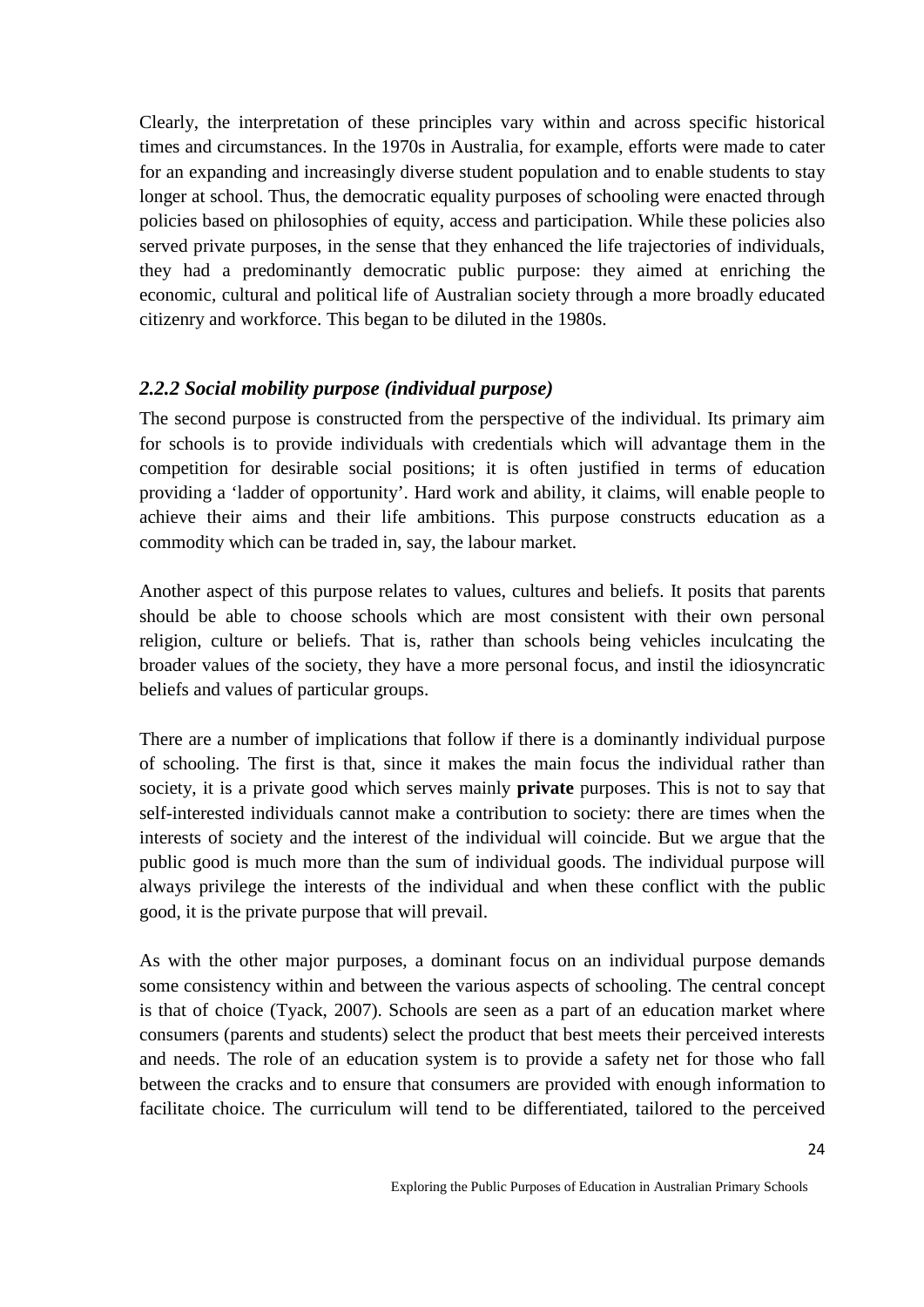interest and abilities of individual students, and schools are likely to be autonomous units, competing for custom in the education market.

In Australia, the most recent period where the individual purpose was the major purpose of education was during the decade of the Howard Liberal Government from 1996–2007 (See [5a] & [5b]). This resulted from the emergence of neo-liberalism as the dominant policy discourse. In education, neo-liberal ideology was based upon school choice and was facilitated by a federal government funding regime which encouraged the development of a diverse group of new private schools. Schools were expected to win market share by appealing to, and satisfying the needs and wants of individual 'consumers' (parents and students). Ideas, techniques and practices from the private sector were proposed to promote individual school accountability. But in the end it was the education market that was to impose the strictest discipline. There was some change to this policy settlement with the election of the Rudd/Gillard Labor Government in November 2007.

#### <span id="page-24-0"></span>*2.2.3 Social efficiency (economic purpose)*

The third is an economic purpose which is constructed from the perspective of the employer and/or worker. Its primary aim for schools is to prepare young people to be competent and productive workers within the economy. If society benefits from an economy that is working well, then an education based on economic goals is a public purpose. But it is a public purpose that also has a strong private purpose as it results in economic rewards for individuals. It could be called a **constrained public purpose**.

There are a number of implications for schooling when economic efficiency becomes the overriding purpose of education, not the least of which is that the vocational purposes of schooling are foregrounded at the expense of a broader general education. There is often a return to the vocational–academic binary with separate and inevitably stratified curricula and even separate schools. Having an entrepreneurial or competitive disposition is emphasised and the curriculum tends to privilege the life of the individual and consumer more than the active and engaged citizen (Nussbaum, 2010).

It is clear that the current Rudd/Gillard Labor Government has shifted the dominant educational purpose from an individual purpose (under Howard) to an economic purpose, with almost every major government document and statement emphasising the importance of education to the development of human capital (e.g., ALP, 2007). For example, education is not a stand alone item in what is known as the Council of Australian Governments (COAG) agenda – it is listed under the priority of productivity – and most of the strategies under the name of the 'Education Revolution' are justified in terms of their contribution to building human capital (e.g., Gillard, 2010). Students are seen as (potential) human capital to be enlisted in the cause of economic recovery and growth.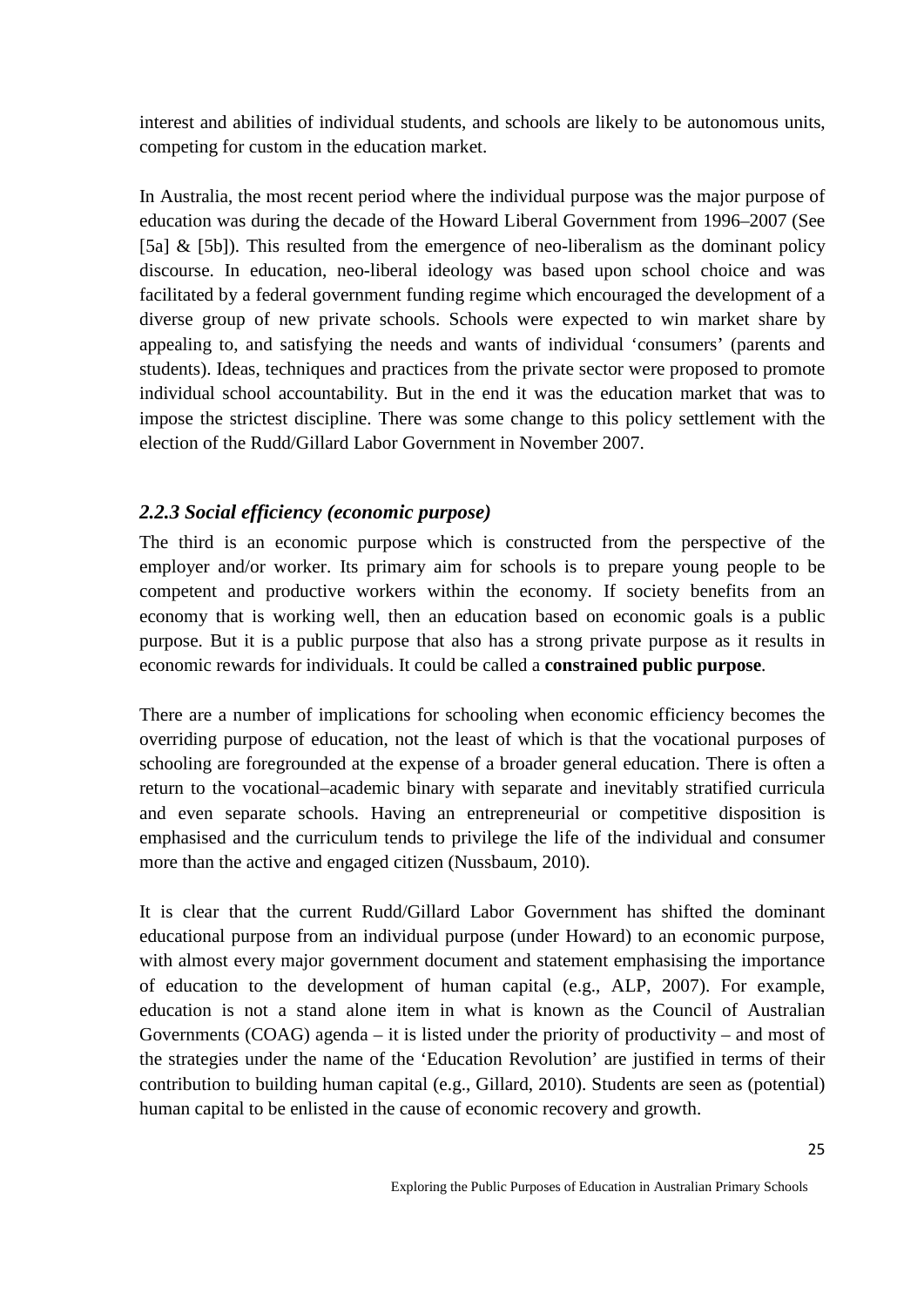## <span id="page-25-0"></span>**2.3 Three modalities of schooling**

Of course, educational purposes are not simply represented in official statements of missions and goals. They are shaped and delivered – both intentionally and unintentionally – through policy and practice in schools and education systems in many different ways. Since there are so many of these, we propose that they be organised into manageable groupings using the concept *modalities of schooling* (Reid, Gill & Sears, 2010). These include:

- the *structure of schooling*, such as the ways in which formal schooling is organised and funded which contain hidden messages about the how the society is/should be structured, ordered and maintained;
- the *official curriculum*, such as organisation of knowledge, including which knowledge is selected and omitted; assessment and reporting practices; and pedagogy;
- the *culture and processes* of education systems and schools, such as social relationships, the nature of decision-making processes, the school ethos and so on – all of which are educative.

We are using the three modalities of schooling for two reasons in this research. First, since it is possible to see in any or all of these modalities the tangible expression of educational purposes (whether intended or not), they provide one way to track and make sense of both policy and practice in schooling. This enables the researcher to identify possible inconsistencies between, say, the curriculum of the school and its stated purposes. Second, the modalities are a framework for structuring our recommendations in Part 6 of this report.

One way of thinking about the relationship between the modalities and the purposes of schooling is to use the metaphor of the body – where the institution of the school (or the education system itself) is the body, the purposes of schooling are the heart, and the modalities are the arteries. If the arteries get 'clogged' as a result of being incompatible with the heart, then the body will suffer. In short, to achieve a healthy education system there must be a strong compatibility within and between the modalities of schooling and the stated purposes of education.

All of this of course begs the question: what sort of purposes should Australian schools be pursuing in the  $21<sup>st</sup>$  century? This is a normative question which must be answered in order to establish a reference point against which to assess policy and practice in education. In Part 3, we argue for a return to a **democratic public purpose** for Australian education.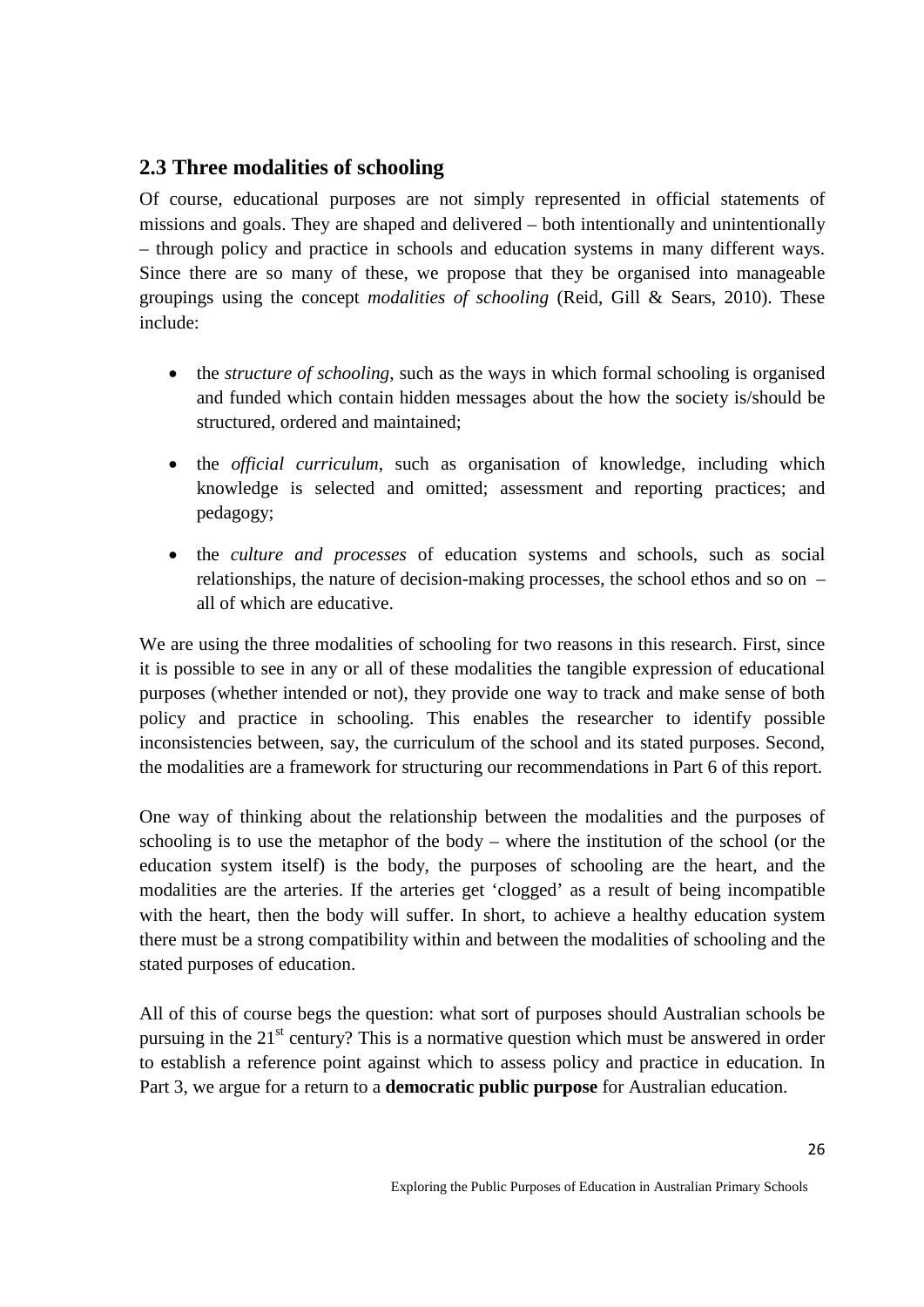## <span id="page-26-0"></span>**Part 3: An argument for the public purposes of education**

## <span id="page-26-1"></span>**3.1 An argument for a democratic purpose**

As we pointed out in Part 2, during the period of the Howard Government the dominant educational purpose was an individual one. Education policy was based on the private benefits of education as developed through education markets and individual choice. That is, the private benefits of education became the point of reference for the debate, inside a framing of individual choice. Elsewhere we have shown how this has played out and with what effects (See [5a]  $&$  [5b]).

The shift in conceptualising education as a social good to an individual good was facilitated through the ideology of choice which lay at the heart of government policy in relation to education funding. It resulted in what Lyndsay Connors (2000) refers to as the 'demutualisation' of schooling, meaning the loss of that sense of reciprocity, altruism and 'love of strangers' that characterises an education system governed by a commitment to the common good (p. 72). In a commodified education system, the dominant ethos is that of self-interest which erodes the 'bonds of citizenship' (Ichilov, 2009, p. 2).

There is now enough empirical research around the world for us to understand the social effects of constructing education around individual choice (Whitty et al., 1998; Ball, 2003). Such research has demonstrated that marketised schooling systems result in reduced diversity within student populations and a significant growth in the disparity of resources between schools. These differentiations are invariably organised on the basis of socioeconomic status, ethnicity, religion and race. The focus on individual choice within education markets began to create a number of tendencies in Australia, including competition both within and between public and private schools, the imperative to market schools, and the residualisation of public education

Our review of the literature leads us to contend that an emphasis on the private purposes of education is unhealthy for Australian society, not least because it runs the danger of producing self-interested, competitive and culturally-bound individuals who are more interested in their own self-advancement than they are in making a contribution to the common good. In a globalising world where the role of the nation state is changing and societies are becoming increasingly culturally diverse, schools are necessary for the public purpose of forming active citizens for democratic publics - people with the will and commitment to shape, and participate in an inclusive and democratic civil society and polity that is responsive to the new environment. As Goodlad argues in the American context, schools are the only institutions with the capacity to '… provide the education necessary to the existence and renewal of a democratic public ...' (2008, p. 11). What then does a democratic purpose for schools entail for Australia in the  $21<sup>st</sup>$  century?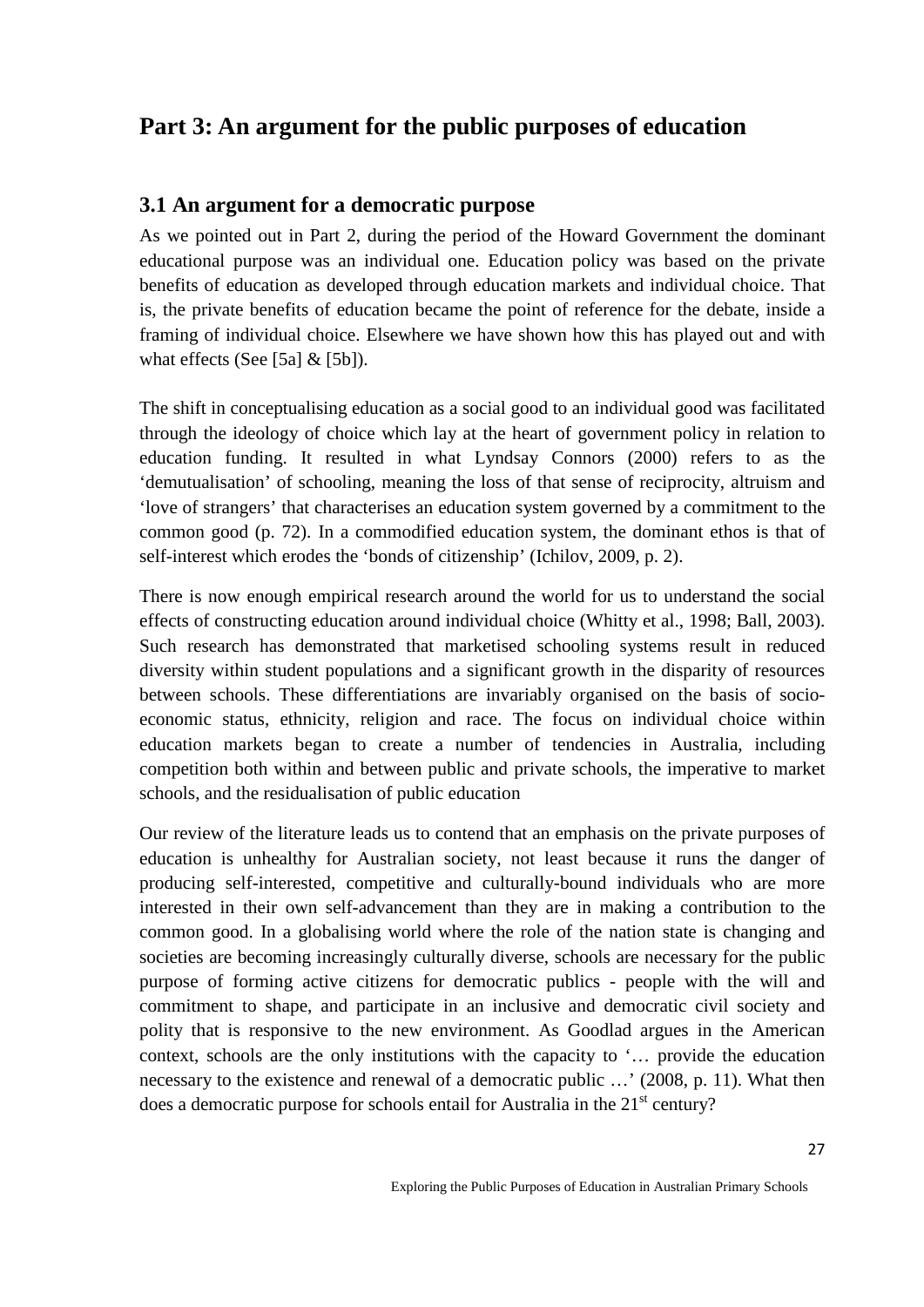## <span id="page-27-0"></span>**3.2 Reassessing the democratic purpose of education**

If the dominant educational discourse in Australian education has tended to emphasise the individual and economic purposes of education at the expense of its democratic public purpose, returning to an emphasis on the democratic purpose means more than reprising what has gone before. Democracy is not a static process and there should be ongoing reassessment of the capabilities needed for active participation in a democratic society. In particular, we argue that there are three aspects that require attention if the concept of the public good is to be placed at the centre of policy considerations.

### <span id="page-27-1"></span>*3.2.1 Altering the dominant discourse in education*

The nature of the discourse about purposes of schooling must change. In our view, one of the problems is that there has been too great a focus on individual rights in public discourse. This has tended to work against community efforts to articulate a conception of the 'good' society. For both egalitarian liberals arguing for civil liberties within a welfare state, or libertarian liberals maintaining that the market and individual choice are the best ways to order society, the starting point is the separate individual pursuing his/her own ends. The logical conclusion of this philosophy is a neutral framework of rights which is agnostic in relation to purposes and ends.

We concur with the communitarian critics of rights-based liberalism that individuals cannot be separate from their context in this way. Since our identity as individuals also relates to our membership of the communities in which we reside, then the purposes or ends of those communities are central to us as individuals and as a collective. Sandel (2005) summarises it in this way:

(Communitarians) … question the liberal claim for the priority of the right over the good, and the freely choosing individual it embodies. Following Aristotle, they argue that we cannot justify political arrangements without reference to common purposes and ends, and that we cannot conceive of ourselves without reference to our role as citizens, as participants in a common life. (p. 152)

28 From this perspective individual rights and the common good must coexist. This does not suggest a fixed and unalterable vision of the common good that denies diversity and change – indeed, the opposite is true. The version of the common good at any point should be tentative and always open to scrutiny. Democratic societies require forums for thinking about and negotiating differences, not with a view to reaching agreement but with a commitment to recognizing that there are ways other than our own through which to view the world. As Kalantzis (2001, p. 13) argues, negotiating the difficulties of living with diversity in global/local societies through promoting inter-ethnic dialogues is a new way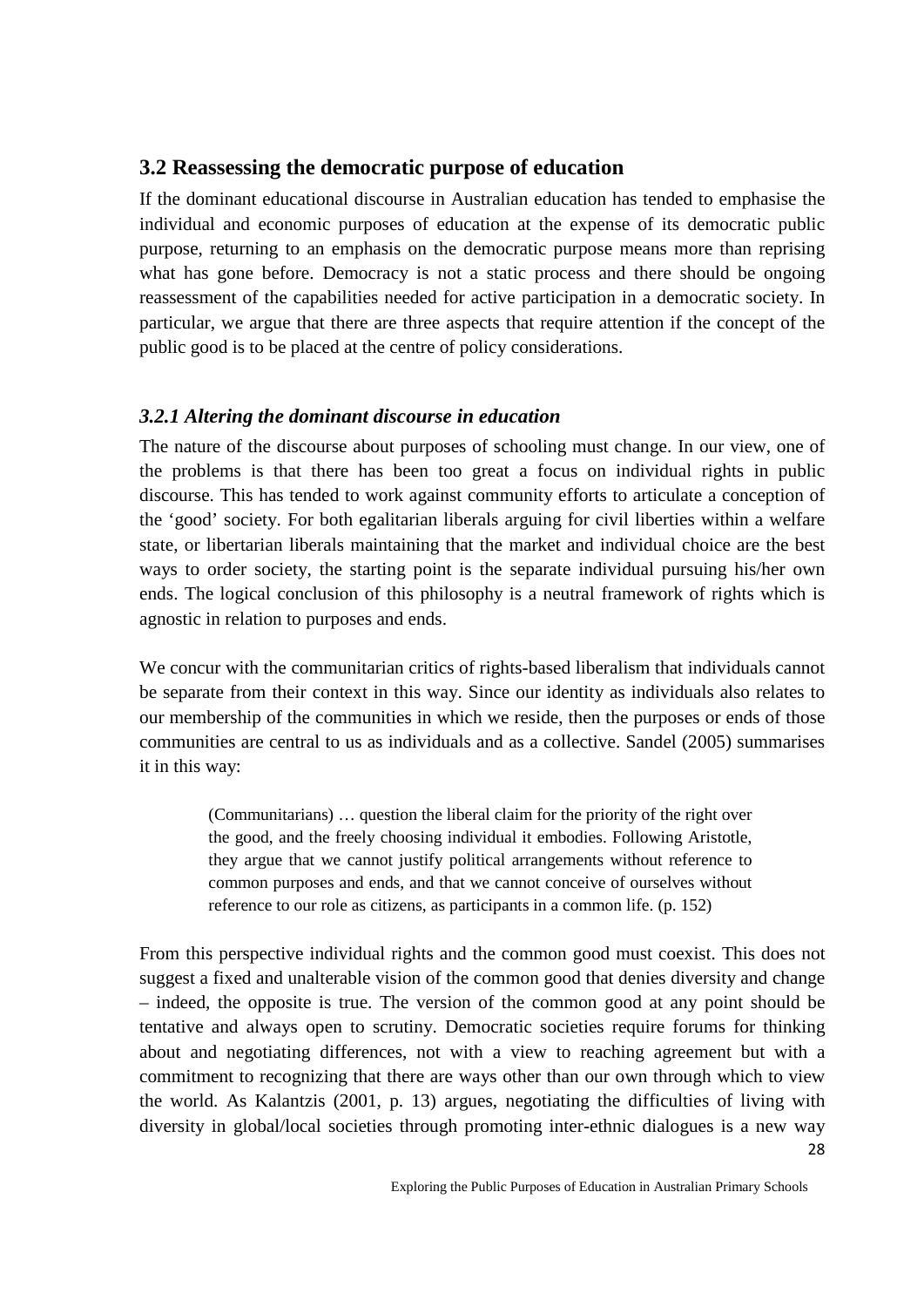forward for nation building: 'Negotiating diversity is now the only way to produce social cohesion.'

In our view, reinterpreting the common good and reinvigorating our public institutions is perhaps the most pressing challenge for Australian society in the  $21<sup>st</sup>$  century. It demands that capable citizens engage in the sort of community debate that is required for this task. Since schools represent the only place in our society where young people can systematically develop the skills and understanding, respect and tolerance that is the lifeblood of a democracy, it follows that revitalising a discourse of public purposes for education stands as an important first step.

The articulation and achievement of the public purposes of education should also be seen holistically, rather than applied to disparate elements of the Australian education agenda. For example, the discussion about education funding is usually conducted in the absence of a consideration of public purposes, even when the focus is on what has come to be called the public/private debate. This has had a number of effects. By not subjecting the concept of the public good to ongoing critical scrutiny, the debate is narrowed to one focused on the competition for funds between education systems. Thus, when private schools are funded, the focus of debate becomes the funding mechanisms, freeing private schools of expectations (beyond minimal requirements) about the relationship between public funding and the public purposes of education. By not making the public good a central factor in the debate it loses its potency – it doesn't get grounded. This leaves public schools open to the ravages of neo-liberal regimes, including markets and competition. After all, what is public about stand alone schools in competition? To put it another way, marginalising the concept of the public good has had the effect of releasing private schools from the burden of demonstrating that they meet public purposes, and instead places pressure on public schools to act privately; to brand and advertise themselves in an education market.

We think that one way to address this problem is to alter the dominant educational language, and we suggest that the metaphor of an Education Commons presents a possibility. This concept comes from environmental literature (e.g., Lessig, 2001). Commons are community resources that are held in common and able to be enjoyed equally. When applied to social resources, it is possible to understand education as a public resource domain (a Commons), which contains a range of public education resources – such as schools, universities and public facilities like museums – that are non-exclusionary. The right to this domain would apply to all in the community. Preserving and enhancing the health of the Education Commons could be seen as the same as caring for the environment. Thus, rather than seeing individual choices as being all-important, the focus would be on the health of the Commons as a whole (Reid, 2003).

How does employing a metaphor like the Commons [1] help to reassert the notion of the public good into contemporary education policy and debate? The Commons is a spatial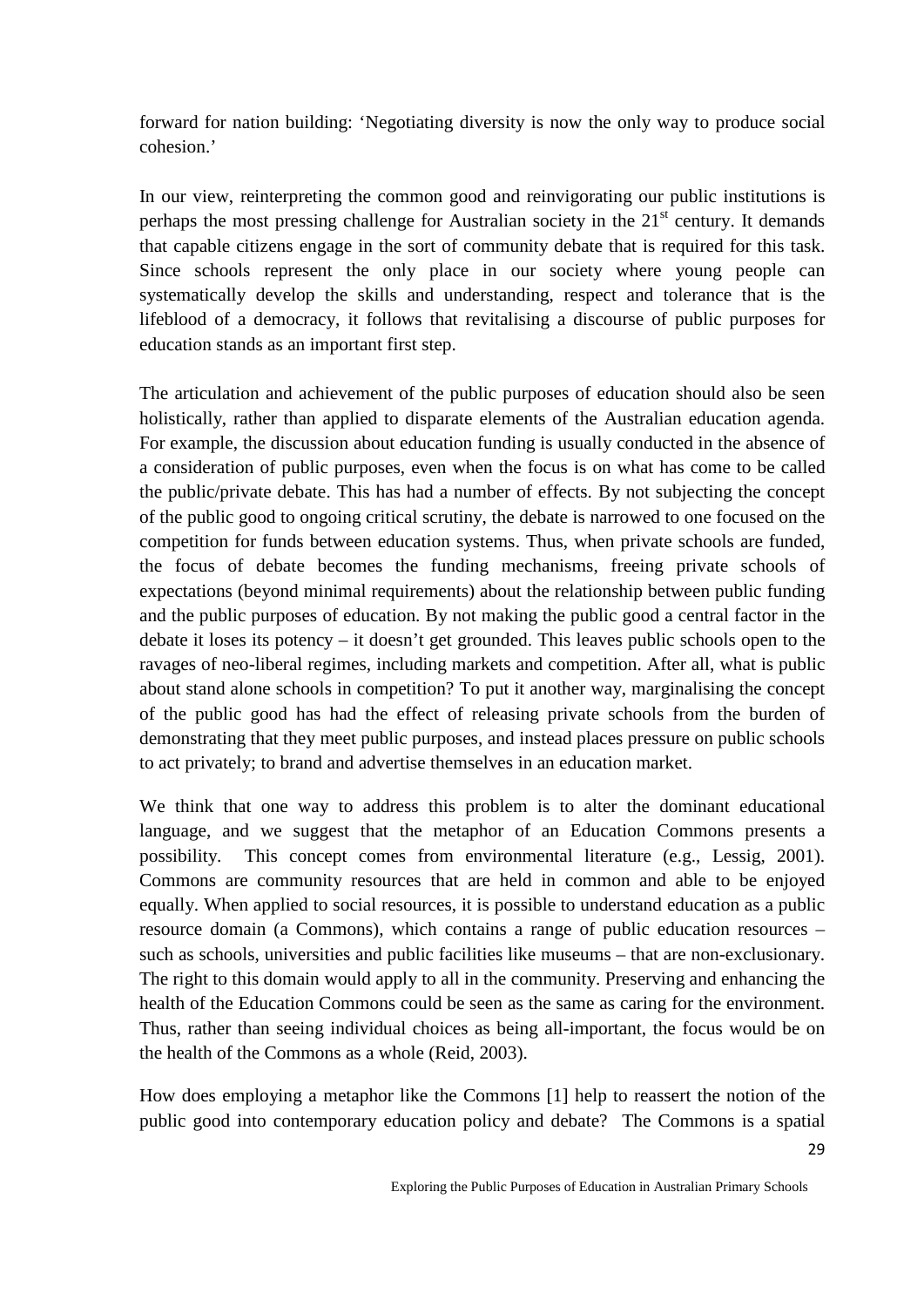rather than a product metaphor. It suggests a public space where there is room to move, yet which is bounded. The public good is expressed in public principles – a charter for an Education Commons – that set the limits of tolerance; and these public principles are defined by a rejuvenated version of the public good. Whilst there are many variations within the Commons, those educational 'resources' that go beyond the limit of tolerance are excluded.

If education policy making and practice are to be assessed against a number of public principles that define an Education Commons, the identification and content of these principles must become the subject of ongoing public conversation and debate. This task demands an appreciation of the 'content' of an education which serves public purposes.

## <span id="page-29-0"></span>*3.2.2. Clarification about the public purposes of education*

Connell (1995) describes the central purpose of schools as being the development of 'capacities for social practice', meaning capacities to enable young people to acquire learning strategies for themselves as individuals, and to maintain these as the collective property of the society. These capacities are a broad set of capabilities, including social and cultural capabilities, not just a narrow band of 'academic' studies, and are central to future life opportunities, and for maintaining a healthy democracy (Giroux, 2005).

The capacity for social practice has economic, ideological and political dimensions. It includes capacities for work; for social interaction, involving culture, identity formation and communication; and the 'capacity for power', by which Connell means the capacity to engage responsibly in the political life of a democracy (1995, p. 100). The identification of such capacities is a starting point for discussion about the public purposes of education. Indeed, it should be central to the functioning of a healthy democracy. As Nussbaum (2010) argues:

All modern democracies…. are societies in which the meaning and ultimate goals of human life are topics of reasonable disagreement among citizens who hold many different religious and secular views, and these citizens will naturally differ about how far various types of humanistic education serve their own particular goals. What we can agree about is that young people all over the world, in any nation lucky enough to be democratic, need to grow up to be participants in a form of government in which the people inform themselves about crucial issues they will address as voters and, sometimes, as elected or appointed officials. (2010, p. 9)

The rapidly changing nature of the contemporary world means that this should be an ongoing public conversation; a complex concept like the public benefits of education must always take account of contemporary trends and circumstances. Elsewhere we have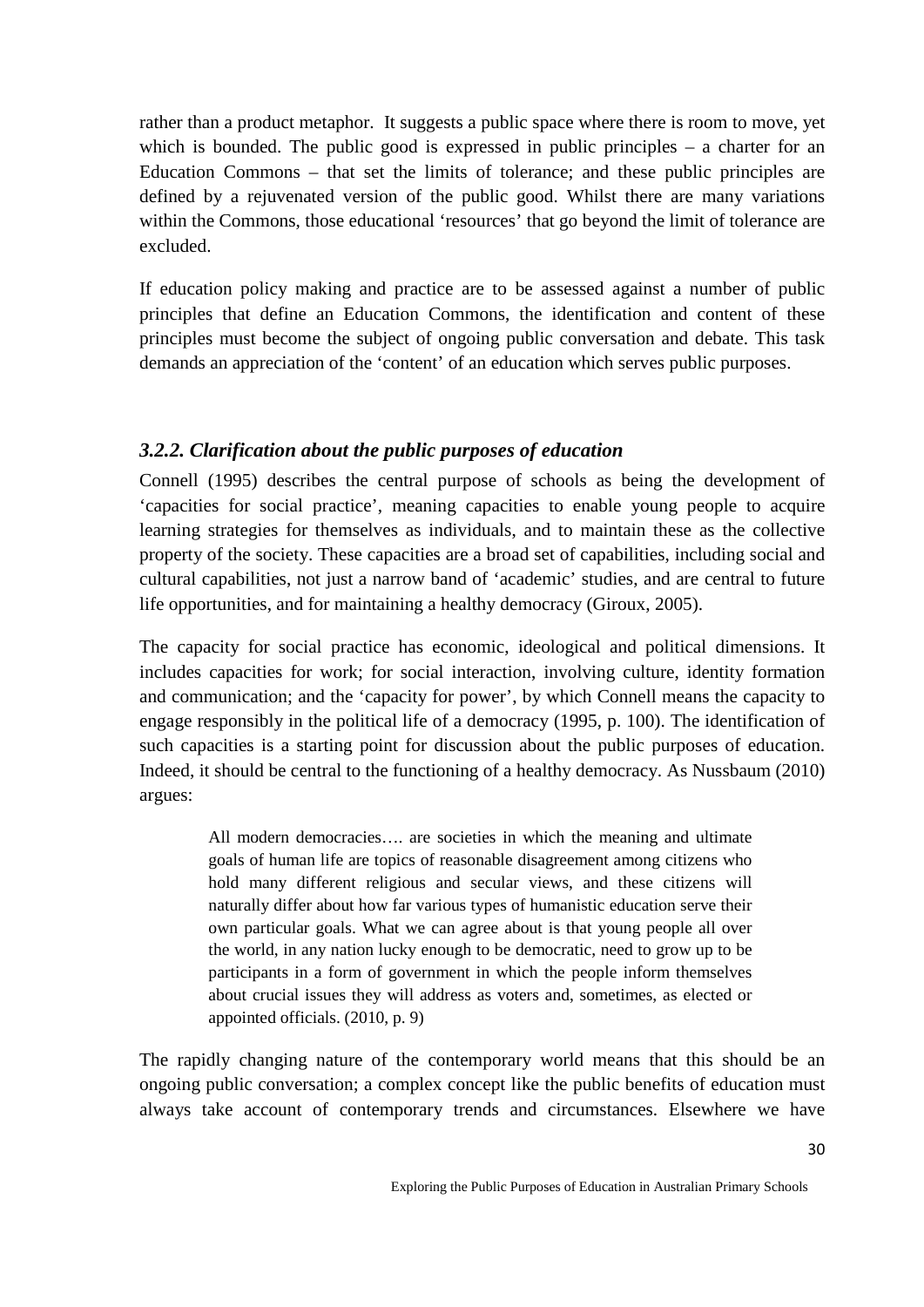discussed some of the trends that are impacting on the contemporary world (See [4a]  $\&$ [4b]) and these provide some insights into the nature of the capabilities needed for productive participation in a democratic society. They include:

*Capabilities for civic participation* – including the capabilities needed to participate in political debate and public decision-making. This demands not only social, scientific and political understandings and skills for active participation that are sensitive to the local, national, regional and global dimensions of political and civil life, but also the dispositions to engage in reasoned and ethical ways.

*Capabilities for social and environmental sustainability – including a deep understanding* about the issues facing the natural environment and the social world, and the interdependence of these, and the skills and dispositions to engage in working towards the sustainability of both.

*Capabilities for intercultural understanding* – including the understanding and skills to appreciate diversity and to communicate respectfully and generously within, as well as across groups with different backgrounds, experiences and cultures.

*Capabilities for communication* – including the capacity for expression through a range of media and modes (written, spoken, visual and other non-verbal forms of communication), and understanding and appreciation of the communication of others.

*Capabilities for health, well-being and personal development – including the capacity to* manage physical and mental health, understand gender and sexuality, and build identity.

*Capabilities for work* – including the ability to participate in work in productive, creative and fulfilling ways, recognising the changing nature of the economy.

*Capabilities for knowledge-work* – including the technical skills necessary to access and organise information, the meta-cognitive capabilities to engage in critical and reflective thinking and inquiry, and the capacity for ethical thinking and reasoning.

We offer this list as an example only: we appreciate that there may be many other ways to express and represent the kinds of capabilities required to live productive and fulfilling lives (e.g., Sehr, 1997, pp 78-81; Soder et al., 2001; Reimers, 2006; Alexander, 2009). But our point is that such a list represents a set of understandings and skills which have the public benefits of education as their starting point, rather than the advancement of individual interests. In our view, if there is to be a shift to a democratic purpose of education in  $21<sup>st</sup>$  century Australian society, the 'content' of such a purpose must be clarified, and urgently.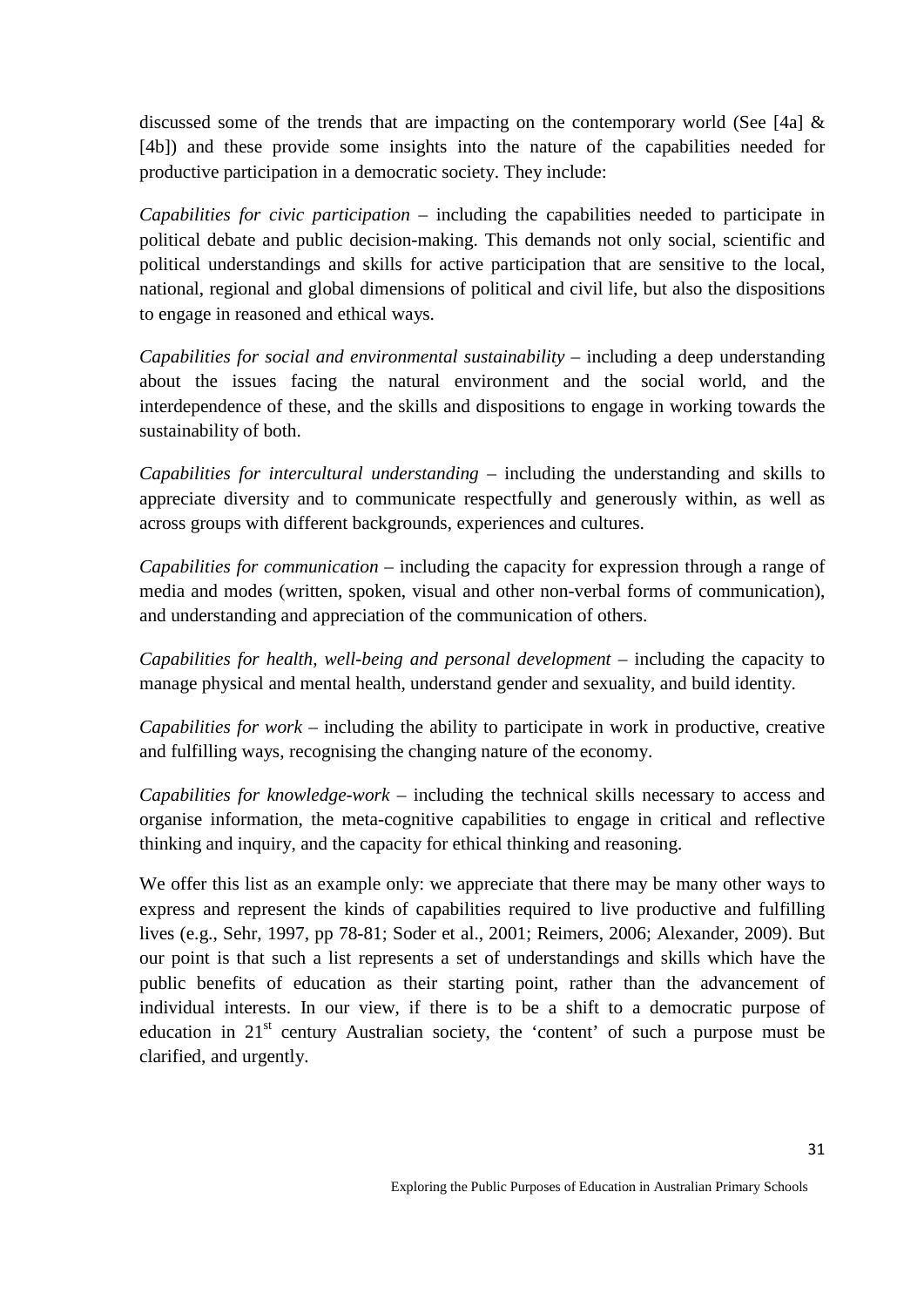#### <span id="page-31-0"></span>*3.2.3 Representing public purposes in the three modalities of schooling*

The third aspect that needs clarification is the vehicles through which the public purposes of schooling can be expressed. We say this because all too often a rhetorical flourish about public purposes attends the introduction of the latest strategy – only to be ignored by its detail and practice, or to be contradicted by other polices or strategies. Earlier we argued that articulated purposes of education should be reflected in three modalities of schooling. If they are not, then it is likely that a specific purpose will be thwarted by policies and practices that are inconsistent, or directly contradictory. In our view, then, an important aspect of policy making in education is to identify the characteristics of each modality in relation to a favoured purpose. In the case of a democratic purpose, we argue that the modalities would reflect the following kinds of characteristics.

#### <span id="page-31-1"></span>*3.2.3.1 Structure of schooling*

Structures of schooling consistent with a democratic purpose would seek to ensure that there is an equality of educational opportunities and resources across an educational jurisdiction. Rather than schools competing against one another in an education market, schools in an Education Commons would support each other, working towards a goal of high quality for all. While this might appear to be commonsense, it is not the way that the system works in a neo-liberal policy regime, where choice and competition are the norm. It demands different ways of looking at educational issues, leading to different questions being asked in the policy making process. For example, a focus on the democratic purposes of education might lead to basing a consideration about funding schools in the Education Commons on the understanding that so called 'successful' schools are only successful because it is the more disadvantaged schools who bear the burden of teaching the most 'difficult-to-teach' students. Far from lagging behind, it is these schools that are the real innovators. As Richard Teese points out:

> In the end, the quality of a school system can be judged by the experience of the most vulnerable children in it. A real commitment to them is a real commitment to all children everywhere in the system. It therefore must be supported by an intensity of effort, high expectations and solidarity in sharing resources. (2006, p. 21)

Looked at from another perspective, if we believe that the quality of teachers is one of the main determinants of educational achievements, would we allow wealthy schools to provide better pay and conditions in order to attract the best teachers and principals, or would we insist that if there are to be differentials in pay and conditions, these should in fact work in favour of the least-advantaged schools?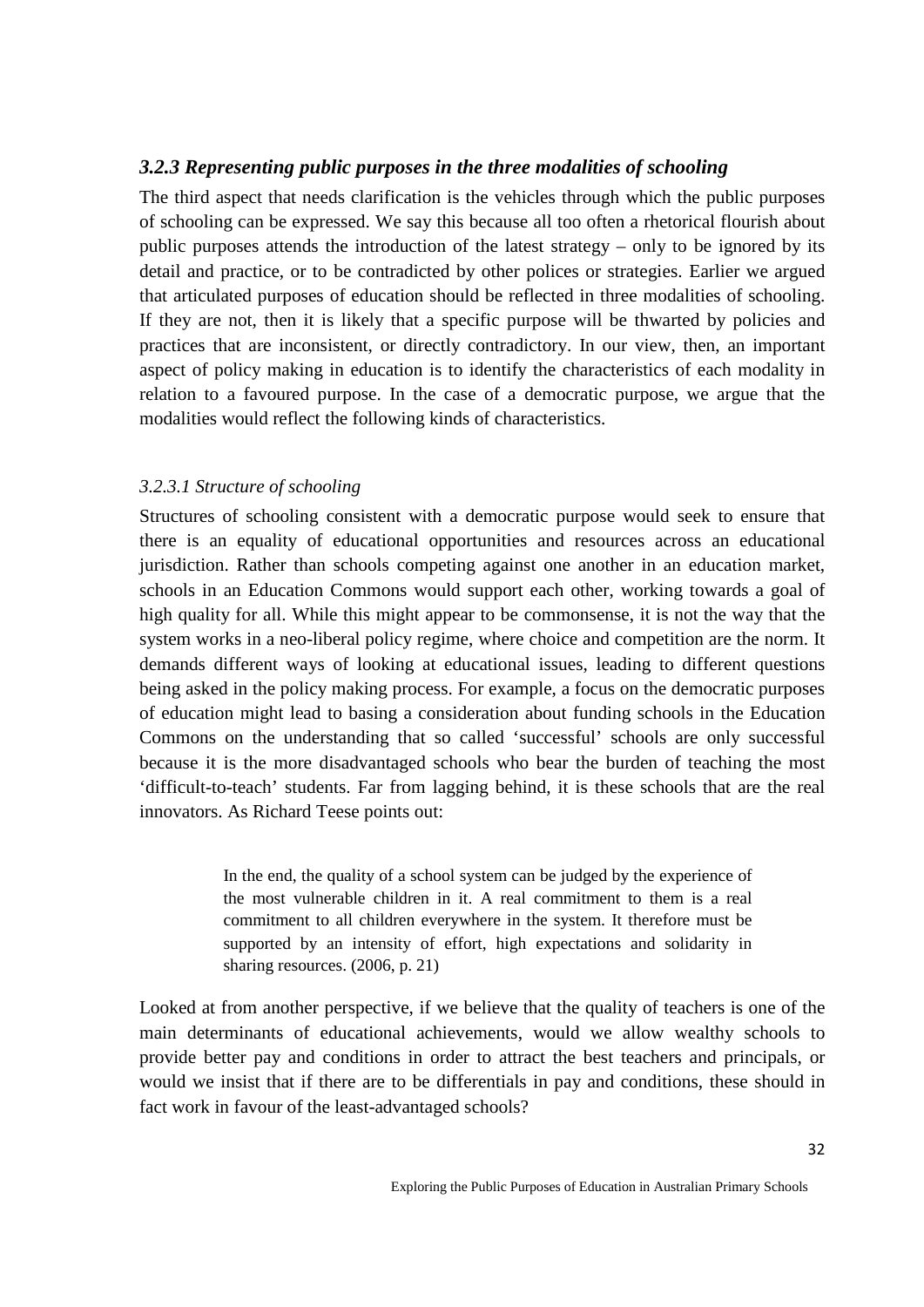#### <span id="page-32-0"></span>*3.2.3.2 Curriculum*

The curriculum of schools consistent with a democratic purpose would ensure that all students are encouraged to develop the capabilities identified as necessary for a democratic society. This does not necessarily mean a common curriculum – although we think that this is required in the compulsory years of schooling. It is possible to have a differentiated curriculum which seeks to develop common capabilities. But it does mean that hierarchical approaches to curriculum structure which relegate some knowledge to high status so rendering other knowledge as low status, are incompatible with democratic purposes - more so when we know that the participation in each at the senior secondary level is largely organised around socio-economic status.

It also means that serious attention should be paid to the 'content' of the curriculum. In our view, a curriculum that meets the challenges of living and working in the  $21<sup>st</sup>$  century should be one that encourages cross-disciplinary work, is broad enough to build all capabilities while enabling depth, embraces a range of assessment and reporting approaches, and recognises that curriculum content is not neutral, but rather embodies cultural and social capital.

#### <span id="page-32-1"></span>*3.2.3.3 Culture and processes*

From a public purpose perspective, the cultures and processes of schools and education systems would be consistent with a democratic culture and practices. There are many aspects to such a culture: we will describe four.

First, it means that democratic processes should be a feature of every aspect of decisionmaking – in classrooms, staffrooms, schools and systems. That is, an education system serious about its democratic purpose should model democratic practices. Teacher, student and parental involvement in discussion and debate about key educational issues would be the norm. The benchmark against which this might be judged is the extent to which the voices and interests of the least powerful are at the centre of these processes. Moreover, the social relations of such a system would eschew hierarchy and power, respect diversity, and encourage civility, trust, collaboration and good humour in its social relations.

Second, the substance of policies, strategies and approaches should not only be arrived at democratically but should embody democratic purposes. For example, it would be counterproductive to proclaim a democratic purpose whilst pursuing an accountability policy based on an intention to lift standards by 'naming and shaming'; or to implement a policy without providing the necessary time and resources for professional development.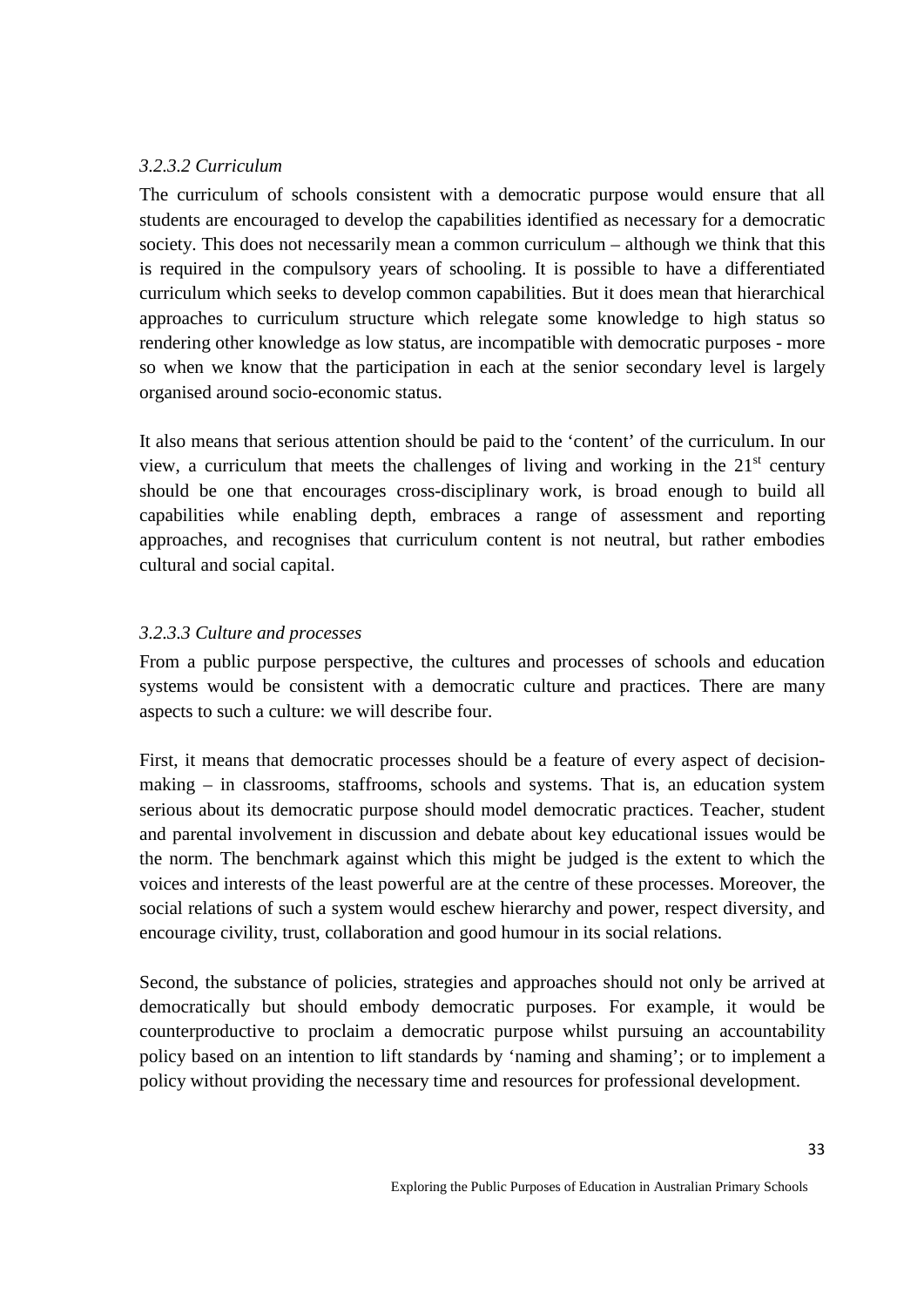Third, schools would operate in ways that value diversity through community building. This would include putting structures and strategies in place to promote inclusiveness, so that students are not cosseted in homogenous communities, but are exposed to young people from a range of cultures and backgrounds. That is, assimilationist notions of diversity would be avoided in favour of negotiating diversity while developing a sense of shared community. This might mean making formal and substantial connections beyond the school with a breadth of local, national and international communities and their knowledges. Young (1990) calls this the 'being together' of others.

Fourth, schools and education systems would be communities of professional learners engaging in rigorous and systematic inquiry into the issues, problems, concerns and dilemmas that confront them in their daily professional lives (Reid, 2004; Mulford, 2007). This would be in contrast to mandated and standardised policy impositions on school communities which deny the contextual knowledge of those communities and marginalise the professional expertise of educators.

We do not have the space here to flesh out the implications of each of these, but some recent work by the World Bank (see Grootaert, et al., 2004, p. 3) provides a framework for conceptualising the connections. It argues for the importance of social capital [27] to the development of cohesive yet diverse communities, and proposes three forms of social capital – bonding, bridging and linking. Schools are the key producers of each of these. They create spaces that allow people to develop a sense of common community; of appreciation and respect for difference; and of a will to continue to develop the skills and understanding necessary to use and expand social capital. Where aspects of school policy or practice are at odds with one or more aspects of social capital, it would prompt a review. For example, what happens if the population of a school is relatively homogenous in terms of ethnicity or religious belief or socio-economic background? While such a school might be capable of promoting bonding within the school community, what are the impediments to linking with others outside the school, and how might these be addressed by schools and governments?

#### <span id="page-33-0"></span>**3.3 Conclusion**

In this section we have argued for a return to a focus on the public purposes of education. We claimed that if this is to happen there must be a reassessment of what such a purpose means in Australia in the  $21<sup>st</sup>$  century. We began this task by expanding on the public benefit outcomes of education, and we proposed the concept of an Education Commons as one way to contest the individualistic discourse that has so dominated education policy making for the past quarter of a century. Such a concept causes us to think about the health of the Commons as a whole, and to ask questions, not about how schools might compete in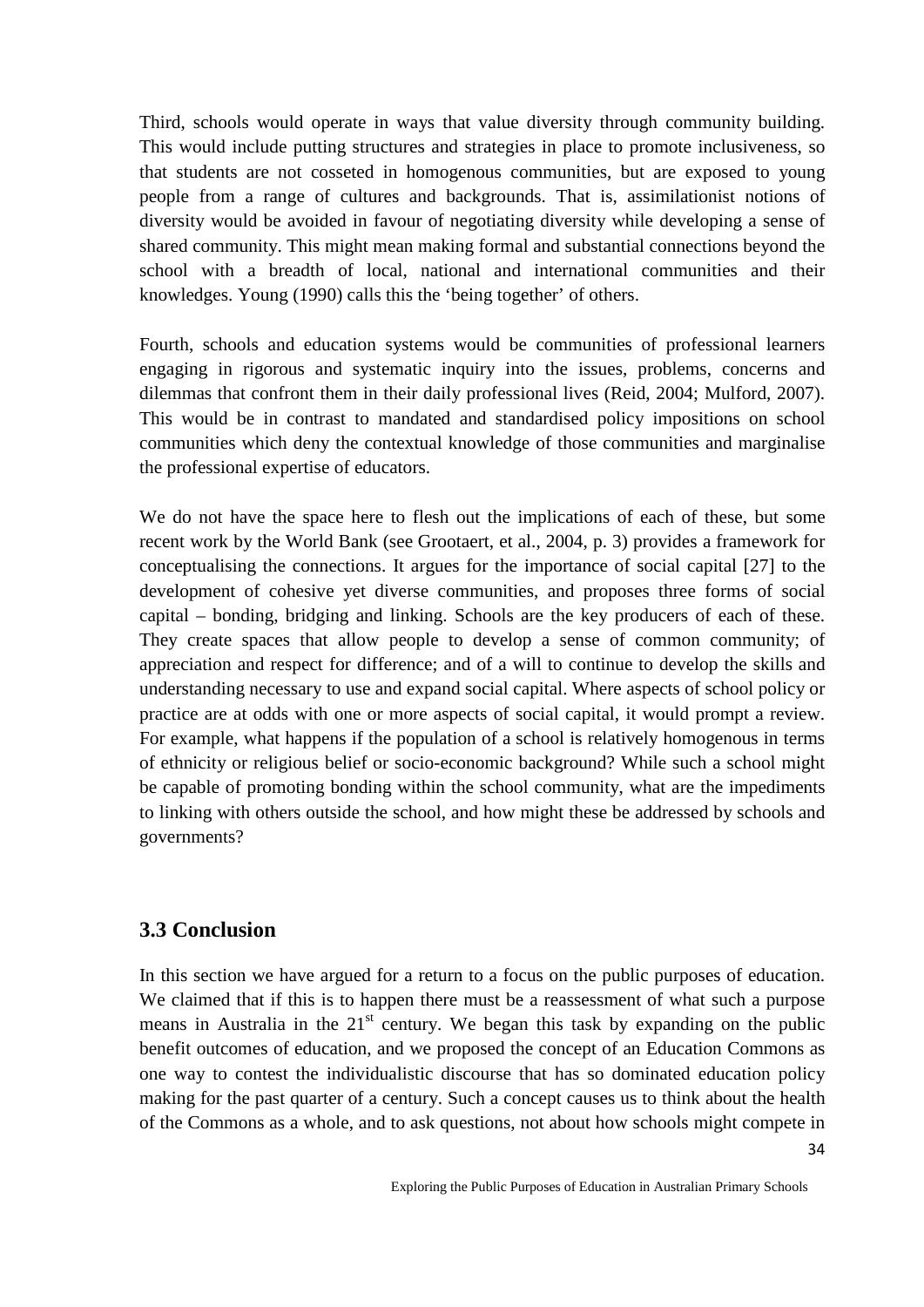an education market, but about how they might all contribute to collaborating and sharing, and supporting one another in order to produce the very best educational outcomes for *all* students. This is a distinction of great importance because, as we have argued, the direction in which we move will shape the sort of democratic society we are and might become. Rather than privileging the individual and private benefits of education, education policy would be constructed to reflect such important public purposes as the enhancement of a tolerant and cohesive multicultural society.

This is an urgent task. If a major social purpose of education is to nurture our democracy, then surely we need to organise schools, as key social institutions for the development of an active citizenry, in ways which are consistent with, and indeed, promote those attributes, cultures and practices which make up democratic life. Organising schools on the basis of choice is to elevate individual needs and wants above community needs, and to ensure that some benefit more than others; to promote a culture of selfish individualism where the dominating motif is competition and greedy self-interest rather than cooperation and mutual benefit. Never have schools been more needed in our society as mutualising institutions than now.

However, it is one thing to argue in the abstract for a renewed focus on the public (democratic) purposes of education – quite another to develop educational policy and practice in ways that are consistent with it. An important next step is to conduct a reconnaissance of the field in order to establish (a) what educators and the wider community think are the purposes of education and why; (b) the extent of the enactment of these purposes; and (c) the factors that impede or enable the pursuit of public purposes. It is only armed with this information that a professional association like AGPPA can realistically determine a strategy for promoting and enacting the public purposes of education.

<span id="page-34-0"></span>Our research moved to the reconnaissance phase through an assessment of the stance of educational policy makers and the media on the purposes of education; the conduct of case study research of four state primary schools; and a survey of all government primary school principals in Australia. The outcomes of this research are described in Part 4.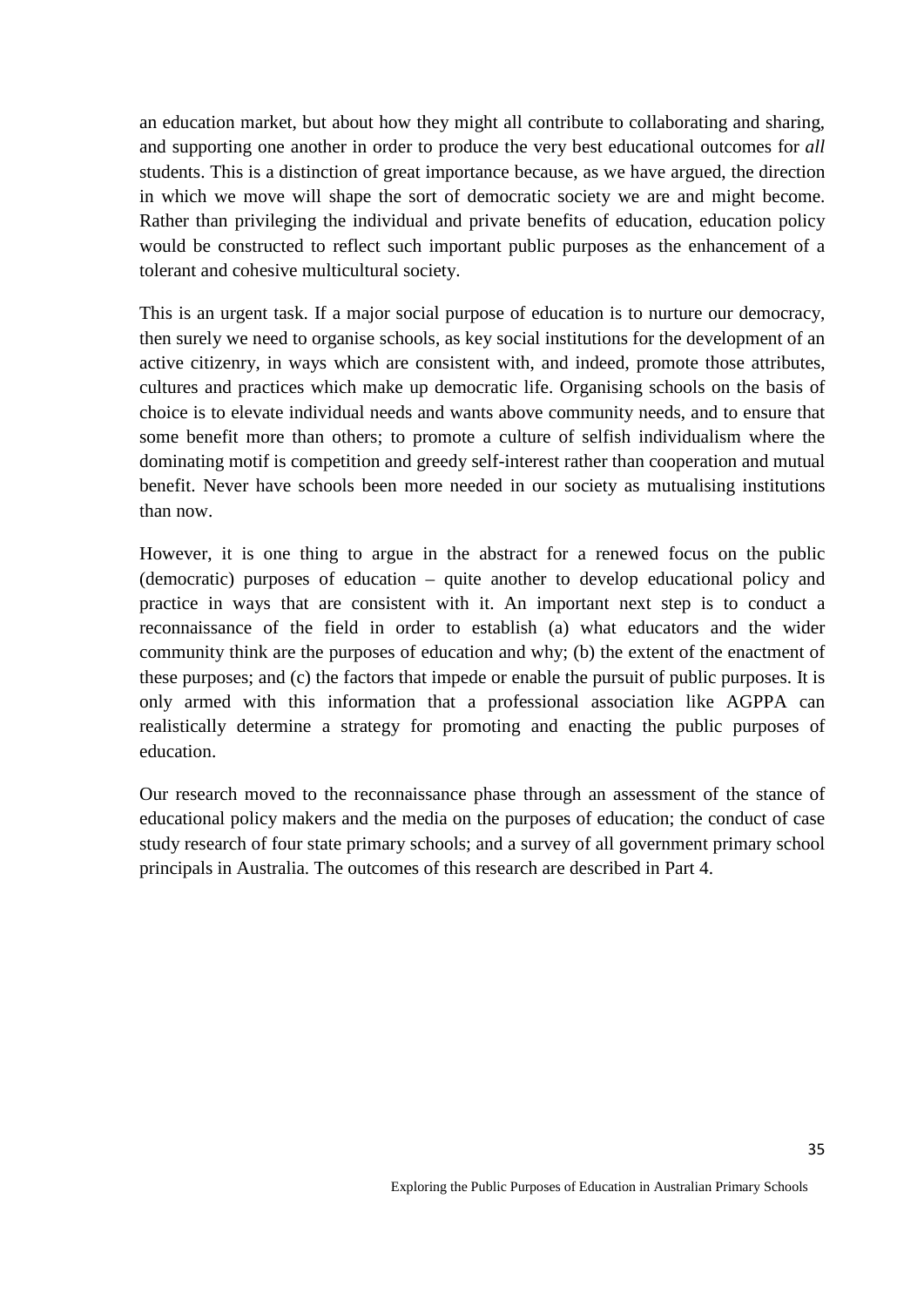# **Part 4: How are the purposes of schooling understood and enacted?**

## <span id="page-35-0"></span>**4.1 Overview of the research**

This section of the report addresses the research conducted into two of the project's six research questions:

- How are the purposes of education, and specifically its public purposes, understood and enacted in Australian primary schools and the wider community?
- What are the factors that facilitate and/or inhibit the enactment of these public purposes in schools?

To answer these questions we investigated the views and the practices of key participants and stakeholders in the institution of schooling, such as principals and teachers, school communities (students, teachers and parents), policy makers in the bureaucracy, government ministers, educational agencies, parent and professional associations, and teacher unions. The 'lens' for our analysis was the conceptual framework described in Parts 2 and 3 of this report. In order to make this a manageable task, we decided to engage in three major research activities over a two-year period. Each of these is described in this part of the report, with links to papers and research data associated with them. They are:

## <span id="page-35-1"></span>*4.1.1 An analysis of the role of policy texts, policy makers and the role of the media*

The first phase of the research involved a critical analysis of current understandings held by key educational stakeholders about the purposes of schooling, and more specifically, public purposes, as revealed through:

- document analysis of relevant strategic state and national educational policies;
- in-depth, semi-structured interviews with a range of significant stakeholders, including leaders of education system authorities (e.g., Ministers, Chief Executive Officers), peak state and non-state education bodies, professional associations, business councils, unions and parent bodies;
- an analysis of the role of the media in constructing the ways in which the purposes of schools are understood in the community.

This research is reported on in **4.2** below.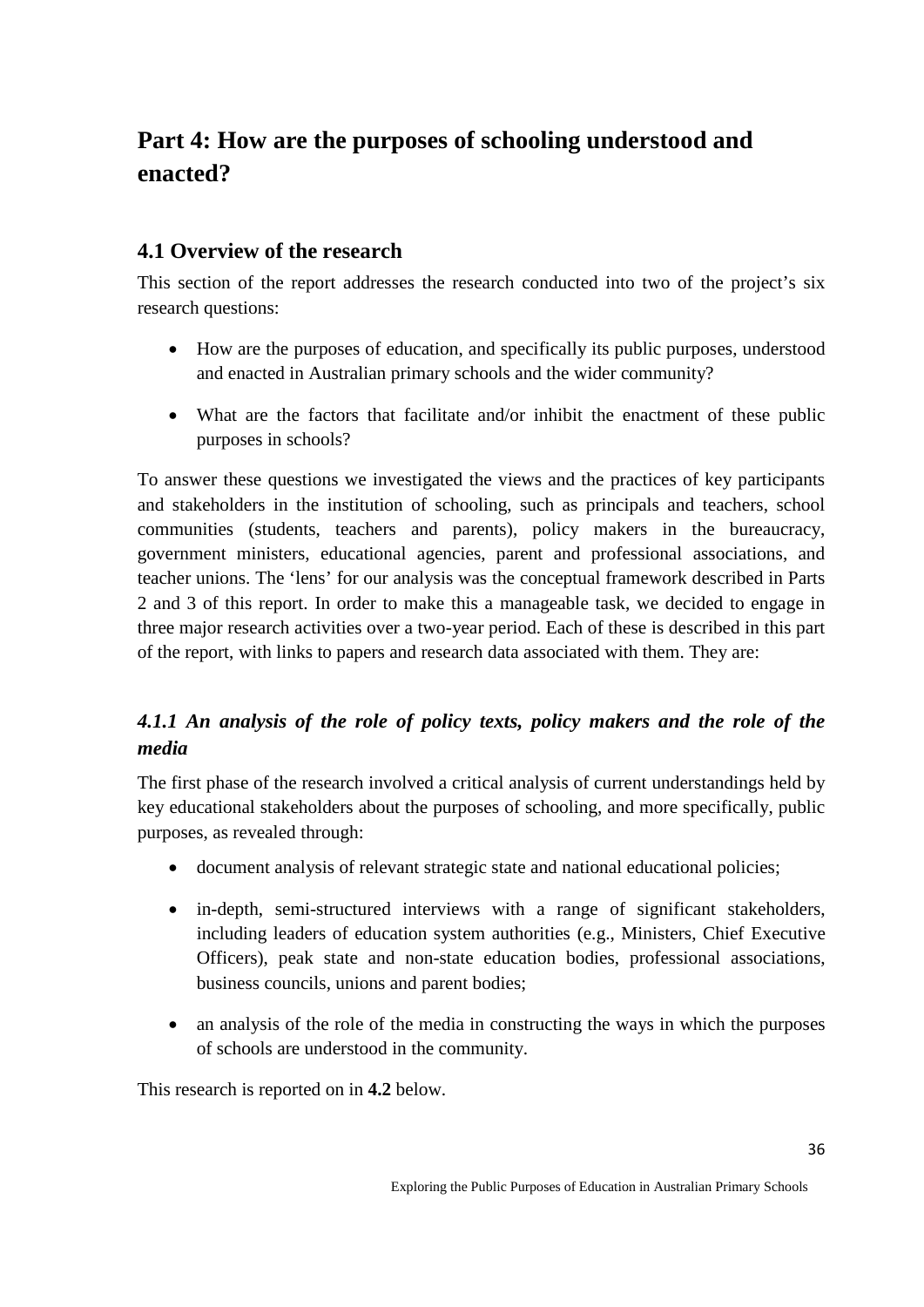### *4.1.2 Case studies of schools*

The next phase of the study involved comprehensive case studies of four state and two Catholic schools in four different states. The case studies provided rich descriptions of the enactment of the public purposes of schooling in the government primary sector. This research is reported on in **4.3** below.

### *4.1.3 Survey questionnaire of Australian government primary principals*

The final phase of the research involved a national online survey for principals targeting all government primary schools across Australia. The survey was designed to probe principals' views about what the priority purposes of education should be, and the extent of enactment of these in their schools. It gave us access to more comprehensive data across a range of school sites than was possible with the limited number of case studies. This research is reported on in  $4.4$  below<sup>[7](#page-36-0)</sup>.

# **4.2 Overview of analysis of policy makers, policy texts and the role of the media**

#### *4.2.1 Introduction*

The way in which the purposes of education are understood in the professional and wider communities is, in large part, shaped by the dominant discourse about education. In this section we briefly summarise our findings from interviews with key policy makers, and an analysis of policy texts, to demonstrate this process at work in relation to the purposes of education, and, more specifically, its public purposes. The policy makers' views are drawn from a series of 15 in-depth interviews conducted across Australia with individuals such as Ministers of Education, heads of education systems, leaders of education bodies (government and non-government), heads of parents' bodies, and union and business leaders. The selected policy documents represent some recent major policy drivers across state education systems. The analysis of the interviews and documents has been framed by our understanding of the concept of the purposes of schooling described in Parts 2 and 3 of this report.

<span id="page-36-0"></span><sup>&</sup>lt;sup>7</sup> In addition to addressing the research questions, the national survey instrument also became a selfevaluation professional development tool for use by schools in relation to the purposes of schooling. This is included in the professional learning materials [24].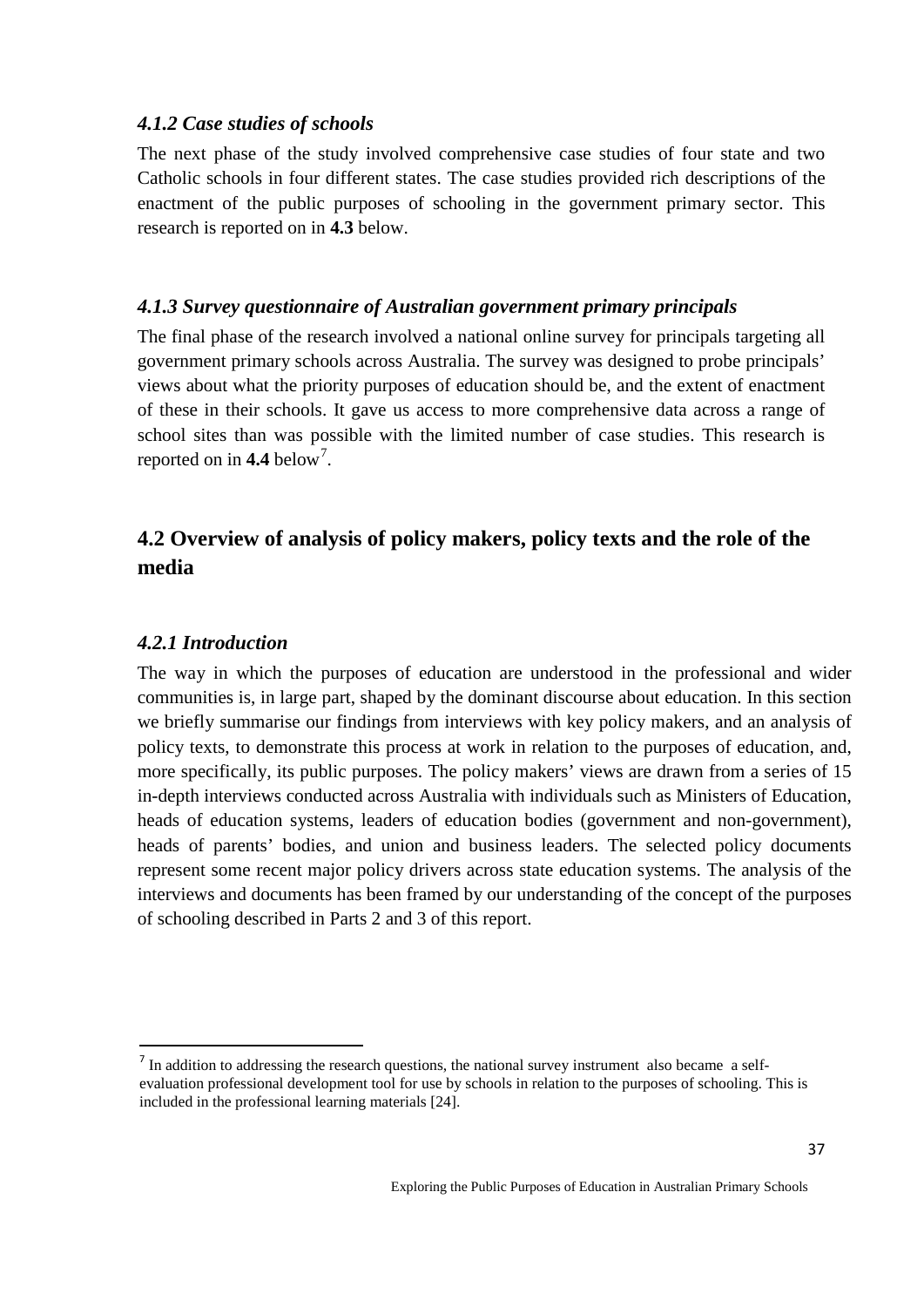# *4.2.2 Interviews with key policy makers*

The interviews with key policy makers and participants were conducted in four states. The selected quotes used in this summary have been drawn from the interview transcripts [6] and focus on beliefs about the purposes of education, and the facilitating factors and barriers [7] to their achievement.

### *4.2.2.1 Purposes of education*

The purposes of education were discussed in the context of many of the forces currently impacting on education and schools, such as technology, globalisation, issues associated with parents/families, and funding – especially federal government funding. Broad economic policy and federal government agendas (previous and current, such as increased accountability) were also noted.

Many interviewees had well-established views about education as a public good, describing the mutuality of the concept. For example, one Minister of Education said:

The common good means that the more you are engaged, the richer it is – the common good is not a static or a given thing. It requires contributions, and if people don't contribute, and especially people who are most able to contribute, then it becomes weaker …. It's not a charitable sort of thing, not a sense of social obligation or noblesse oblige … It's a sense of contribution rather than donation. (Minister of Education 1)

This sense that education is a community responsibility was emphasised by another Minister of Education who claimed that it is only through government that the public good can be delivered:

You can't deliver the public good through free enterprise; you can't deliver it through benefactors alone … it has to be driven by ideology, policy and strategy. It can only be dealt with through government … You have to have a common high standard for all, and I don't support the idea that you should take government funds and spend them where you want to. (Minister of Education 2)

With respect to the purposes of schooling, most interviewees had no trouble articulating what, for them, were priority purposes of education. The dominant purposes were public, with concepts such as social cohesion, tolerance, diversity, culture and understanding being used frequently. The following comment is illustrative:

Competency, creativity, character and citizenship …. Competence is in effect academic knowledge and technological skills … creativity is the new limb of knowledge or skill capability … Character picks up on a whole lot of things – everything from values education to interpersonal skills, conflict resolution …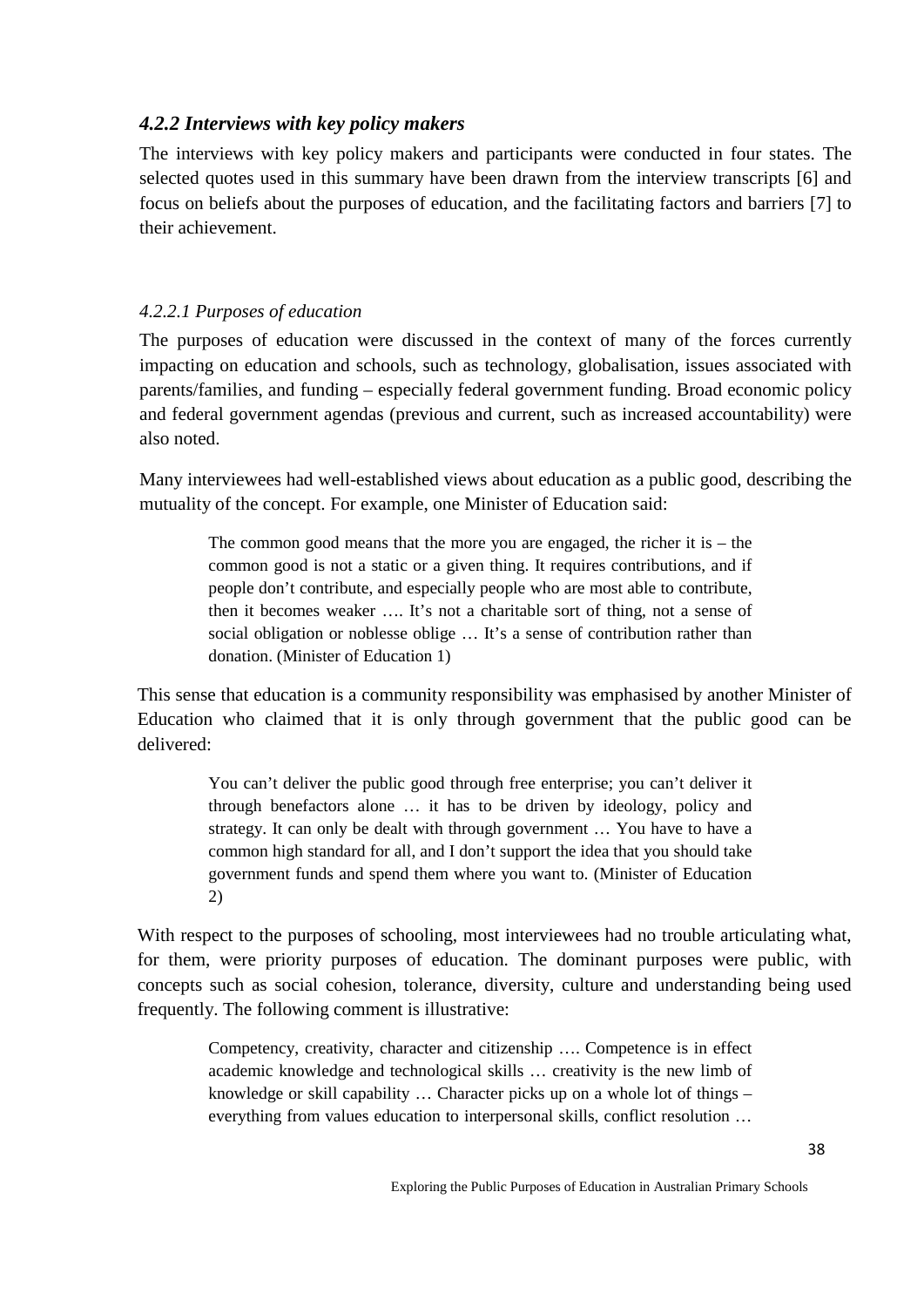Citizenship is that sense of shared social responsibility and a sense in every individual that they can actually contribute positively to the world around them; that they can make a difference and that they are not without power to make a difference. (Minister of Education 3)

Some respondents understood the public purposes of education partly in terms of equity. A CEO of a state system observed:

(We) are highly focused on equity and support for disadvantaged people. ... We've got a funding formula that provides ... additional resources to lower socio-economic schools. We provide extra resources for indigenous students and students with special needs. … That's been a huge tradition in public education. (CEO state system)

Discussions about the purposes of education were often couched in terms of schooling sectors. Sometimes this was comparative such as promoting (protecting, defending) the virtues of a particular type of school: viz. non-state (e.g., Christian) as opposed to state schools. At other times it was partisan, such as one interviewee talking about the Catholic education sector and public purposes and noting: 'that's core business for us, that's where the Catholic education started.' Others constructed the concept of public purposes as being about public or state/government education and the need to make government schools strong in light of a drift-in students to the non-government sector.

Two Ministers and three Director-Generals refuted comparisons between schooling sectors, arguing that there are certain core (public) values that should be taught by all schools, regardless of the sector to which they belong. For example, the Director-General (Secretary) of one education system was quite clear that all schools held broad social responsibilities in education:

Regardless of sector, regardless of ideology or faith, or orientation, what are some of the core values that ought reflect the schooling system, or ought underpin this system and be reflected by its practice … We're not having to trade off an investment in the individual strengths of kids with the sort of community and society that we choose to live in and wish to perpetuate. We want to create a society based on values of tolerance, and which celebrates diversity and embraces new ideas and experiences.

#### *4.2.2.2 Facilitating factors and barriers to public purposes*

The interviewees identified a number of factors which facilitated and hampered the achievement of public purposes. These varied on the basis of the position occupied.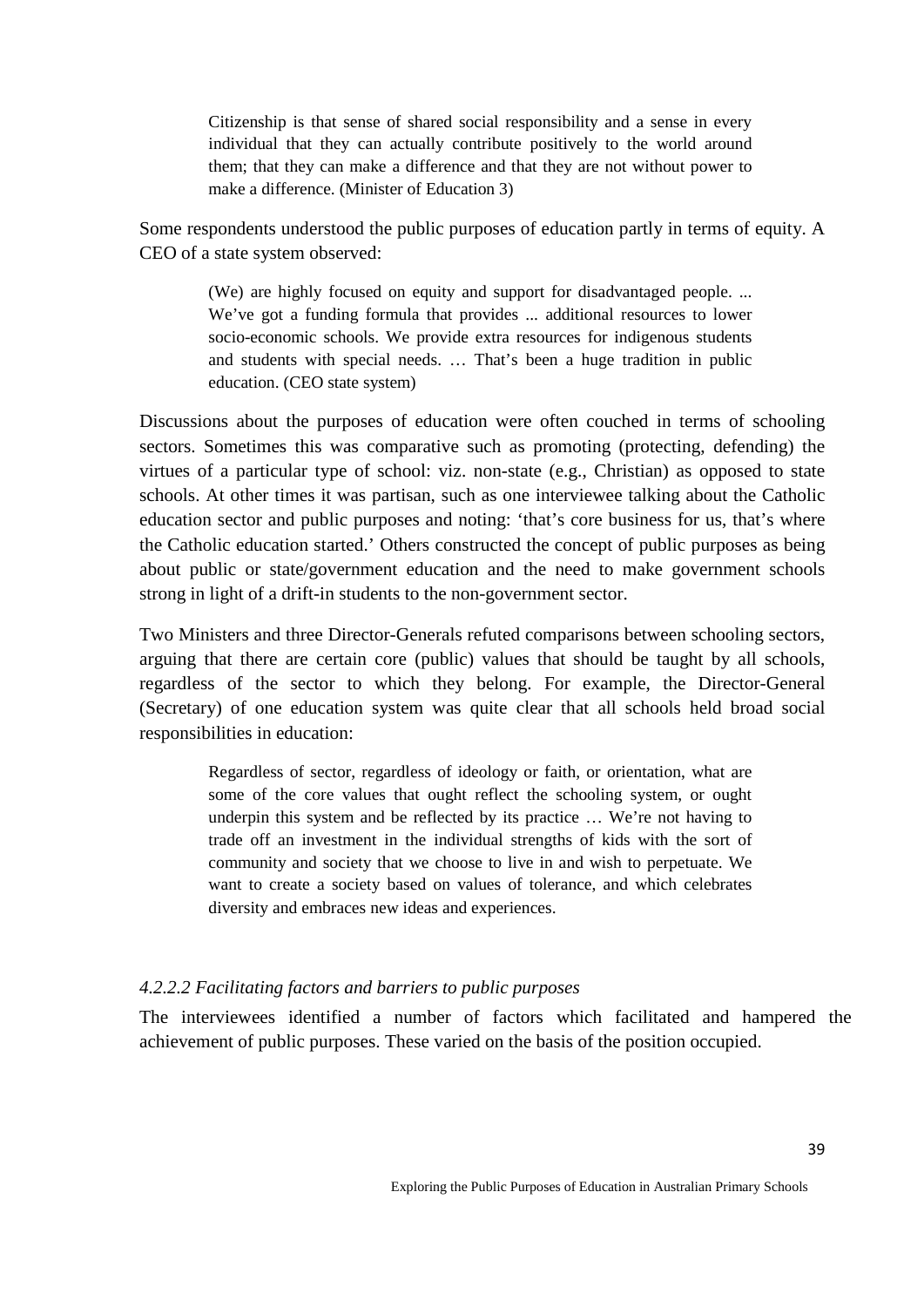One Minister for Education clearly identified the struggle between what might be defined as public and private purposes of education<sup>[8](#page-39-0)</sup>:

There has been a policy tug of war between whether we want education to actually build the person or build the economy; whether education is really about the capabilities of the person and their broad intellectual paraphernalia rather than just creating factory fodder to drive the purposes of industry. … Certainly, the whole idea of materialism and consumerism that emerged in the 70s has anything but abated. … On the other hand, we haven't entirely lost a sense that we want a country where the public goods of fairness and equal opportunity are still part of our social fabric. (Minister of Education 3)

Some of the other barriers identified by interviewees included issues such as enhanced accountabilities of schools, pressures to focus on the academic 'basics', parental aspirations and differential funding disadvantaging state schools. Several interviewees pointed to the impact of state and federal funding and legislation on school policies, and thus on the purposes of schooling. Indeed, one Minister of Education bemoaned the Treasury view of the world that often hinders the pursuit of public purposes:

We live in a world where economic rationalism has infected all political parties, and most Ministers faced with the intransigence of a Treasury officer will resort to economic arguments ... There is no point explaining the common good to Treasury who have hearts of stone… the only thing you can say is there's a skills shortage and we're losing workers to get money out of Treasury … but in one's heart one is arguing about something different. It's just the way you deal … I mean you don't deal with barbarians by explaining poetry. (Minister of Education 2).

The head of a peak parent body believed that constraints on the public purposes of education can be attributed to government-funding levels, preconceived ideas and a lack of time to rebuild. In her view, political short-term thinking, the media's attack on public schools and the lack of parental support and skills exacerbate the situation. With regard to the current circumstances, she observed:

When we unpack things it's not about what is best for the children but ... the bottom dollar. … [We need to] look at it from the other way – of where are we going to spend more, how are we going to invest, because this is going to benefit our whole future and save us in other areas. Until we can turn that mindset around we are still going to be having a lot of problems with public education.

Other forces that were seen to hinder the enactment of public purposes of education included a conservative community, undemocratic schools, competitive and cynical principals with poor networking skills, and lack of government support in terms of

<span id="page-39-0"></span><sup>8</sup> Here our notions of *democratic*, *individual* and *economic purposes* are strongly evident*.*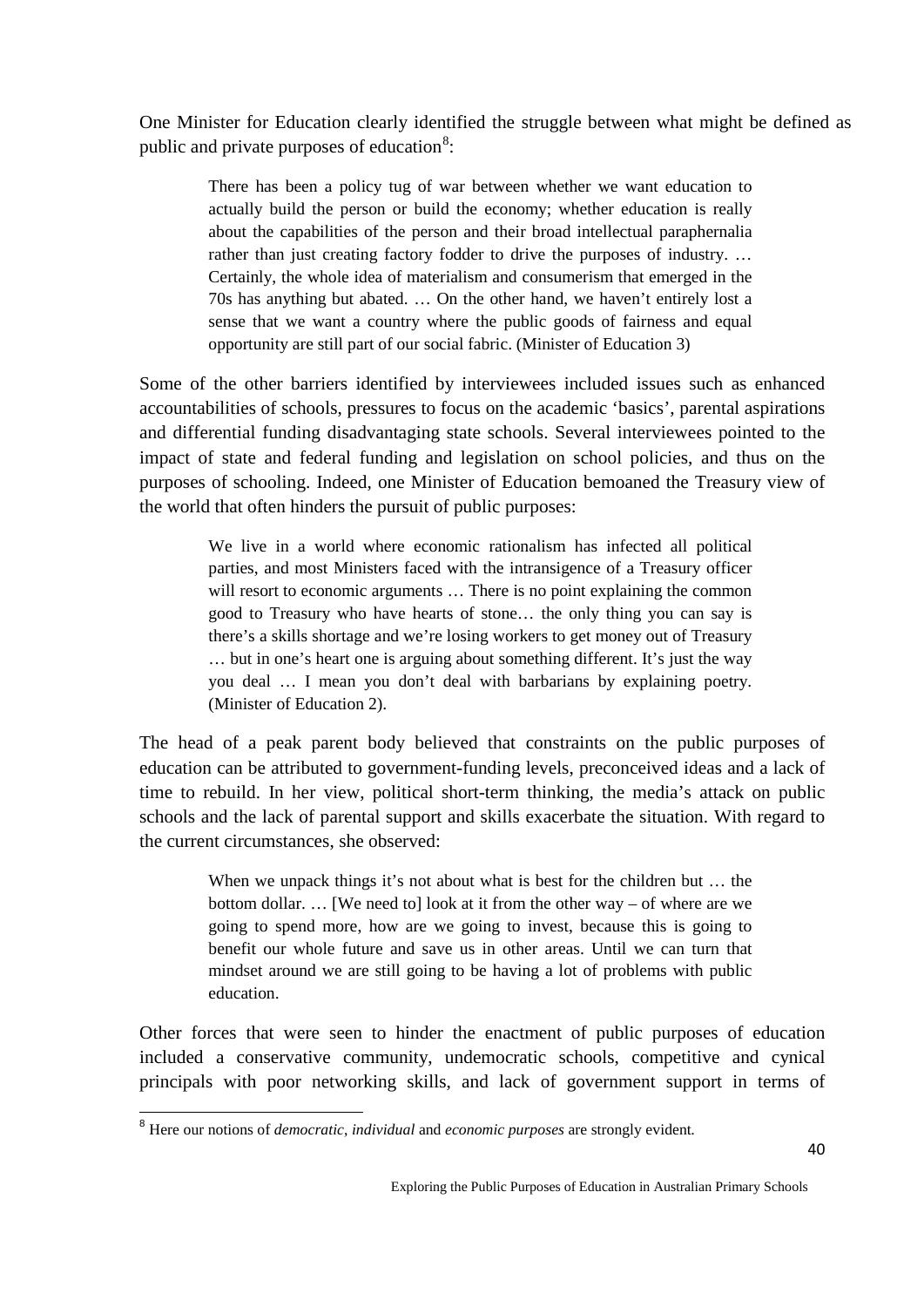resources and time to rebuild when changes occur. An unsympathetic media also featured strongly as hindrance, such as in the following statement from a state Minister for Education:

I think public education has been significantly weakened in this country over the last 10 years by a parent exodus, federal government policy and by media … running shock-horror stories all the time.

Interviewees also suggested substantial enactment of the public purposes of education would occur with greater encouragement and support for community involvement in schools, devolution to and support for school and parent communities, and enhanced investment in professional development to build leadership skills and a quality teaching force.

In summary, most interviewees identified a set of core values that transcend the state versus non-state schooling sector divide, with these being about the type of society, or type of citizens we want. The general feeling was that such purposes ought to lead school systems to address disadvantage, and develop the capabilities of young people to live full and productive lives as citizens, workers and members of communities. There was a consensus that a key public purpose of schooling was the development of 'community-mindedness'. However, interviewees felt that there are a number of factors that are working against a greater focus on, and enactment of public purposes, including (a) national political agendas and policies – driven by notions such as competition and choice that seemed to privilege private over public purposes; and (b) accountability agendas, such as national testing, that tended to magnify the importance of some aspects of schooling over others.

# *4.2.3 Analysis of key policy documents*

The documents included in the analysis ranged from strategic system-wide policy documents through to those targeted at the school level. As such, it is difficult to draw definitive conclusions when comparing the various focuses of such a suite of documents, as their purposes and audiences are varied<sup>[9](#page-40-0)</sup>. However, a number of general observations can be made.

Most of the documents analysed are framed by discussions about the changing and challenging contexts within which schools now operate, and the wider social and economic environments for which schools are preparing students to live and work. For example, *State Education 2010* (Queensland) makes mention of family structure and character,

<span id="page-40-0"></span><sup>&</sup>lt;sup>9</sup> The following links provide an overview of the documents analysed in three states: Queensland [8]; Tasmania [9] and Victoria [10]. In addition, there is an article written from an analysis of policy texts [26] at the national level.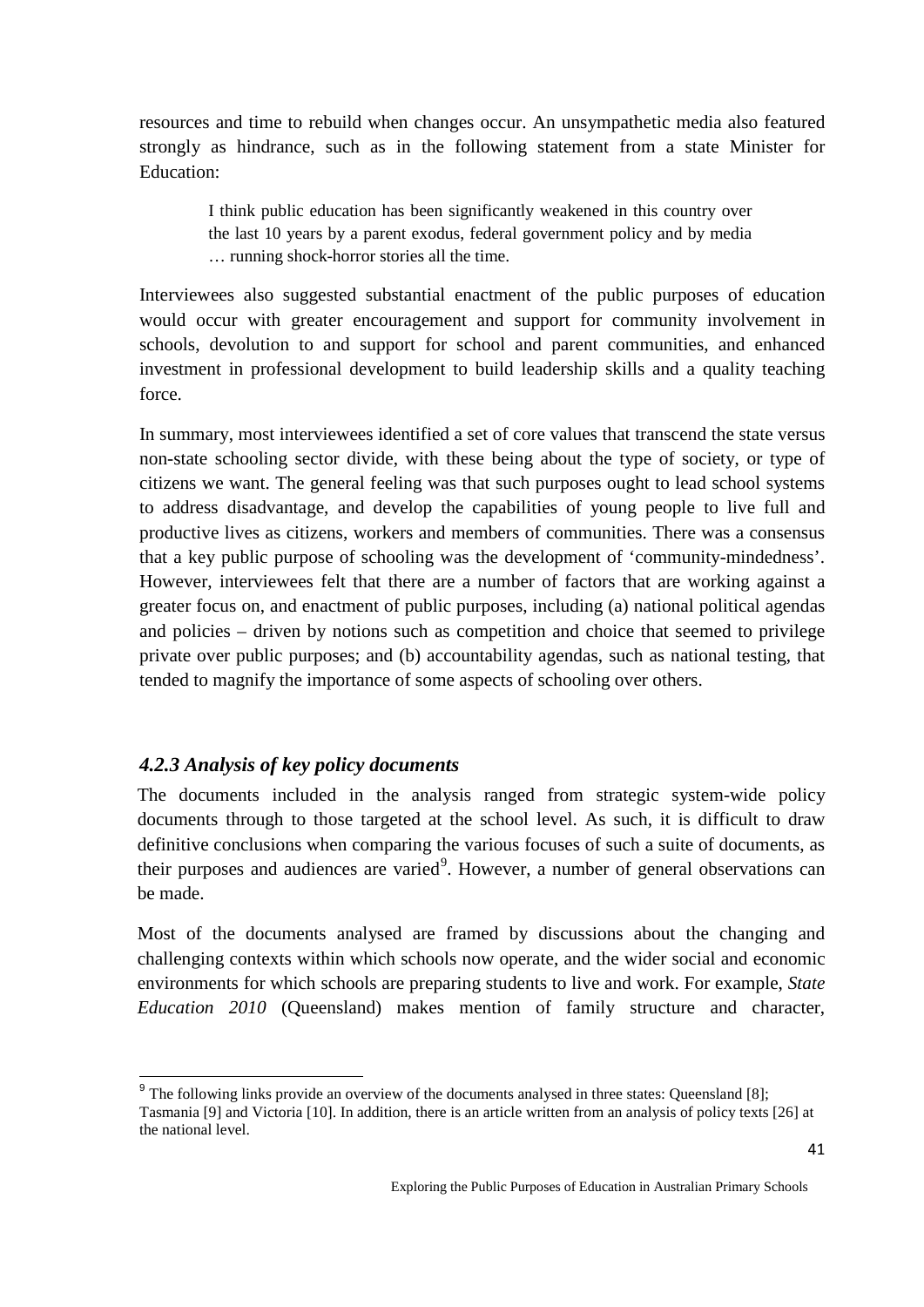interculturality, economic change, globalisation, information technology, workforce skills and competitiveness.

However, the documents generally take from these emerging changes and challenges a strong focus on the economic purposes of education. For example, *State Education 2010* notes that:

> there is a need for a redefinition of the purpose of public education that meets the unique challenge posed by the transition of a globalised knowledge economy and society.

Many other policy texts emphasise skills and education development for economic growth and development. Terms such as training, VET-in-Schools, globalisation, knowledge economy, TAFE and lifelong-learning occur frequently, and indeed the latter term is often cast in relation to matching workforce skills to economic need. Even the new national curriculum is justified in terms of its contribution to building human capital. Thus, in announcing the proposed national curriculum Minister Gillard claimed that it would be:

> … future-oriented and will equip our young people with the essential skills, knowledge and capabilities to compete internationally and thrive in the globalised **economies** of the future (Gillard, 2008, our emphasis).

Notwithstanding the strong focus on the economy to be found in contemporary education documents, it is still possible to find ideas and terms that resonate with the public purposes of education. These include diversity, community, interculturality, multiculturalism, social harmony, engaging, equity, partnerships, social and cultural, participation in education, consultation and collaboration, accountability and citizenship. In most documents however, public purpose statements are either separate stand alone statements – almost add-ons – or embedded in other statements, usually ones that involve what might be considered to be private purposes of education.

Ironically, one of the strongest statements about the public purposes of education was found in the Tasmanian *Essential Learnings for All* document, which was based on a commitment to:

- the centrality of values of social justice and equity, inclusion, and equity of access to ensure students with special and/or additional needs have resources for inclusive learning approaches and programs;
- a guiding set of core values: connectedness, resilience, achievement, creativity, integrity, responsibility and equity;
- shared purposes to ensure students and children are learning to: relate, participate and care; live full and healthy lives; create purposeful futures; act ethically; learn and think, know and understand.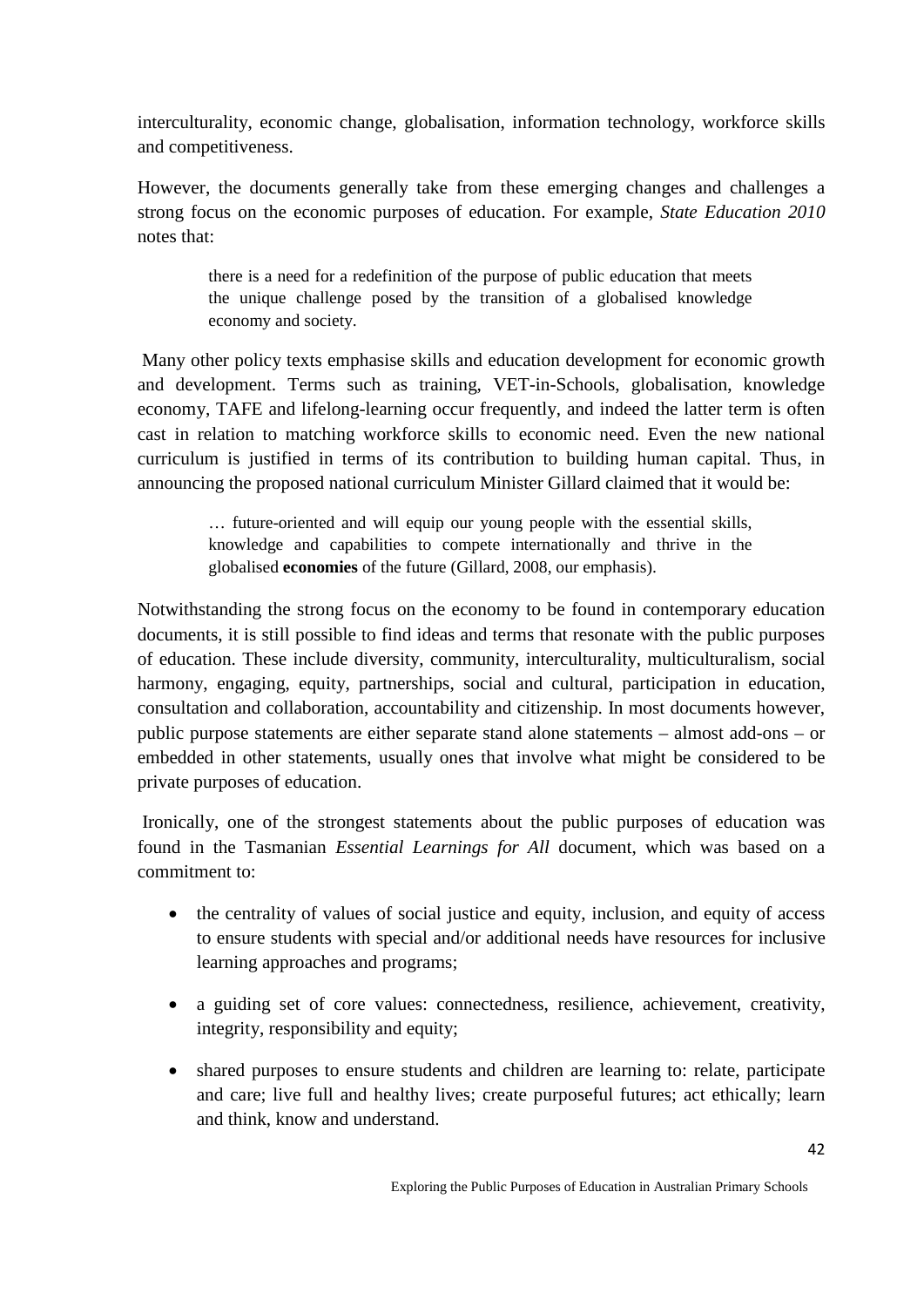These are clearly commitments to the public purposes of education. We say ironically because as is described in the next section (4.2.4), this document and the curriculum developed from it was the subject of an intensely negative media campaign and was eventually abandoned by the Tasmanian government [12].

Our document analysis revealed that the more 'strategic' the document, the more likely it is to contain statements consistent with public purposes. There is considerable agreement and consistency across these policy documents in the language used to describe such purposes, and in these cases they are usually prominently presented as being important in the framing of particular documents/policies. However, we found that as documents become more orientated to the school level, priorities other than public purposes become dominant, at least in terms of what schools need to report at both local community and systemic levels. Thus, while there are many educational purposes, only a very limited number are given priority when there are specific expectations of schools, such as NAPLAN tests. That is, only a few areas are evaluated – and therefore it could be argued, valued–- in any detailed way, and few of these areas relate to the public purposes of education and their enactment. We also identified a rapidity of change in policy documents. There was a sense that educational change can only be successfully delivered through policy pronouncements.

# **4.2.4 An overview of the media case studies**

# *4.2.4.1 Introduction*

In order to examine the ways in which the media understand and represent the purposes of schooling and their enactment, we undertook three case studies:

- a year of reportage and articles relating to the purposes of education in Queensland's *Courier Mail* [11]
- the reportage of the *Essential Learnings* controversy in Tasmania's *Mercury* [12] over a seven year period;
- a historical study of the VCE controversy in Victoria [13] in the late 1980s.

### *4.2.4.2 The role of the media and public views*

The media's role in shaping and leading public views about key social and political issues has been a matter of interest and debate for some time (Balsom, 1999; Wilson & Wilson, 2001). For instance, examining the way in which a Brisbane newspaper reported reforms to education in Queensland in the early 1990s, Thomas (2003) asserted that the journalist and the editor set the agenda and devised a survey that was phrased in such a way to ensure that schooling was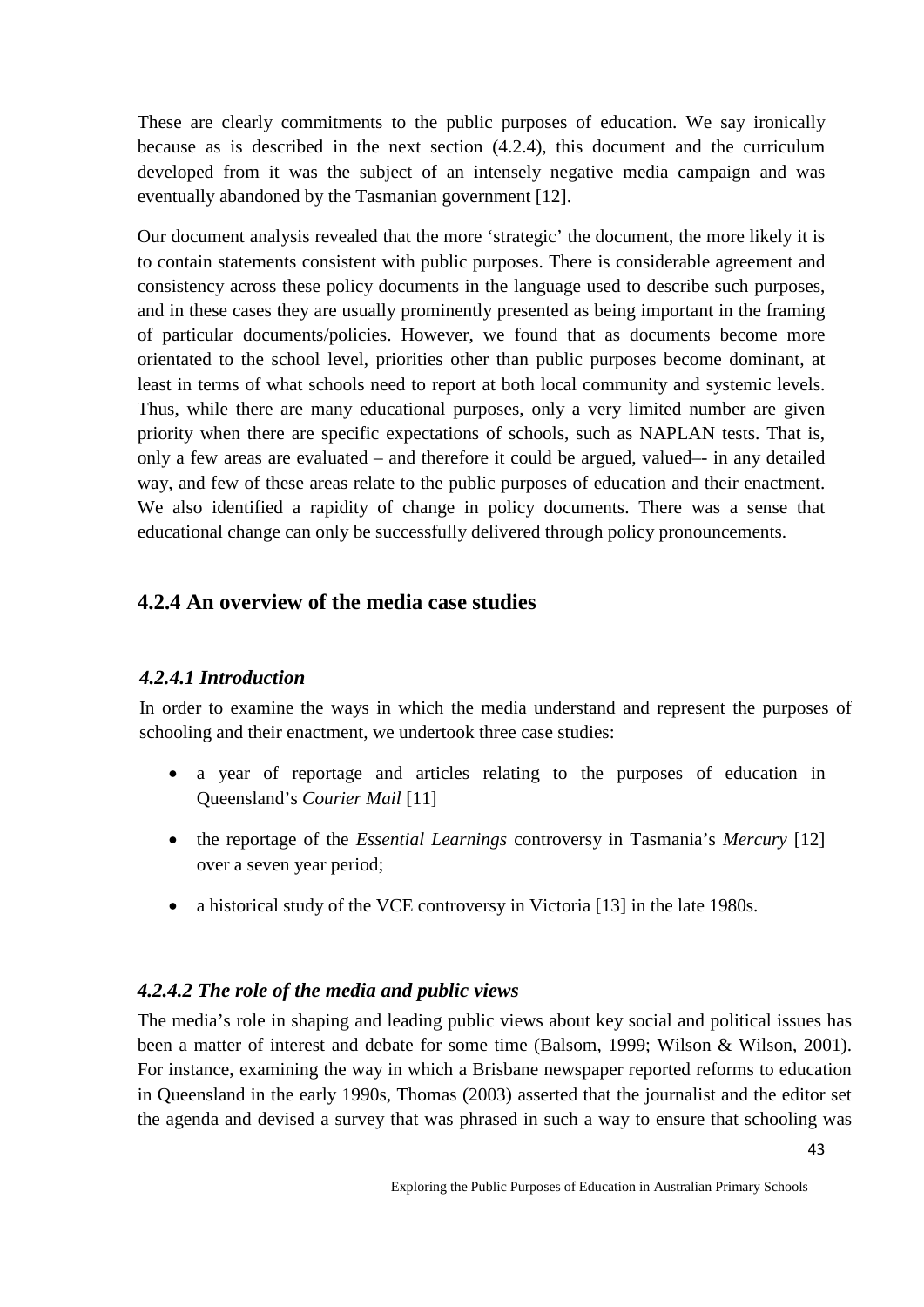portrayed negatively (i.e., 'What improvements do you think are needed?'), and placed parents as the authoritative voice. Fields has noted:

The media can and often does decide what is reported, and these stories, in whole or part, are assimilated and accommodated into the emotional fabric and cognitive structures of individual readers … How the media chooses to report and to comment on those events and issues will also have an impact and will inevitably influence the thinking of many. (2005, p. 3)

On the other hand, governments see and use the media in an attempt to shape education policy. Blackmore and Thorpe (2003), for instance, have observed how the Kennett Liberal Government in Victoria used the media to deliberately create a sense of crisis in public education. Similarly, Gannon and Sawer (2007) argue that the Howard Coalition Government and *The Australian* used the 'whole language/phonics debate' to create a sense of panic.

### *4.2.4.3 Media case studies*

*Media case study 1: A year of reportage and articles relevant to the purposes of education in Queensland's* Courier Mail [11].

Apart from a particular focus on 'school bullying' (clearly a topical issue during the time of this review), the overall concern of education articles in the *Courier Mail* throughout the year was academic achievement and the general success of students attending school. Some focus was also given to the formation of individual character, and the development of strong values systems among the student population. There seemed to be a recognition that these issues are linked and should be the focus of successful schools, in addition to more clearly defined outcomes such as test results. Many of the articles conveyed a sense of community expectation regarding these issues, and also a belief that the better or more desirable schools not only meet these (basic) requirements, but also provide a plethora of opportunities for students' emotional and cultural development.

In general, the examined articles offered a balanced and seemingly unbiased reportage of the issues in question. There were some exceptions, however, when headlines moved from stimulating the interest of the reader to rather obvious cases of sensationalism. For example, the headline 'School bars refugee boy' was used in an article reporting on student numbers in a specific school, and the need for additional staffing. Political perspectives regarding education policy were reported, but only reflected information provided to the media in press releases.

What was apparent in most articles was a lack of comprehensive understanding and analysis of the issues reported. In some instances, experts such as academics or psychologists, or educational consultants were called on for comment, but rarely were their views allowed more than a line or two. As long as the article served a vague 'general interest' criterion then it was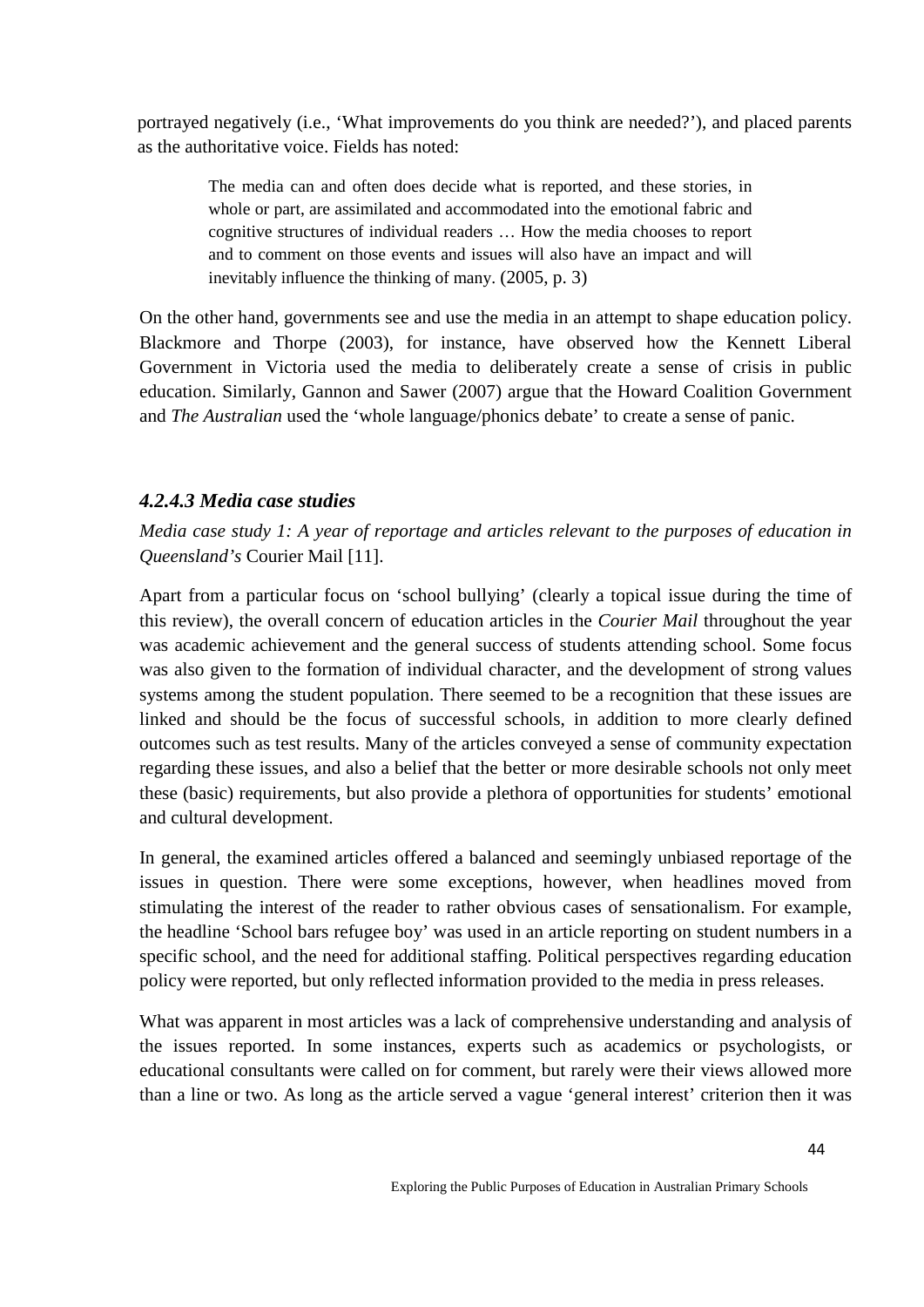seemingly suitable for publication The only times in-depth analyses occurred was in discussions about individual schools or individual events, such as school expositions.

*Media case study 2: Reportage of the* Essential Learnings *controversy in Tasmania's* Mercury [12] *over a seven year period* 

The case study of Hobart's *Mercury* followed the reportage of one educational issue, the implementation of a major curriculum change – *Essential Learnings* curriculum (ELs) – over a seven year period. This issue was selected because the ELs curriculum had a major focus on the public purposes of education. For example, one of the five ELs mandates was social responsibility, which involved students building social capital, valuing diversity, acting democratically, and understanding the past and creating preferred futures.

One hundred and forty one articles relating to the ELs were published between September 2000 and June 2007. For the first five years there appeared the occasional descriptive, factual and uncritical article about ELs, provided in the main by the Department of Education and schools, but also researched by reporters. In contrast, in the following two years there were three peak periods of reporting. These focused on: (a) the Department of Education's move to mandate assessment and reporting (October 2004); (b) the confused language employed in reporting the ELs (September 2005); and (c) the 'reforms' following the demise of ELs (July 2006).

The *Mercury*'s reporting peaked in September 2005 with 25 of the year's 54 articles written by 13 different reporters. At this time it also became clear that ELs had become 'newsworthy' and that facts were no longer allowed to get in the way of 'a good story'. Reporters appeared to be more concerned with how many strongly worded, usually negative, articles they could get published. In addition, readers were continuously reminded of the negative 'story so far'. In this manner, the impression was given that the 'issue' was growing.

The response of different players to the media onslaught turned out to be totally inadequate and in some cases only added fuel to the ELs 'fire'. The Minister of Education was ill and on leave and the Department was, at best, tardy in addressing the issues raised by the Opposition's Education spokesperson, thus allowing debates to soar further out of control. None of the bodies representing educators seemed to be able to ignore the gag on public servants speaking publicly, even where this would be in the best interests of Tasmanian school children. For example, the Principals' Association and the Tasmanian Parents and Friends' Associations rarely responded to key items reported in the *Mercury*; and the teachers' union took an industrial rather than a professional position in relation to ELs.

In conclusion, ELs started with an eye to the public purposes of education and with the intent to revitalise pedagogy in a way that had never before been attempted. The early years were exemplary and used a model of co-construction to great effect. Thwarted by the increasingly negative *Mercury* reportage, impatience on the part of the bureaucracy and a return to mandated systems of control, coupled with an inability to translate professional language into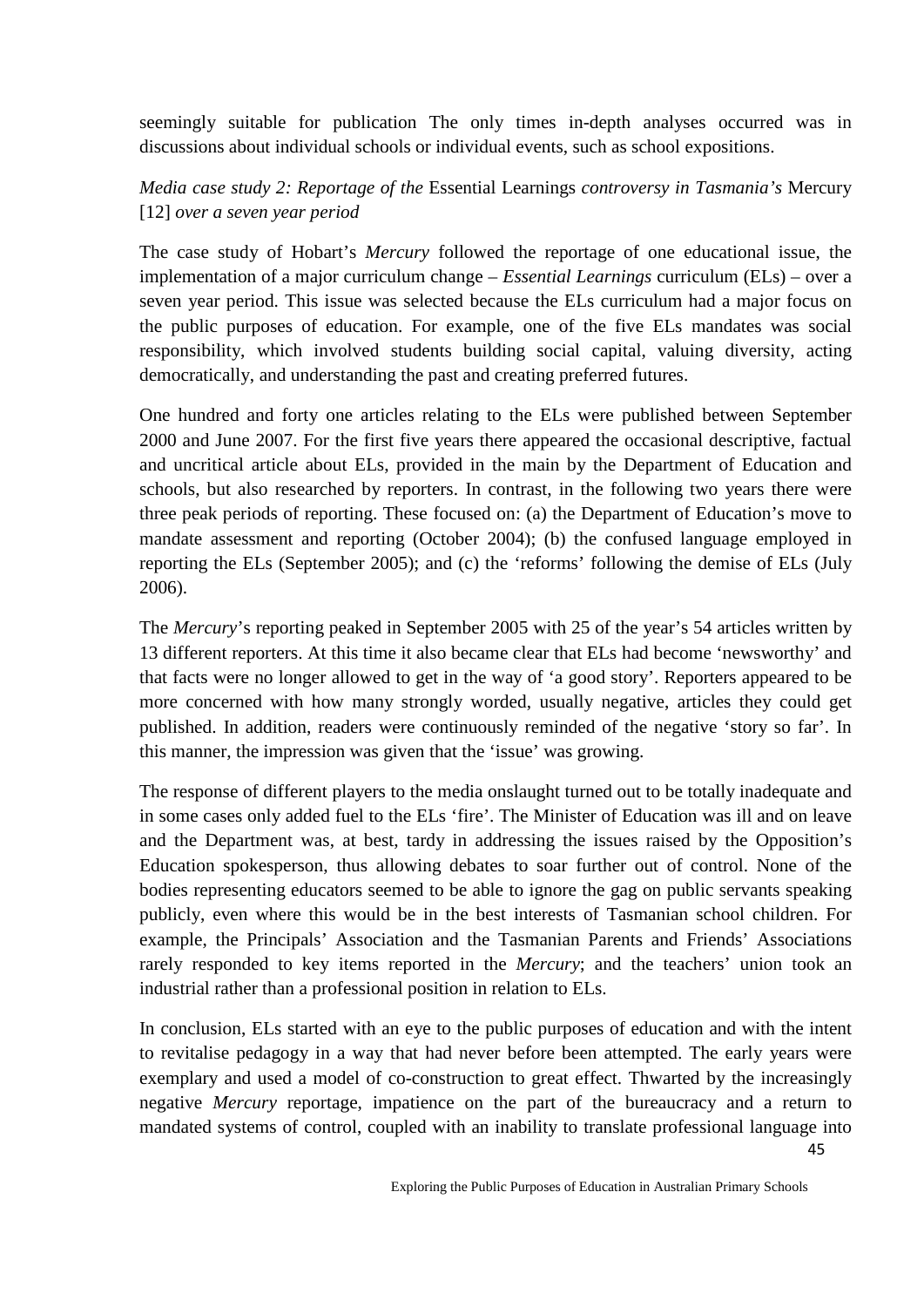language appropriate for the wider community, saw the ELs process quickly unravel. Whilst the ELs offered the chance to revitalise the secondary sector of education in which so many children were reported to be disaffected, its replacement, the Tasmania Curriculum, has quickly reverted to a top-down, subject-based curriculum, more traditional and simplified to make it more acceptable for teachers, parents and employers.

### *Media case study 3: Historical study of the VCE controversy in Victoria* [13] *in the late 1980s*

The development of the Victorian Certificate of Education (VCE) in the late 1980s led to an extraordinarily long and intense media debate, that only ended after the 1992 election, in which the Labor Government (that had held office from 1981) was defeated. The debate was represented in all of the print and electronic media across the state. This media case study concentrated on the two daily news papers, the *Age* and the *Herald Sun*.

The debate reported in the newspapers was located in two overlapping arenas: the educational and the political. For the media, forging a relationship between these two arenas created a self-generating, three-year-long news story. In particular, one of the newspapers injected a political agenda by attacking the Labor government. The media's influence on the debate was achieved through the regularity of its reporting and its ideological representation of educational reforms.

The VCE reforms were variously described as 'an exercise in social engineering with political motives', 'hookers give VCE Lessons', 'the VCE, another way of saying shambles', and 'Mother Russia has been at work harder than you may think' (the latter referring to the then Education Minister, Joan Kirner). The letters and opinion pieces in both papers, especially the *Herald Sun*, were heavily weighted in favour of private school and conservative university personnel, and right-wing social and economic commentators.

The experience of the VCE reflected the fact that upper-secondary education in Victoria had a tradition of high autonomy from government. The senior secondary certificate had become an artefact of a client relationship between the universities and grammar schools and their actors. The VCE reforms were an attempt to instil (democratic) public purposes of wider participation and success, and public purposes as articulated in the *Blackburn Report*  that initiated the reforms. The democratic (public) purposes were weakly represented in the media, while private purposes, as expressed by curriculum and institutional custodians, were powerfully represented.

Because the actors and their ideologies were highly autonomous, they behaved in different ways. While the more democratically-oriented groups gained the whip hand in the institutional formation of the VCE, they did not control the ideology in its form, discourse or rhetorical formation. As a consequence, the conservative and right-wing actors took the initiative in this area and used agencies that remained autonomous from government and the VCE development processes – the media. This largely, but not totally explains the representations of public and private purposes in regards to the VCE debate within the press.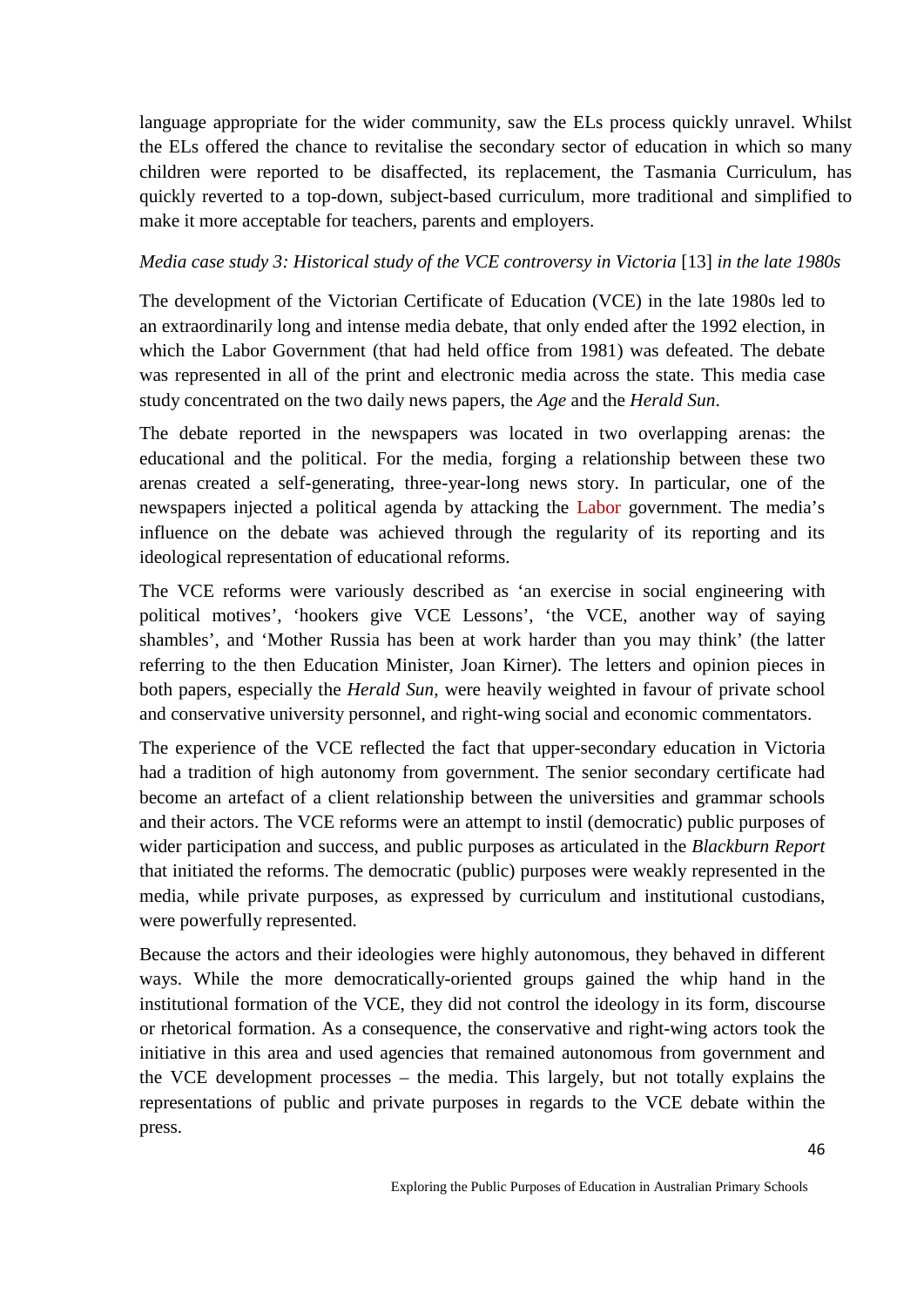It can be claimed that there has never been a localised media educational debate and context quite like that of the 1989–1992 VCE debate in Victoria. The event was significant in its length, intensity, assembly of actors, political overlap, and its multimedia spread. It is difficult to separate the role of the media from those of the numerous actors, including the political actors. This demonstrates how the discourse of education's public purposes is located within a wider political discourse about the nature of society and the principles and ideologies that underpin it.

# *4.2.4.4 Conclusion*

Our conclusions are similar to those reached by other Australian and British educational media analysts. For example, focusing on the 'literacy wars', Snyder (2008) observed that journalists and editors working for *The Australian* newspaper – which is in the same Murdoch News Limited 'stable' as the *Courier Mail*, *Mercury* and *Herald Sun* – presented complex educational theories simplistically. Similarly, Blackmore and Thomson (2004) found that in reportage concerning school principals, the British media portrayed them as mavericks, stars, or failures, with little attention to the socio-economic factors of the schools and communities in which they worked.

Warmington and Murphy (2005, p. 290) have suggested that media coverage is due as much 'to custom and format as [it is] to shaping by [an] explicit agenda', with news being constructed as a contest between stakeholders to secure audience interest. Where certain stakeholders are able to exert undue influence in the media, as happened in the case of the VCE controversy, they are able to have a real impact on a policy's form and discourse, even when they do not have control of its institutional formation. As we, too, found, once an educational topic becomes 'an issue' for the media, it often adheres to the patterns of the news cycle, with an emphasis on sensationalism to sustain audience attention.

However, Rodwell (2009 & forthcoming) concludes, as we do, that while the media can help create public outrage and spectacle, it would be wrong to exaggerate its influence. Other factors, such as inadequate educational planning and implementation strategies are as much responsible for the demise of initiatives which support the public purposes of education and their enactment as is the media.

It would be hard to argue from our case studies that particular purposes of education are being promoted over others in the media. Indeed, all purposes are evident in the analysed articles, with possibly greater emphasis on democratic and economic purposes than individual ones. A more precise description would be that of a media that responds, in the main, uncritically to educational matters raised by others. Generally speaking, journalists reporting on education issues in print media outlets appear to lack an in-depth understanding of education policy or of the issues themselves. Certainly there seems to be no sustained focus and/or development of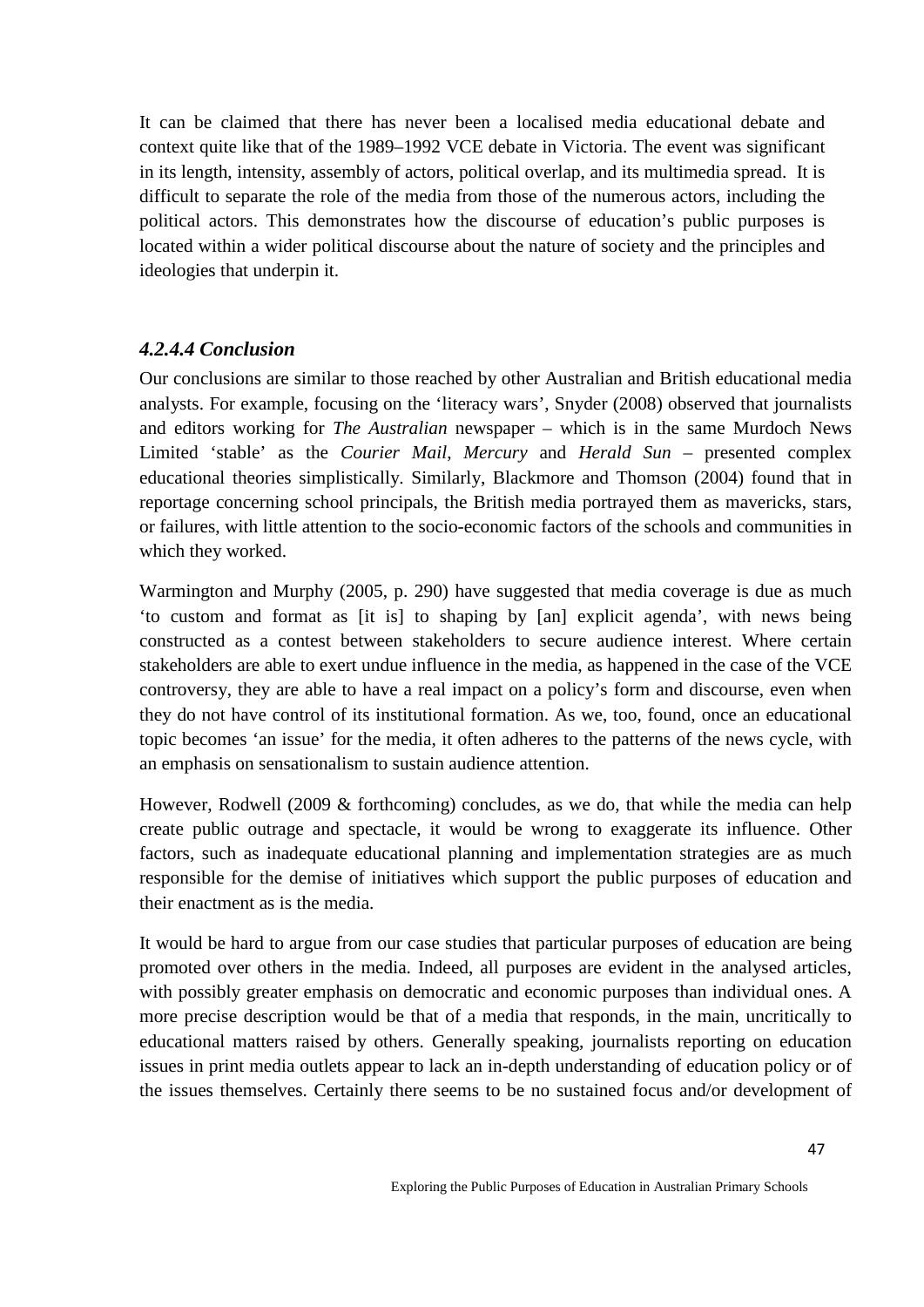prominent educational issues of the day. We are left with the clear impression that politics and ideology influence educational reportage in Australia far more than does research/evidence.

Our media case studies related to the public purposes of education and their enactment have raised a number of questions that need further investigation:

- Is it possible that there are 'parallel but different universes' between the public perception of what is happening in an education system generated through media representation, and what is actually happening in schools?
- How can schools achieve a greater focus on public purposes when community perceptions about education are so powerfully shaped by media commentary?
- On the assumption that the media does not accept any responsibility for the consequences of its reportage, is 'managing the media' a critical part of the whole experience and, if so, what form(s) should it take?
- What is the public purpose of the media in regards to schooling and education institutions?

# **4.3 An overview of the school-based case studies**

# *4.3.1 Introduction*

We undertook a number of in-depth, qualitative case studies of primary schools in order to examine some of the ways in which the purposes of schooling are understood and enacted in school settings. Since the research project was seeking to illuminate public purposes of schooling, the project team, with the help of four state AGPPA affiliates, identified government primary schools in capital cities which were likely to be consistent with the criteria for public purposes as identified in Part 3. Each school was approached through its principal and a process of buy-in was negotiated. Longitudinal case studies of these schools were then undertaken, with data collected from:

- in-depth interviews with the principal of the schools, parents, and teachers;
- focus groups of teachers:
- analysis of school documents, policies, newsletters, magazines and so on;
- observation of staff and parent meetings;
- observations of pupils in their classrooms and in and around the school; and,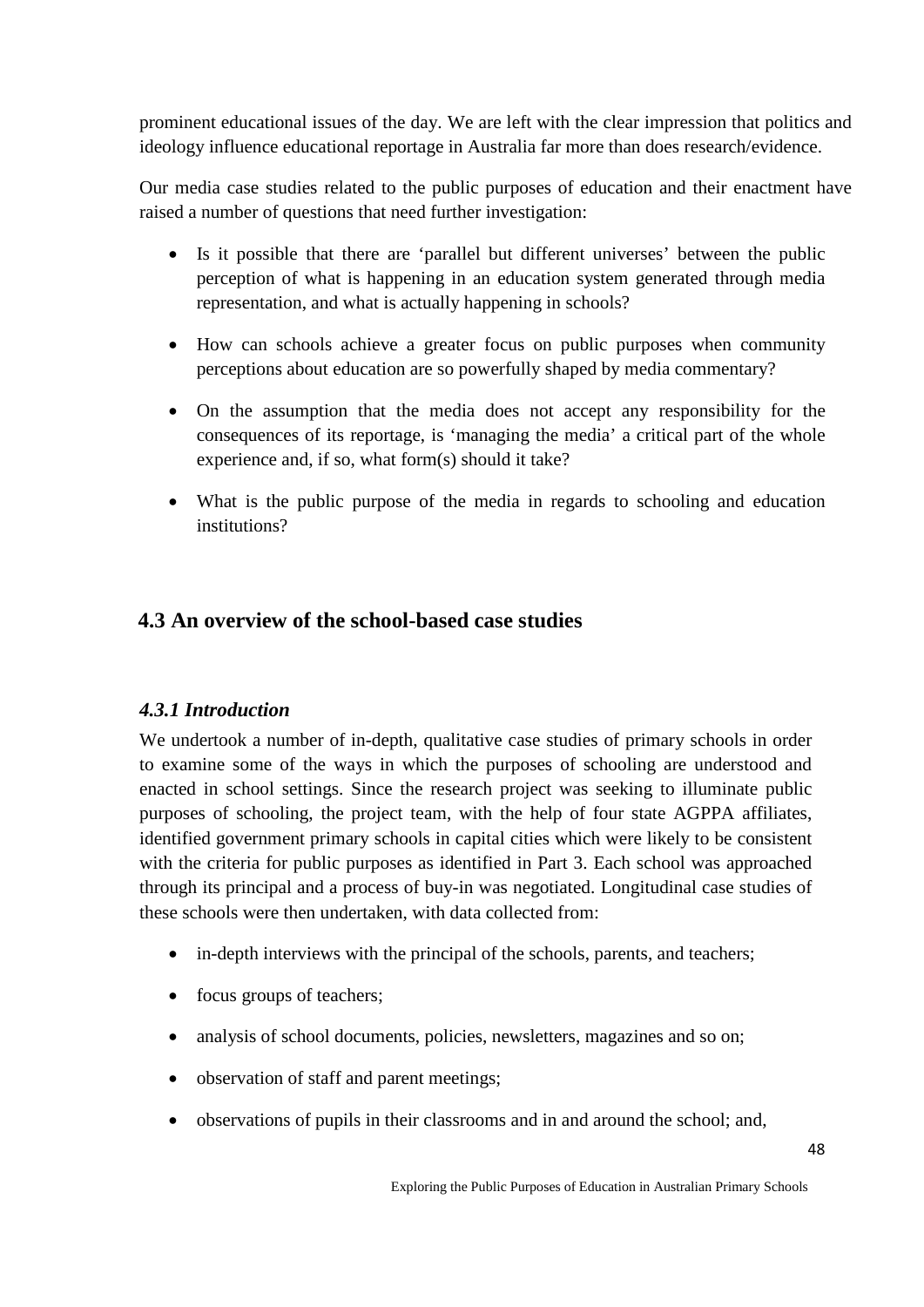• observation of school artifacts, including student work.

The identification of the purposes of schooling from this mass of data was based on the conceptual framework described in Parts 2 and 3 of this report. We did not only refer to the **stated** purposes made by official school texts, educators, or members of the school community, but also to the **implicit**, embedded or assumed purposes that school policy and practices revealed.

This overview of the case studies first provides a brief description of each school (the full case study can be accessed by following the link provided) followed by a summary of the dominant purposes of schooling, and then strategies for the enactment of these purposes, drawn from the state school case studies<sup>[10](#page-48-0)</sup>. In light of our findings, a concluding section re-examines the three-fold conceptualisation of the purposes of education (outlined in Part 2 of this report) that links the strategies for enactment of the purposes to communities of professional learners, and reinforces the importance of the need for schools to give priority to the public purposes of schooling and the sorts of strategies which enable these to be enacted.

# *4.3.2 The schools*

*4.3.2.1* Case study 1: Lansdowne Crescent [14]

A Hobart, Tasmania, inner-suburban high SES (Socio-Economic Status) school built in 1910 but recently redeveloped. The school has a growing student population of 335, mainly Australian children. It chooses to only take enrolments from within its own area. The school has spacious grounds, which include vegetable gardens, commissioned art work, outdoor furniture and playgroup equipment. Before- and after-school care is available. The school has a male principal who has been at the school for six years and a very active parent body. The school's motto is 'Respect for One and All'. On the basis of standardised test results, it is above state and national expectations for like schools academically.

*4.3.2.2* Case study 2: Southbank [15]

<span id="page-48-0"></span><sup>10</sup> There are six school case studies – four government schools and two Catholic schools. At the time of undertaking the school case studies it was hoped that the non-government sector would be fully involved in the project. Unfortunately, this sector later declined to be involved in the nation-wide survey and so, to be consistent with our complete data gathering set, we have not included these school case studies in the following overview. However, you will note from the links in 4.3.2.5 that these schools are very similar to the four state schools in their focus on the public purposes of education. The Catholic schools were identified following recommendations by state and non-state principal representatives.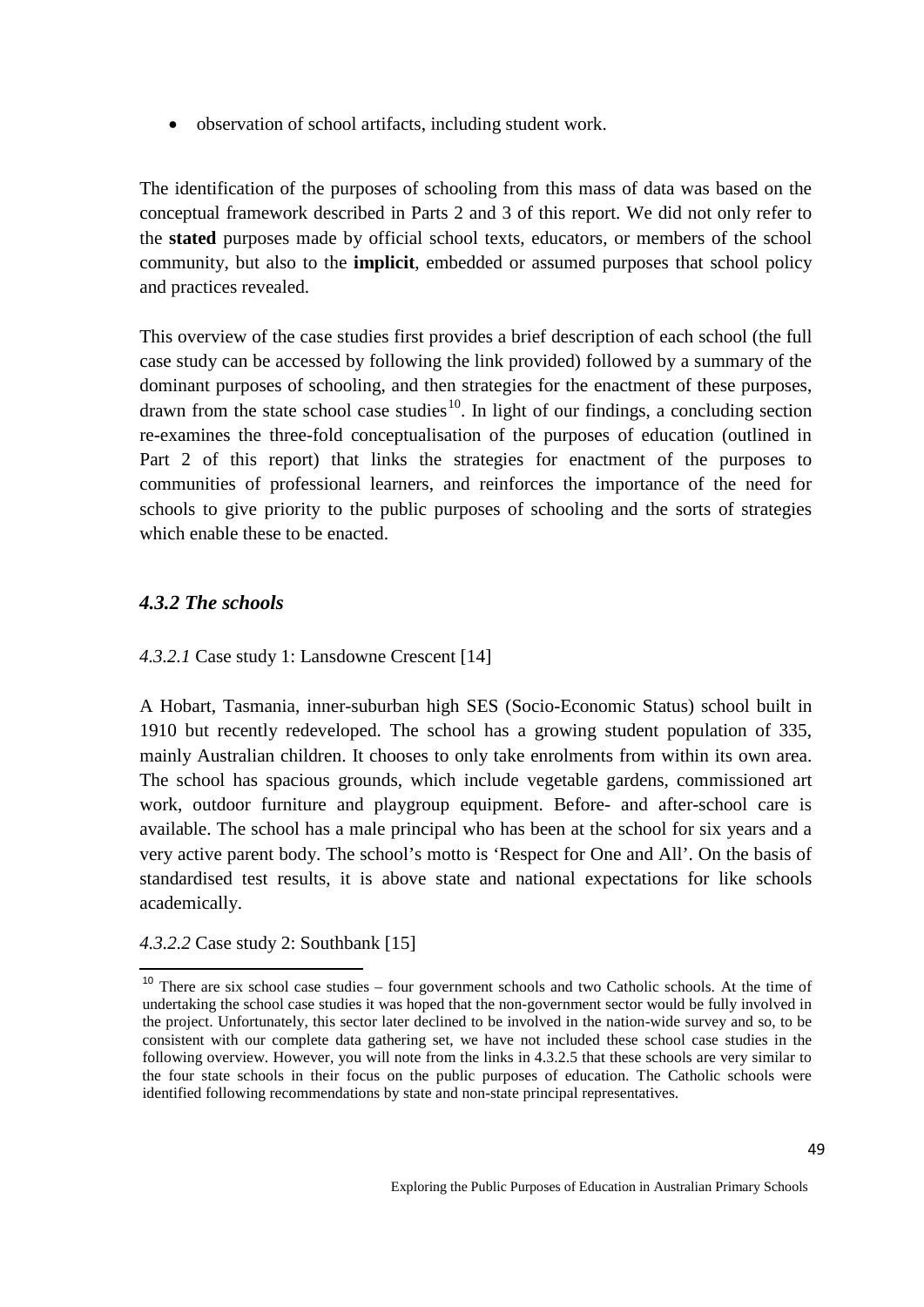An Adelaide, South Australia, inner-suburban, low but slowly changing to middle SES school built in 1880. The student population numbers 241 with a large proportion of new Australian arrivals. ESL students make up 60 per cent of enrolments, many of whom are refugees, 20 per cent have disabilities, and 15 per cent are indigenous. The school is not zoned and experiences high transience or 'churn factor'. It has a before- and after-school centre and large grounds. The female principal has been at the school for seven years. The school's motto is 'Working Together for a Quality Education' and has a peace code program firmly in place. It always publicises its successes. On the basis of standardised test results, it is similar to like schools academically

### *4.3.2.3* Case study 3: Eastfield [16]

An Adelaide, South Australia, inner-suburban high SES school built in 1858 and situated in beautiful grounds. Enrolment is 280 comprising mainly Australian students. The school has a flexible enrolment policy, despite being zoned and provides before- and after-school care. The female principal has been at the school for five years. School programs include the International Baccalaureate and a very strong emphasis on sustainability. The school is seen as a 'community school' and enjoys excellent parent participation. On the basis of standardised test results, it is above the level for like schools academically

### *4.3.2.4* Case study 4: Bluehills [17]

A Brisbane, Queensland, inner-suburban mixed SES school built in 1890. Its grounds only cover a small area but it has its own swimming pool, arts centre and permaculture garden. It has 260 students, 25 per cent of whom comprise 35 different cultural groups. This change has occurred mainly as a result of having recently opened its doors to waves of refugee migrant children. The school is zoned. Parental involvement is high and productive partnerships are well established with other schools and community organisations. The female principal has been at the school for nine years. The school's self-developed Big 6 Value Set (community, resilience, integrity, opportunity, respect, embracing diversity) permeates the school's operation. On the basis of standardised test results, it is similar to like schools academically.

#### *4.3.2.5 Case studies 5 and 6*

Two case studies of Catholic primary schools were also conducted and these can be found at the following links – St Porters Queensland [18] and Harvester Catholic Primary School Victoria [19]. At the time of undertaking the school case studies it was hoped that the non-government sector would be fully involved in the project. Unfortunately, this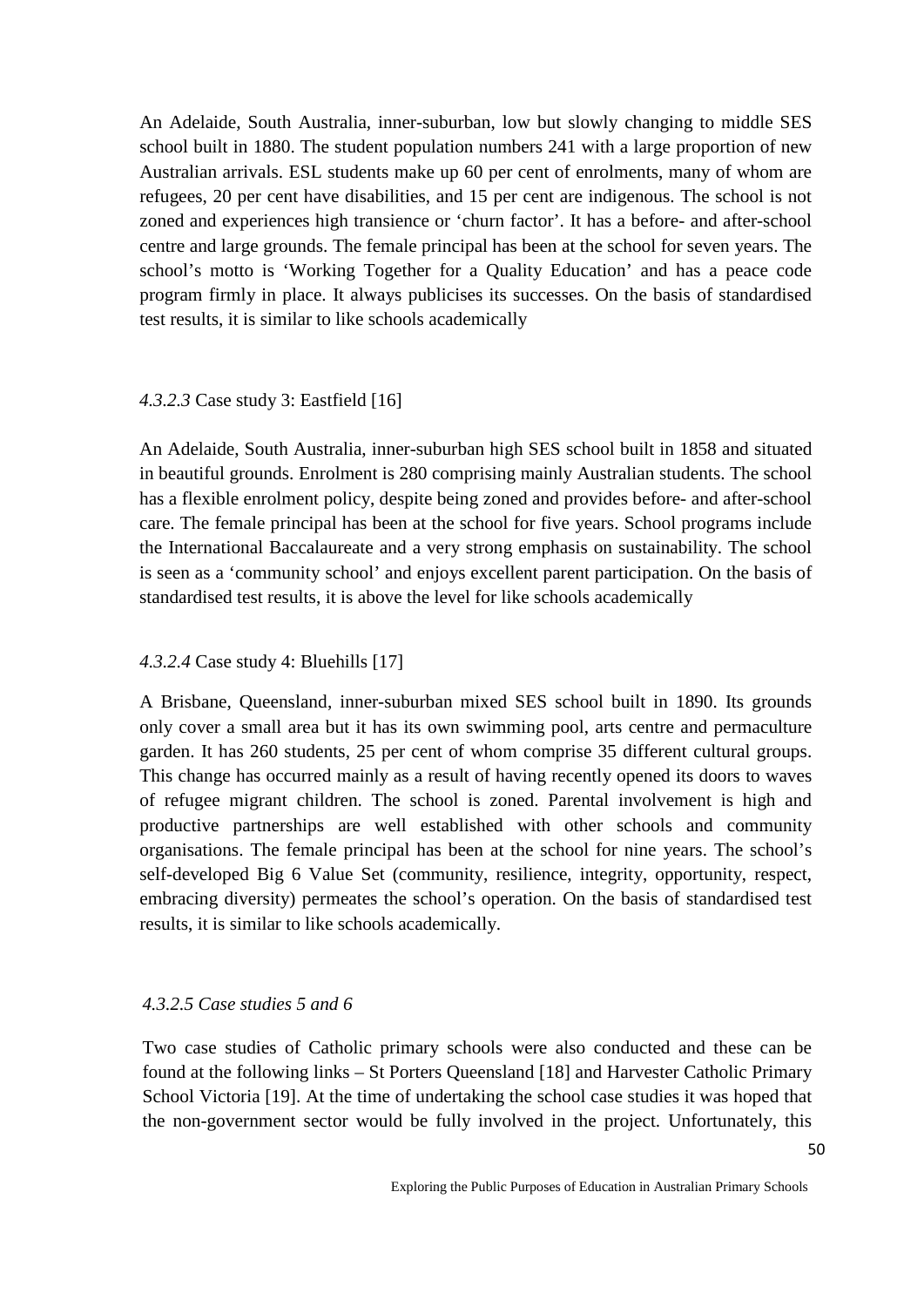sector later declined to be involved in the nation-wide survey and so, to be consistent with our complete data gathering set, we have not included these school case studies in the following overview. However, you will note from the links that these schools are very similar to the four state schools in their focus on the public purposes of education.

### *4.3.3 Purposes of schooling*

Each case study provides a rich description of the structures and processes of the school, its formal and informal curriculum and its culture. When compared, there are obvious differences in priority and approach, but a content analysis across the four government primary school case studies suggests that six broad purposes of schooling dominate. These have been identified from the **stated** purposes that we read in official school texts, or statements from educators and members of the school community, and also from the **implicit** purposes that our observations of school policy and practices revealed. They are that schooling should promote:

- **A love of learning for its own sake** including lifelong learning, learning to learn, and a passion for learning;
- **Student self-efficacy** including resilience, integrity, persistence, excellence, optimism, and the ability to embrace change;
- **Student social-efficacy** including trust, care, collaboration, respect, and the capacity to nurture and sustain relationships;
- **Student skills in literacy and numeracy** including capabilities for communication through various media, and as the building blocks for other knowledges;
- **Equity, social justice and democratic equality** including capabilities for democratic participation as local and global citizens, inclusiveness, valuing diversity and intercultural understanding;
- **Community development** including community connections, community building, community responsibility and sustainability.

Using our understandings from Part 3, some of these are self-evidently public purposes of education, such as equity, social justice and democratic participation. Others however, require a context in order for a judgment to be made: they could serve private or public purposes, depending on the ways in which they are enacted. It is to that question we now turn.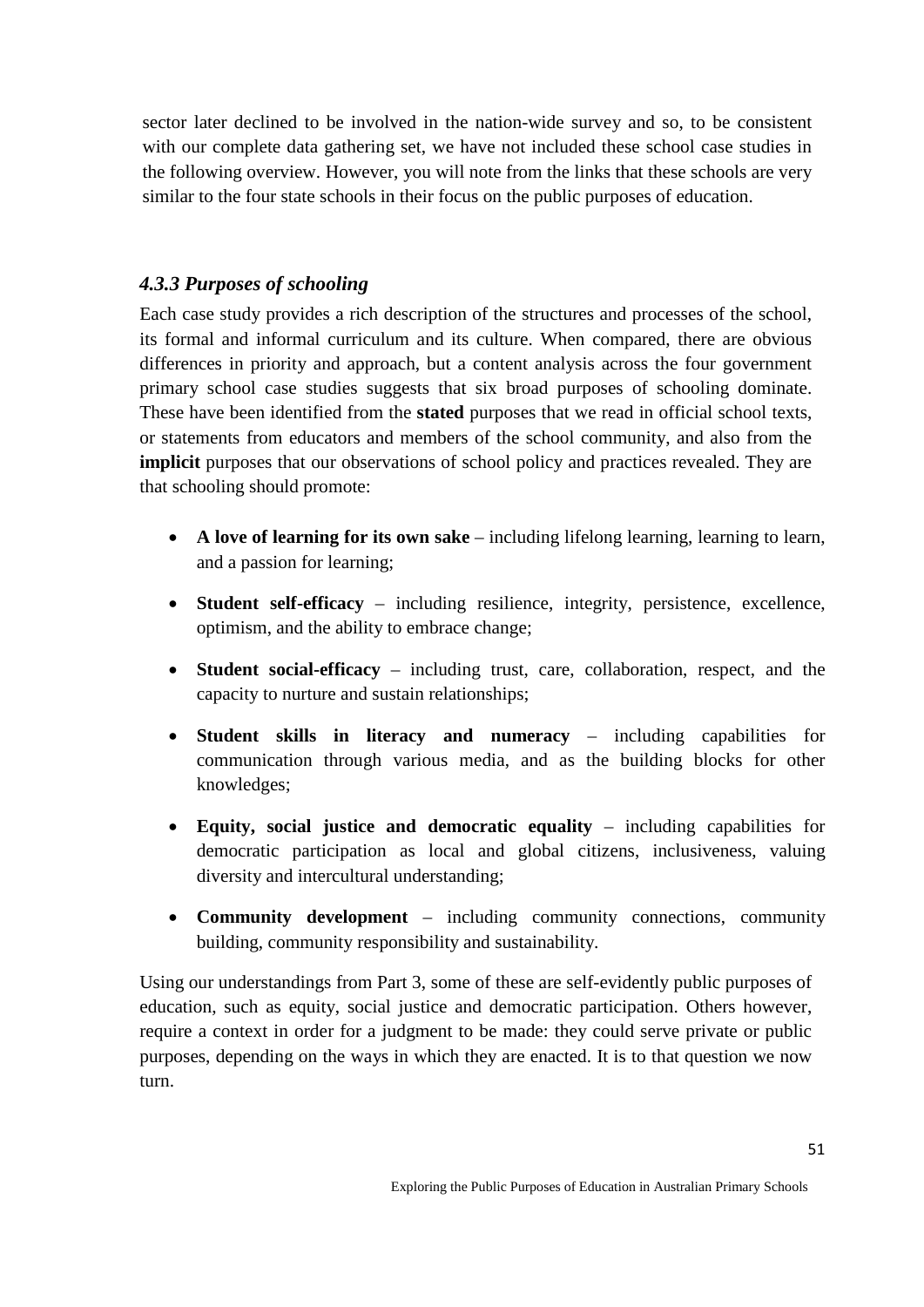### *4.3.4 Enactment of purposes*

Looking across the case studies, it is clear that the purposes identified in 4.3.3 above are not pursued in isolation from each other. They are enacted through a range of strategies, each of which usually contributes to a number of purposes. We found however, that there seems to be four broad groupings of strategies.

#### *4.3.4.1 Culture of the school*

In each of the four schools, it is clear that special attention is being paid to the development of a school culture and environment which, we will argue, supports the achievement of public purposes of schooling. There are a number of elements of this culture. First, there is a concern to create a culture of *inclusion*, where every effort is made to ensure that difference is acknowledged and respected, and all get a fair go and are treated with dignity and respect. Second, the schools are committed to establishing values which create a *safe and supportive* environment, such as trust, care, and compassion. Third, the schools are organised and run *democratically*. This means that staff are involved in decision-making; student voice is taken seriously in relation to all aspects of school life, including curriculum work; and parents feel a part of the school and its decisions through communication and involvement in school life. Finally, the focus is on the *whole child,* including the physical, social, emotional as well as academic aspects of learning. There is an expectation that all will have the opportunity, and will be supported to participate fully.

The key factor in the development of a school culture based on public purposes of education seems to be the emphasis on the health of the whole community. This does not imply a lack of care for the individual. Rather, it suggests that mutuality is a key component of a healthy community. For example, in relation to the value of 'care', the principal of Eastfield Primary School observed:

> One of our things is about caring, but what we've had to confront is caring doesn't mean that I just care about you. You actually have to care about me and care about the other people in this community. (Principal interview, p.5, 2008)

#### *4.3.4.2 Leadership*

It is clear that quality of leadership is central to the establishment of the sort of culture described in this section, specifically leadership which both models the desired culture and works hard to sustain it. The best way we found to describe the kind of leadership that operates in the case-study schools is as the leadership of a *community of professional learners*. This seems to have a number of features. There is a commitment to: (a) continuous professional learning, where staff are always engaged individually and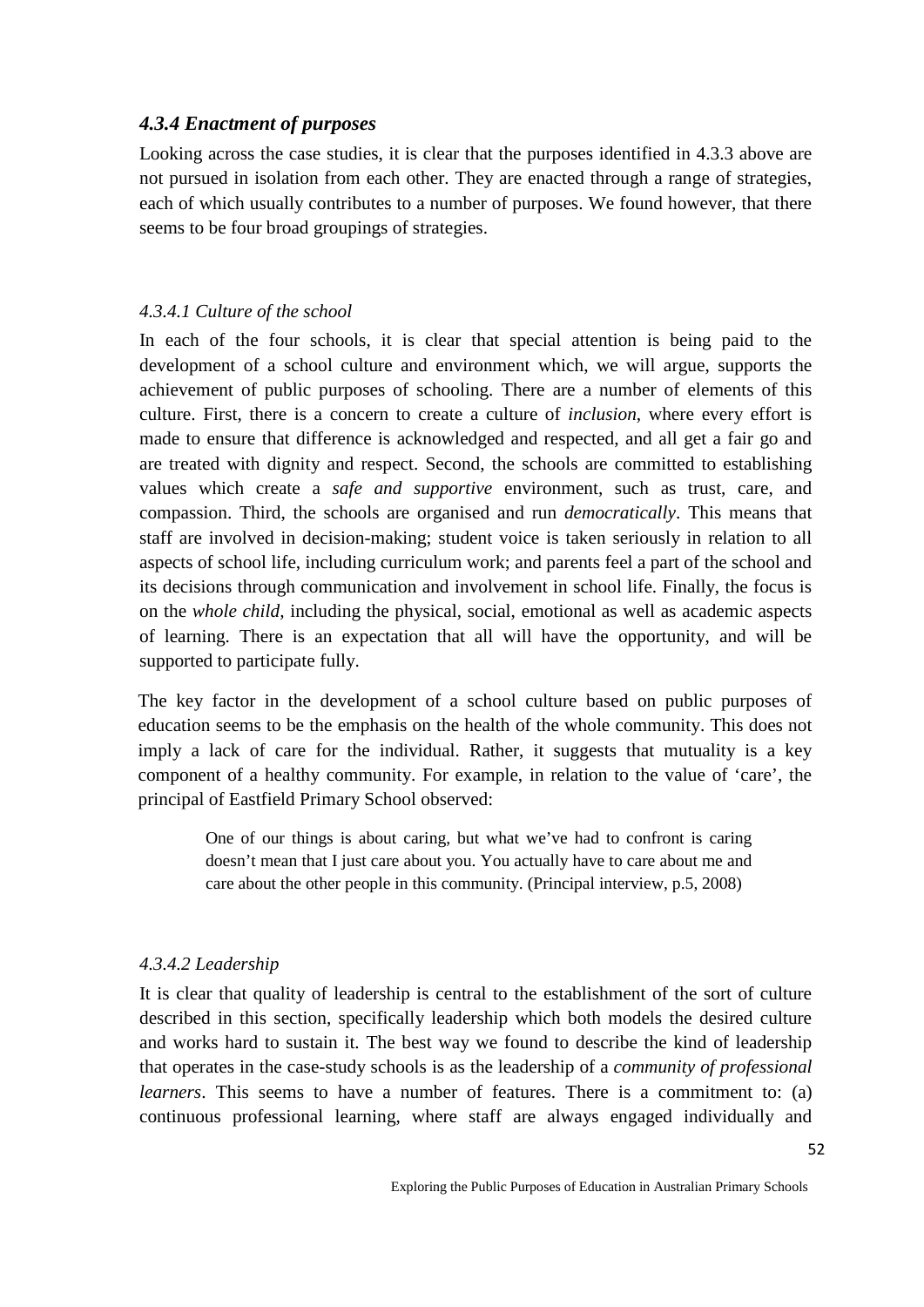collectively in inquiring into the problems, dilemmas, concerns and issues that face them in their professional life, in systematic, critical and rigorous ways; (b) sharing insights from professional reading or outcomes of inquiry and research with colleagues; (c) evidence-based policy making, using the new knowledge gained through professional development and inquiry; (d) de-privatising teaching practice, so that there is an openness about sharing practice (including problems and mistakes) with colleagues in transparent and collaborative ways; and (e) using the school's agreed purposes and goals as benchmarks against which to evaluate policy and practice.

#### *4.3.4.3 Community*

Schools have always used their local communities as resources for learning. This was certainly the case with the case-study schools. But the connection with community often went beyond that to create an interesting two way relationship. One way in which this happened was when schools brought the community into the schools for pedagogical purposes. This was where the starting point for some learning was community experience and knowledge, usually in the form of members of the community sharing their expertise with students, sometimes in the form of using valued 'funds of knowledge' (Moll et al., 1992) which reside in the community. In this way, students came to see the curriculum, not as a disembodied practice unconnected to their own lives, but as an experience which builds from and values their own cultural capital.

Another way was when the school was used as a community resource, beyond its prime function as an institution to educate the young. For example, in Southbank Primary School, the rich resources of the staff and school facilities were used by parents and other members of the community – many of whom do not have English as a first language – as a social meeting space, to attain advice on matters relating to welfare, trauma counselling, translation services, and food and clothing support.

In these ways, the four schools, to a greater or lesser extent, clearly made a major contribution to community building. They did this not only by developing the 'capacities for social practice' of their students through the formal curriculum, but also by being a resource for the community. This is obviously a powerful public purpose.

#### *4.3.4.4 Curriculum*

All schools are required to follow an accredited school curriculum. And yet the curricula of schools, even within the same system, can vary markedly. This is because of the way in which the curriculum is interpreted. The interpretation has much to do with the purposes to which the school subscribes. There is a similarity across the four case-study schools in relation to the curriculum which, we will argue, stems from their commitment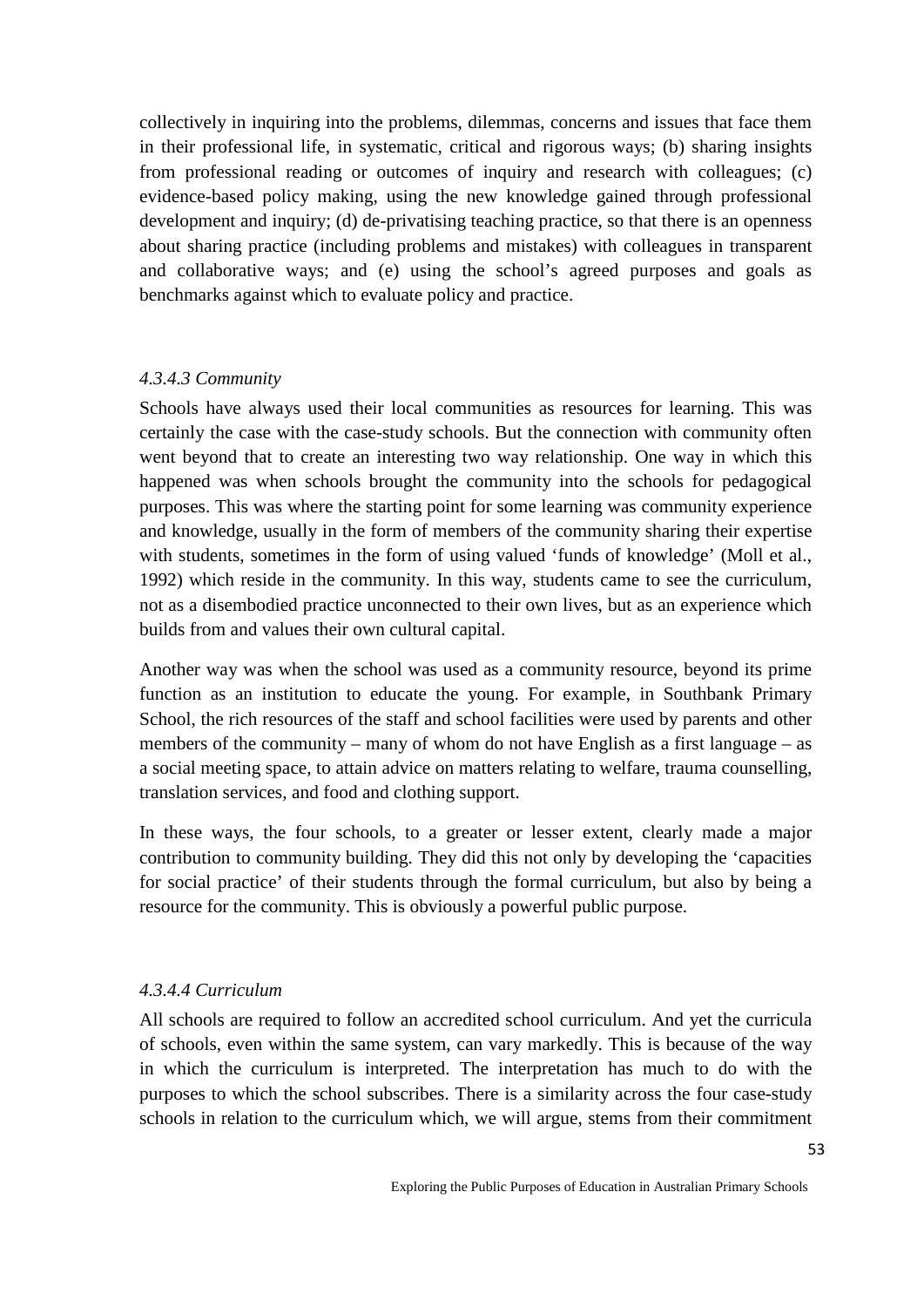to the public purposes of schooling. For example, the schools commonly enunciated clear goals for learning, carefully tracked the progress of students through their time at school, used cross-disciplinary and thematic approaches to learning, promoted intercultural understanding, and saw the curriculum as one way to achieve a more just society in and through education.

One of the most obvious similarities was the emphasis on a strong whole-school focus which permeated everything that happened in the school and its community. These were always public purposes, in that they referred to goals or aspirations that were about benefits for the whole community and not only the individuals within it. For example, for Southbank Primary the theme was peace and global citizenship; for Eastfield Primary it was sustainability; and for Bluehills Primary it was the 'Big 6', described by the principal in the following way:

A core set of values, known as the 'Big 6' [community, resilience, integrity, opportunity, respect, embracing diversity] drives the school and defines expectations of all members of the school community, including students and teachers. … We know through the wisdom gained from our experience that a strong relationship exists between social outcomes and learning outcomes.

#### *4.3.5 Observations about the public purposes of education*

In 4.3.4 we analysed some of the strategies, common to the four case-study schools, which are being used to achieve the purposes of schooling identified in 4.3.3. In this section we will argue that it is the means by which these purposes are being addressed that constructs them as dominantly public purposes, and in so doing we will make some general observations about public purposes of education. We will use as a reference point for this discussion the definition of public purposes as set out in Part 2 of this report, viz., that public purposes are designed to benefit the society as a whole.

First, most stated purposes cannot automatically be designated as public or private – it is the language used to talk about them, and the strategies employed to 'deliver' them, that reveal the intention. For example, it could be argued that most of the purposes described in the case studies are neutral in terms of 'publicness' – they only come to life when they are seen in the context of school policy and everyday practice. For example, 'student skills in literacy and numeracy' could be designated as a 'private' purpose of education if they became the major focus of that education, so serving to narrow the curriculum by marginalising, say, citizenship capabilities, or if used to compare schools and students for the institution's market benefit. On the other hand, if, as with the case-study schools, they are seen as important building blocks of knowledge that enable a broader and more critical citizenry, and they are not taught at the exclusion of other important areas of knowledge, but rather contribute to these other areas, then they clearly have a public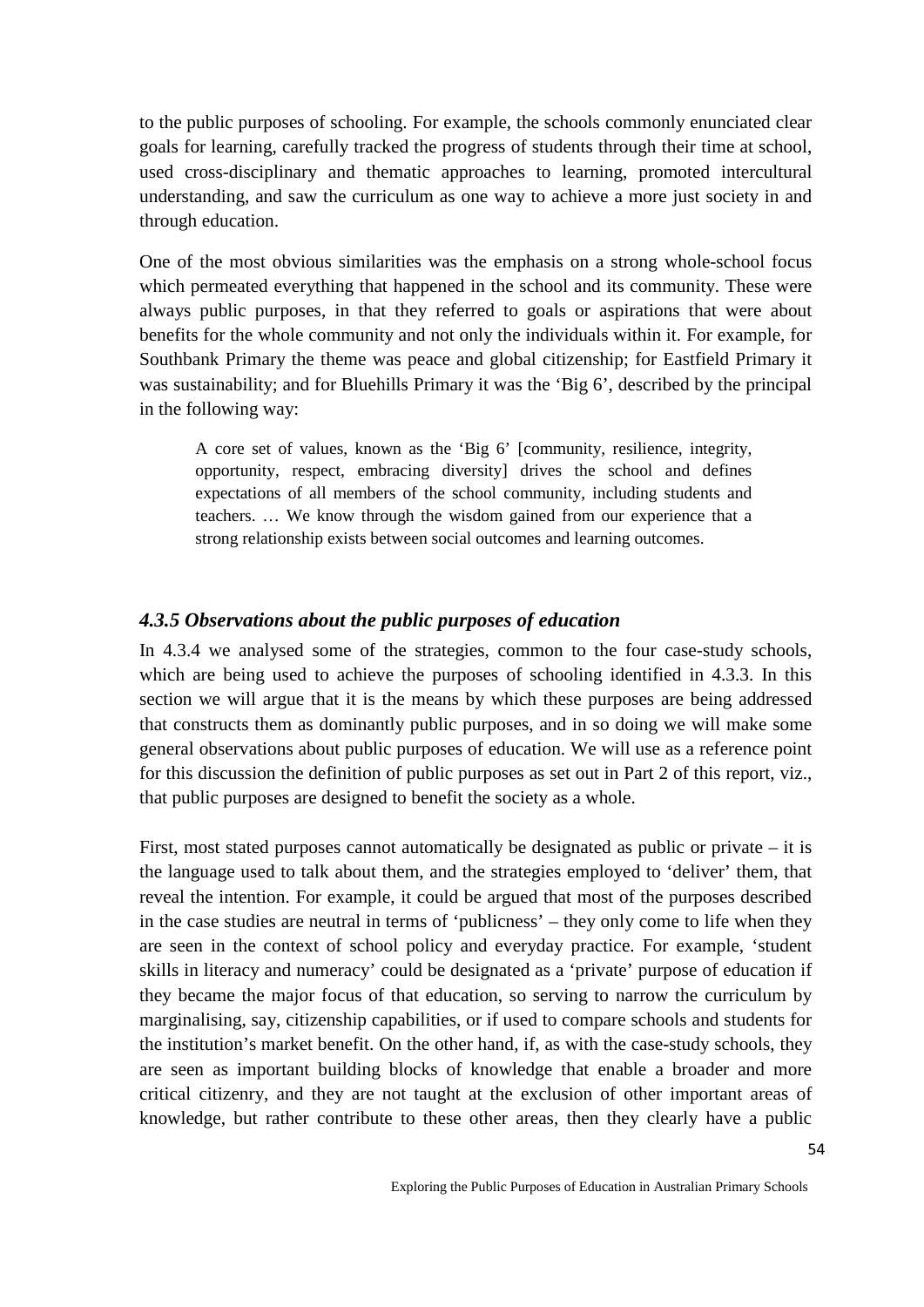purpose. The principal of Lansdowne Primary School, a school committed to public purposes, was aware of these links when he said:

The success our children achieve is due not only to increased teacher capacity and focused teaching but also the breadth of opportunities children are offered that relate their learning to the world around them. … We have some exceptionally bright children here who read and write very well but they aren't always able to work with or listen to others. These children will never be good citizens unless we can help them develop these missing social skills. Part of our success comes from our ability to do this and, interestingly, it results in even better reading and writing.

Second, purposes of education are enacted through each of the three modalities described in Part 2: the structure and processes, curriculum, and culture of education systems. However, if the strategies proposed and enacted in one or more of the modalities are inconsistent with the stated purposes, then the purpose will be diluted at best or at worst not delivered at all. It is the responsibility of the school to ensure this consistency. So too should education authorities and the government realise that a rhetorical commitment to public purposes is insufficient if the policies they develop are contradictory to the stated goals. For example, in three of the case-study schools, the teachers were concerned about the fact that the NAPLAN test, now that it has become a high-stakes test, was causing them to 'teach to the test', and was therefore narrowing the curriculum in ways that contradicted the stated public purposes contained in the *Melbourne Goals of Schooling* (2008) [25] to which the schools were committed.

Third, the enactment strategies in the case studies suggest that there are some preconditions for the delivery of public purposes. Thus the highest importance is given to the cultural modalities of the school, such as trust, respect, collaboration, care and professionalism which in turn make possible an open, transparent and democratic culture within which it is possible to foster strong community relationships and a broad curriculum. These community and professional conditions enable genuine evidence-based policy and evaluation. In brief, the strategies that best fulfil the public purposes [27] of education confirm our concept of a community of professional learners.

Finally, the three preceding observations about the purposes of education, drawn from our case studies, demonstrate that a school's public purposes need to be the subject of ongoing discussion and debate within the school community, as they should be across education systems. It is important that they become the touchstone against which policy and practice is judged, and that they are prominent and referred to consistently. The casestudy schools 'marketed' their public purposes through mottos, school 'branding', newsletters and the media. In this way, the private purpose strategies of 'marketing' were colonised to represent public purposes in the school community and beyond.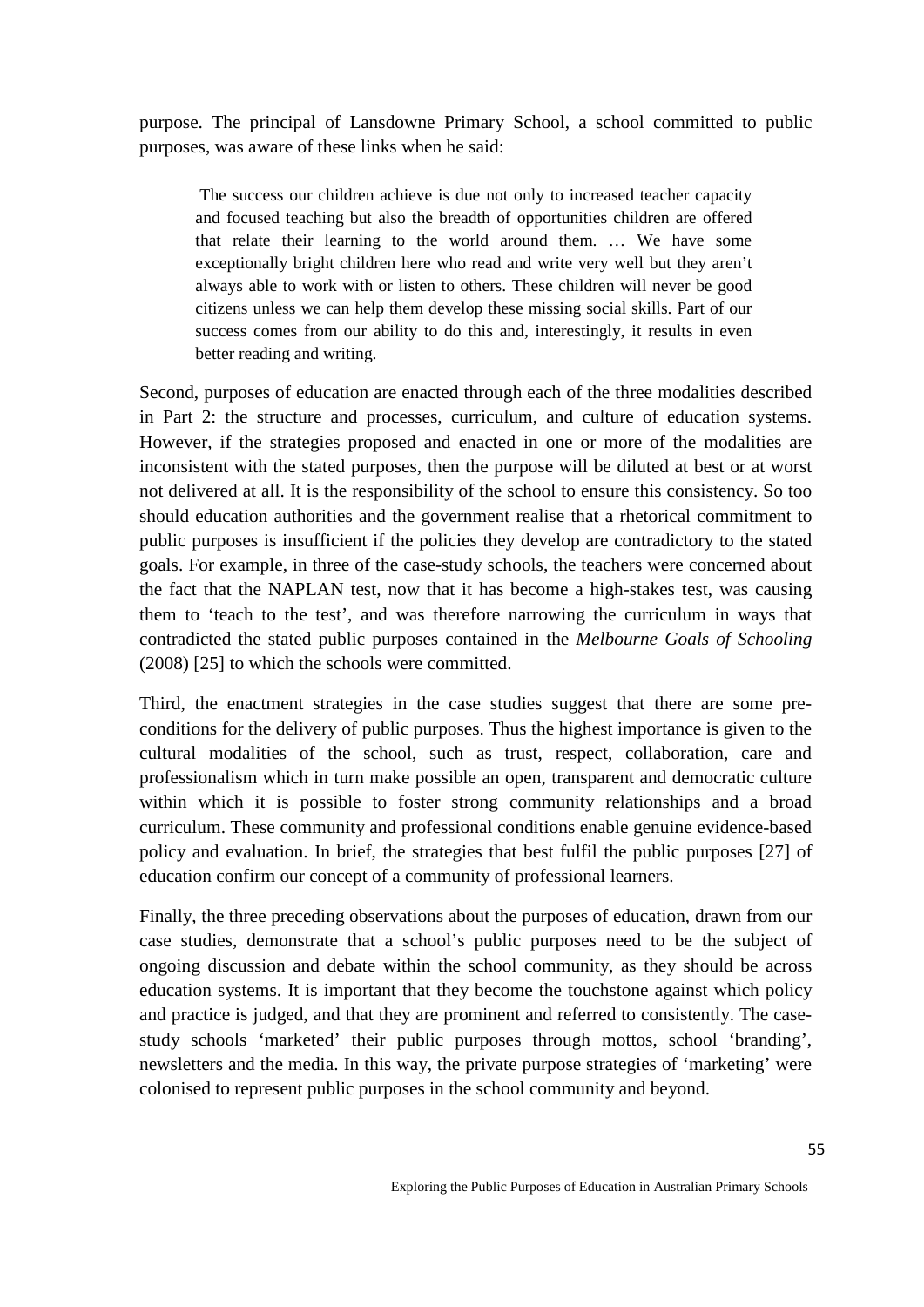### *4.3.6 Conclusion*

It is useful to describe some striking similarities between our findings and those from the recent comprehensive and independent reviews of primary (Alexander, 2009) and secondary (Pring, et al, 2009) education in UK. All call for a broad vision of education in which there is a profound respect for the whole person (not just the narrowly conceived private purposes of 'intellectual excellence' or 'skills for economic prosperity'), irrespective of ability or cultural and social background, and a broader vision of learning, and in which the learning contributes to a more just and cohesive society. More specifically, both reviews believe that little attention has been given to the cultural and communal significance of schools and their pupils. Schools need to be seen as not only communities unto themselves but also as being **in** communities, with considerable communal potential.

Both reviews agree that these broad purposes of education should drive rather than follow curriculum, teaching, assessment, schools and policy. For too long the purposes of education have been confused and tokenistic. Too often, purposes begin grandly in one, usually public purpose direction while the curriculum follows a much narrower, usually private purpose path. Measures of success must reflect this broader range of educational purposes, not simply those which are easy to measure or which please certain stakeholders. The quality of schooling needs to be judged in relation to all it does, not just its test scores.

In relation to the strategies for the fulfilment of the public purposes of education, both reviews call for the redistribution of decision-making power in order for there to be greater room for the voice of the learner, for the professional expertise of the teacher and for the concerns of other stakeholders. It is argued that there is a growing respect in schools for children as agents and valuable citizens in their own right, and that children who feel empowered are also more likely to be better and happier learners.

There is a demand in both studies for the creation of strongly collaborative local learning systems, or communities of professional learners. Top-down control and edict needs to be replaced by professional empowerment and accountability. This emphasis on the need for greater professional empowerment is supported by Hyman (2005) who worked for 10 years at the heart of UK politics, including six years as Tony Blair's chief speech writer. In 2003 he left to work in an inner-London government comprehensive high school. He became fascinated with the contrast between these two work situations. What he found was a chasm between politics and schools, between a job which demanded quick delivery and one where there was no quick delivery. Dealing with 24-hour media and demonstrating decisive government was entirely the wrong approach for convincing professionals. Political strategies are based on momentum, conflict and novelty, whereas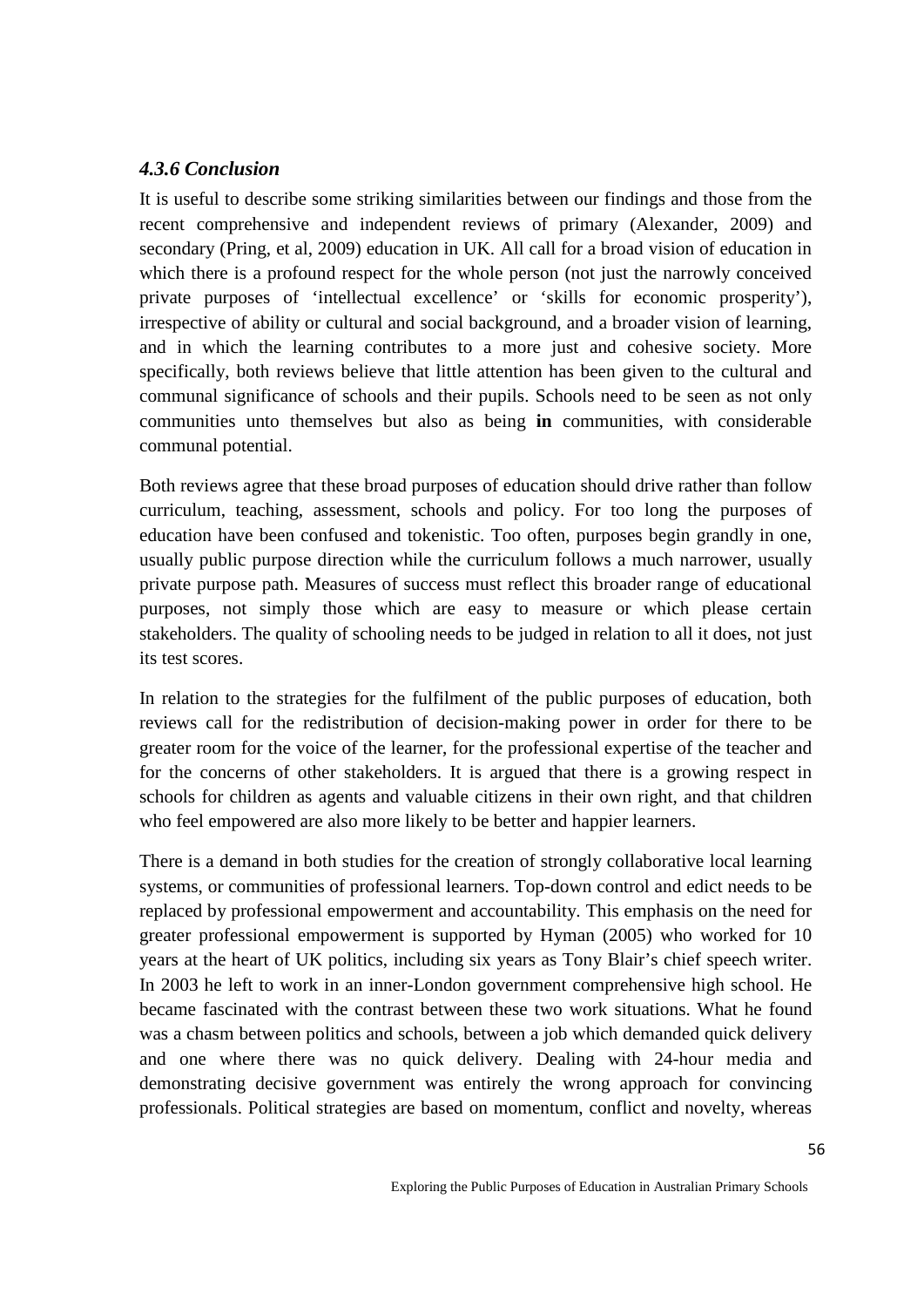schools require empowerment, partnership and consistency. Hyman (2005) concluded, as we do, that for lasting change to happen in schools, politicians need to show more humility and bring the professionals on-board.

It is not just former political advisors in UK who are concerned about top-down political control and edict. In 2008, four eminent British educators – Professors Frank Coffield, Stephen Ball, Richard Taylor and Sir Peter Scott – wrote to *The Independent*, one of Britain's most respected newspapers. Their words resonate with the Australian experience:

> We have the same objectives as the government in wanting to offer a first-class education and training to all and, in particular, to narrow the attainment gap between the most and least advantaged. We have, however, become increasingly dismayed by Ministers who are intent on permanent revolution in every aspect of the education system: in so acting, they demonstrate a deep lack of trust in the professional education community. It is not only the torrent of new policy that rains down on each sector, the constant changes in direction and the automatic rubbishing of any discomforting evidence by Ministers: it's also the failure of successive Ministers to appreciate that reform has to be accompanied by continuity if the stability of our educational institutions and the high quality of their courses are to be preserved. We need a more consultative, democratic and inclusive way of developing and enacting policy for all the public services ... We have come independently to the same conclusion, namely that government policy is no longer the solution to the difficulties we face but our greatest problem. (Letter to *The Independent*, 2 June 2008)

Finally, language matters. The words we use shape our thinking. The private purpose language seeping through government pronouncements – although not, thankfully, the day to day life of our best practice case-study schools – of 'performance management and control' has regrettably come to dominate educational deliberation and planning. This language includes terms such as measurable 'inputs' and 'outputs', 'performance indicators' and 'audits', 'targets' and 'curriculum delivery', 'customers' and 'deliverers', 'efficiency gains' and 'bottom lines'. Our results strongly suggest a need to return to an educational and public purpose language.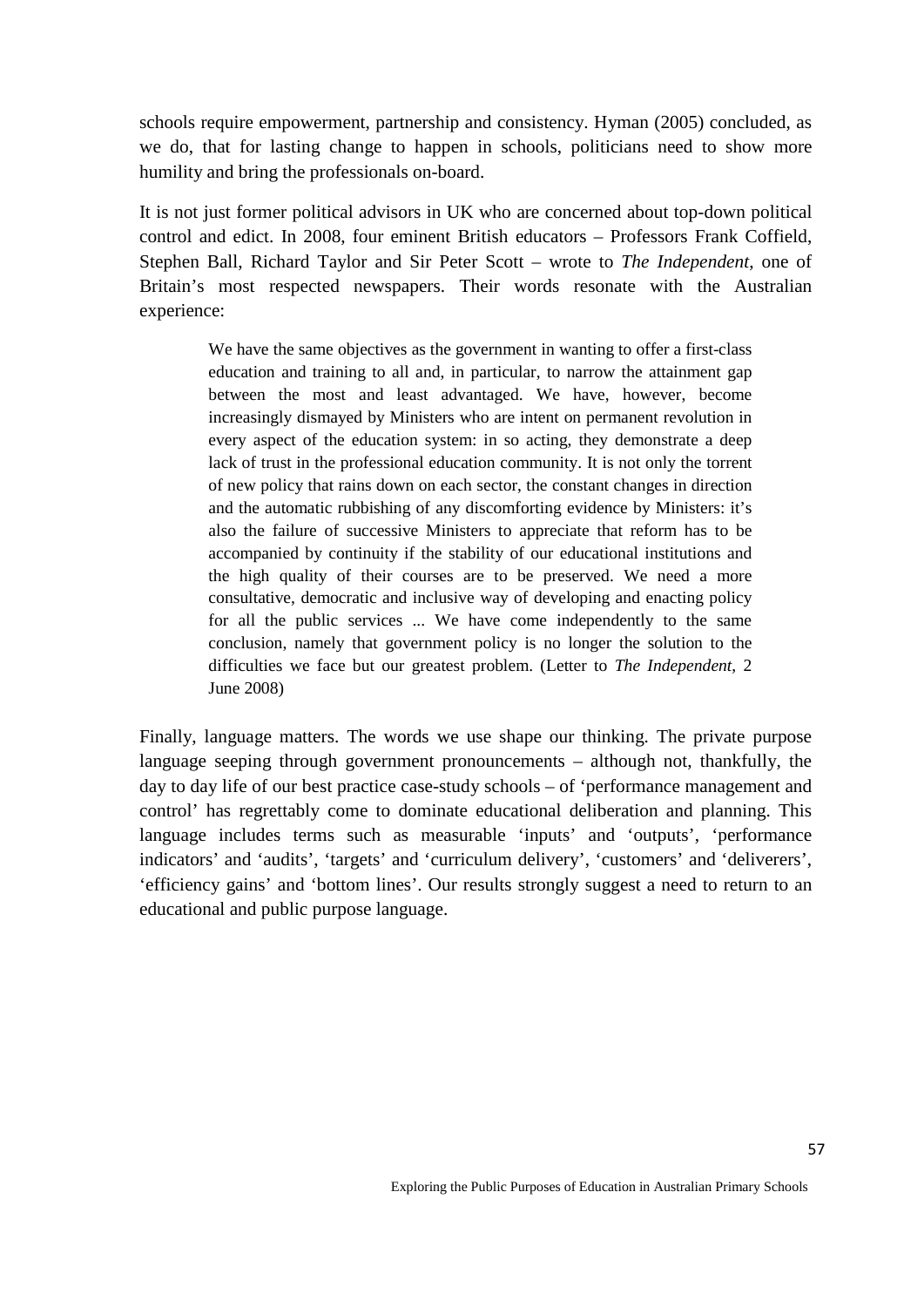# **4.4 An overview of the results of a national survey of primary school principals**

As another way of answering the question about how the purposes of schooling (and specifically public purposes) are understood and enacted in Australian primary schools, in 2009 we surveyed all the principals in Australian state primary schools. Our purpose here was to test some of the understandings we had developed through the literature reviews, policy analyses and school case studies, with a wider and more varied group of principals. We were particularly interested to learn how principals understood the concept of educational purposes, and, more specifically, public purposes; what strategies they use to enact these purposes; and what they think are the factors which facilitate and hinder the achievement of these purposes. Principals are influential figures in schools, and their views about priorities and strategies, successes and failures are important. We believe that when their responses are aggregated, it provides a valuable perspective from which to consider the purposes of education.

The following is a summary of our findings [21a]; and the following is a summary of the data [21b].

### *4.4.1* The national survey [20]

The survey was developed from the earlier conceptual, analytical and case study work undertaken in 2007 and 2008, which was described in previous parts of this report. A battery of items was generated, mainly framed around the three purposes of education and their associated modalities as identified in Parts 2 and 3, with the aim of revealing (a) *the level of importance of particular purposes of education* and (b) *the level or extent of enactment of those purposes in practice*. The survey was designed so that principals rated these two notions on a five-point scale of importance from 'very low' to 'very high'. The draft items were reviewed and refined by the research team on a number of occasions before wider critique was provided by groups of principals.

#### *4.4.1.1 Survey description*

The 2009 survey comprised 71 items of a closed format and three items of an open-ended format. The first eight of the closed items addressed bio-demographic information, such as school size, gender, and length of service as a principal. The remaining closed items (9 to 71) required participants to rate firstly the *importance* they ascribed to particular purposes of education and strategies to achieve these purposes, and secondly the degree to which they believed these purposes and strategies were *enacted* in their school. The set of closed strategy items was clustered into a number of sub-sections, including items related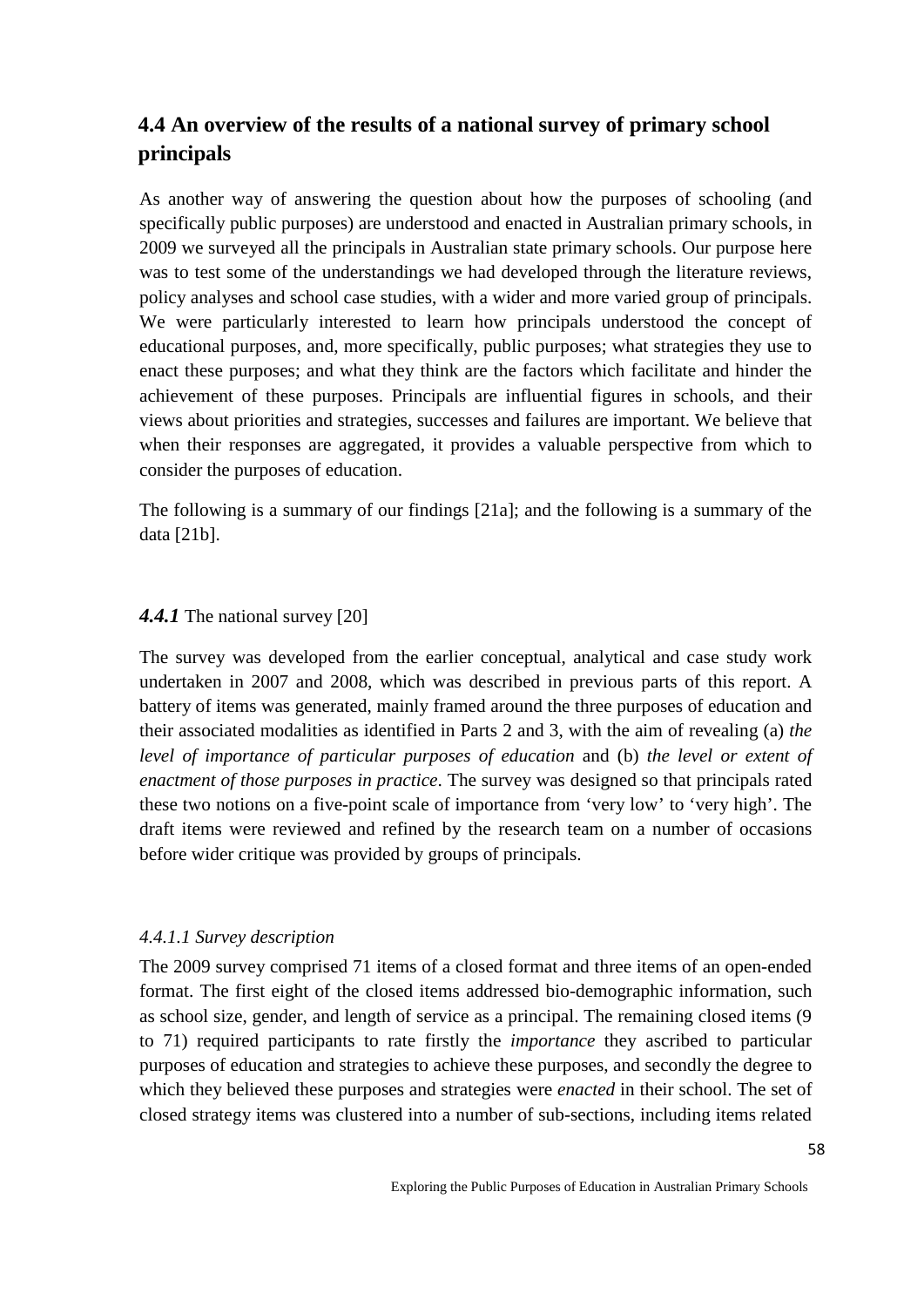to *purposes of schooling* and *strategies to achieve purposes of schooling*, with the latter set of items being framed around issues such as the school curriculum, parents and community, and school organisation. The survey concluded with some open-ended items, allowing respondents to expand on a range of matters, including comments relating to any factors which they saw as hindering or enabling the achievement of specific purposes in schools. It was anticipated that the survey would take about 20 minutes to complete online.

### *4.4.1.2 Survey distribution and return rate*

The national survey was distributed in electronic format via membership databases provided by the AGPPA and its affiliated state and territory bodies. In all, 1071 completed surveys were received, representing an approximate 25 per cent response rate. Some of the factors that mitigated against a higher response rate included inaccurate email address lists, slow download speeds in some remote areas, and the fact that many principals had more pressing activities at the time, such as completing national infrastructure applications. A majority of respondents provided written comments [23] via the final three open-ended items. These were categorised under a number of broad headings.

### *4.4.1.3 Demographic responses*

Of the respondents, male and female primary school principals were equally represented nationally, although males were more highly represented in Queensland and Western Australia, and females in South Australia, Victoria and the Territories. Schools were predominantly primary (90 per cent), with a small number of combined primary and secondary schools (6 per cent). Respondents were drawn from schools of a variety of sizes, ranging from those with 50 or fewer students, to some of 750 or more students. The larger states – New South Wales, Victoria and Queensland – tended to draw from the full range of school sizes, with smaller education systems such as Tasmania and the Territories being less evenly spread. The vast majority of principals (88 per cent) were aged 41 years or older (65 per cent were aged 51 or older), with almost half (44 per cent) having 11 or more years experience as a principal. Over half had been in their current school for more than four years.

### *4.4.2 Summary of analysis of survey items*

59 The highest scoring items for the level of importance of both *purposes* and *strategies* are clearly aligned with what we would describe as public purposes. By contrast, the cluster of lowest scoring items were aligned more closely with private purposes. That is, this group of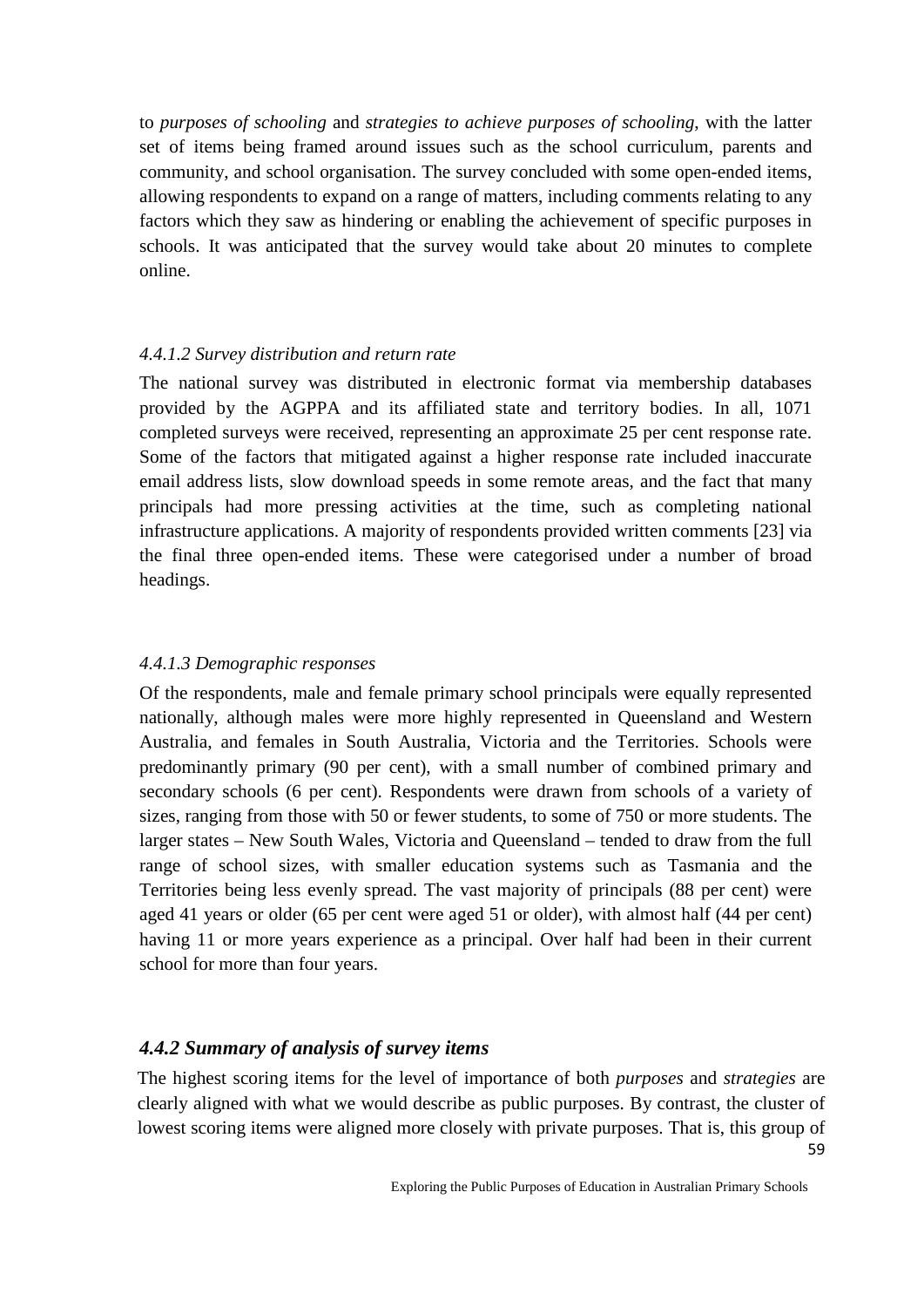primary principals are clear that (democratic) public purposes ought be at the top of the agenda in determining what primary schools should be aiming towards, and that (economic and individual) private purposes should have a lesser focus.

On the other hand, principals reported that there was a big difference between what were clearly public purposes of schooling – such as 'helping students develop a love of learning' and 'contributing to a sustainable society' – and the enactment of some of these (See Table 4 [21a]). Indeed, the five items where there was the greatest difference between level of importance and level of enactment were all public purposes of education. Some of these differences are accounted for by matters external to the school (e.g., lack of adequate funding) while others are matters perhaps more relevant at the local school level.

When the level of enactment was compared with the level of importance of purposes and strategies (See Table 6 [21a]), the highest differences related to items which did not embody public purposes. Apart from the survey item 'make schools accountable for social outcomes', there was no sense of public purpose in the other items. Even for the 'social outcomes' item, several of the open-ended comments suggested that this was more about principals feeling their schools were being required to 'pick up' major responsibilities for the social and emotional development of many young people, often beyond the level of resources of the school. Some of these responsibilities were seen to be in areas that might otherwise be expected to be either the role of, or managed in partnership with parents or community agencies. Many principals in the open-ended section of the survey suggested that government schools are carrying the dominant load in this regard in comparison with non-government schools.

The open-ended comments by principals on the survey provided some useful elaborations of this data. Overall, there were two very powerful messages that emerge from the item responses and these comments. First, there was inadequate resource support for students with socio-economic disadvantage and/or learning needs. The government schooling sector in particular is seen to be carrying significant responsibilities regarding these students, without adequate or equitable funding. Two illustrative comments were:

Funding schools on a basis of need should ensure that all schools receive adequate funding to meet the needs of their students and those with additional needs and challenges receive additional funding accordingly.

[There is] … inadequate funding of differential support for students with special educational, social, emotional or welfare needs. Schools that cater for 'more difficult to educate' students need to be recognised and funded to continue this work.

The second message relates to concerns about the current focus on, and negative impact of, the national-testing regime and associated accountabilities, such as NAPLAN. It is clear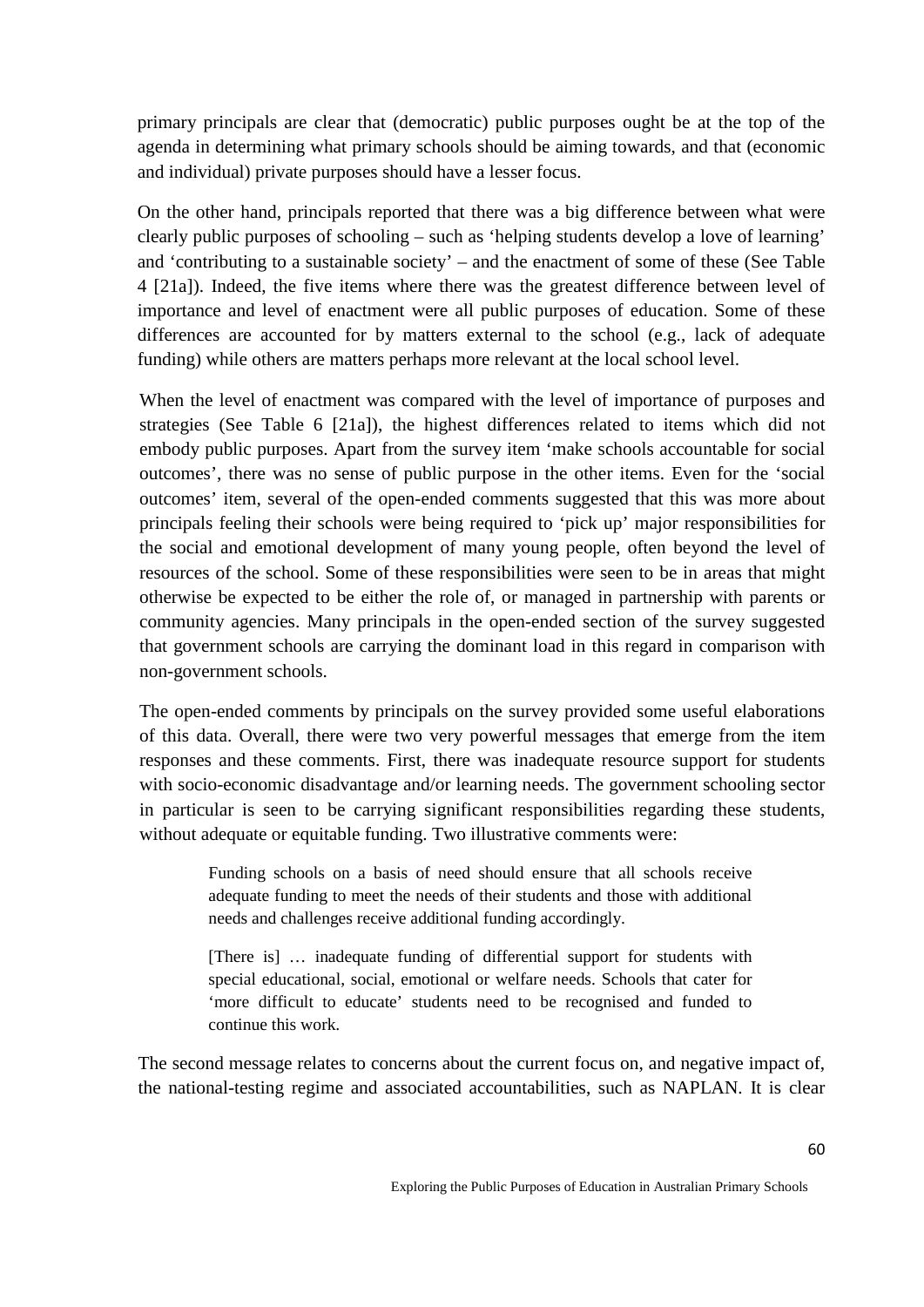that principals think that the current assessment, testing and accountability agenda is taking on a higher prominence than should be the case. For example:

League tables and comparisons … that [do] not take into account the clientele of a school will create angst, division, disparity between schools … and, ultimately destroy the morale of the teaching service.

Schooling is being distorted by a national testing agenda – the curriculum is narrowed, opportunities for students to actively participate in curriculum decisions are narrowed. … disadvantaged students and communities are funded so inadequately that these students have limited opportunities for success.

### *4.4.3 Data reduction: factor analysis* ([21a] & [21b])

Factor analyses were used to produce a smaller and more manageable number of variables to deal with, rather than the larger number of individual survey items (i.e., several items were clustered into one or more variables). In this case, the factor analyses employed the principal component analysis extraction with varimax rotation. The results of the factor analysis were considered firstly in terms of the items related to the *purposes of schooling*, then to the items related to the *strategies to achieve those purposes*.

#### *4.4.3.1 Purposes of education*

Four clusters or groupings of items (factors) were found to account for 60 per cent of the variance. These were assigned labels (variables) as follows:

- 1. Student love of learning, and creating responsible citizenry for democracy and common good (33 per cent)
- 2. Community development and resource (11 per cent)
- 3. Social justice (8 per cent)
- 4. Sorting for employment and the economy (8 per cent)

Using our earlier analysis, factors 1–3 can be described as public purposes of education. Thus, it is clear that the respondents gave priority to public purposes of education: over 50 per cent of the variance is accounted for in the three identified public purpose factors (i.e., these three factors are mainly responsible for the differences, contributing over 50 per cent of the statistical difference); and factor 4 is a constrained public purpose since it contributes to both the public and private realms. This underlines the importance of public purposes to the respondent principals.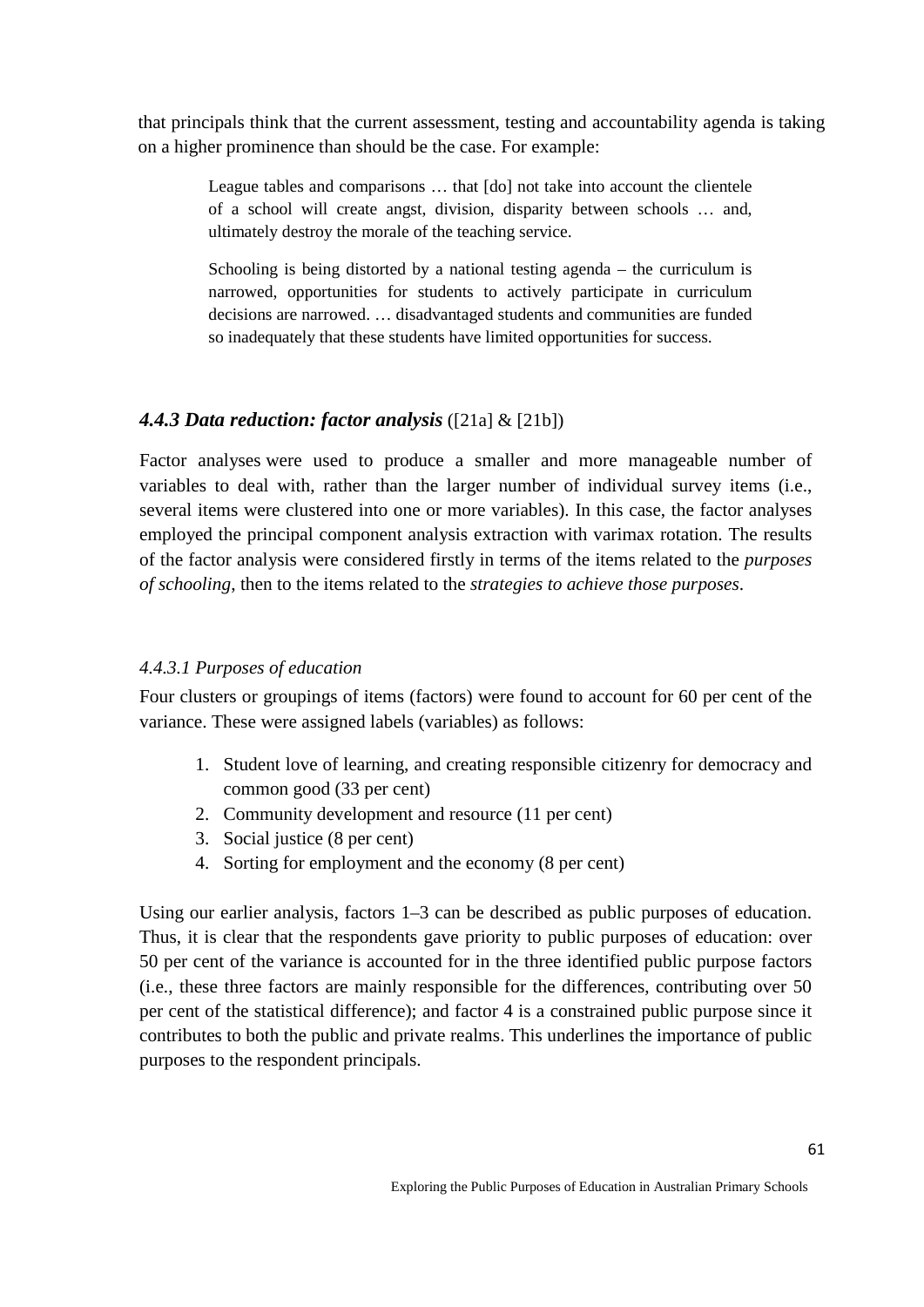### *4.4.3.2 Strategies to achieve purposes*

Six clusters or groupings of items (factors) were found to account for 52 per cent of the variance. These were assigned labels (variables) as follows:

- 1. Foster professional and student trust and collaboration (24 per cent)
- 2. Value and resource difference and disadvantage (8 per cent)
- 3. Community resource, development and involvement (6 per cent)
- 4. Emphasise diversity within and between schools (5 per cent)
- 5. Student involvement in curriculum (4 per cent)
- 6. National 'basics' tests to sort students and schools (5 per cent)

Using the framework elaborated in Parts 2 and 3 of this report, factors 1 to 5 are public purposes, while factor 6 contributes to a private purpose of schooling. Again, public purposes dominate, with the five public purpose factors accounting for most of the variance. The sixth factor accounts for only 5 per cent of the variance. That is, overall, as for the *purposes of education* above, *strategies to achieve those purposes* that are consistent with public purposes over private purposes are given priority.

# *4.4.4 Discussion*

Findings from the national survey of government primary school principals in Australia point to tensions between what principals believe ought to be the purposes of education and how these might be achieved, and the realities of what is actually happening. It could be argued that the results indicate a shift away from public purposes of education to those more aligned with private purposes.

The open-ended responses indicate that barriers 'external' to the school dominate (summary of these responses [23]). Over 80 per cent of responses referred to factors such as inadequate resourcing and support, unsympathetic politicians and bureaucracies, expectations to solve broader societal problems, and a negative media as contributing to an uneven and unfair playing field, especially in comparison to the non-government schooling sector. Principals also identify challenges in relation to successfully catering for a diverse student population and facilitating a socially just, equitable, cohesive and inclusive society.

A good number of the factors facilitating public purposes are also related to 'external' issues. However, there are some, such as *partnerships and diversity* and *quality teaching and learning* that are largely the remit of principals, teachers and school communities. It suggests that many schools are 'managing' the 'external' barriers so that they are able to ensure the public purposes of education are not swamped by private purposes. In these schools, principals are able to work within the existing constraints towards public purpose goals. Our case study work with a number of schools confirms this – the key values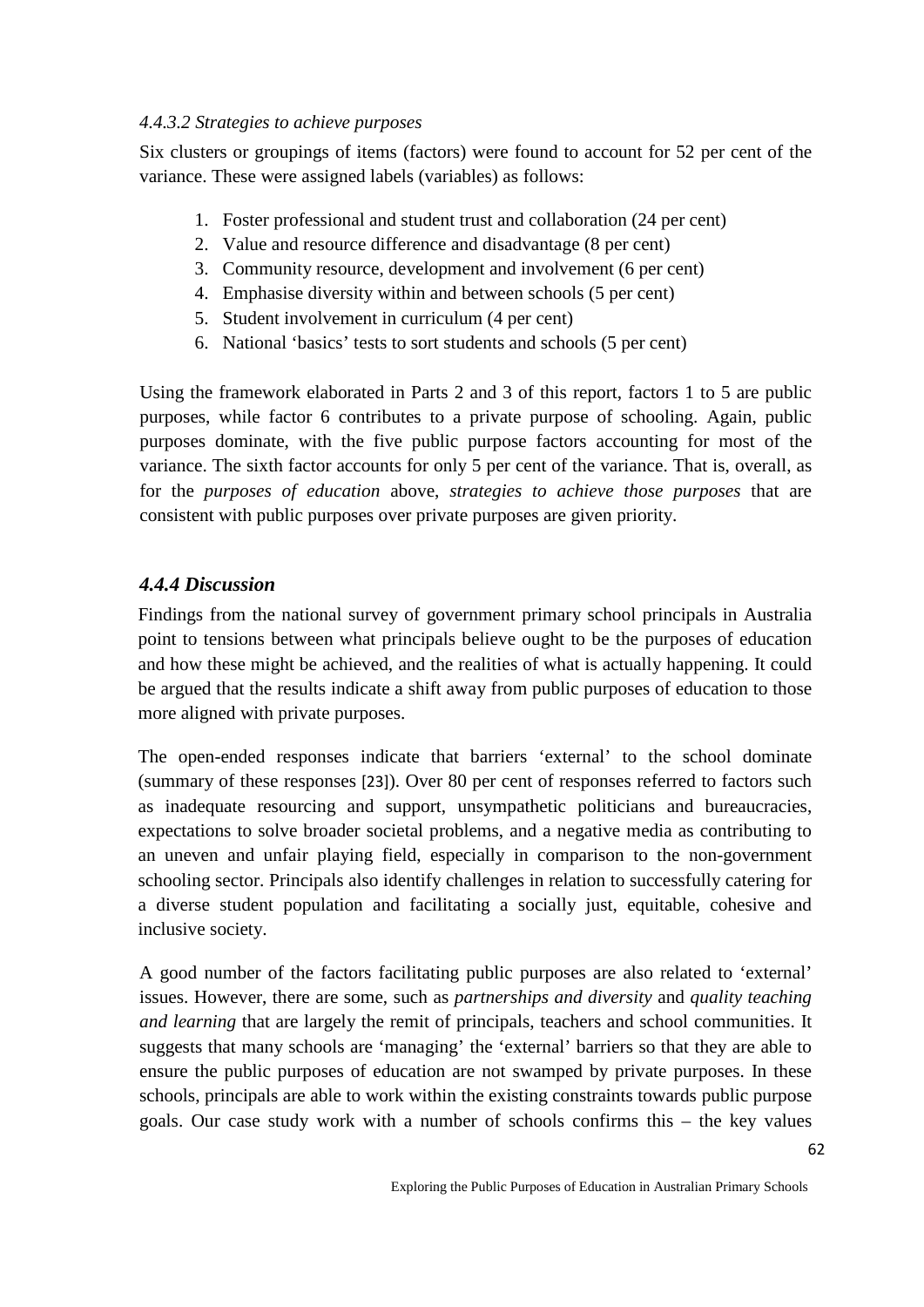driving such schools and their day-to-day practices are highly consistent with public purposes of education. In these schools, principals accommodate 'external' demands within the existing culture, without allowing them to dominate the values and practices of public purposes.

However, the responses in this survey suggested that many principals are angry with and even despairing of the lack of fairness they claim abounds in the management and treatment of public education in Australian society. Indeed, the open-ended responses of many principals drew stark contrasts between the government and non-government sectors. In considering this point it should be noted that the survey made no attempt to overtly draw distinctions across the schooling sectors, nor even invite respondents to make such comments about such discrepancies. However, the extent of the comments in this regard cannot be ignored. Many of them reflected views that highlight two particular issues.

The first issue relates to what the respondents considered to be unfair funding patterns across the schooling sectors. One principal's comment is illustrative of this:

> A huge resourcing divide still continues to exist between government and private school sectors. A more serious attempt must be made to ensure all students have access to the same educational opportunities, with facilities that are of equal standard.

Even a change of government at federal level in Australia a few years ago – to one with claims of social democratic principles – has seen no change in the funding arrangements for government (state) and non-government (private) schools. Late in its first term the Labor government has established a committee to review these, and it is to be hoped that this will address some of the current inequities. In the meantime, schools and school leaders might draw on the sorts of strategies adopted by those in our case-study schools (described in 4.3) to manage shortfalls in funding and retain a focus on public purposes.

The second issue related to the student 'clientele' present in the respective government and non-government schools. Many respondents saw that government schools enrolled 'all-comers' and particularly catered for those from more challenging socio-economic backgrounds as compared with the non-government school sector. As one respondent commented:

> Public schools are inclusive. We do not judge students on entry, rather we accept every child who walks through the door as an individual who has individual educational needs.

There is no doubt that many government schools 'manage' this challenge, and indeed, it emphasises the very essence of the public purposes of schooling, where equity and social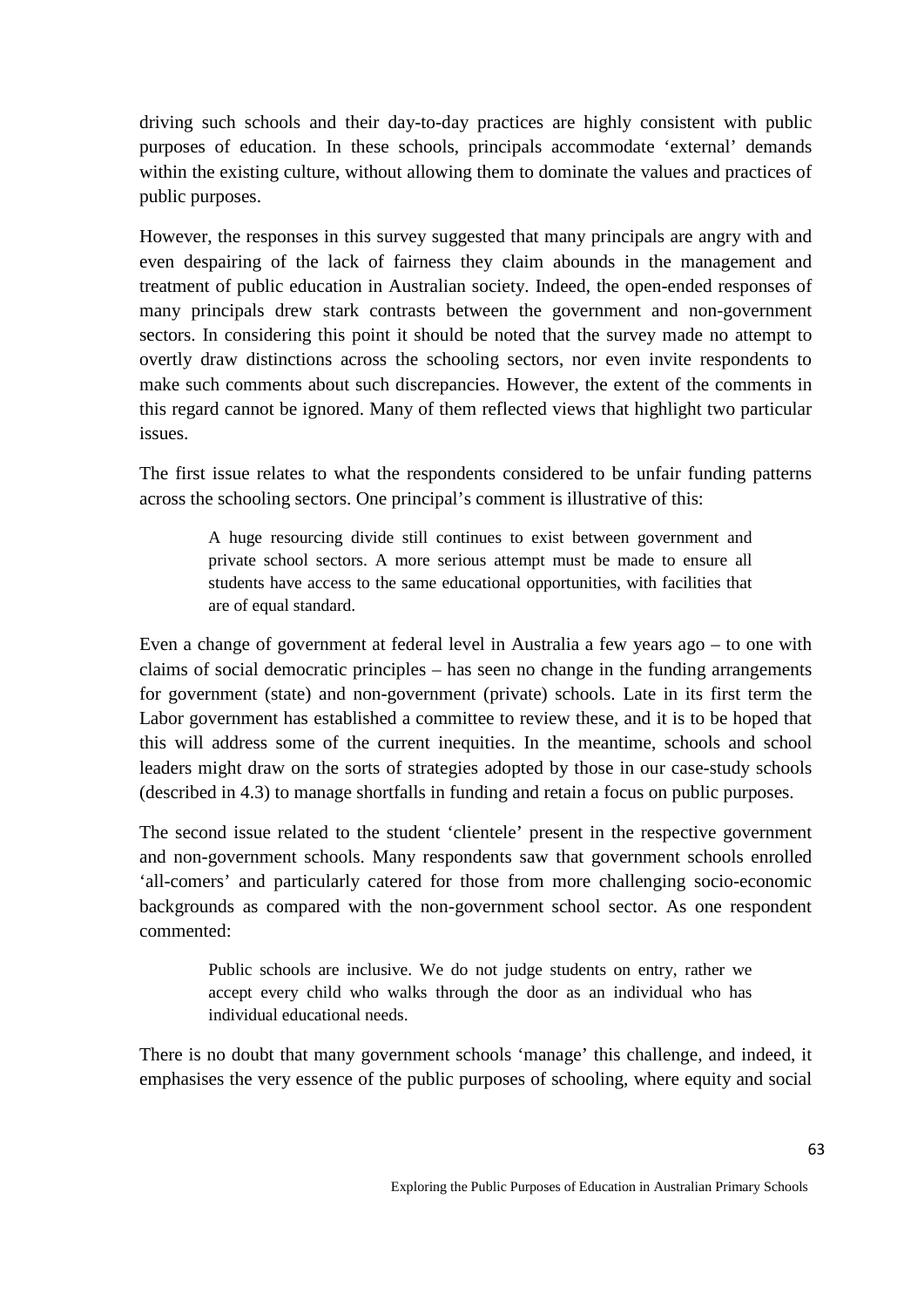justice resonate. But it is a matter that the government's current funding review panel, referred to above, needs to consider.

There were some differences in the survey relating to a range of demographic variables, particularly school SES and size, and the experience and length of time of their principals. In most cases, these differences, while being statistically significant, were so small that only tentative conclusions might be drawn from them. They do, however, point to the need for some more detailed and focused research in this area, because they carry significant policy implications if confirmed. For example, it appears that larger schools may have difficulty in matching policies of public purposes with effective strategies to achieve those purposes, especially ones in relation to fostering trust and collaboration and student involvement in the curriculum. Conversely, middle-sized schools (401–500) appear to have the most success with the enactment of these kinds of public purposes. If further research were to confirm this finding, it has significant policy implications, especially for those states that have very large primary schools.

In addition, the data suggests that principals' experience and time in individual schools are important variables in helping to explain attitudes towards the pursuit of public purpose goals and strategies in Australian primary schools. From the survey, it appears that experienced principals who have spent more than eight or more years in a particular school, may be more likely than their less experienced counterparts to emphasise the importance and enactment of public purposes and strategies (especially those related to social justice), and to feel greatest dissatisfaction when enactment fails to achieve these expectations. Our earlier results (e.g., Mulford & Edmunds, 2009) suggest that it takes time as a principal to wean oneself from what are perceived as 'system demands' and be able to stand on one's own two professional feet. It may be that support for and enactment of the public purposes of education are more likely with experience, both as a principal and in one's school. The connection between experience and the public purposes of education is an important public policy issue which needs more exploration, not least because of the age profile of the Australian principalship, with a large proportion retiring in the near future. In particular, there are implications for schools in highly disadvantaged communities and/or small isolated rural communities, where there is a much greater turnover in the principalship than in more affluent communities in metropolitan areas.

### **4.4.5 Conclusion**

Overall, the results of this national survey are negative if we believe schools do have roles and responsibilities in pursuing the public purposes of education. The research summarised here provides evidence that only a limited number of educational purposes are actually given priority and support in Australia, certainly as reported by the principals in the government primary schools involved in this survey. There are clearly tensions between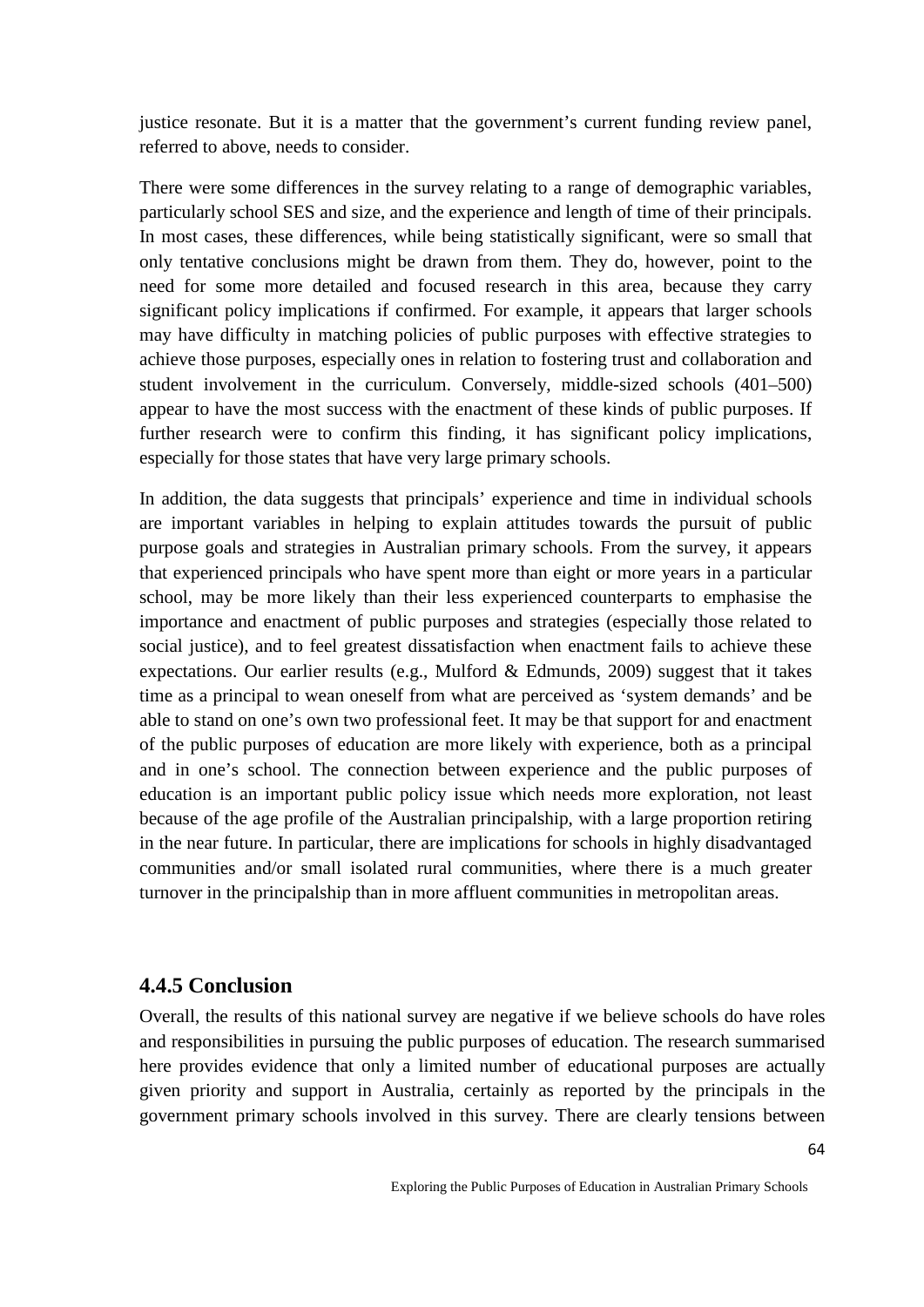what principals believe should be the public purposes of education and what their schools are able to deliver. Many of the barriers to achieving greater focus on public purposes are seen to be related to factors external to the school, and include such issues as government policy decisions, differential funding and resourcing across school sectors, and emerging community and societal factors. In making this reference to 'external' barriers, it is important to be mindful that there are schools that successfully manage these barriers and maintain their focus on public purposes of education. There are leadership implications here.

Furthermore, despite the rhetoric in policy documents and policy maker pronouncements about what is important in education, the policy focus remains on only a narrow band of school activities. NAPLAN tests results are the only data that is posted on the MySchool website, which purports to indicate the quality of a school. This suggests a policy mindset which is ignorant of the broader range of capabilities an education system aiming to achieve public purposes aspires to. While some of these may be more challenging to evaluate than is possible with standardised test instruments for reading and writing, alternative approaches *do* exist. A governments which is serious about the public purposes of education would seek to develop and trial accountability mechanisms which broaden rather than narrow the rich possibilities of schooling. We should measure what we value, not value what we think we can easily measure.

We conclude with the thoughts of two survey respondents, which illustrate and summarise many of the issues raised by the survey results. They present as matters warranting debate among policy makers and practitioners, especially if we are to return to a situation where schools are seen as institutions which contribute to the well being of our society as a whole, and not simply as places where students earn credentials:

> Our history will reflect a time of wasted opportunity and social divisiveness due largely to our failed approach to schooling and the provision of education in the second half of the 20th century. Unless we agree as a nation to bring together all those involved in policy making, and develop a bipartisan approach to the provision and funding of education, Australia as a nation will continue to slide further down the list of advanced countries. How can we possibly expect to remain a highly advanced futuristic nation with our current haphazard, highly political approach to education?

> Narrow understandings of the nature of schooling in the 21st century on the behalf of politicians, influential community members and educational bureaucracies continue to hamper the work of schools, the learning of young people and the development of productive community/school partnerships. … Schools must be better resourced to manage the diversity of students and communities. We have 21st century needs, but are funded on a model that does not understand the nature of our student need. Inadvertently, schools then become the scapegoats for all that is amiss in society. Schools can do better for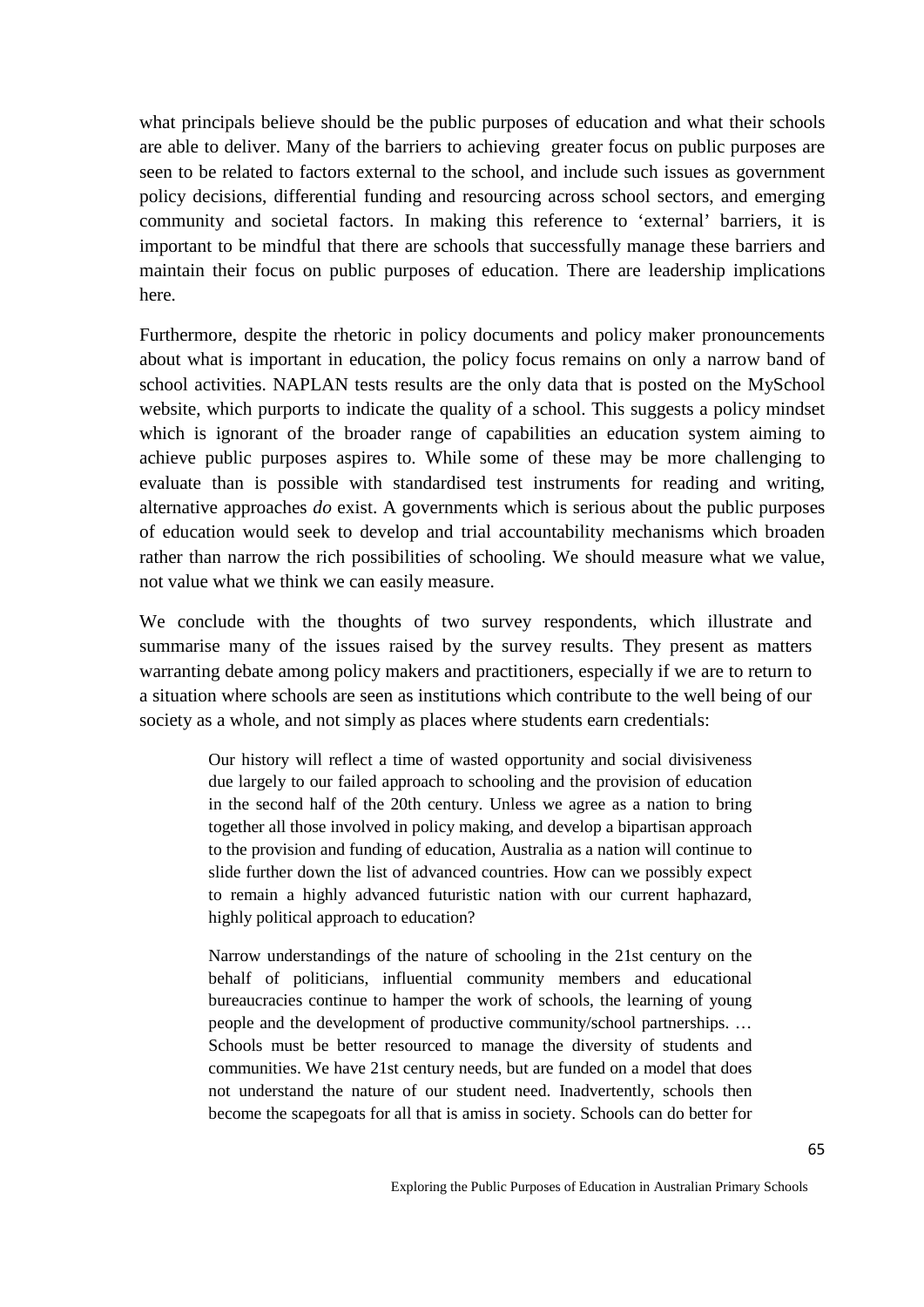the common good – no doubt about  $i - b$ ut we need to be resourced and supported to respond to contemporary needs, not those of a bygone era.

# **4.5 The gap between aspiration and enactment**

It is clear that there is a commitment in the education community to the public purposes of education – from policy makers, principals and teachers. However, it is just as apparent that there are many barriers to the achievement of public purposes. Policy makers told us how external factors made it difficult to go beyond rhetorical commitments to public purposes, and principals told us that a lack of funding and the imposition of contradictory policy dictates inevitably creates a gap between the aspiration and enactment of public purposes. While the case-study schools demonstrated that it is possible to work against this dominant policy grain, it was also clear that this work was made all the harder by these contradictions.

Our research has demonstrated that if the public purposes of education are to be taken seriously, there needs to be an alignment between the stated goals and intentions of education policy and the strategies that are designed to deliver these. This suggests the need for there to be a critical scrutiny of policies, programs and practices at the level of both systems and schools by educators and the general community. If the *Melbourne Declaration on Educational Goals* is to be taken seriously, then the public purpose goals it sets out should be used as the benchmark for assessment. The sorts of questions that might be asked of policies, programs and practices would relate to the extent to which they contribute to the wider social good or community benefit. These would include consideration about whether they:

- Help to develop capacities for democratic participation
- Contribute to the health of the whole system
- Include rather than exclude
- Support a quality education for all
- Promote a culture of collaboration
- Model democratic decision-making

We have developed a short analytical tool [28] to aid educators in the task of subjecting policies, programs and practices to critical examination. This tool is designed to be used by AGPPA as it seeks to respond to the national policy agenda, and by schools for the purposes of policy development and analysis and professional development. In the next part of this report (Part 5) we demonstrate how such a tool might be used to analyse strategies that the federal government has developed and implemented in the name of the 'Education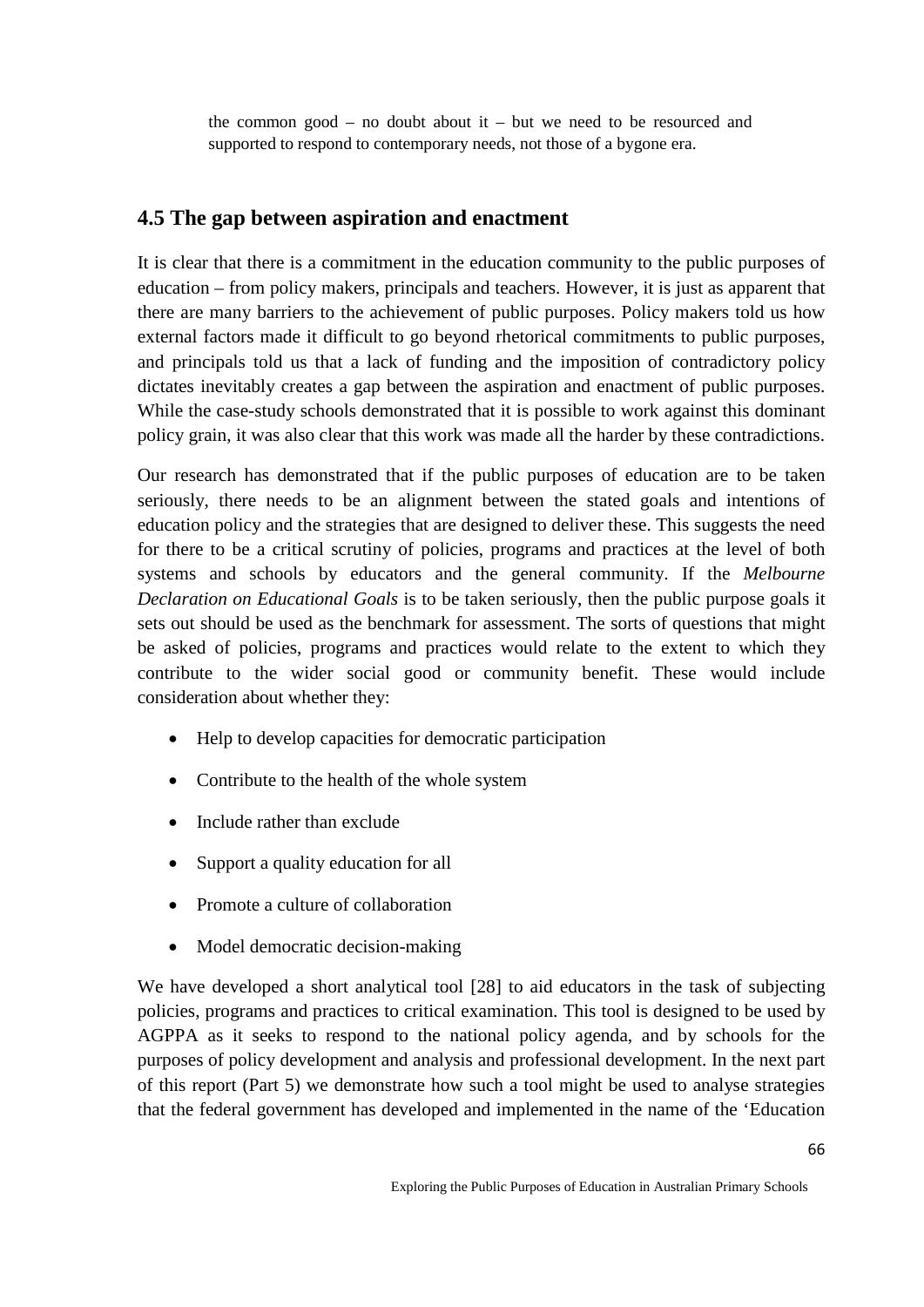Revolution'. We ask whether these strategies will help to achieve or impede the rhetorical commitment to the public purposes of education represented in the *Melbourne Declaration*.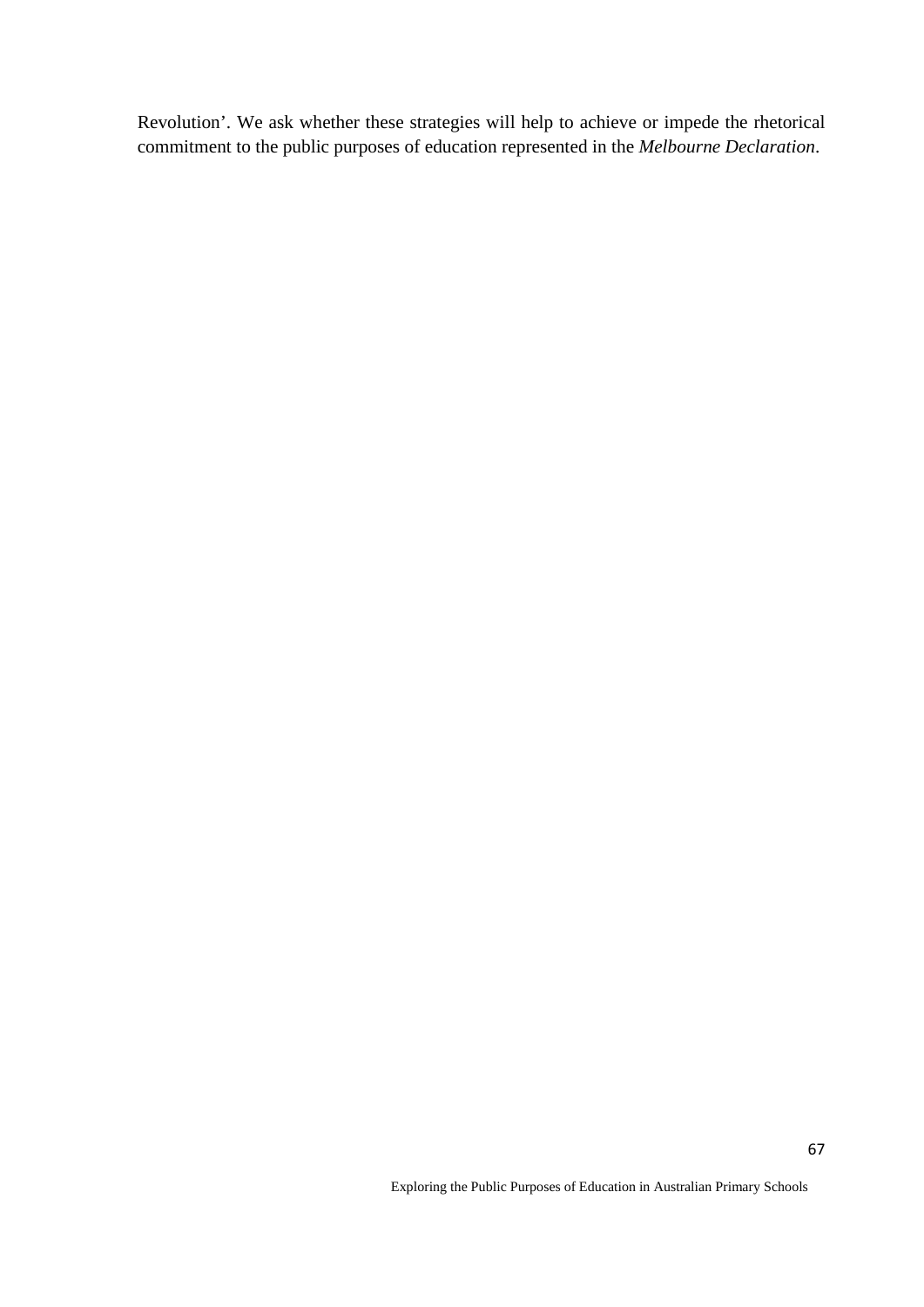# **Part 5: The national education agenda: is it serving public purposes?**

# **5.1 Critical analysis of policy texts**

In this section we undertake a critical policy analysis of the current national education agenda, referred to by the federal government as the 'Education Revolution'. In so doing we will use the conceptual framework and the insights described in previous sections of the report as the 'lens' through which we will ask the question: Is the national education agenda serving public purposes? A shorthand version of this framework is contained in the analytical tool [28].

# **5.2 Is the 'Education Revolution' serving public purposes?**

(A longer version of this paper is available [26])

# *5.2.1 What is the declared purpose?*

At the level of policy rhetoric, the Rudd/Gillard Government has shifted away from the dominant private purposes of education under Howard, towards a constrained public purpose – education as a tool of the economy (i.e., economic purpose). Almost every major government document and statement emphasises the importance of education to the development of human capital (e.g., ALP, 2007; Gillard, 2010).

Although the *Melbourne Declaration on Educational Goals for Young Australians* [25] contains a far more expansive view of the purposes of education, the public rhetoric of the Rudd/Gillard Government and many of its strategies limit the vision of the educational revolution to that of seeing students as (potential) human capital, to be enlisted in the cause of economic recovery and growth. Such a stance marginalises the cultural, social, political and relational aspects of education. It understands students as potential workers and consumers, rather than as local and global citizens.

However, there are two other less dominant but apparent purposes that circulate in the background of the policy discourse. The first relates to the individual purposes of education. Some remnants of the Howard era are still evident, especially in the language of choice. An example of this is the MySchool policy which is promoted and justified on the grounds that it gives parents (consumers) information that enables them to 'choose' between schools, thereby constructing education as a personal commodity. This is reflected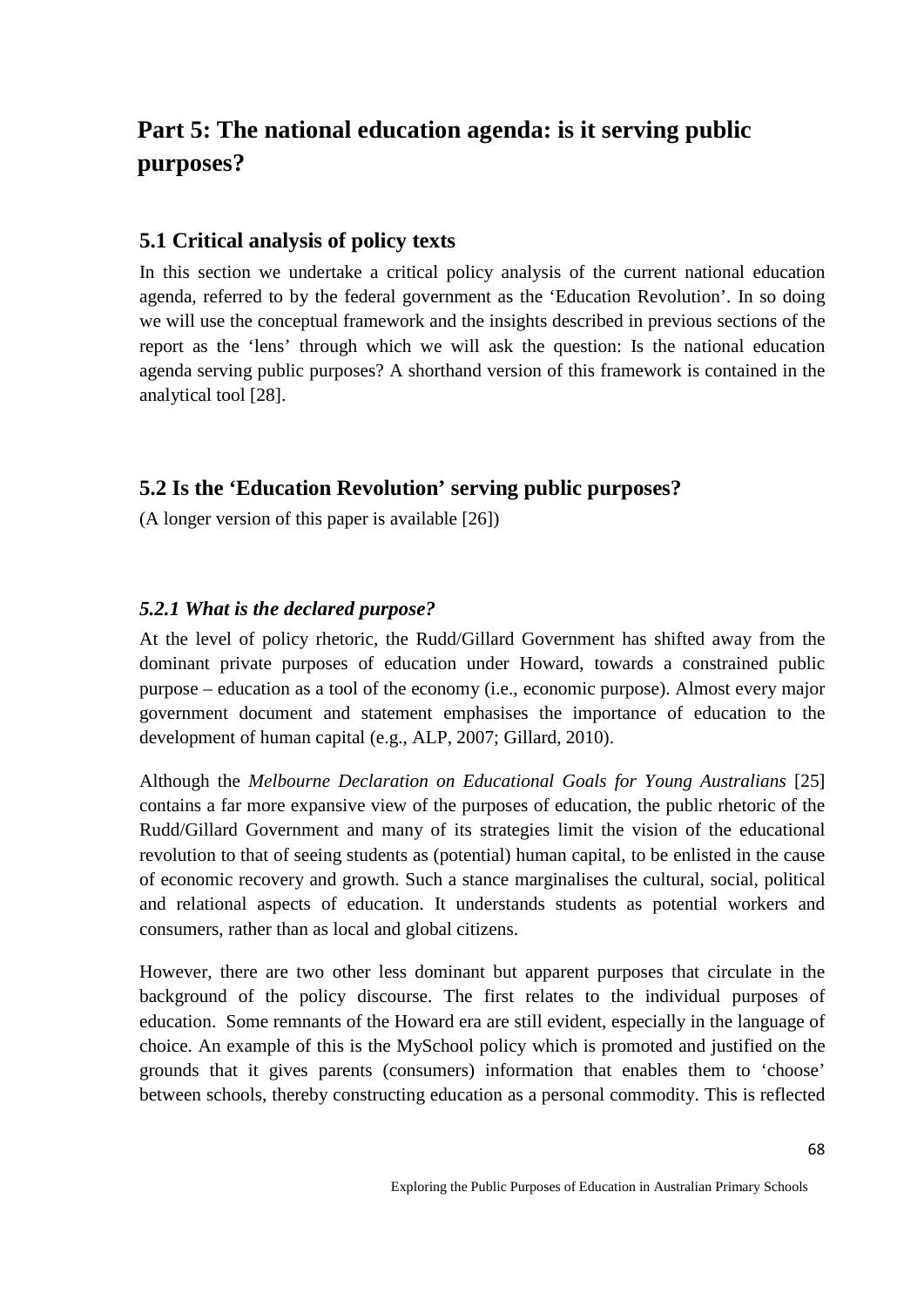in the title MySchool, which is far more individual than a title such as, say, OurSchool, which would suggest a sense of school community.

The second purpose is a strong public purpose – making equity a major goal of the 'Education Revolution'. The government is taking seriously the fact that too many students from 'disadvantaged' backgrounds have, for too long, been short-changed by the education system. Therefore, the government has committed itself to priorities such as lifting retention rates to Year 12 or equivalent to 90 per cent by 2020, sharply increasing rates of participation in higher education for students from 'disadvantaged' backgrounds, and raising literacy and numeracy outcomes, especially for indigenous students where it has a target of halving the attainment gap in Year 12 by 2020.

This shift to placing equity goals at the heart of education policy is clearly consistent with the democratic purposes of education. The emphasis on individual choice always advantages those who have the largest helpings of economic, social and cultural capital. If it is a fundamental principle of a democratic society that all young people must have an equal entitlement to a quality education, it follows that the society must remove the barriers to successful participation in education. The Rudd/Gillard Government's commitment to equity is a tangible expression of this principle. However, it is diluted by the dominant focus on the economic purposes of education and, as we will go on to argue, contradicted by some aspects of its agenda that are counterproductive to this key aim.

In order to assess the extent to which the 'Education Revolution' is enacting public purposes it is necessary to go beyond policy rhetoric to its enactment. How does the Education Revolution stand up? It is here that we need to consider the three modalities of schooling that we described in Part 2 of this report. We will take an example from each of the modalities, assessing it against the 'public good' principles identified in Part 3. We will argue that, despite the rhetoric at the heart of the Education Revolution as represented in the Melbourne Goals of Schooling, the three arteries are quite seriously clogged.

#### *5.2.2 Case study 1: Funding*

In Part 3 we argued that, since the rationale for education as a public good is a democratic rationale, there needs to be an equal (and broad) educational provision **for all** – one where all educational institutions are inclusive, comprehensive, collaborative, well-resourced, and staffed by the best quality teachers. That is, the role of the state here is to ensure that every local community in Australia is provided with publicly-funded state schools with these characteristics. As Geoffrey Robertson (2009) argues: 'A real revolution in education will only come when a government ensures that its state schools set the standard of excellence – then and only then will we have equity' (p. 2).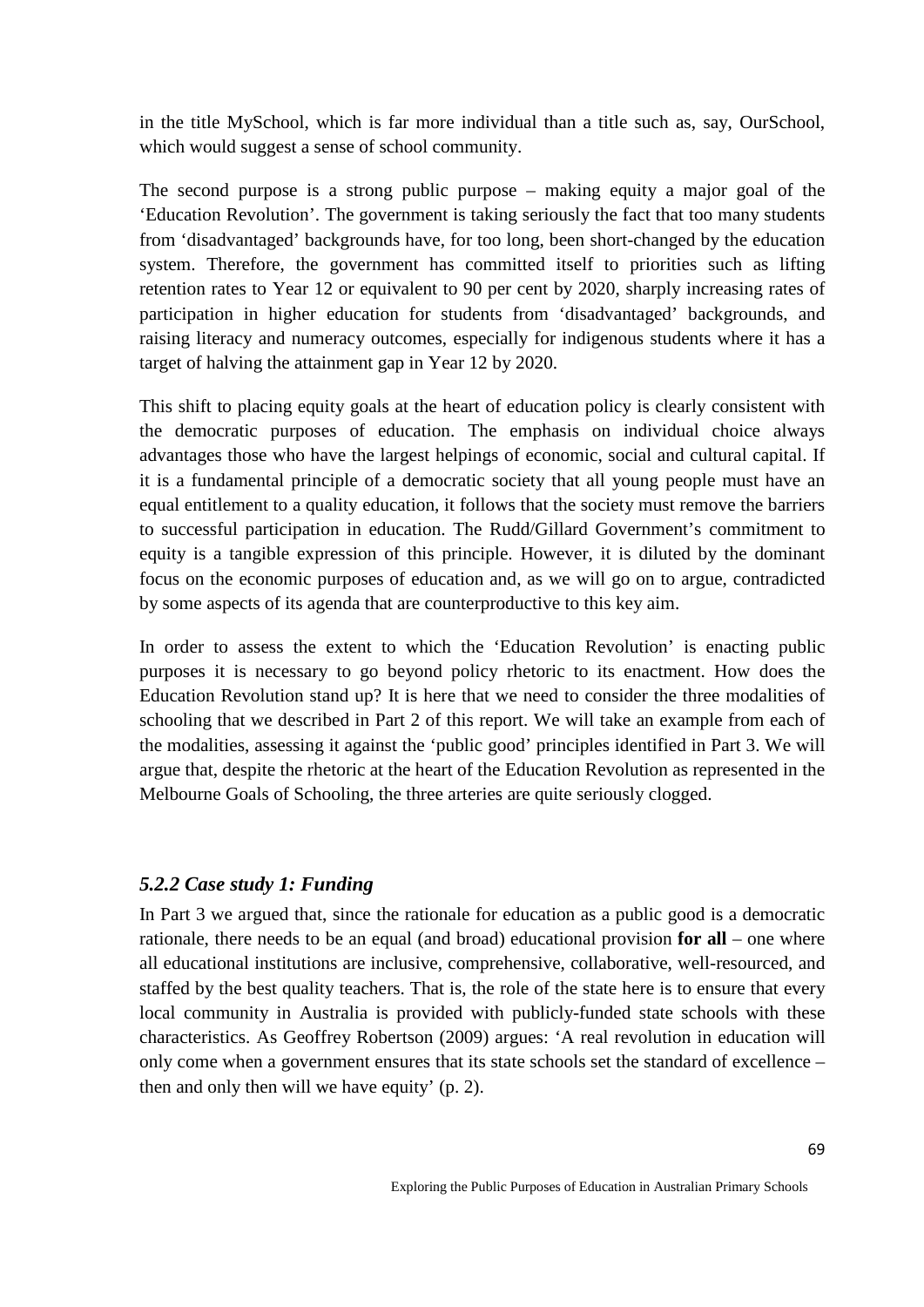There are, at least, a couple of requirements here. First, using the concept of the Education Commons outlined in Part 3, our education systems must be constructed on the understanding that the health of all schools is as important as the health of its component parts. This commitment to the collective is not inconsistent with devolution – but it suggests that a policy to give schools greater flexibility would be characterised by notions of collaboration and collegiality, not fierce competition in an education market. We think that the Rudd/Gillard Government's apparent commitment to choice and education markets, and its support for independent stand-alone public schools competing in that market, are contradictory to its equity goals and at odds with the public purposes of education.

Second, a public purpose approach to funding would, as far as possible, seek to remove resource differentials between schools. Has this principle underpinned the Rudd/Gillard Government's approach to funding? Although in the past two years there has been an overall increase in commonwealth funding of schools through such programs as the Building the Education Revolution, the Digital Education Revolution and the National Partnerships scheme, there has been no change to the way in which recurrent funding is calculated or distributed to the various education sectors.

Essentially, the government has maintained all of the anomalies and inequities in the current approach to recurrent funding, including the Howard initiated Socio-Economic Status (SES) measure and its associated guarantees that no 'private' school will be worse off under the system than it was before the introduction of the SES. As a result, the Labor government continues to adhere to recurrent funding approaches which ignore the level of resources enjoyed by many wealthy schools; and to fund even the lowest funded private schools at 13.7 per cent of Average Government School Recurrent Costs (AGSRC), when the per capita grant for all government schools is 10 per cent of AGSRC. As McMorrow (2009) observes*,* '... the current system is arbitrary, dysfunctional, irrational and partial' (p. 9).

The Rudd/ Gillard Government established a review in 2010 that will canvass these issues in order to construct an approach for the next triennium, starting in 2012. In our view, it will be important to establish principles for the review based on the **democratic** purposes of education in order to arrive at a comprehensive national approach to recurrent funding. This should start with the fundamental principle of providing universal access to quality state schools in every community as the reference point for funding decisions. But until that review has been conducted and decisions taken, it must be said that the Rudd/Gillard government has failed to bite the bullet on the funding issue.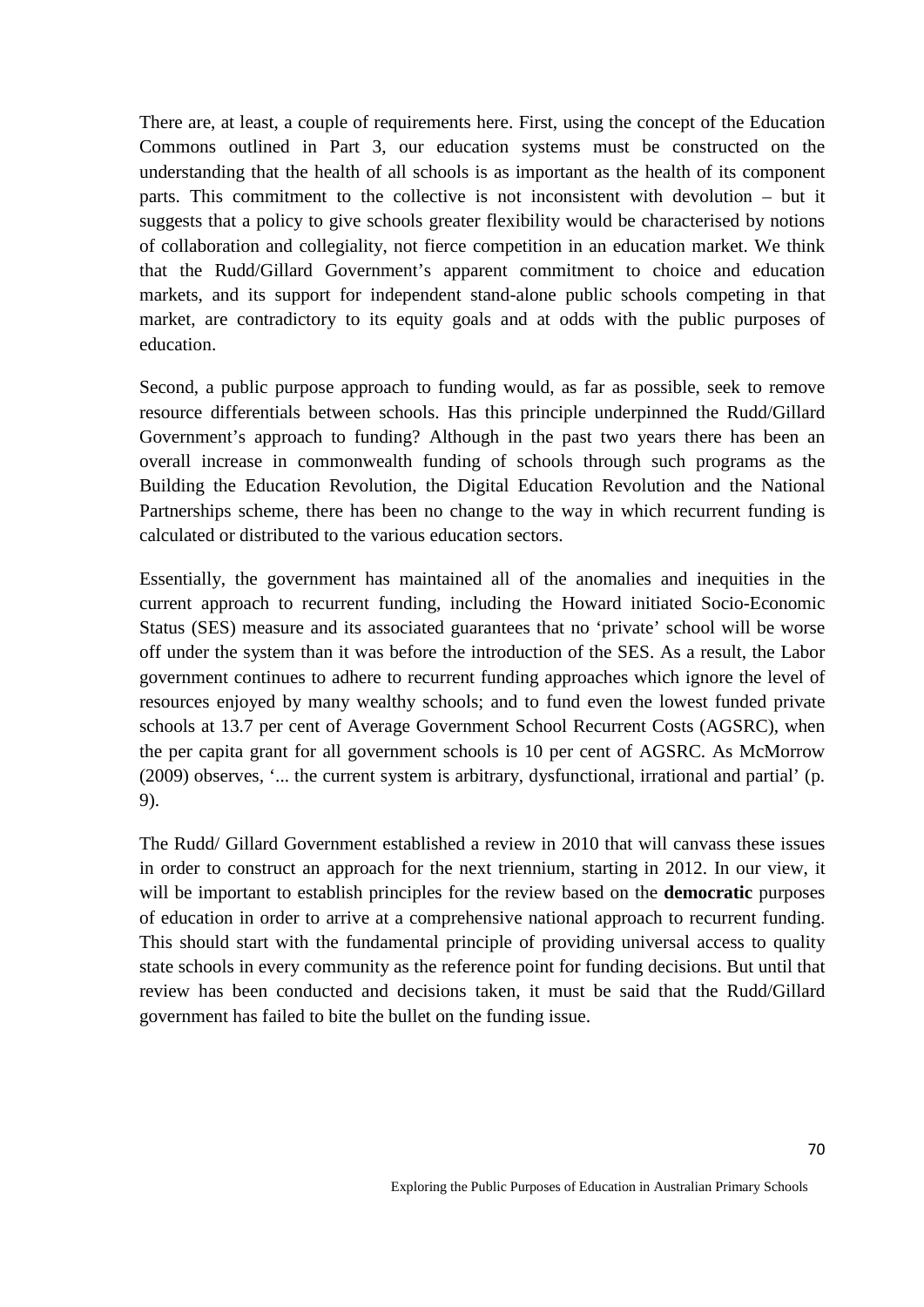# *5.2.3 Case study 2: Curriculum*

As we argued in Part 3, an official curriculum based on the public purposes of education is one which aims to develop in all students the capabilities to live productive and fulfilling lives in a democratic society, and to contribute to sustaining and improving that society. We think that this commitment to the public purposes of education demands a curriculum which is based on a rationale for the  $21<sup>st</sup>$  century; is broad and comprehensive; enables cross disciplinary work; takes equity seriously; and is developed democratically, involving as broad a range of people as possible and using the knowledge and expertise of those charged with its delivery – teachers. How does the Rudd/Gillard Government's national curriculum shape up when assessed against these principles?<sup>[11](#page-70-0)</sup> (detailed analysis of the draft national curriculum [26].)

In our view the idea of a national curriculum for Australian schools is long overdue. An official curriculum should reflect the kind of society we are and want to become, and seek to develop the sorts of capabilities that young people need in order to become active participants in our political, economic, social and cultural life. This is a national aspiration. However, achieving these goals depends on the quality of the curriculum that is designed, and we have some significant reservations about the drafts that are currently online. These concerns relate to the shape of the curriculum overall, rather than to the fine detail of each subject, which has tended to be the focus of commentary in the media so far.

First, there is no statement about ACARA's view of curriculum. On the basis of what is on offer to date, it seems that a curriculum is simply a number of stand-alone subjects. Thus the announcement about the government's intention to introduce a national curriculum was accompanied by the decision to develop four subjects – Maths, Science, English and History. Developments since that time have reinforced the view that the official curriculum is simply a series of discrete subjects with little obvious connection.

This impoverished view of curriculum has led to a process where, rather than describe the whole curriculum at the outset, curriculum development has become a process of dripfeeding subjects. Since the initial announcement and after intense lobbying by various subject associations, it has been agreed that Languages, Geography and the Arts can be added to the mix. At the time of writing, we are waiting for decisions about the fate of such areas as Health and Physical Education, Design and Technology and Civics Education.

Apart from making it difficult to assess the whole curriculum, such a process creates a hierarchy of valued knowledge. The four subjects which were announced first will set the benchmark for the ways in which the curriculum will be presented and assessed – and indeed will occupy the lion's share of the whole curriculum. This might be defensible – but there is no argued case for allowing a judgment such as this to be made. Using the public

<span id="page-70-0"></span><sup>&</sup>lt;sup>11</sup> As the basis of this analysis, we will use the drafts of the K-10 curriculum which were circulating at the time of writing this report.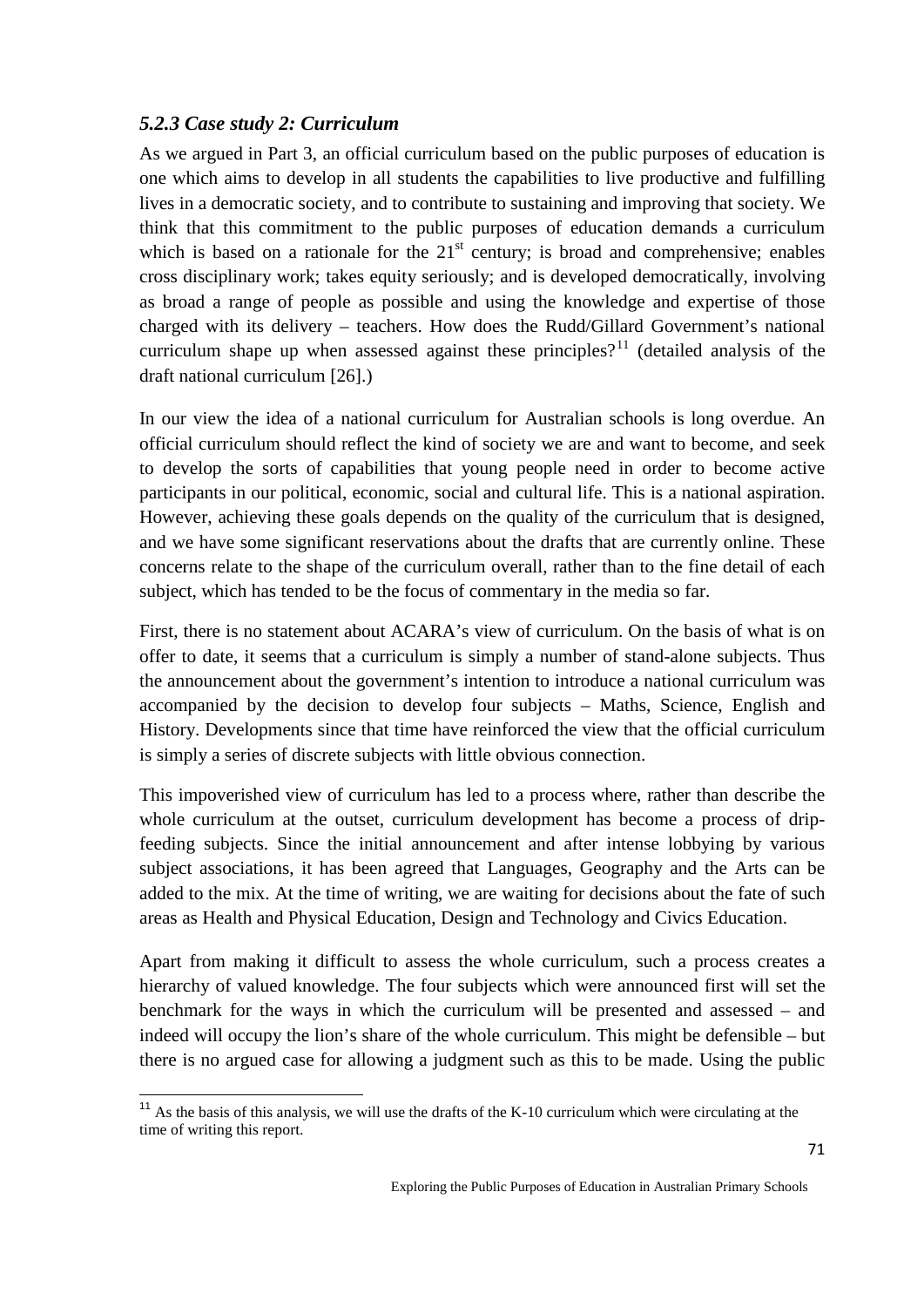purposes criteria, an official curriculum should be more than a number of disconnected subjects. At the very least, the shape of the curriculum should emerge from a consideration of some key questions related to such matters as the criteria for knowledge selection and organization, and the learning theories which inform it.

Second, there is a lack of curriculum coherence. Official curriculum documents should spell out the whole of an intended curriculum – what is in it, what weighting is given to each section, what is core and elective, how assessment and reporting will work and so on – with the whole having an overall coherence and integrity. What is being called the national curriculum has none of this at present. It is difficult to know how development and consultation can occur in the absence of an appreciation of the whole, including whether or not there is a core and if so, how much of the curriculum it occupies. The parts make no sense without an understanding of the whole.

Third, the drafts are superficial in relation to some important aspects of learning for the  $21<sup>st</sup>$ century. For example, there is no mention of cross-disciplinary learning, a very confused approach to assessment, and a simplistic view of equity as being simply the naming of under-represented people and groups.

Finally, the process is being rushed without time for adequate consultation with the profession and the broader community. After a 10 week consultation period for the four subjects, the Australian Curriculum and Assessment Authority (ACARA) will produce the final documents and distribute them to every school in the country in August for implementation from 2011. That is, teachers will only have about three months to acquaint themselves with a brand new curriculum before implementing it at the beginning of the 2011 school year. This unseemly haste is contrary to what we know about educational change and ways to establish communities of professional learners. More than this, there has been no systematic attempt to work with University Education Faculties to address the short-term need for professional development programs in new aspects of the national curriculum, or the ongoing need for changes to undergraduate programs, including the expectation that all primary teachers will be trained to teach History.

In summary, it is difficult to see how the current version of the national curriculum can do anything but narrow the learning opportunities available to Australian students. It certainly fails to meet the test of achieving the kind of learning consistent with broad public purposes for Australian society in the  $21<sup>st</sup>$  century.

### *5.2.4 Case study 3: Process and structures – accountability*

An education based on public purposes would model democratic practices at the level of systems (policy making) and individual institutions. It would also take seriously the process of review and accountability, seeking to enhance quality on an ongoing basis, but ensuring

72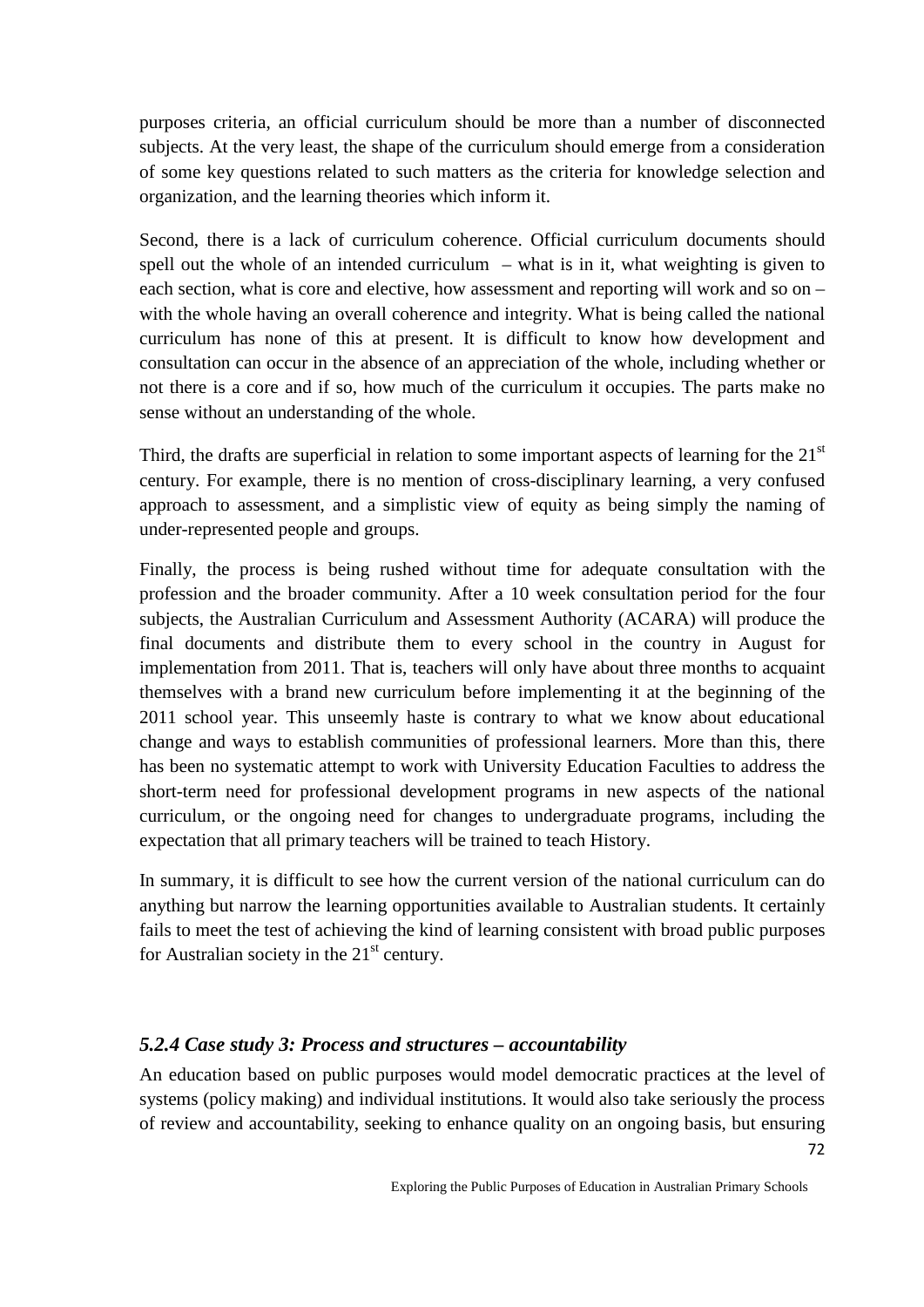that such processes are not inconsistent with or counter–productive to a public good philosophy. We will use the strategy of MySchool to argue that the 'Education Revolution' fails this test.

Prime Minister Gillard argues the need for 'transparent accountability', and the MySchool website is slated to carry much of the burden. Launched with great fanfare at the end of January 2010, the dominant information that appears on the current version of MySchool about each school is its annual NAPLAN (National Assessment Program – Literacy And Numeracy) results. Schools currently use NAPLAN as a diagnostic tool to assess standards and to target areas for improvement in literacy and numeracy. This is a useful function. However, now that MySchool has been introduced, NAPLAN has moved from being an aid for assisting teaching and learning, to being a high-stakes test which purports to measure the quality of a whole school and compare it to other schools.

We are told that more information about schools may be added in the future. But since we don't know what that might look like, we can only assess the version of MySchool that currently exists.

We would argue that an accountability policy which takes the **public purposes** of education seriously would:

- *Be developed in consultation with the profession* in fact, the idea for MySchool and then the site itself was simply foisted on education systems and schools with little discussion;
- *Assume that to obtain a picture of the quality of education requires a range of data* – instead it is claimed that MySchool describes the quality of a school based on very narrow and limited information which purports to have scientific objectivity. There is nothing which pertains to democratic purposes of education, such as social and cultural outcomes. NAPLAN was not designed to represent the quality of a school and so MySchool is a corruption of its original purpose.
- *Be evidence-based, taking account of research in this area* in fact, the MySchool policy approach ignores findings from studies conducted in the UK and US, which demonstrates that the use of standardised testing in this way has deleterious effects, including: that it narrows the curriculum and causes teachers to teach for the test; damages the morale and self-image of schools at the foot of the league tables that are inevitably created; and does not improve quality over time.
- *Promote rigorous and open investigation and inquiry into the cause of problems, issues, dilemmas and concerns in schools* – in fact such high-stake approaches (league tables, monetary rewards for schools and teachers) cause schools and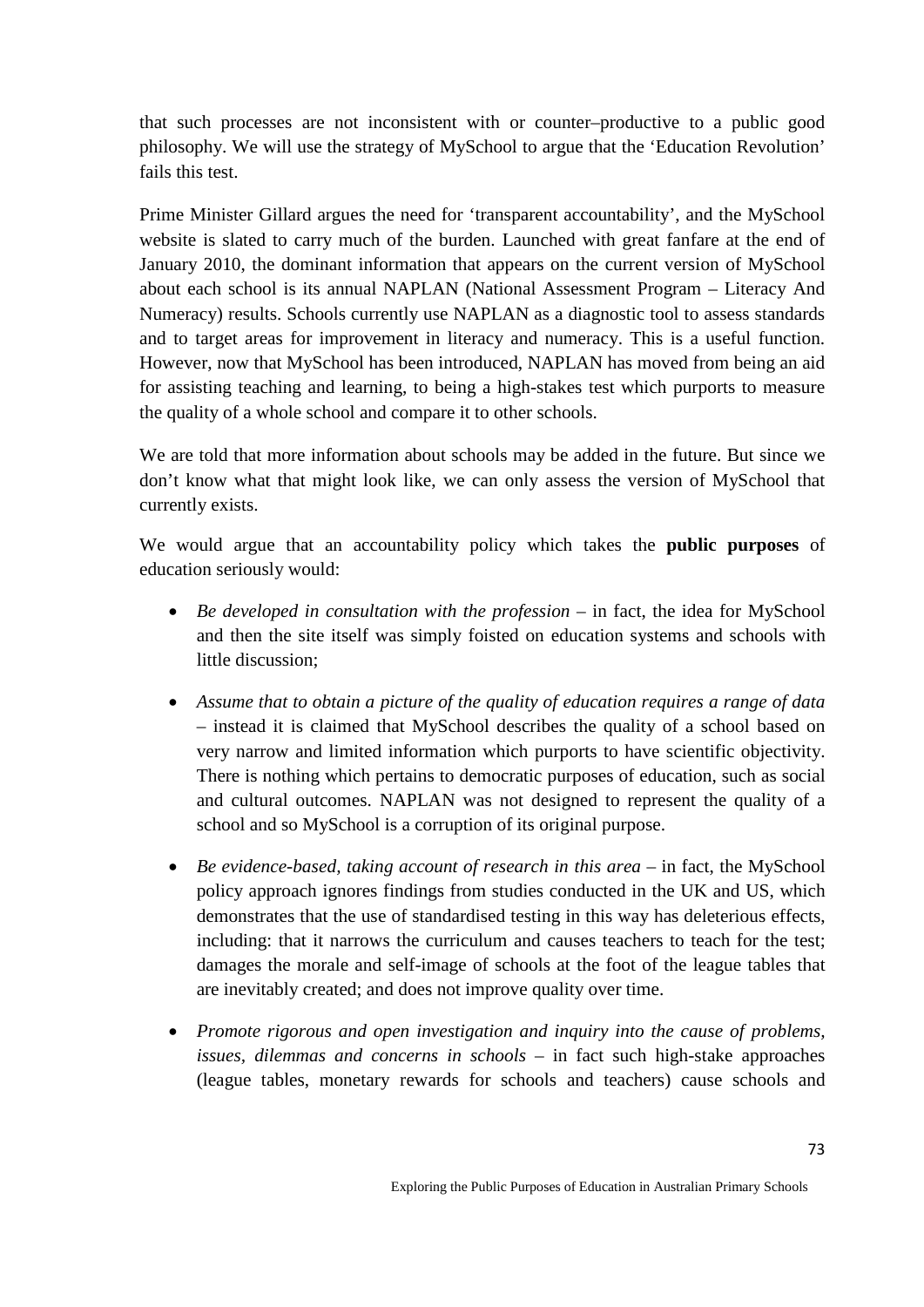individual teachers to throw up smokescreens, cover by excluding children from tests and focus on students at the cut-off points, not those at the top or bottom ends.

- *Recognise the complexity related to learning outcomes and such factors as socioeconomic status and cultural background, and promote approaches which seek to explore causes and trial approaches over time* – by contrast, MySchool assumes that quality improvement in schools is just a matter of identifying low NAPLAN scores and throwing money at the problem.
- *Understand that quality learning outcomes are a result of collaborative endeavours within schools and across schools* – whereas MySchool is based on the (mistaken) belief that it will enable parents to choose between schools in an education market, ignoring the fact that the majority of parents are not in a position to choose.
- *Promote schools as community centres (public goods) where people have an investment in working together to tackle problems and improve quality* – instead, MySchool assumes that people should shop around for schools as though they are consumer items like plasma TVs, thus creating the impression that education is a commodity, rather than a public good. This diminishes the sense of school community – that feeling of all working together to make this a great school – because it assumes that if you are unhappy you simply choose somewhere else to send your child.

That is, when judged against criteria consistent with the public purposes of schooling, we believe that the MySchool approach to accountability is not only flawed, but may diminish rather than enhance quality in education.

## **5.2 Conclusion**

In this section we have used three examples drawn from each of the modalities of schooling to demonstrate that many of the strategies of the Education Revolution are contradictory to the public purposes of schooling set out in the *Melbourne Goals of Schooling*. The arteries are clogged. In our view the government needs to draw the public purposes of schooling back to centre stage by making the *Melbourne Goals* the touchstone for its policy making, rather than consigning them to the margins. Not to do so is to force schools to work against the grain as they seek to pursue the public purposes of education in an environment which is antagonistic to those aims.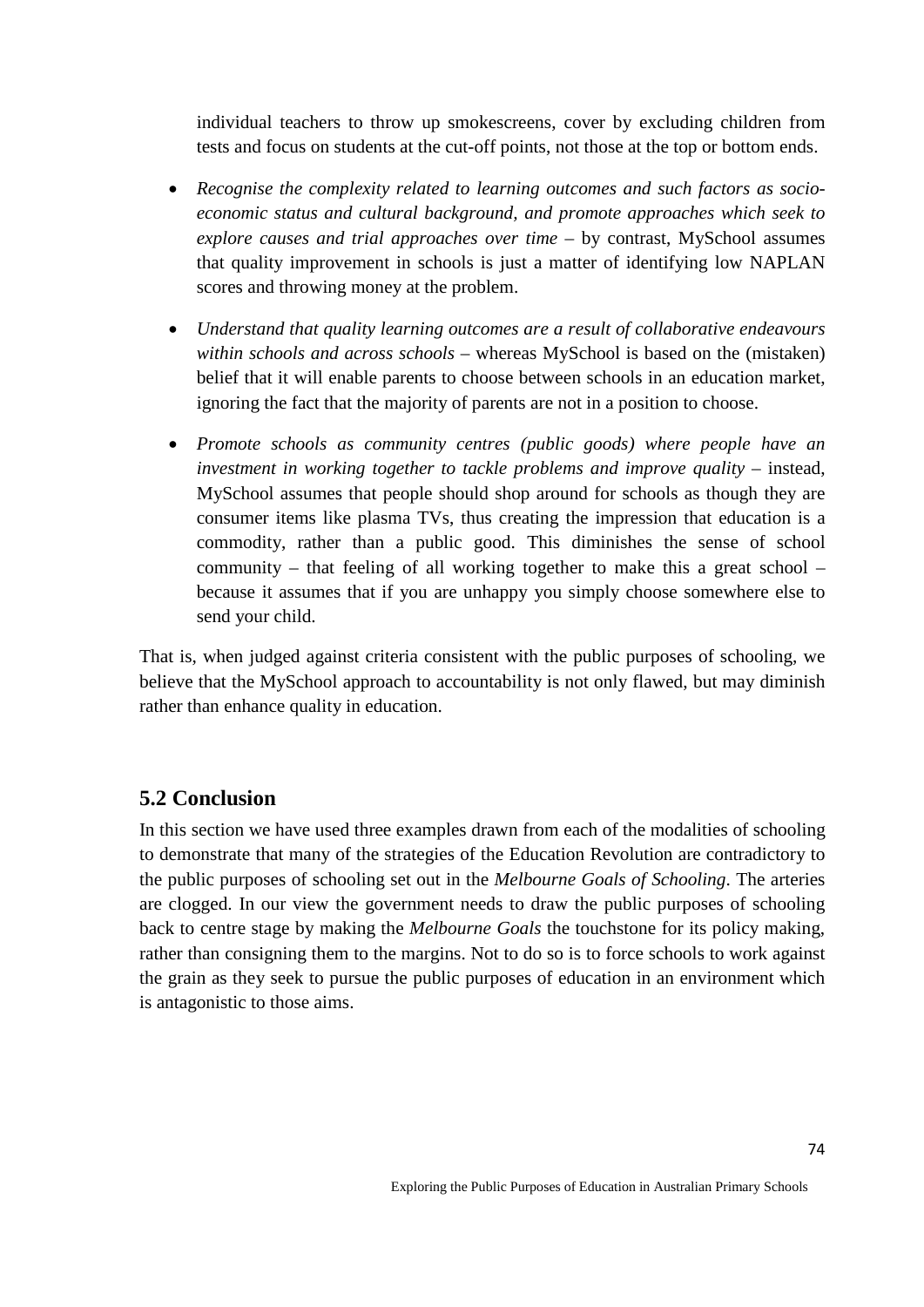# **Part 6: Recommendations**

## **6.1 Introduction**

We are now in a position to draw together our research findings in order to arrive at a set of recommendations for action. There is a brief preamble to each group of recommendations, where reference is made to the reason for the recommendation, and its basis in the research. We have used the three modalities of schooling as the organising framework for the recommendations.

## **6.2 Recommendations**

That the policy and practice of the Australian Government Primary Principals Association (AGPPA) and the Foundation for Young Australians (FYA) be informed by the following set of recommendations for Australian education.

## *6.2.1 Goals of schooling and public purposes*

The research project demonstrated that although any national and state educational policy or practice always embodies purposes, these purposes are rarely articulated, and when they are – such as in the *Melbourne Goals of Schooling* – they are seldom used as the reference point for decision-making or evaluation. As a consequence, policy is often disparate, disconnected and contradictory.

It is important that governments and education systems identify and then use agreed purposes of schooling as the touchstone for policy development and the evaluation of practice. These purposes should always be the subject of ongoing discussion and debate in the general and professional communities: that is, they are never fixed but should always be evolving to meet new circumstances and demands.

The project also made the case for a return to the public purposes of education, arguing that these should be paramount in an education system for a democratic society (Part 3). We identified some of the characteristics of an education system serving public purposes in Australia in the  $21<sup>st</sup>$  century, and suggested that central to these were social justice and equity.

**Recommendation 1: That education policy and its delivery is based upon a democratically agreed set of purposes.**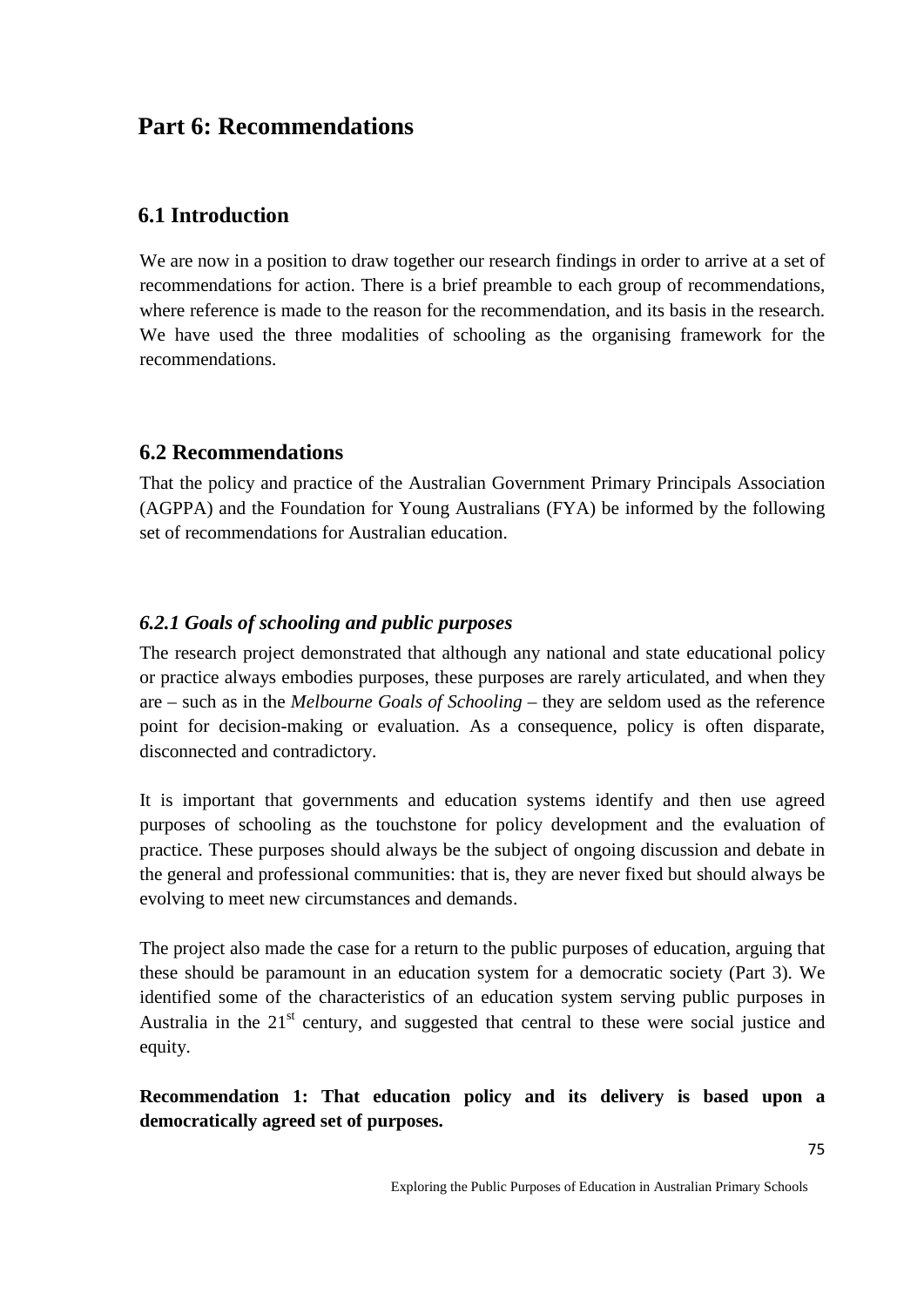**Recommendation 2: That agreed-upon purposes are used as a central reference point for policy development and educational practice across funding and resources, curriculum, culture and processes.** 

**Recommendation 3: That, consistent with available evidence, this set of purposes would have at its heart public purposes which are based upon a commitment to:**

- **a cohesive and just community;**
- **responsible, competent and active citizens for democracy and the common good;**
- **social justice.**

## *6.2.2 Structures and resources which support and sustain public purposes*

The project consistently confirmed that the rationale for the public purposes of education is a democratic rationale. This suggests that the foundation of any democratic society should be equal educational provision for all – one where all educational institutions are inclusive, comprehensive, well-resourced and staffed by the best quality teachers. The role of the state is to ensure that every local community in Australia is provided with publicly-funded schools with these characteristics. Clearly this principle is relevant to the federal funding review that is currently in process.

Our research suggests that approaches to funding should be developed which are transparent and which will ensure that the anomalies and inequities of the current funding system are addressed. The next funding iteration must reduce the resources gap that exists between schools in this country by reflecting educational need. As the case studies and the survey demonstrate (Part 4), there are a number of schools in this country that are working against the odds – taking the most challenging students without the resources or support enjoyed by schools in more affluent communities.

However, we think that an equitable provision for all goes beyond the provision of resources and facilities. This project has shown that education systems which are based on the public purposes of education must adhere to a number of broad democratic principles. These include the provision of a comprehensive curriculum that builds the capabilities of all young people to be active and productive members of our society, and an inclusive education which recognises diversity and fosters cohesion and a sense of community. In our view, approaches to federal funding must build in a requirement that all schools in receipt of government funds should work to achieve democratically-agreed public purposes.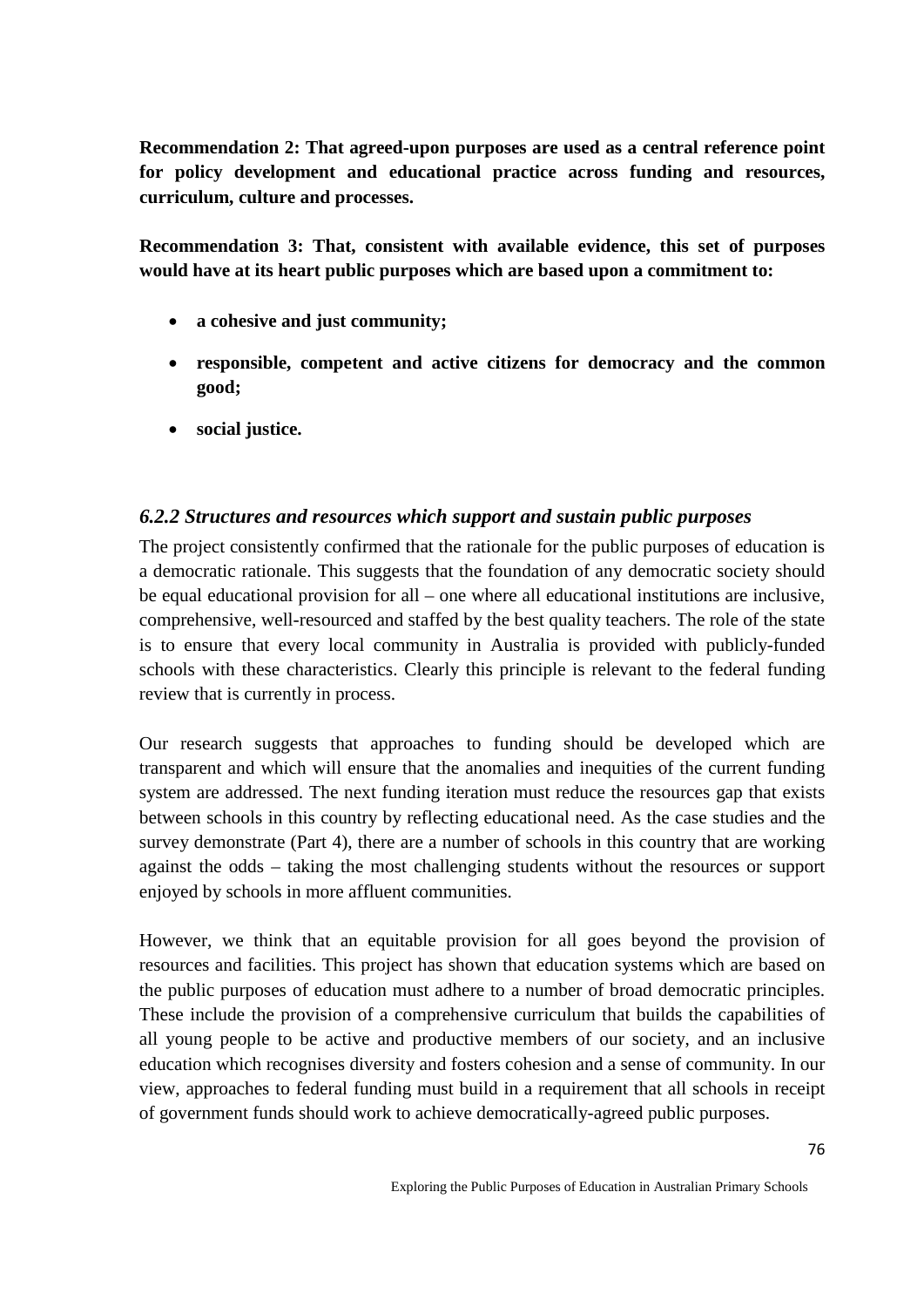**Recommendation 4: That the governance and funding of schools must reflect the public purposes of schools by ensuring that school systems can guarantee equitable and just provision, rather than promoting individual schools to compete in an educational market.**

**Recommendation 5: That a schooling system which is committed to public purposes of education must be underpinned by a transparent resourcing approach, which:**

- **requires delivery of a curriculum for the public good (see recommendations 6, 7 and 8 below);**
- **supports inclusive school practices with regards to enrolments and curriculum;**
- **reflects educational need;**
- **considers the level of public resources in relation to resources that the school has access to from other sources.**

## *6.2.3 Curriculum which reflects and models democratic public purposes*

An official curriculum based on the public good is one which aims to develop in all students the capabilities to live productive and fulfilling lives in a democratic society, and to contribute to sustaining and improving that society. This has a number of implications for curriculum design and practice. For example, curriculum in the compulsory years of schooling should be broad and comprehensive, rather than differentiated and hierarchical; pedagogy should model and promote democratic practices, involving students in its design and linking it to their lives and communities; and assessment should be 'for' learning as well as 'of' learning, and should cover and enrich all aspects of learning rather than promote a narrow band of study. The survey and case studies in this project suggest that a number of policies, such as the use to which the NAPLAN data is being put, make it more difficult for schools to enact a curriculum which serves public purposes.

**Recommendation 6: That the curriculum and its enactment are based upon a commitment to student development of agreed capabilities to live full and productive lives in a democratic society.**

**Recommendation 7: That the official curriculum should not comprise a disconnected collection of understandings and skills, but be based on a coherent view of the whole curriculum and the connections among its component parts.**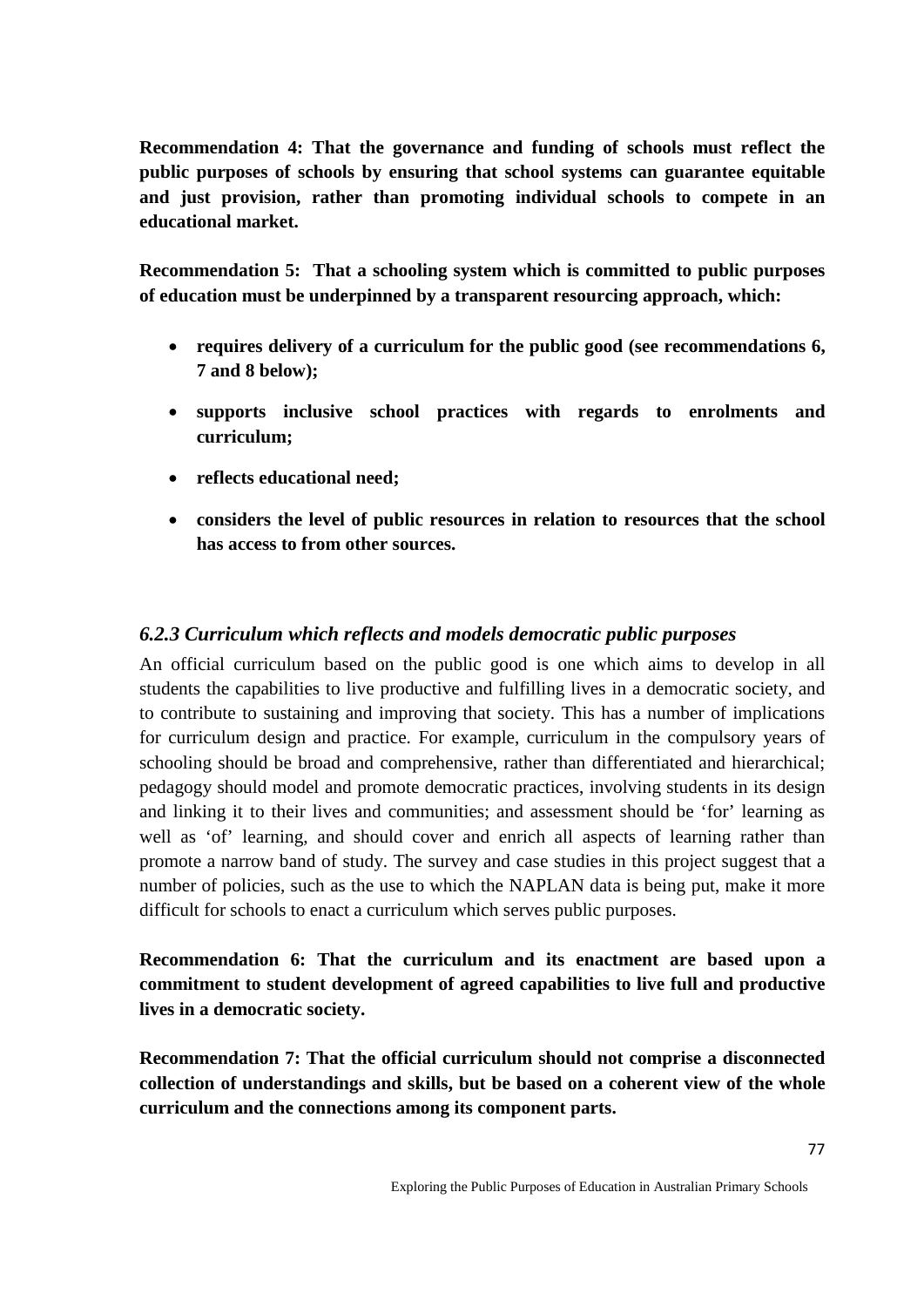## **Recommendation 8: That system-wide assessments reflect all aspects of learning, not just a narrow band that is thought to be easily measured.**

## *6.2.4 Culture and processes which reflect and model public purposes*

An education system based on public purposes would model democratic practices at the level of systems (policy making) and individual institutions. It would also take seriously the processes of review and accountability, seeking to enhance quality on an ongoing basis, but ensuring that such processes are not inconsistent with or counter-productive to a public purposes philosophy.

An important aspect of open, transparent and democratic education is the culture in which it functions. Our research demonstrates that public purposes flourish in an environment of trust, respect and collaboration, where people feel free to reveal and discuss problems, issues and dilemmas. The survey told us that imposed and top-down educational policy, which seeks to compare schools and promote competition in an education market, is far more likely to cause educators to be defensive.

The case studies show what happens when a school organises itself as a community of professional learners, engaging in collaborative and deep investigations into educational practice. It is clear that establishing the culture and structures for this to occur is a prime responsibility of our leaders; and that leaders also have a crucial role to play in the wider community to articulate and promote the public purposes of education<sup>12</sup>. Although the project did not address teacher pre-service education, in our view it follows from some of the insights, that our future educators should be exposed to a pre-service experience that reflects the recommendations in this report.

**Recommendation 9: That decision-making and subsequent change/reform at all levels of education and schooling be democratic, evidence-based and transparent, and involve, where possible and relevant, education professionals, parents, students and the wider community.** 

**Recommendation 10: That education policy and practice should be based on a commitment to the creation of system-wide cultures of trust, respect and collaboration, promoting communities of professional learners.** 

**Recommendation 11: That accountability should not encourage exclusionary practices, narrowing of the curriculum, or competition among schools and teachers.** 

<span id="page-77-0"></span><sup>&</sup>lt;sup>12</sup> For recent overviews of research on Australian school leadership see: Mulford, 2008; Mulford, Cranston and Ehrich, 2009; Mulford and Edmunds, 2009.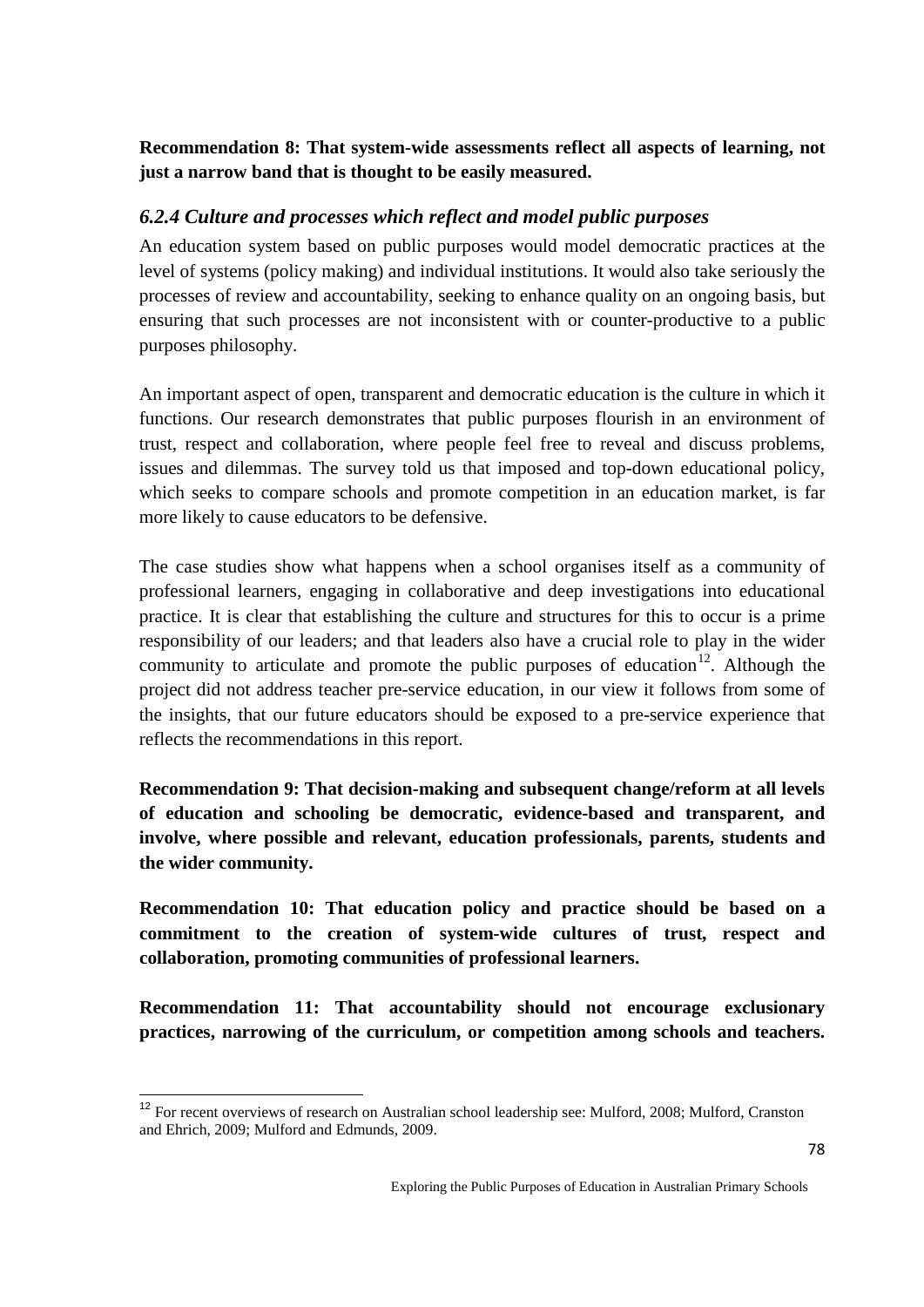**Rather, accountability should be open, professional, transparent, inquiry-based, rigorous and focused upon all aspects of learning.**

**Recommendation 12: That school leaders take professional responsibility, individually and through their professional associations, for articulating and enacting the public purposes of education in schools and education systems.**

**Recommendation 13: That pre-service teacher education and ongoing professional learning be provided to build awareness of and the capacity to deliver the recommendations in this report[13](#page-78-0) .** 

<span id="page-78-0"></span><sup>&</sup>lt;sup>13</sup> Materials designed for in-service professional development [24] with teachers are provided.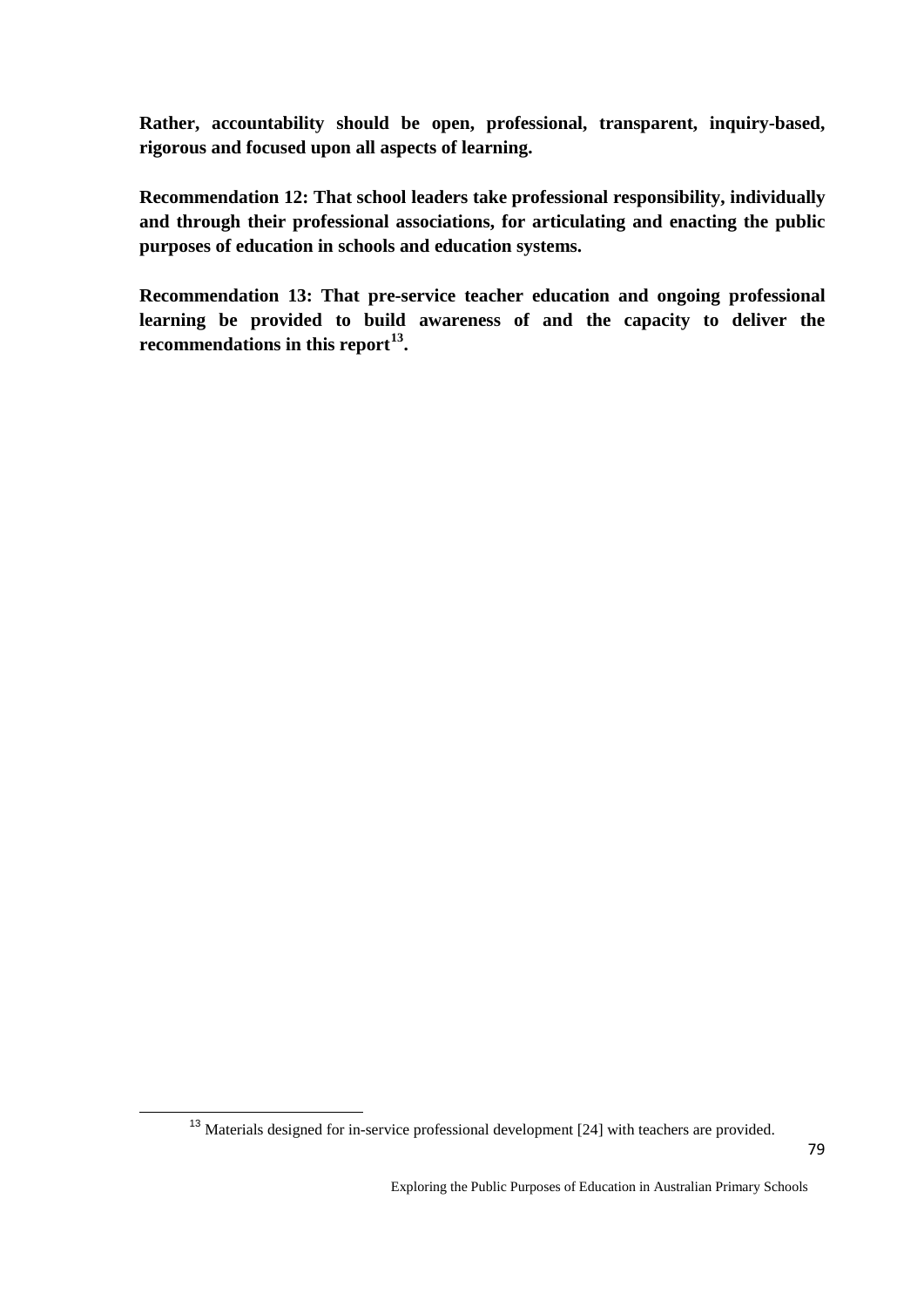# **References**

Australian Labor Party. (2007). *The Australian economy needs an education revolution: New directions on the critical link between long term prosperity, productivity growth and human capital investment*. Canberra, ACT: ALP.

Alexander, R.J. (ed) (2009). *Children, their World, their Education: Final report and recommendations of the Cambridge Primary Review.* Milton Park*:* Routledge.

Alexander, R. (10 March, 2010). *The perils of policy: Success, amnesia and collateral damage in systemic educational reform.* University of Melbourne; Miegunyah: Distinguished Visiting Fellowship Program Public lecture.

Ball, S. (2003). *Class Strategies and the Education Market: The Middle Classes and Social Advantage.* London: Routledge.

Balsom, S. (1999) *Murder by media: Death by democracy in Australia.* Brisbane: Interactive Presentations.

Berlach, R., & O'Neill, M. (2008). 'Western Australia's English Course of Study: To OBE or not to OBE , perhaps that is the question.' *Australian Journal of Education,* 52.1. 49-62.

Blackmore, J. & Thomson, P. (2004). 'Just "good and bad news"? Disciplinary imaginaries of head teachers in Australian and English print media.' *Journal of Education Policy*, 19.3. 301–320.

Blackmore, J. & Thorpe, S. (2003). 'Media/ting change: the print media's role in mediating education policy in a period of radical reform in Victoria, Australia.' *Journal of Education Policy*, November-December, 18.6. 577–595.

Connell, R. (1995). 'Transformative labour: Theorizing the politics of teachers' work' in Ginsburg, M. (ed) (1995) *The Politics of Educators' Work and Lives*. New York: Garland Publishing.

Connors, L. (2000). 'Schools in Australia: A hard act to follow' in Karmel, P (ed) (2000) *School Resourcing: Models and Practices in Changing Times*. Canberra, ACT: Australian College of Education.

Cranston, N., Mulford, B., Keating, J. & Reid, A. (2010). 'Primary school principals and the public purposes of education in Australia: The results of a national survey.' *Journal of Educational Administration,* 48.4. 517–539.

Fields, B. (2005). 'School discipline coverage in Australian newspapers: Impact on public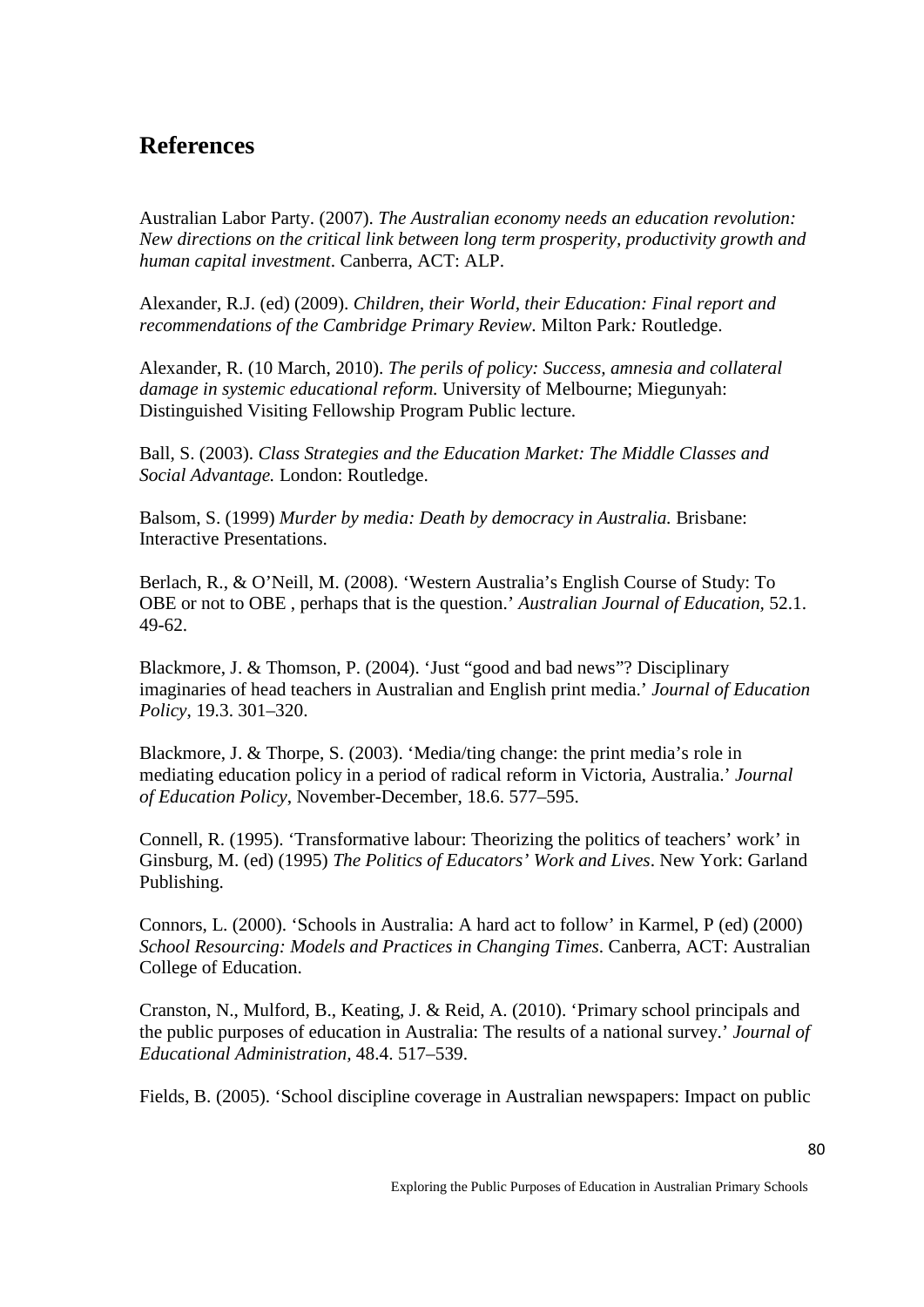perceptions, educational decisions and policy.' Conference paper presented at the International Conference of the Australian Association for Research in Education, Parramatta, NSW.

Gannon, S. & Sawer, W. (2007). '"Whole language" and moral panic in Australia.' *International Journal of Progressive Education*, 3.1.

Gillard, J. (2010). 'Australia's productivity challenge: A key role for education*.'* Keynote speech delivered at a breakfast forum of the John Curtin Institute of Public Policy on June 10, 2010. Available online at:

[<http://www.deewr.gov.au/Ministers/Gillard/Media/Speeches/Pages/Article\\_100610\\_130](http://www.deewr.gov.au/Ministers/Gillard/Media/Speeches/Pages/Article_100610_130719.aspx) [719.aspx>](http://www.deewr.gov.au/Ministers/Gillard/Media/Speeches/Pages/Article_100610_130719.aspx) Accessed June 13, 2010.

Giroux, H. (2005). *Schooling and the Struggle for Public Life*. London: Paradigm Publishers.

Goodlad, J. (2008). 'A nonnegotiable agenda'. 9–28 in Goodlad, J., R. Soder, & B. McDaniel. (Eds) (2008). *Education and the Making of a Democratic People*. London: Paradigm Publishers.

Grootaert, C., Narayan, D., Jones, V., & Woolcock, M. (2004). *Measuring social capital*. Washington D.C.: The Word Bank, Working Paper No. 18.

Hall, S. (1990). *New Times: The Changing Face of Politics in the 1990s*. London: Verso  $(2<sup>nd</sup>$  edition).

Ichilov, O. (2009). *The Retreat from Public Education*. USA: Springer.

Inglis, F. (2004). *Education and the Good Society*. London: Palgrave Macmillan.

Gutmann, A. (1987). *Democratic Education*. Princeton, N.J.: Princeton University Press.

Hyman, P. (2005). *1 out of 10: From Downing Street to classroom reality*. London: Vintage.

Kalantzis, M. (2001). 'Recognising diversity. The Barton Lectures. Part 3.' In Sunday Special Radio National. Melbourne, Australia: Australian Broadcasting Commission.

Kilpatrick, S., Johns, S., Mulford, B., Falk, I. & Prescott, L. (2001). *More than education: Leadership for rural school–community partnerships.* Canberra: Rural Industries Research

and Development Corporation. Available online at: [<http://rirdc.gov.au/reports/HCC/02-](http://rirdc.gov.au/reports/HCC/02-055sum.html) [055sum.html>](http://rirdc.gov.au/reports/HCC/02-055sum.html) Accessed November 30, 2009.

Labaree, D. F. (1997). 'Public goods, private goods: The American struggle over educational goals.' *American Educational Research Journal*, 34.1. 39–81.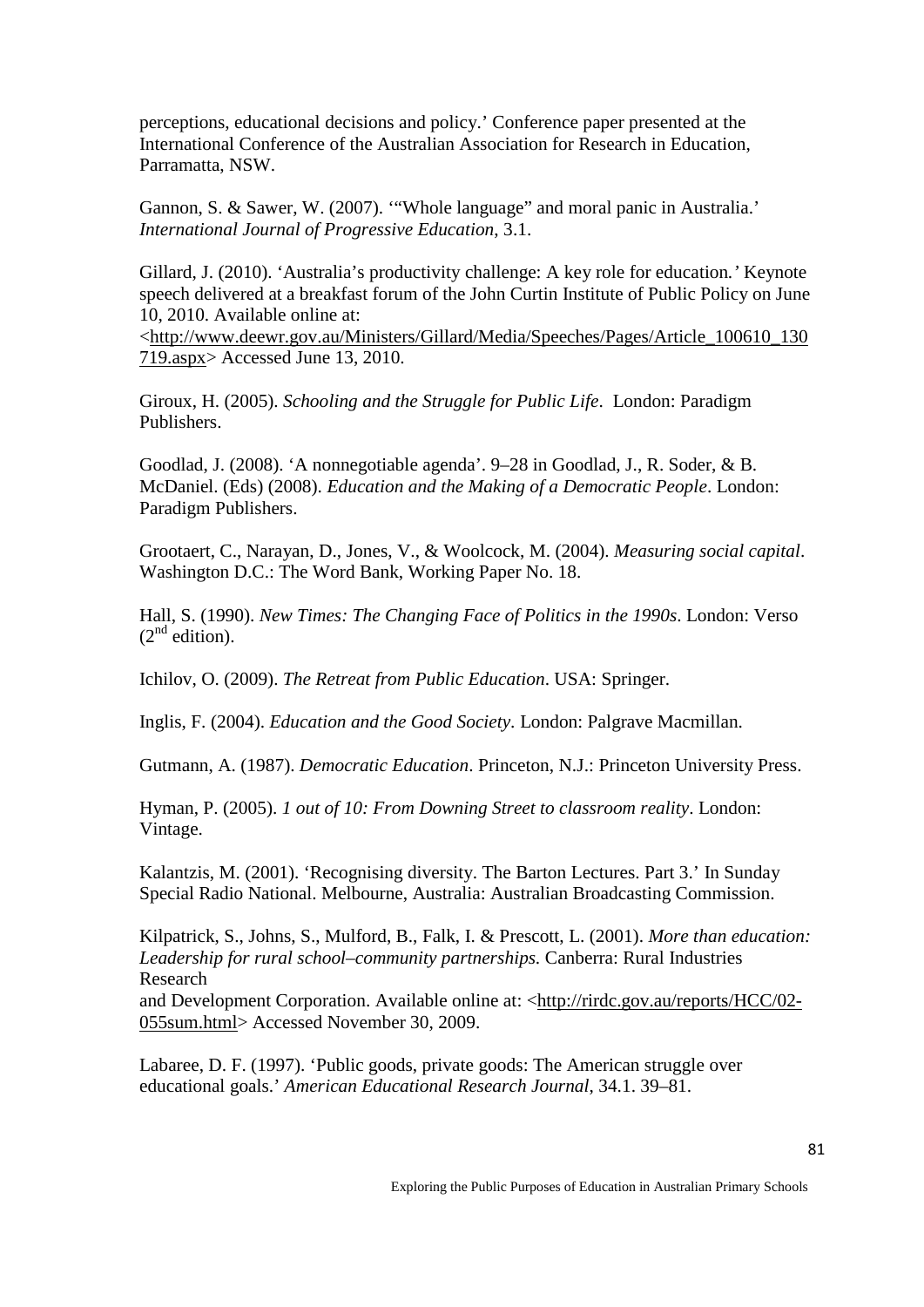Lessig, L. (2001). *The Future of Ideas: The Fate of the Commons in a Connected World*. NewYork: Random House.

Letter to *The Independent*, 2 June 2008. Available online at: < http://www.independent.co.uk/opinion/letters/letterseducation-policy-838213.html> Accessed May 2010.

Levin, H .M. (1987). 'Education as a public and private good.'*Journal of Policy Analysis and Management*, 6.4. 628–64.

Moll, L., Amanti, C., Neffe, D. & Gonzalez, N. (1992). 'Funds of knowledge for teaching: Using a qualitative approach to connect homes and classrooms.' *Theory into Practice*, 32.2. 132–141.

Mulford, B. (2007). 'Building social capital in professional learning communities: Importance, challenges and a way forward,' in L. Stoll & K. Seashore Louis (eds) (2007). *Professional learning communities: Divergence, depth and dilemmas*. London: Open University Press and McGraw Hill. 166-180.

Mulford, B. (2008). *The leadership challenge: Improving learning in schools*. Camberwell, Melbourne: Australian Council for Educational Research Australian Education Review #53. Available online at: [<http://research.acer.edu.au/aer/2/>](https://mail.unisa.edu.au/owa/redir.aspx?C=1f994ba6f6a24523811b7132a4b797d4&URL=https%3a%2f%2foutlook.educ.utas.edu.au%2fexchweb%2fbin%2fredir.asp%3fURL%3dhttp%3a%2f%2fresearch.acer.edu.au%2faer%2f2%2f)

Mulford, B., Cranston, N., & Ehrich, L. (2009). Australian school leadership today: Conclusions.Chapter 19 in N. Cranston & L. Ehrich (eds). *Australian educational leadership today: Issues and trends.* Melbourne: Australian Academic Press. Pp. 417-426.

Mulford, B. & Edmunds, B. (2009). *Successful school principalship in Tasmania*. Hobart, Tasmania: UNIPRINT.

Mulford, B., Edmunds, B., Cranston, N., Keating J., & Reid, A. (Forthcoming). 'Forces impacting upon Australian schools and some implications for school leaders,' in B. Russ (ed). *Encyclopaedia of Teaching and Teacher Research.* N.Y.: Nova Science.

Nussbaum, M (2010) *Not for Profit: Why Democracy Needs the Humanities*. Princeton, USA: Princeton University Press.

Pring, R., Hayward, G., Hodgson, A., Spours, K., Johnson, J., Keep, E., & Rees, G. (2009). *Education for All: The future of education and training for 14–19 year olds.*  Milton Park: Routledge.

Reid, A. (2003). 'Public education as an education commons.' *Australian Council of Deans of Education (ACDE) Discussion Paper*.1–20

Reid, A. (2004). 'Towards a culture of inquiry in DECS.' Occasional Paper Series, No. 1, South Australian Department of Education and Childrens' Services. 1–19.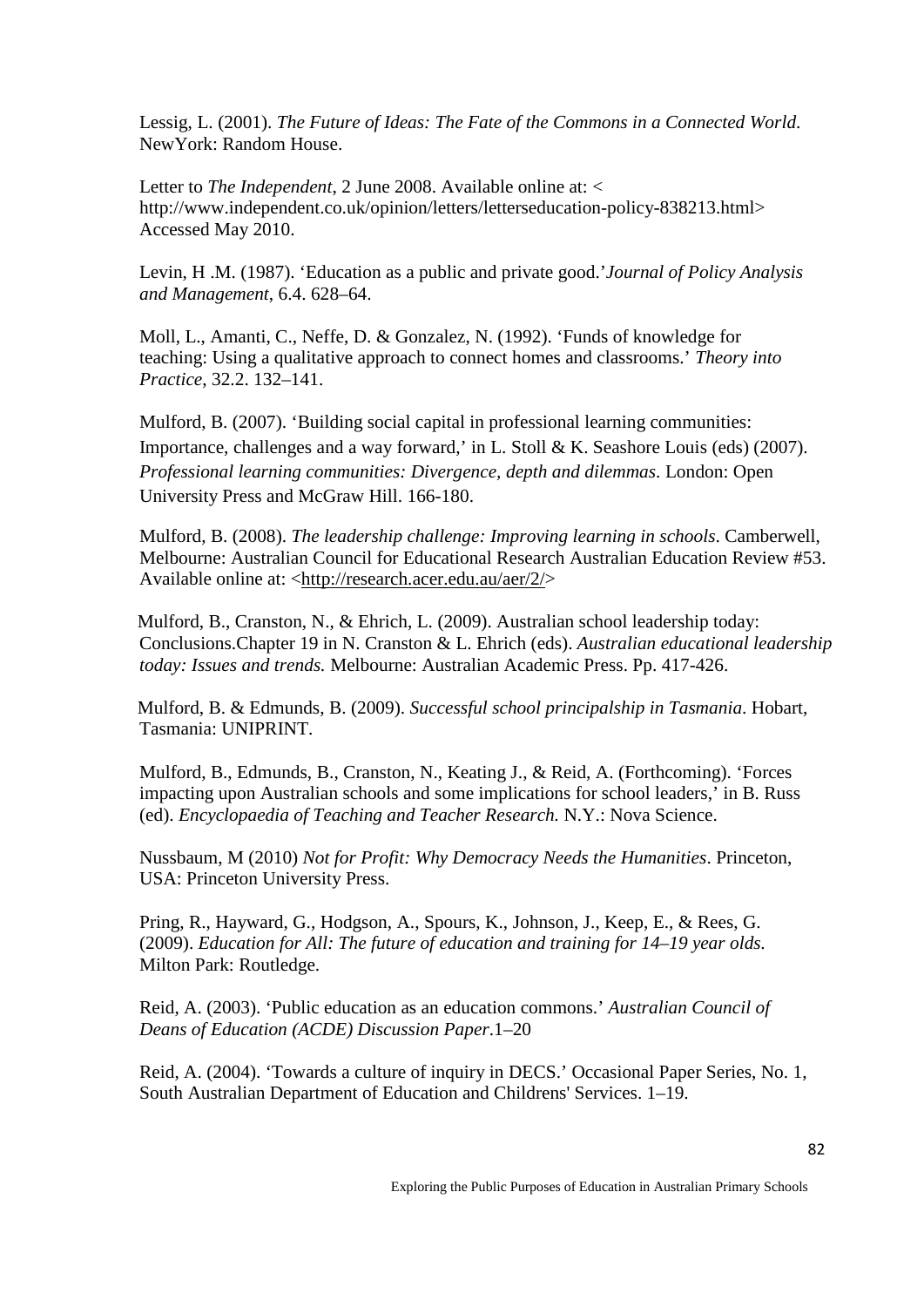Reid, A., Gill, J. & Sears, A. (2010). 'The forming of citizens in a globalising world,' in Reid, A., Gill, J. & Sears, A (eds) (2010). *Globalisation, the nation-state and the citizen: Dilemmas and directions for civics and citizenship education.* Routledge: New York. 3– 18.

Reimers, F. (2006). 'Citizenship, identity and education: Examining the public purposes of schools in an age of globalization,' in *Prospects*, xxxvi.3. 275–294.

Robertson, G. (March 28 2009). 'The public good and the education of children.' Keynote presentation to the national public education forum, Old Parliament House, Canberra.

Rodwell, G. (2009). *Death by a thousand cuts: A history of the Tasmanian Essential Learnings Curriculum 2000-2006.* Unpublished PhD thesis, University of Tasmania.

Rodwell, G. (forthcoming). 'One newspaper's role in the demise of the Tasmanian Essential Learnings Curriculum: Adding new understandings to Cohen's moral panic theory in analysing curriculum change.' *Journal of Educational Change.*

Sandel, M. (2005). *Public Philosophy: Essays on Morality in Politics*. Cambridge, Massachusetts: Harvard University Press.

Sehr, D. (1997). *Education for Public Democracy*. Albany, USA: State University of New York Press.

Sen, A. (2009). *The Idea of Justice.* London: Penguin Books.

Soder, R., Goodlad, J. & McMannon, T. (eds) (2001). *Developing Democratic Character in the Young*, San Francisco: Jossey-Bass.

Snyder, I. (2008). *The Literacy Wars: Why teaching children to read and write is a battleground in Australia.* Crows Nest: Allen & Unwin.

Teese, R. (2006). 'Condemned to innovate' in *Griffith Review,* Edition 11. 13–21.

Thomas, S. (2003). 'The Trouble with Our Schools: a media construction of public discourses on Queensland schools.' *Discourse: Studies in the Cultural Politics of Education*, 24.1. 19–33.

Tyack, D. (2007). *Seeking Common Ground*. Cambridge, Massachusetts: Harvard University Press.

Warmington, P. & Murphy, R. (2005). 'Could do better? Media depictions of UK educational assessment results.' *Journal of Education Policy*, 19.3. 285–299.

Whitty, G., Power, S. & Halpin, D. (1998). *Devolution and Choice in Education: The School the State and the Market*. Buckingham, UK: Open University Press.